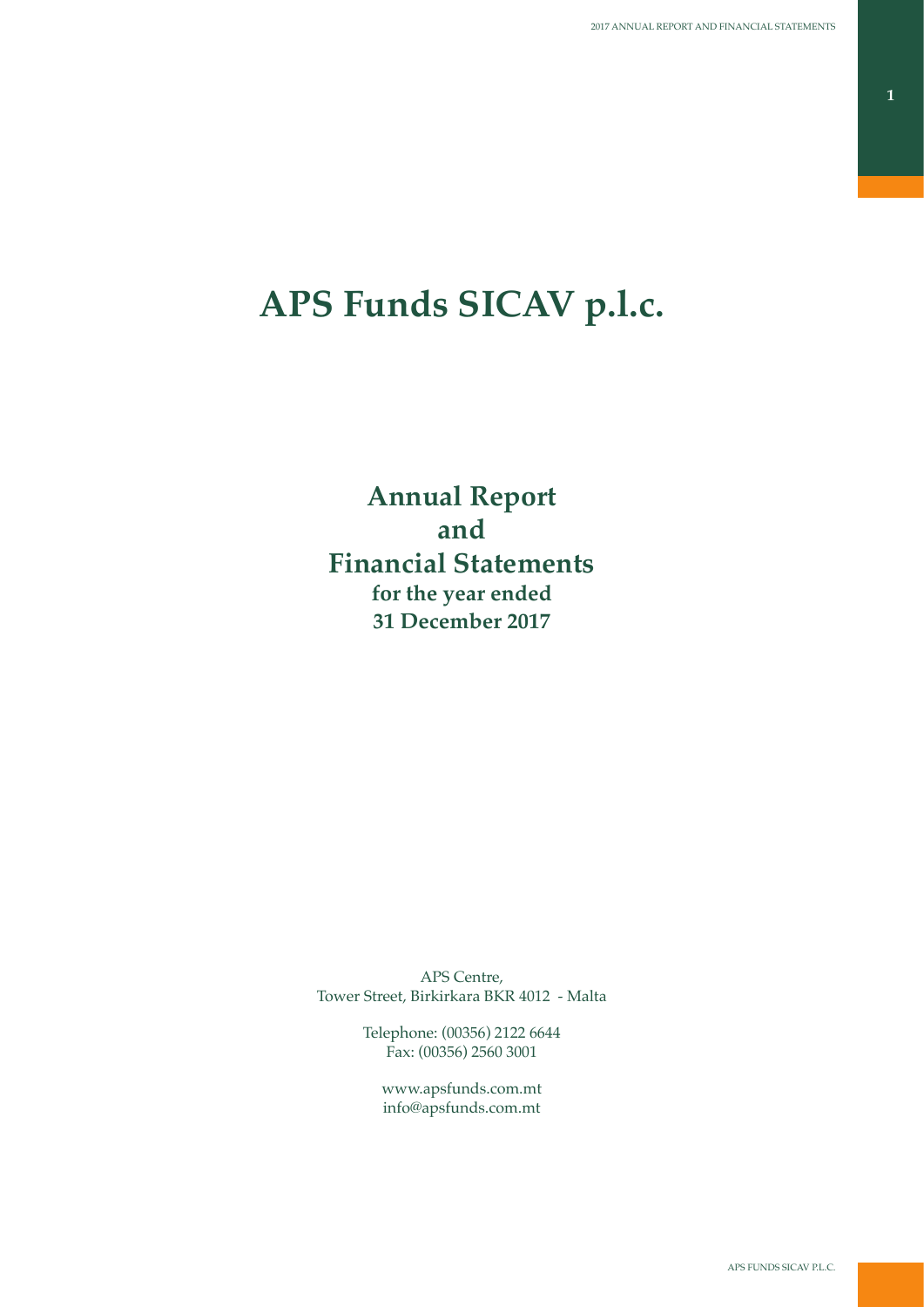# **Notice of the Tenth Annual General Meeting**

**In terms of Article 22 of the Articles of Association**

Notice to shareholders is hereby being given of the Tenth Annual General Meeting of the APS Funds SICAV p.l.c. to be held at the Grand Ballroom, Corinthia Palace Hotel & Spa, De Paule Avenue, San Anton, Attard BZN 9020 on 25 April 2018 at 5.30 p.m., for the purpose of considering the following Agenda.

### **AGENDA**

### **Approval of Accounts**

That the Statements of Comprehensive Income and Statements of Financial Position as at 31 December 2017 and the Directors' and the Independent Auditors' Reports thereon be approved.

#### **Auditors - Appointment and Remuneration**

That the appointment of 'Deloitte Audit Limited' as Auditors be approved, and the Board of Directors be authorised to fix their remuneration.

#### **Appointment of Directors**

That the Directors be appointed.

#### **Directors' Honoraria**

That the maximum Directors' honoraria shall be established in aggregate at €30,000 per annum, with effect from 1 January 2018.

By order of the Board.

**Ms Simone Braddick** *For and on behalf of* BOV Fund Services Limited Company Secretary

14 March 2018

### NOTES:

- 1. This Notice has been mailed to all shareholders registered as at the 28 February 2018 which shareholders are entitled to attend and vote at the Annual General Meeting. Please note that if you have sold or transferred **ALL** your shares in the APS Funds SICAV p.l.c., you are kindly requested to disregard this Notice.
- 2. A shareholder entitled to vote may appoint a proxy to attend and vote instead of him/her using the enclosed **Form of Proxy**; such proxy need not also be a shareholder. To be valid this **Form of Proxy** must reach the Office of the Company Secretary at BOV Fund Services Limited, TG Complex, Suite 2, Level 3, Brewery Street, Mrieħel, BKR 3000, Malta, not less than **48 hours** before the appointed date and time of the Meeting.
- 3. In the case of joint holders of a share the vote of the first-named of joint holders who tenders a vote, whether in person or by proxy shall be accepted to the exclusion of the votes of the other joint holders.
- 4. The Board of Directors currently consists of Dr. Mario Felice, Mr Etienne Borg Cardona and Mr Joseph Portelli. Mr Etienne Borg Cardona is subject to re-election pursuant to Article 26.4 of the Company's Articles of Association. The Company will receive nominations for Directors at the registered office indicated above pursuant to Article 26.6 of the Articles of Association at least ten days before the appointed date and time of the Meeting.
- 5. Any body corporate which is a Member may authorise by resolution of its Directors or other governing body such person as it thinks fit to act as its representative at the Meeting and the person so authorized shall be entitled to exercise the same powers on behalf of the body corporate which s/he represents as that body corporate could exercise if it were an individual Member and such body corporate shall for the purposes of these presents be deemed to be present in person at any such meeting if a person so authorised is present thereat.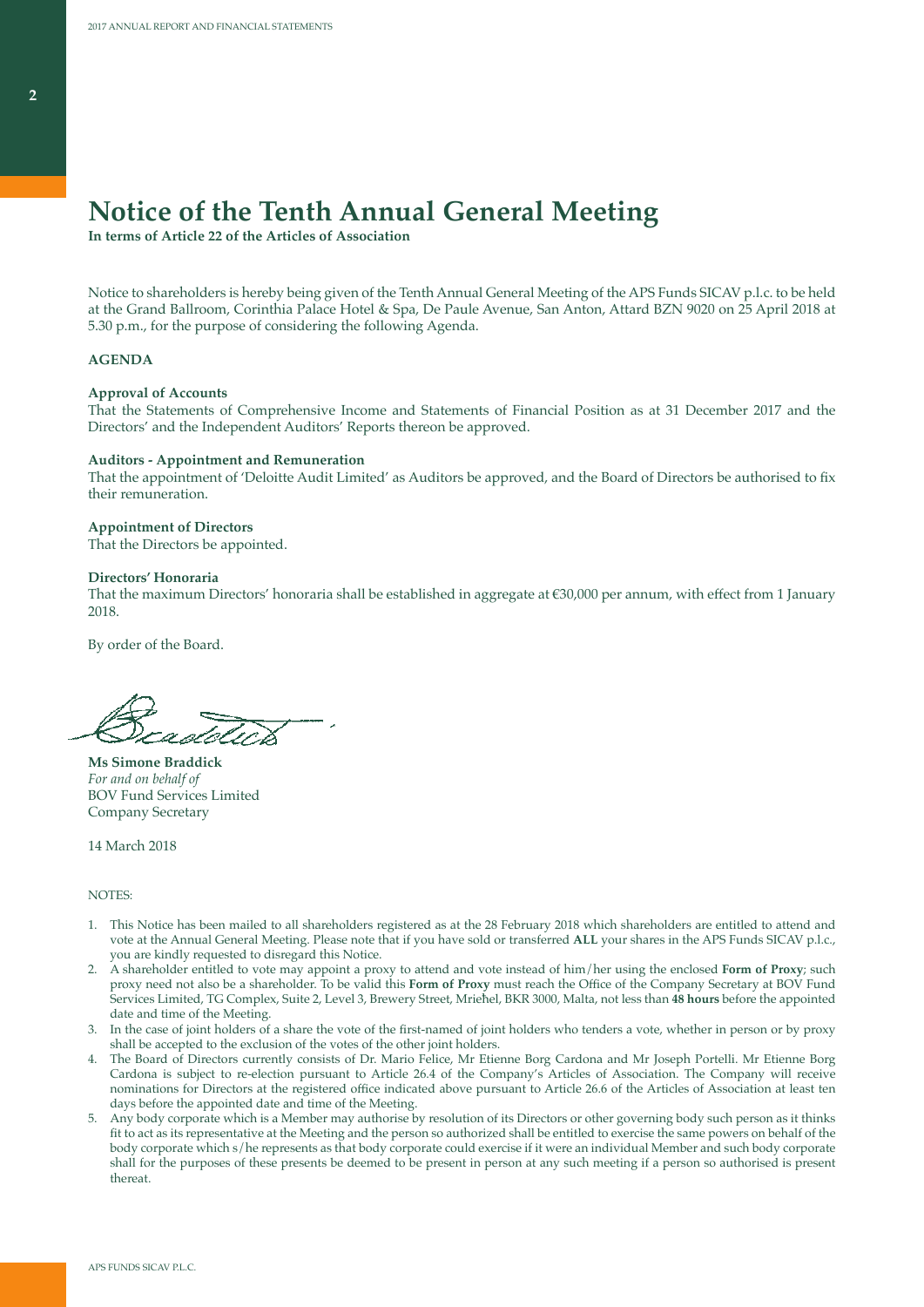# **Avviż tal-Għaxar Laqgħa Ġenerali Annwali**

**Skont l-Artiklu 22 tal-Istatut t'Assoċjazzjoni**

Bil-preżenti, l-azzjonisti huma avżati li l-għaxar Laqgħa Ġenerali Annwali tal-APS Funds SICAV p.l.c. se ssir fil-Grand Ballroom, Corinthia Palace Hotel & Spa, De Paule Avenue, San Anton, Attard BZN 9020 nhar l-Erbgħa 25 ta' April 2018 fil-5.30 ta' filgħaxija, bil-għan li tikkunsidra s-segwenti Aġenda.

# **AĠENDA**

## **Approvazzjoni tal-Kontijiet**

Illi r-Rapporti tad-Dħul Kumplessiv u r-Rapporti tal-Pożizzjoni Finanzjarja għas-sena li għalqet fit-31 ta' Diċembru 2017, kif ukoll ir-Rapporti tad-Diretturi u tal-Awdituri Indipendenti għall-istess sena jiġu approvati.

## **Awdituri - Ħatra u Remunerazzjoni**

Illi l-ħatra ta' Deloitte Audit Limited bħala Awdituri tiġi approvata, u l-Bord tad-Diretturi jiġi awtorizzat jistabilixxi l-ħlas tagħhom.

### **Ħatra ta' Diretturi**

Illi d-Diretturi jiġu appuntati.

### **Onorarja tad-Diretturi**

Illi l-onorarja li jingħataw lid-Diretturi kollha flimkien ma jkunux ogħla minn €30,000 fis-sena, b'effett mill-1 ta' Jannar 2018.

B'ordni tal-Bord.

**Ms Simone Braddick** *għan-nom ta'* BOV Fund Services Limited Segretarja tal-Kumpanija

14 ta' Marzu 2018

## NOTI:

- 1. Dan l-Avviż intbagħat lill-azzjonisti kollha li kienu rreġistrati fit-28 ta' Frar 2018 liema azzjonisti għandhom id-dritt li jattendu u jivvutaw fil-Laqgħa Ġenerali Annwali. Dawk l-azzjonisti li biegħu jew ittrasferew l-ishma **KOLLHA** li kellhom fl-APS Funds SICAV p.l.c. għandhom jinjoraw din iċ-ċirkolari.
- 2. Kull azzjonist intitolat li jivvota jista' jaħtar prokuratur biex jattendi u jivvota minfloku, billi jimla l-**Formola tal-Prokura** hawn annessa. Il-prokuratur mhux bilfors ikun azzjonist. Biex tkun valida, il-**Formola tal-Prokura** trid tasal għand il-BOV Fund Services Limited bħala Segretarja tal-Kumpanija, fl-Uffiċċju tagħha li jinsab TG Complex, Suite 2, Level 3, Triq il-Birrerija, l-Imrieħel, Birkirkara BKR 3000, Malta, mhux aktar tard minn **48 siegħa** qabel il-jum u l-ħin appuntati għal-Laqgħa.
- 3. Fil-każ ta' azzjonisti konġunti, il-vot mitfugħ minn min hu msemmi l-ewwel fosthom, kemm jekk il-vot ikun mitfugħ personalment jew permezz ta' prokuratur, ikun aċċettat b'esklużjoni tal-voti tal-azzjonisti konġunti l-oħra.
- 4. Fil-preżent il-Bord tad-Diretturi jikkonsisti minn Dr. Mario Felice, is-Sur Etienne Borg Cardona u s-Sur Joseph Portelli. Is-Sur Etienne Borg Cardona huwa eliġibbli li jerġa' jiġi elett skont l-Artiklu 26.4 tal-Artikli t'Assoċjazzjoni tal-Kumpanija. Il-Kumpanija tirċievi nominazzjonijiet għall-ħatra ta' Diretturi fl-indirizz irreġistrat tal-Kumpanija skont l-Artiklu 26.6 tal-Istatut t'Assoċjazzjoni sa mhux anqas minn għaxart ijiem qabel il-jum u l-ħin appuntati għal-Laqgħa.
- 5. Kull entità (kumpanija jew korp ġuridiku) li hija Membru tista' tawtorizza, permezz ta' riżoluzzjoni tad-Diretturi jew tal-korp ta' governanza tagħha, lil dik il-persuna li fil-fehma tagħha hija adatta li taġixxi bħala r-rappreżentant tagħha fil-Laqgħa u dik il-persuna hekk awtorizzata tkun intitolata li teżerċita l-istess poteri f'isem l-entità li hija tirrappreżenta li l-entità kienet tista' teżerċita kieku kienet Membru individwali, u dik l-entità għandha għall-finijiet ta' dawn il-preżenti titqies li hi preżenti in persona f'kull laqgħa bħal din jekk il-persuna hekk awtorizzata tkun hemm preżenti.

*N.B: Il-verżjoni bl-Ingliż hija l-verżjoni uffiċjali.*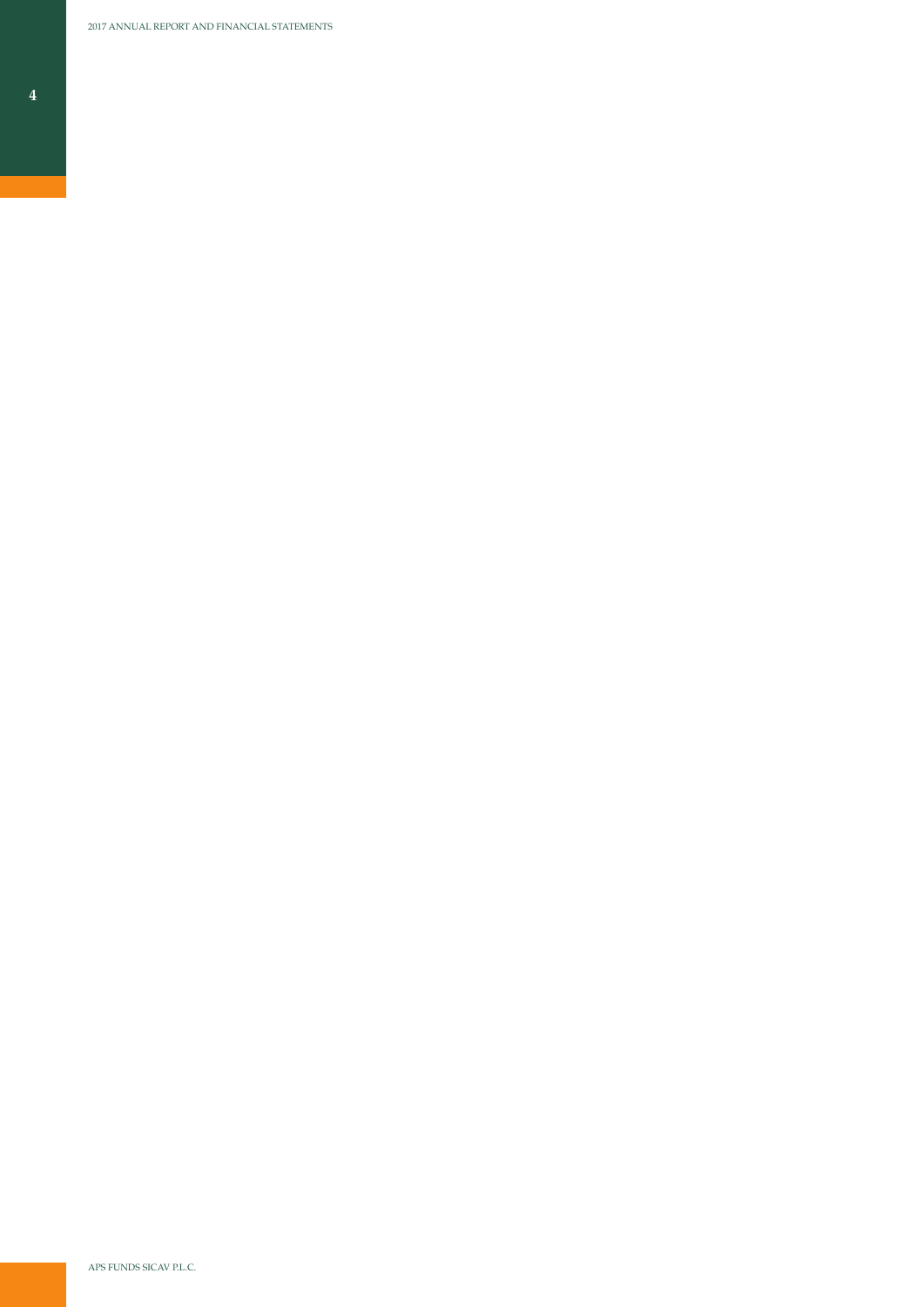# **Contents**

| <b>Notice of the Tenth Annual General Meeting</b>               | $\mathbf{2}$ |
|-----------------------------------------------------------------|--------------|
| <b>Management and Administration</b>                            | 6            |
| Description                                                     | 7            |
| <b>Investment Manager's Report</b>                              | 8            |
| <b>Report of the Directors</b>                                  | 14           |
| <b>Statement of Directors' Responsibilities</b>                 | 20           |
| <b>Independent Auditor's Report</b>                             | 21           |
| <b>Report of the Custodian</b>                                  | 27           |
| <b>Financial Statements</b>                                     |              |
| <b>Statements of Financial Position</b>                         | 28           |
| Statement of Changes in Net Assets attributable to Shareholders | 30           |
| Statements of Comprehensive Income                              | 31           |
| <b>Statements of Cash Flows</b>                                 | 32           |
| Notes to the Financial Statements                               | 33           |
| <b>Portfolio Statements</b>                                     | 57           |
| <b>Statement of Changes in the Composition of the Portfolio</b> | 62           |
| <b>Information about the Scheme</b>                             | 63           |
|                                                                 |              |

e de la provincia de la provincia de la provincia de la provincia de la provincia de la provincia de la provincia de la provincia de la provincia de la provincia de la provincia de la provincia de la provincia de la provin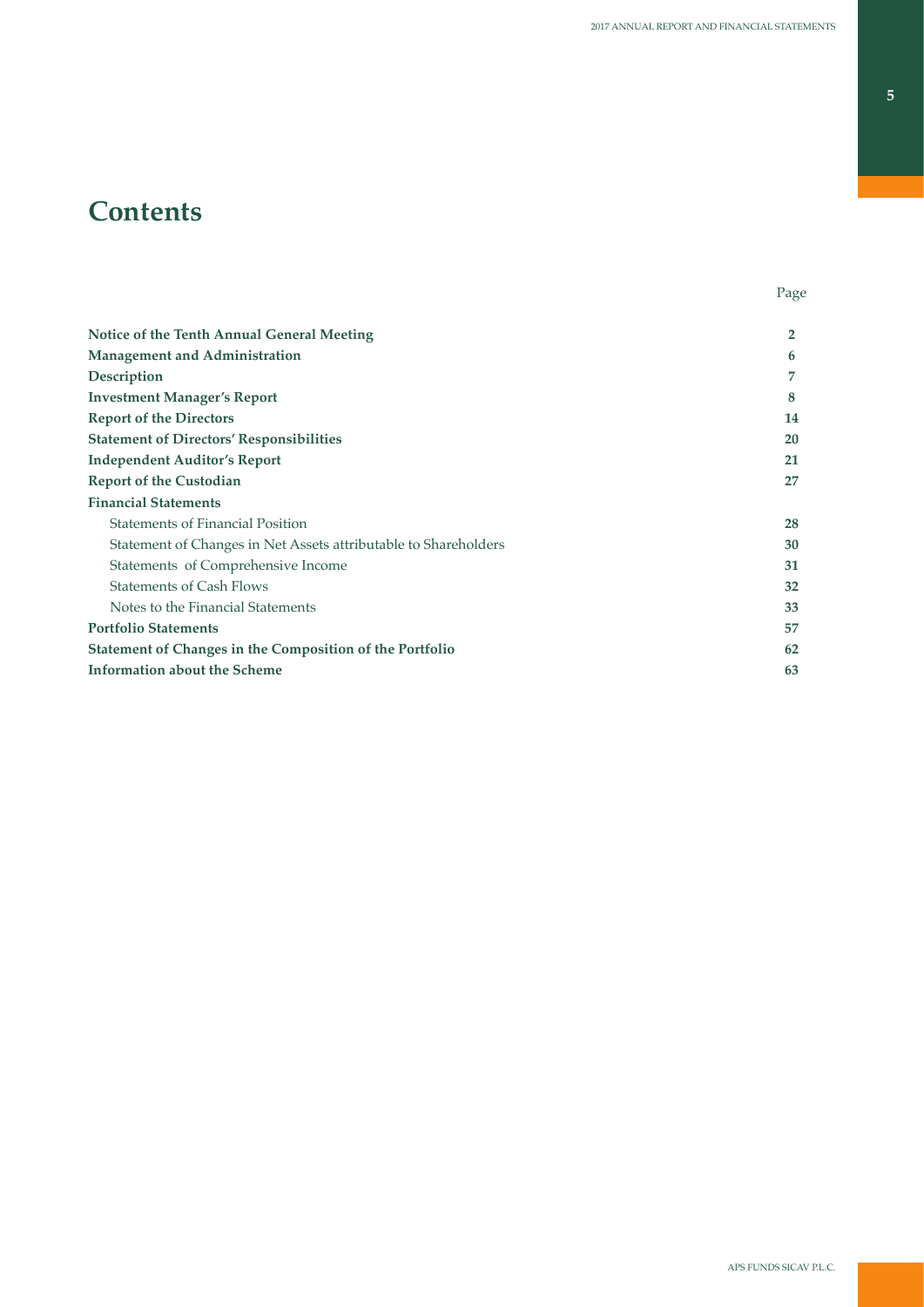# **Management and Administration**

| <b>DIRECTORS</b>                                     | Dr. Mario Felice<br>9, Bastion Square, Mdina MDN 1150, Malta                                                                                                                                                                 |
|------------------------------------------------------|------------------------------------------------------------------------------------------------------------------------------------------------------------------------------------------------------------------------------|
|                                                      | Mr. Etienne Borg Cardona<br>'Mistral', Triq Esprit Barthet, Madliena, Swieqi, Malta<br>(Mr. Etienne Borg Cardona was appointed on 1 September 2017)                                                                          |
|                                                      | Mr. George Cassola<br>96, St. Francis Street, Balzan BZN 1424, Malta<br>(Mr. George Cassola resigned from his position effective on 1 November 2017)                                                                         |
|                                                      | Mr. Joseph Portelli<br>The Royal Lady, St. Anthony Street, Ghajnsielem GSM 9020, Malta                                                                                                                                       |
| <b>REGISTERED OFFICE</b>                             | APS Centre, Tower Street, Birkirkara BKR 4012, Malta                                                                                                                                                                         |
| <b>COMPANY REGISTRATION NUMBER</b>                   | <b>SV78</b>                                                                                                                                                                                                                  |
| <b>INVESTMENT MANAGER</b>                            | ReAPS Asset Management Limited<br>APS Centre, Tower Street, Birkirkara BKR 4012, Malta<br>Licensed to conduct Investment Services business by<br>the Malta Financial Services Authority.                                     |
| <b>SUB-INVESTMENT MANAGER</b>                        | APS Bank Limited<br>APS Centre, Tower Street, Birkirkara BKR 4012, Malta<br>Licensed to conduct Investment Services business by<br>the Malta Financial Services Authority.                                                   |
| <b>ADMINISTRATOR AND</b><br><b>COMPANY SECRETARY</b> | <b>BOV Fund Services Limited</b><br>TG Complex, Suite 2, Level 3, Brewery Street,<br>Mriehel, Birkirkara BKR 3000, Malta<br>Recognised to provide fund administration services by<br>the Malta Financial Services Authority. |
| <b>CUSTODIAN</b>                                     | Bank of Valletta p.l.c.<br>BOV Centre, Cannon Road, Santa Venera SVR 9030, Malta<br>Licensed to conduct investment services business by<br>the Malta Financial Services Authority.                                           |
| <b>BANKERS</b>                                       | APS Bank Limited<br>APS Centre, Tower Street, Birkirkara BKR 4012, Malta                                                                                                                                                     |
|                                                      | Bank of Valletta p.l.c.<br>BOV Centre, Cannon Road, Santa Venera SVR 9030, Malta                                                                                                                                             |
| <b>AUDITORS</b>                                      | Deloitte Malta<br>Deloitte Place, Mriehel Bypass, Mriehel, BKR 3000, Malta                                                                                                                                                   |
| <b>LEGAL ADVISORS</b>                                | Ganado and Associates Advocates<br>171, Old Bakery Street, Valletta VLT 1455, Malta                                                                                                                                          |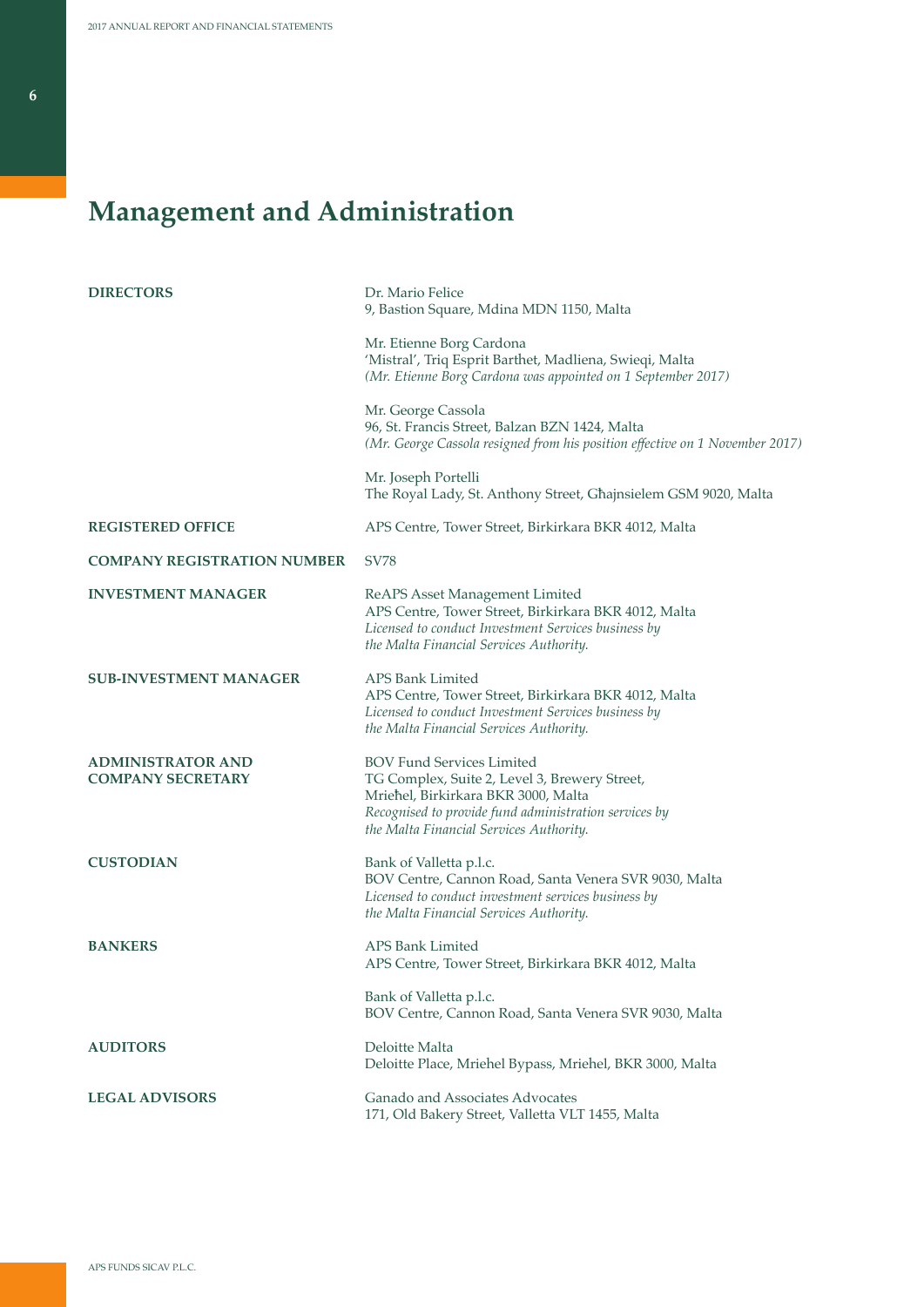# **Description**

APS Funds SICAV p.l.c. (the "Company") is a company organised as a multi-fund investment company with variable share capital pursuant to the Companies Act [Cap. 386 of the Laws of Malta] registered on the 24 January 2008. The Company consists of three funds: the APS Income Fund, the APS Regular Income Ethical Fund and the APS Diversified Bond Fund (launched 23 October 2017). The Company is licensed by the Malta Financial Services Authority as a UCITS Collective Investment Scheme under the Investment Services Act [Cap. 370 of the Laws of Malta]. The APS Income Fund is listed on the Malta Stock Exchange. The Company has no employees.

### **Changes made during the reporting period**

During January and February 2017, the Company held two Extraordinary General Meetings whereby shareholders approved the resolutions brought forward. The ordinary resolutions presented to the shareholders and approved during the meeting held on 25 January 2017 were the following:

- Conversion of the Company from a Retail Non-UCITS Scheme into a Retail UCITS Scheme.
- Change of Investment Manager from APS Bank Ltd to ReAPS Asset Management Ltd and entry into a new Investment Management Agreement with the new Investment Manager in connection with the Company's proposed conversion into a UCITS scheme.
- Amendment and Restatement of the Custody Agreement between the Company and Bank of Valletta plc in connection with the Company's proposed conversion into a UCITS scheme.

The following two extraordinary resolutions were re-presented and approved during the second Extraordinary General Meeting held on the 22 February 2017:

- Substitution of the Memorandum & Articles of Association of the Company in connection with its proposed conversion into a UCITS scheme.
- Alignment of voting rights of Investor Shares.

On the same dates, the Company held Class Meetings for APS Income Fund and APS Regular Income Ethical Fund and proposed to align all voting shares for both funds, by virtue of an extraordinary resolution. Both Class Meetings approved this resolution during the meeting held in February.

On the 23 October 2017, the APS Diversified Bond Fund was launched to the general public. The Investment objective of the Fund is to maximise total return (income and capital), primarily through Investment in International debt instruments rated Baa2 or lower by Moody's Investor Services (Moody's), or rated BBB or lower by Standard and Poor's (S&P) or Fitch Ratings, or if unrated, deemed by the Investment Manager to be of equivalent credit quality.

### **Changes made after the reporting period**

None.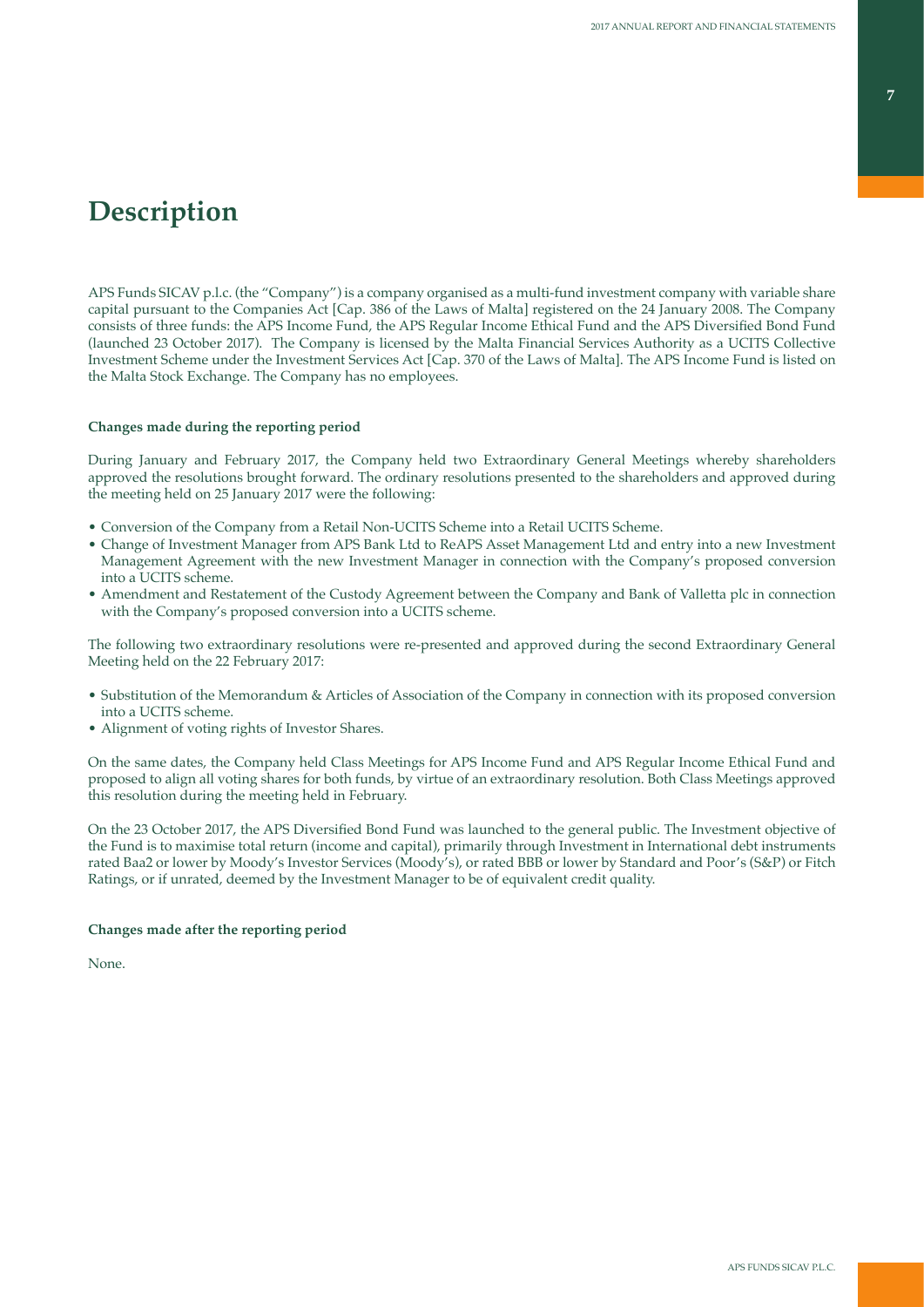# **Investment Manager's Report**

#### **The International Economy and Financial Market**

The global economic recovery continued to forge ahead during 2017. Latest indicators show that during the third quarter of 2017, the economy of the United States of America (US) registered a quarter-on-quarter seasonally adjusted annual growth rate of 3.2 percent. The economy experienced a year-on-year growth of 2.3 percent. On a similar note, the Eurozone's economy accelerated to register a year-on-year growth of 2.6 percent. This is the fastest growth rate that was registered since the first quarter of 2011. This development is also reflected in the European Commission's economic sentiment indicator for the Eurozone, which in November 2017 stood at a level which was not seen since the year 2000. It is also worth noting that the economy of the United Kingdom (UK) has performed at a somewhat slower pace when compared to both the US and the Eurozone as it registered a year-on-year growth of just 1.7 percent during the third quarter of the year. Meanwhile, economic activity in emerging economies accelerated to an annual growth rate of 5.4 percent in the third quarter of 2017, further extending the rebound from the 2015 lows.

The labour markets in Western economies have also registered notable improvements. The US unemployment rate reached a post-crisis low of 4.3 percent, while official figures show that the UK is currently experiencing the lowest level of unemployment in over 40 years. The unemployment rate in the euro bloc continued to decline from the highs registered in 2013, albeit remaining elevated at 8.9 percent.

Inflation in the developed world has remained somewhat benign. The latest statistics show that the HICP (Harmonised Index of Consumer Prices) inflation rate in the euro area stood at 1.5 percent as at November 2017. While this metric has increased drastically since mid-2016, it still remains below the European Central Bank (ECB)'s desired level. Conversely, core personal consumption expenditures inflation (excluding food and energy) in the US has moved back to 1.4 percent in September, well below the 1.9 percent registered at the end of 2016.

In terms of monetary policy, the ECB continued with its supportive stance. Specifically, the Central Bank kept interest rates unchanged throughout the year. Furthermore, it continued to inject liquidity via asset purchases, albeit announcing a reduced rate of purchases of €30 billion per month starting January 2018. Conversely, the US Federal Reserve has raised policy interest rates three times during the year and started to normalise its balance sheet by not reinvesting some of the maturity proceeds of securities which it had bought during its three rounds of quantitative easing.

On the political front, 2017 was characterised by a number of important elections. On 7 May 2017, France elected Emmanuel Macron as President. Mr Macron's win gained a further stronghold when later on in June his party and its allies secured a decisive majority during the French legislative elections. This result has given the President ample power to implement the promised economic reforms. Across the English Channel and almost one year after the Brexit vote, the UK held snap general elections on 8 June 2017. Theresa May's conservative party won most votes and parliamentary seats. Following this election result, Prime Minister May formed a minority government after obtaining backing from Northern Ireland's Democratic Unionist Party. September saw federal elections being held in Germany, where the Christian Democrats led by Angela Merkel obtained the largest share of votes. By the end of December, Merkel had not yet succeeded in forming a government. Meanwhile in October, Japanese Prime Minister Shinzo Abe won a strong mandate after calling snap elections in the midst of escalating military tensions in the region. By the end of the year, the Italian parliament had been dissolved and a general election is due to be held in March 2018.

The favourable economic developments, comparatively low inflation pressures, and the ample liquidity that was injected by major central banks during the past years have continued to support low government bond yields and demand for risky assets.

Yields on developed market government debt instruments remained low by historical standards. Specifically, both the yield on the 10-year US Treasury Note and the yield on 10-year UK government debt ended the year at an almost unchanged level from twelve months earlier. Having said this, yields on UK and US government debt securities with shorter tenors registered an increase during 2017. In contrast, yields on German government debt increased across the entire yield curve, with the benchmark 10-year yield increasing by 22 basis and closing the year at 0.43 percent.

The riskier segments of the international bond market performed better than high-quality government bonds. More specifically, global corporate bonds and bonds issued by emerging market sovereigns provided a generally superior total return than government bonds issued by the US, Japan, and Eurozone sovereigns. It is also noteworthy that during 2017, the performance of sub-investment grade corporate bonds was superior to that of their investment grade counterparts.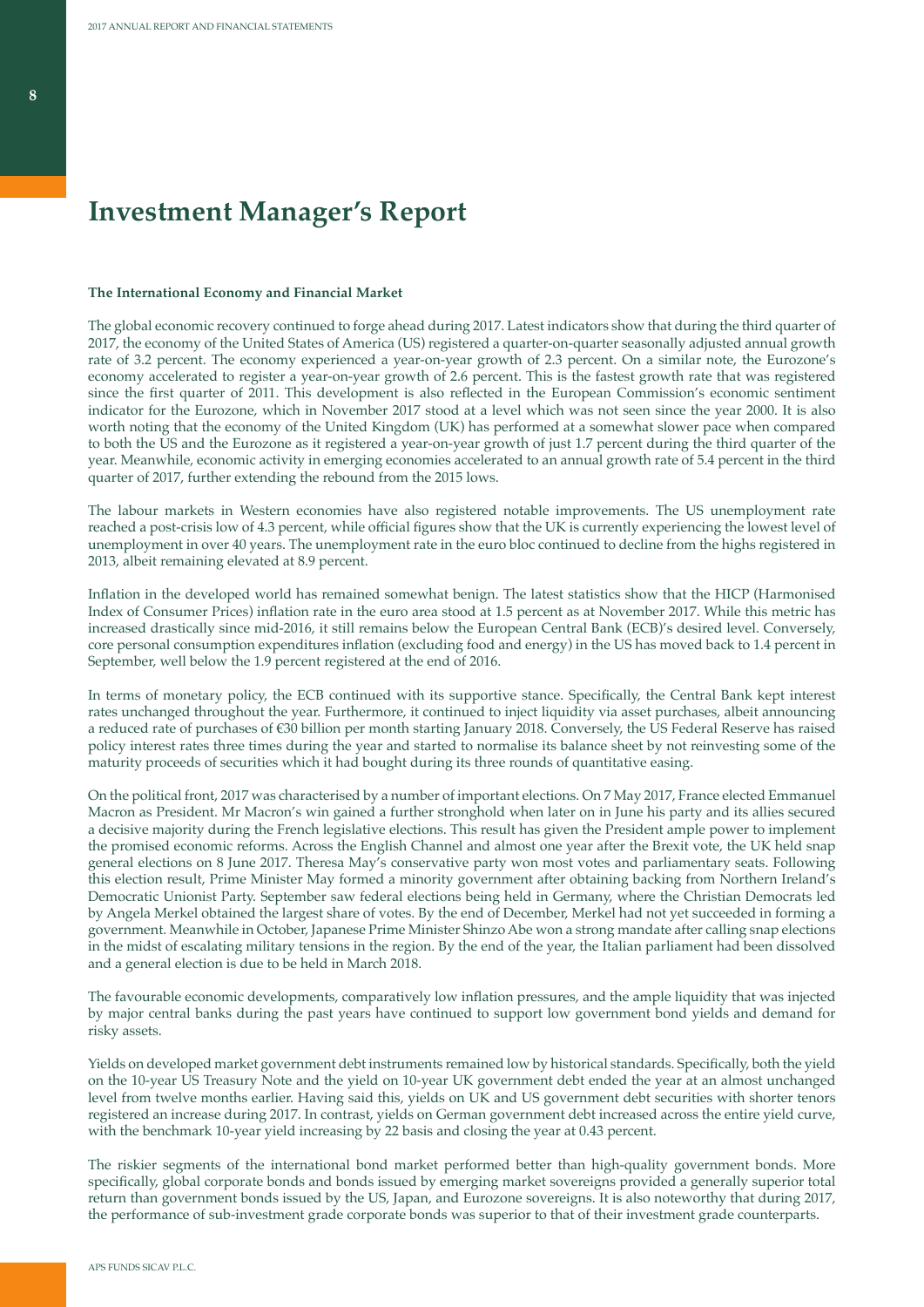Within the same period, global equity markets experienced a solid rally, with the S&P 500 delivering a double-digit performance of 19.4 percent, and the German DAX rallying by 12.51 percent. Meanwhile, emerging market equities, as measured by the MSCI Emerging Markets Index (USD), delivered a prodigious return of 34.35 percent.

Finally, in the foreign exchange market, the euro was the star performer during the period under review as it registered gains against major currencies, including the US dollar, pound sterling, Japanese yen, Canadian dollar, and the Australian Dollar.

### **The Maltese Economy and Financial Market**

Malta has been experiencing one of the strongest economic expansions in the Eurozone. The most recent economic data shows that after returning a growth of 5.52 percent during 2016, the Maltese economy expanded at robust rates during the first three quarters of 2017. Growth in the first quarter was of 6.51 percent, while growth rates of 7.87 percent and 7.21 percent were registered for the second and third quarters respectively. The Central Bank of Malta (CBM) expects the economy to have expanded by 6 percent during 2017, whilst projecting a slower expansion of 5.6 percent for 2018.

At the time of writing, the unemployment rate in Malta stood at a multi-year low of 3.6 percent, while the rate of inflation as measured by the HICP stood at 1.5 percent. At the same time, the current account balance remained positive and the stock of government debt as a percentage of Gross Domestic Product (GDP) continued its downward trajectory and reached a level of 56.8 percent as at the end of June 2017. This metric is projected by the CBM to improve further to 55 percent at the end of 2017, before reaching 51 percent in 2018. The CBM also expects the general government balance to remain in surplus in the next three years.

During the first ten months of 2017, the performance of Maltese equities was somewhat subdued. In November, the Malta Stock Exchange Equity Price Index (MALTEX) lost more than 5 percent, before partly recovering in December. Over the course of the entire year, the MALTEX lost 2.63 percent. On a total return basis (i.e. including reinvested dividends), the Maltese stock market lost 1.47 percent. Yields on Malta government bonds edged moderately higher across most tenors, with the benchmark 10-year yield trading at 1.28 percent as at the end of the year. At the same time, the spread to the 10-year German Bund stood at 85 basis points, down from 90 basis points a year earlier. The tighter yield spread that materialised during the past years could be partly explained by the improved credit metrics of the country. This was evident in the reports that were issued during the year by multiple credit rating agencies. Most notably, S&P Global Ratings affirmed at its rating on Malta at A- and revised its outlook to positive.

## **Portfolio Activity Review**

### **APS Income Fund**

### *Investment Objective*

The investment objective of the Fund is to maximise the total level of return for investors, whilst minimising the volatility of the portfolio and attaining a desirable level of liquidity through investment, primarily in Maltese debt and equity securities. To a limited extent, the Fund may also invest in international debt and equity securities. The Fund may also invest in deposits and cash.

### *Fund Performance*

## *Accumulator Class of Shares*

During the period from 31 December 2016 to 31 December 2017, the quoted share price of the APS Income Fund Accumulator class of shares increased by 2.07 percent from  $£172.3487$  to  $£175.9104$ .

### *Distributor Class of Shares*

During the period from 31 December 2016 to 31 December 2017, the quoted share price of the APS Income Fund Distributor class of shares decreased by 0.46 percent from  $\epsilon$ 127.9522 to  $\epsilon$ 127.3622. The same class of shares distributed an average dividend yield of 2.45 percent on the basis of the average of the dividends distributed during the year.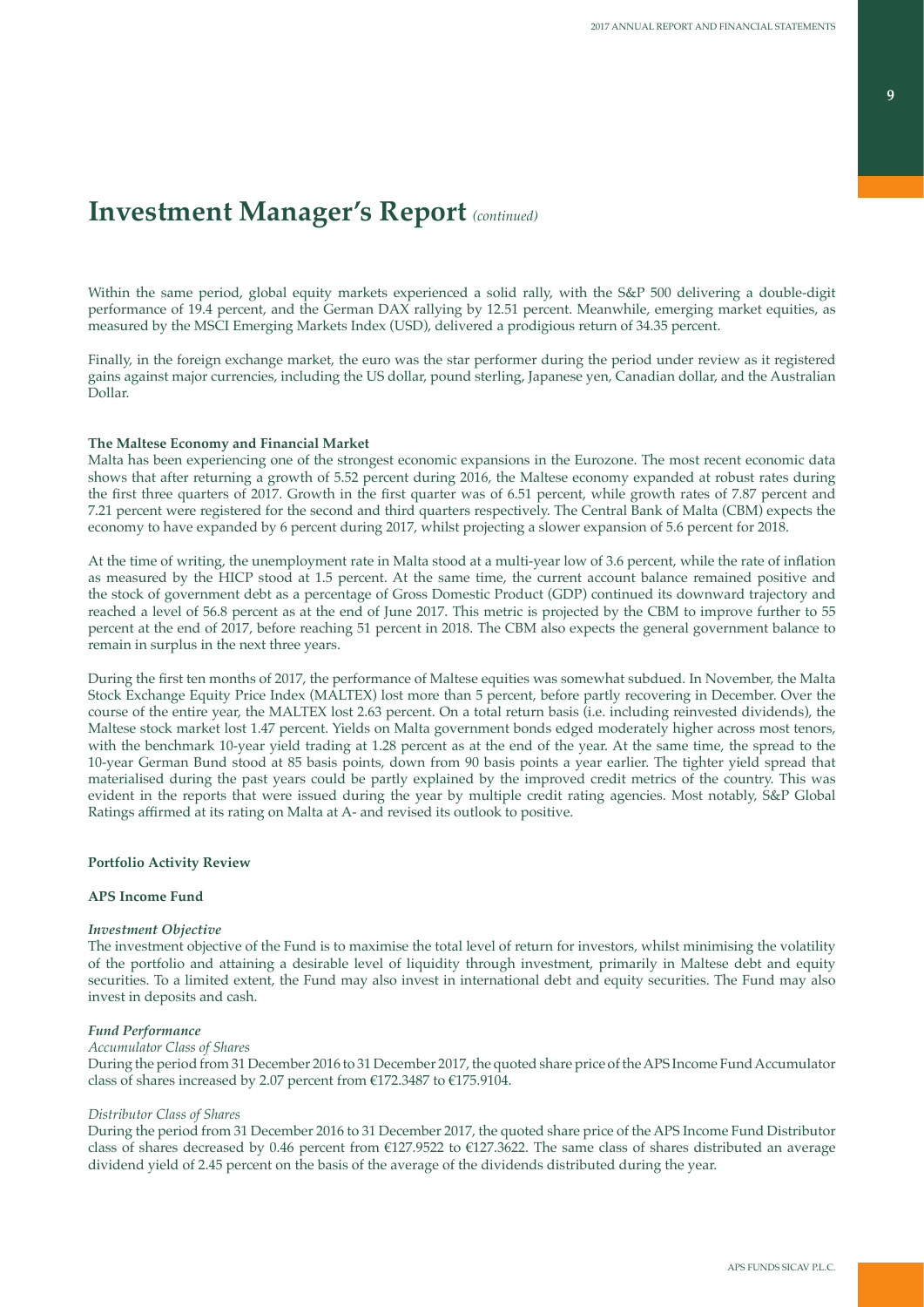### *Overview of the Fund*

The Net Asset Value of the Fund decreased from €83.82 million to €81.36 million during the twelve-month period under review.

The duration of the Fund as at the end of the year 2017 was approximately 4.5. The latter part of the year 2016 had been characterised by the prices of long dated Malta Government Stocks (MGSs) reaching unprecedented levels, and the Manager saw little value in retaining same. Thus, during the beginning of the year 2017, the Fund Manager continued to divest from long dated MGSs, effectively crystallising double digit price gains that had accumulated during the years. During the course of the year, the said proceeds were redeployed across a selection of local corporate bonds having short to medium tenors. This increased the Fund's exposure to Maltese corporate debt and at the same time increased the yield to maturity of the Funds. These purchases were acquired both on the primary and secondary markets.

During the year, it was interesting to see a number of Maltese companies coming to the market for the first time. The proliferation of new names on the Malta Stock Exchange has potential to attract new investors. This is deemed to be healthy for the market.

The Fund Manager maintained a selection of local equities which either gave regular and constant dividend or offered potential for earnings growth. Following a thorough analysis, the Manager also participated in an Initial Public Offer by PG plc, the owner of the PAMA & PAVI supermarkets and also the operator of the Zara and Zara Home franchises in Malta. In November, Bank of Valletta announced a rights issue amounting to €150 million. The Manager saw value in acquiring the said shares and applied for the full rights granted to the Fund and also for lapsed rights not taken-up by existing shareholders.

At the end of December 2017, the Fund's asset allocation was made up as follows: local government bonds - 14 percent, international government bonds - 3 percent, local corporate bonds - 33 percent, international corporate bonds - 11 percent, Maltese equities - 24 percent, term deposits - 13 percent, and cash - 1 percent.

### **APS Regular Income Ethical Fund**

#### *Investment Objective*

The investment objective of the Fund is to endeavour to maximise the total return to investors, minimising the volatility of the portfolio whilst having regard to attaining a desirable level of liquidity, following Ethical Principles according to the Ethical Policy. The Fund seeks to achieve this objective by investing primarily in international government and corporate bonds, and in direct equities. The Fund may also invest in other collective investment schemes, deposits, and cash.

### *Fund Performance*

### *Class A - Accumulator Class of Shares*

During the year from 31 December 2016 to 31 December 2017, the quoted share price of the APS Regular Income Ethical Fund Class A accumulator class of shares increased by 3.26 percent from  $\epsilon$ 1.3297 to  $\epsilon$ 1.3731.

#### *Class B - Distributor Class of Shares*

During the year from 31 December 2016 to 31 December 2017, the price of the APS Regular Income Ethical Fund Class B distributor class of shares increased by 0.45 percent from  $\epsilon$ 1.1521 to  $\epsilon$ 1.1573. The same class of shares distributed an average dividend yield of 2.82 percent on the basis of the average of the dividends distributed during the year.

### *Class C - Accumulator Class of Shares*

During the year from 31 December 2016 to 31 December 2017, the price of the APS Regular Income Ethical Fund Class C accumulator class of shares increased by 3.19 percent from €1.3279 to €1.3703.

#### *Class D - Distributor Class of Shares*

During the year from 31 December 2016 to 31 December 2017, the price of the APS Regular Income Ethical Fund Class D distributor class of shares increased by 0.4 percent from €1.1517 to €1.1563. The same class of shares distributed an average dividend yield of 2.8 percent on the basis of the average of the dividends distributed during the year.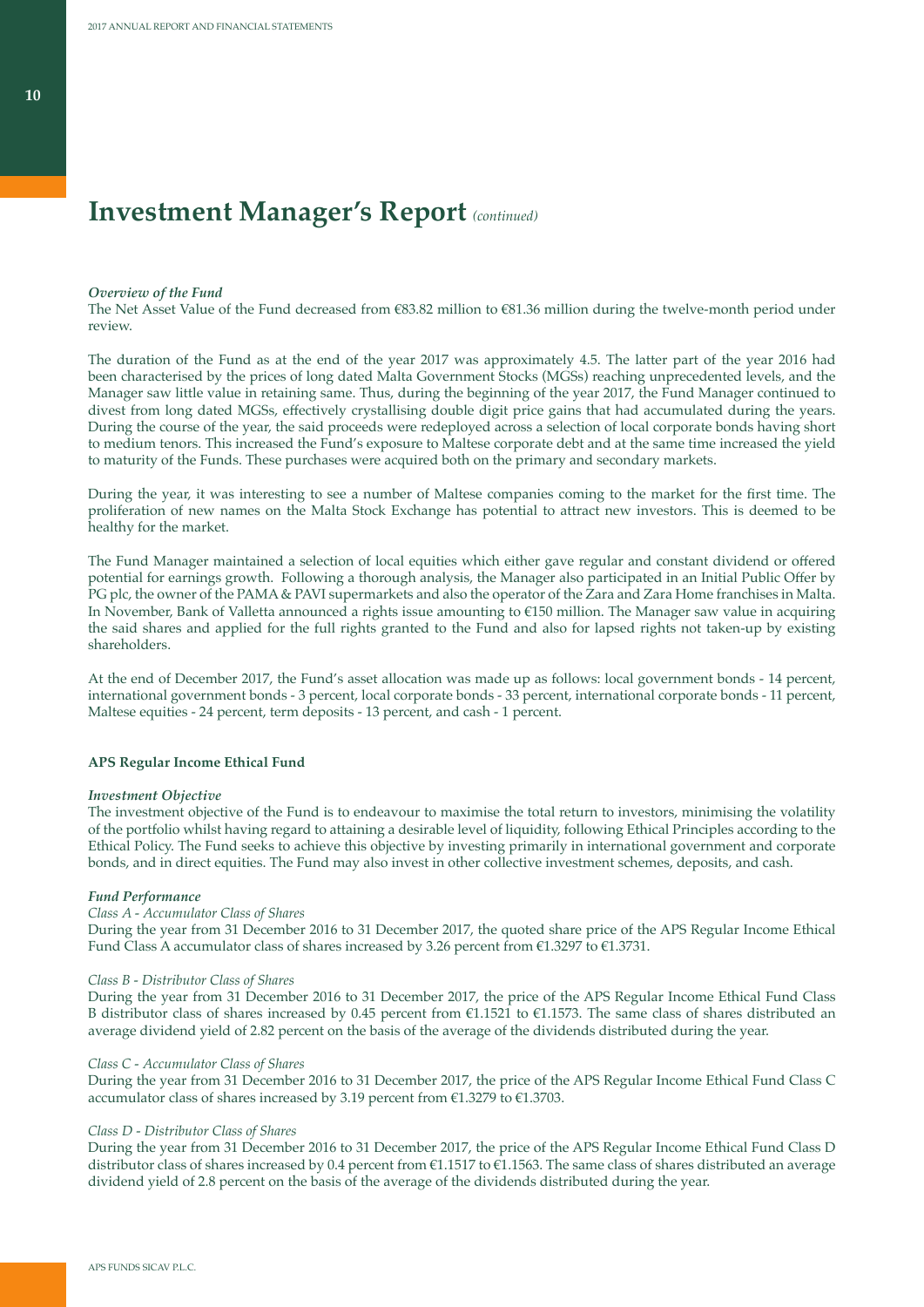### *Overview of the Fund*

The Fund differs from a traditional fund in the process by which investments are selected. Specifically, the investment process applies a rigorous ethical screening over and above the traditional investment selection process. The Fund Manager adopts a two-tiered approach to ethical screening. The Manager first excludes companies operating in certain industries which are deemed to be detrimental to humanity. This is followed by positive screening, where the Fund Manager selects those companies which have high Environmental, Social and Governance (ESG) scores. A similar ethical screening is also applied to government and supranational issuers.

The Fund's Net Asset Value increased from €26.30 million to €32.55 million during the twelve-month period under review.

During 2017, the Fund Manager deployed available cash in dividend-paying equities, thereby increasing the allocation to direct equities within the Fund. This action was intended to provide potential for investment growth, as well as safeguarding the Fund's income generation capacity in a low interest rate environment. In fixed income space, the Fund Manager increased the allocation to corporate bonds and continued to prefer taking credit risk as opposed to interest rate risk. This strategy was based on the perceived lack of adequate compensation for taking duration risk. Careful bond selection enabled the Fund Manager to control interest rate risk without unnecessarily giving up yield. At the end of the year, the Fund's duration stood defensively at just above 3 percent. In terms of currency allocation, the Fund's exposure to the US dollar was radically reduced in anticipation of a stronger euro. To achieve this, the Fund Manager sold US dollardenominated bonds and purchased euro-denominated bonds.

At the end of December 2017, the Fund's asset allocation was made up as follows: government and supranational bonds - 14 percent, corporate bonds - 44 percent, equities - 26 percent, collective investment schemes - 2 percent, term deposits - 8 percent, and cash - 5 percent.

### **APS Diversified Bond Fund**

### *Investment Objective*

The investment objective of the Fund is to endeavour to maximise total return, primarily through investment in international debt instruments rated BBB (Baa2) or lower, or if unrated, deemed by the Investment Manager to be of equivalent credit quality.

### *Fund Performance*

## *Class A - Accumulator Class of Shares*

The Class A accumulator class of shares started to be offered to investors on 23 October 2017 at an initial offering price of €1. Since inception, there were no investors in this class of shares. Thus, no performance data is available.

### *Class B - Distributor Class of Shares*

The Class B distributor class of shares started to be offered to investors on 23 October 2017 at an initial offering price of €1. By 31 December 2017, the shares were priced at €0.9985, representing a decline of 0.15 percent from the initial offering price. No dividend was paid since inception. As per the Dividend Policy outlined in the Offering Supplement dated 05 December 2017, it is envisaged that the share class will distribute its first dividend on 31 March 2018.

### *Class C - Accumulator Class of Shares*

The Class C accumulator class of shares started to be offered to investors on 23 October 2017 at an initial offering price of €1. By 31 December 2017, the shares were priced at €0.9985, representing a decline of 0.15 percent from the initial offering price.

### *Class D - Distributor Class of Shares*

The Class D distributor class of shares started to be offered to investors on 23 October 2017 at an initial offering price of €1. By 31 December 2017, the shares were priced at €0.9985, representing a decline of 0.15 percent from the initial offering price. No dividend was paid since inception. As per the Dividend Policy outlined in the Offering Supplement dated 05 December 2017, it is envisaged that the share class will distribute its first dividend on 31 March 2018.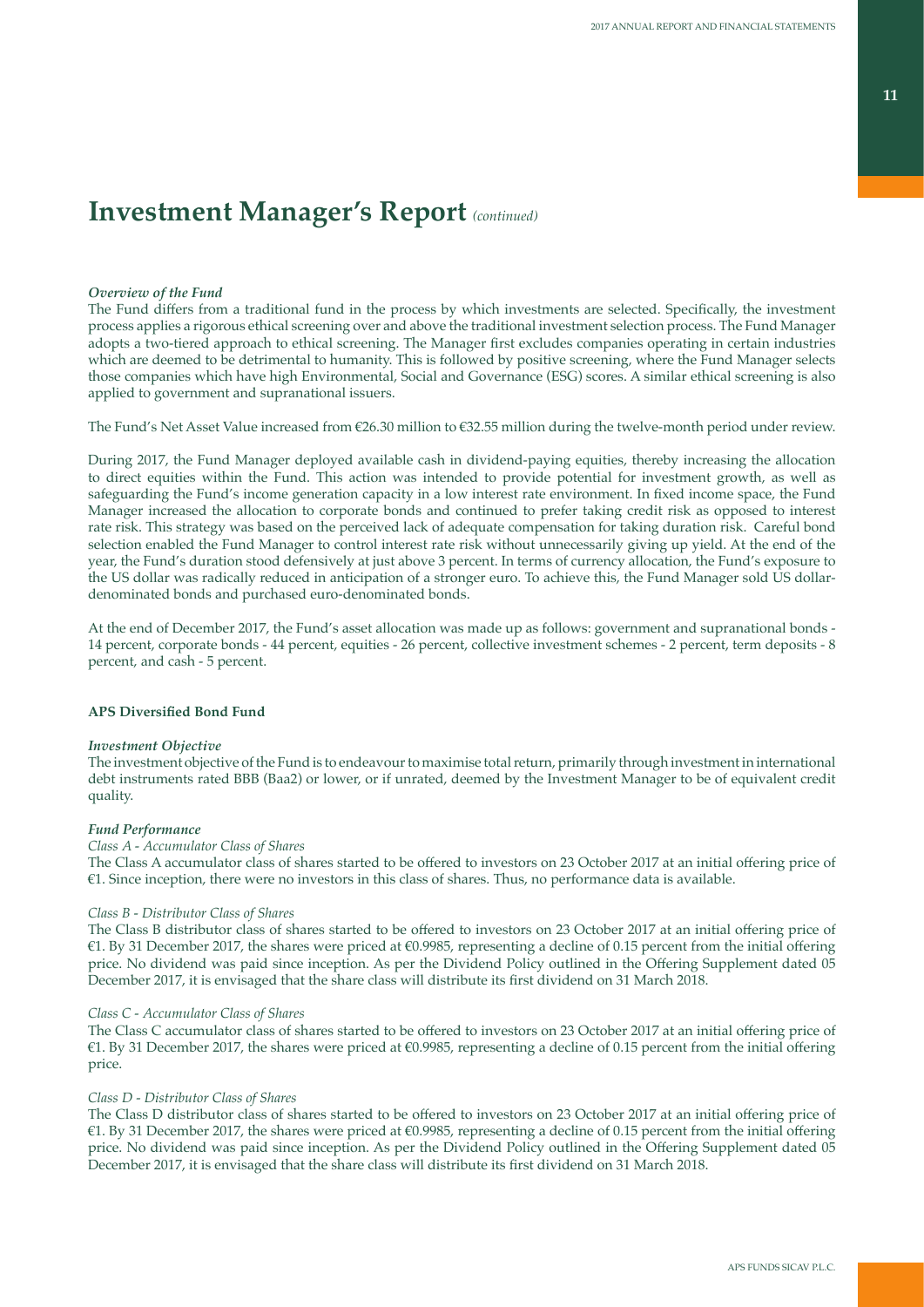### *Overview of the Fund*

The Fund was launched on 23 October 2017, with the initial offering period running until 6 November 2017. The first investment activity took place two days later on 8 November 2017. By the end of the year, the Fund's Net Asset Value stood at €41.04 million.

The strategy adopted by the Fund Manager since inception of the Fund has involved keeping the exposure of the portfolio vis-à-vis developed market sovereign bonds to a minimum. This strategy was supported by the fact that the perceived expected returns from the said market segment are low. Consequently, the Fund Manager tilted the allocation towards bonds issued by emerging market sovereigns and by international corporations. This strategy was implemented whilst being cognisant that in the current market environment, returns from these market segments are likely to be largely driven by interest income. In view of this, a delicate balance was struck between ensuring that the portfolio generates a decent level of interest income, and ensuring that the Fund is not unnecessarily exposed to interest rate risk and credit risk. At the end of the period under review, the duration of the investment portfolio stood at circa 4.5.

In terms of currency allocation, the Fund Manager maintained a substantial allocation to non-euro currencies. This also included an exposure to emerging market currencies amounting to just over one fifth of the total value of the Fund. This was done to enhance the expected return of the investment portfolio, as well as to ensure a diversified profile.

The Fund Manager also invested a portion of the investment portfolio in Exchange Traded Funds (ETFs). This was done to (i) enable ample diversification within the riskier segments of the global bond market; (ii) attain a potential reduction in trading and settlement costs in relation to certain segments of the bond market; and (iii) partially hedge risks emanating from specific foreign currency exposures.

On 31 December 2017, the Fund's asset allocation was made up as follows: government and supranational bonds - 30 percent, corporate bonds - 24 percent, collective investment schemes - 35 percent, term deposits - 4 percent, and cash - 8 percent.

### **Remuneration Note**

### *Remuneration Policy of the Company*

For the purposes of SLC 1.9 of Appendix II to Part B of the Standard Licence Conditions, the total, fixed remuneration paid to the Company's four Directors is disclosed on page 31.

Other identified staff consist of the Compliance Officer and the Money Laundering Reporting Officer. None of the identified staff are employed with APS Funds SICAV plc. During the financial year ended 31 December 2017, the total, fixed, contribution paid by the Company towards the remuneration of these identified staff, totalling 2 beneficiaries, amounted to €4,930.

Details of the management fees paid by the Company to the Investment Manager, and a description of how they are calculated, are disclosed in the statement of comprehensive income and in note 9a to the financial statements.

### *Remuneration Policy of the Investment Manager*

The staff members of APS Bank and its subsidiary ReAPS Asset Management Limited are governed by the Bank's Remuneration Committee. The said Committee is composed of Non-Executive Directors. APS Bank reviews the appropriateness of the Group Remuneration Policy annually and during implementation, ensuring also that it is in accordance with applicable laws and regulations.

The APS Bank Group's Remuneration Policy is designed, structured and implemented on the basis of the Group's business strategy, risk tolerance levels, objectives, values and long-term interests of its stakeholders. The Policy aims to ensure that the Group's remuneration packages reflect the relevant duties and responsibilities of its staff members, are fair and equitable, and incorporate rewards that are clearly and measurably linked to performance, both on an individual basis as well as on a unit, divisional and corporate perspective. Furthermore, in designing remuneration packages, consideration is also given to qualitative aspects such as compliance, culture, ethics, conduct towards customers, and measures to mitigate conflicts of interest.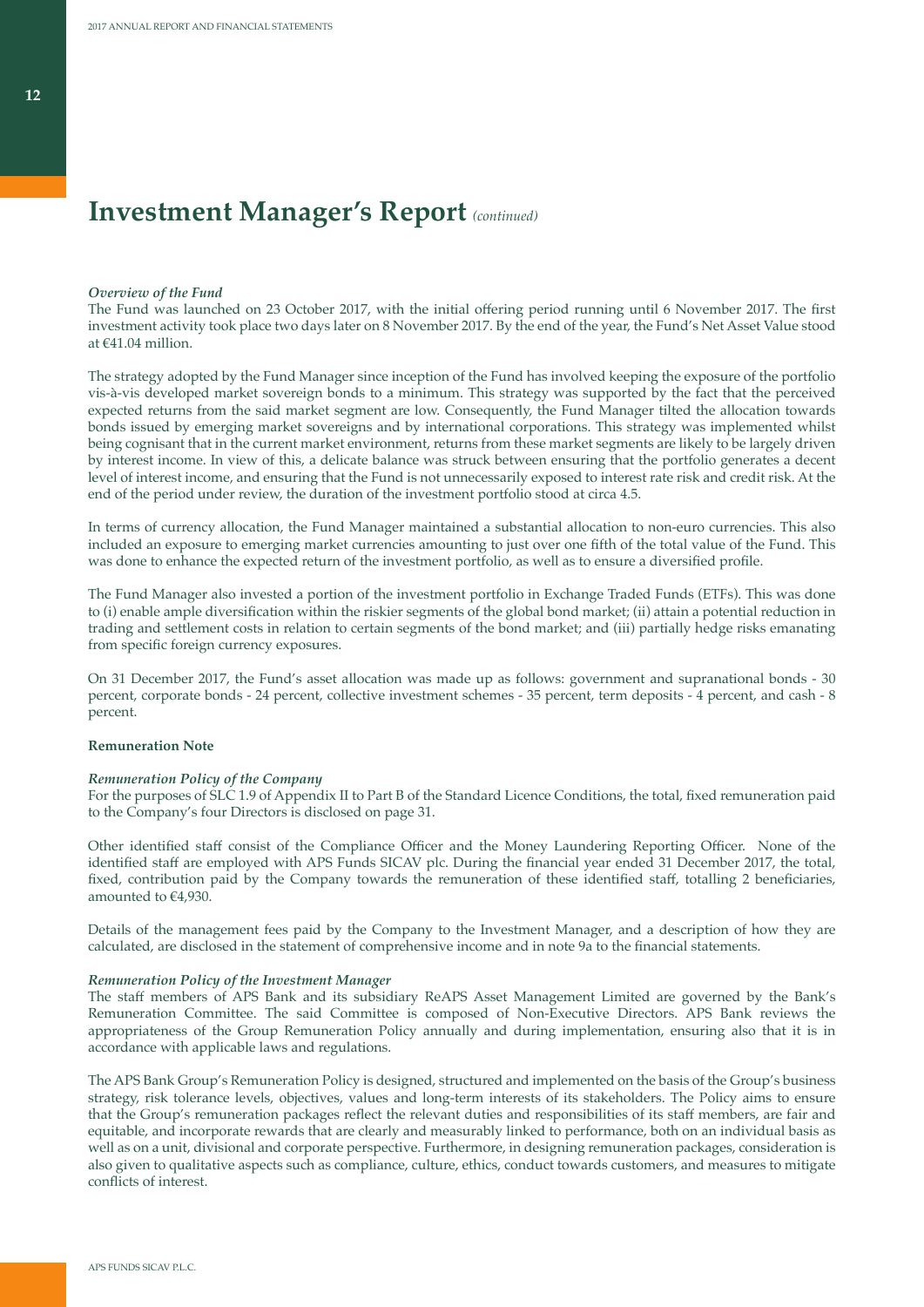**13**

# **Investment Manager's Report** *(continued)*

Following the conversion of the Company to a Retail UCITS Scheme, ReAPS Asset Management Limited (the "Investment Manager") was appointed as the new Investment Manager, taking over this function from APS Bank Ltd.

ESMA Guidelines on Sound Remuneration Policies under the UCITS Directive requires that the Investment Manager considers the additional disclosures, in accordance with the principle of proportionality, and at least on an annual basis, presents certain information regarding its Remuneration Policy and practices for 'identified staff'.

Following due consideration of the Investment Manager's size, internal organisation as well as the nature, scope and complexity of its activities, its Board of Directors has determined that the Investment Manager is not required to appoint a Remuneration Committee, on the basis of the principle of proportionality.

The remuneration of the Directors of the Investment Manager is a fixed pay based on level of competencies, responsibilities and contribution.

The above-mentioned Remuneration Policy permits that a variable component may be added to fixed remuneration. The relation between fixed and variable remuneration shall not exceed twenty-five (25) per cent of the fixed component. The APS Bank Remuneration Policy does not provide for pension benefits nor any deferral or equity measure.

'Identified Staff' of the Investment Manager consist of Investment Committee Members, its Directors, Portfolio Managers, Compliance Officer, Risk Officer and Money Laundering Reporting Officer. These last three staff members are employed and paid through APS Bank and seconded to the Investment Manager, but their responsibilities are not totally dedicated to the Investment Manager. ReAPS Asset Management Limited pays APS Bank a fixed amount for these services. This fee is based on the time allocated by these staff members to perform their duties in relation to their activities. Furthermore, ReAPS Asset Management Limited subcontracted the portfolio management function of the sub-funds to APS Bank.

Total remuneration paid to Identified Staff, totalling 11 beneficiaries, amounted to €169,971 fixed and €9,952 variable during the financial year ended 31 December 2017.

The management fee paid by APS Funds SICAV plc and disclosed on page 31 covers the remuneration of these services.

*Some of the opinions expressed herein might be of a forward-looking nature and should not be interpreted as investment advice.*

*The Funds' performance figures listed above have been truncated to two decimal places.* 

*Sources: Bloomberg, Central Bank of Malta, Malta Stock Exchange*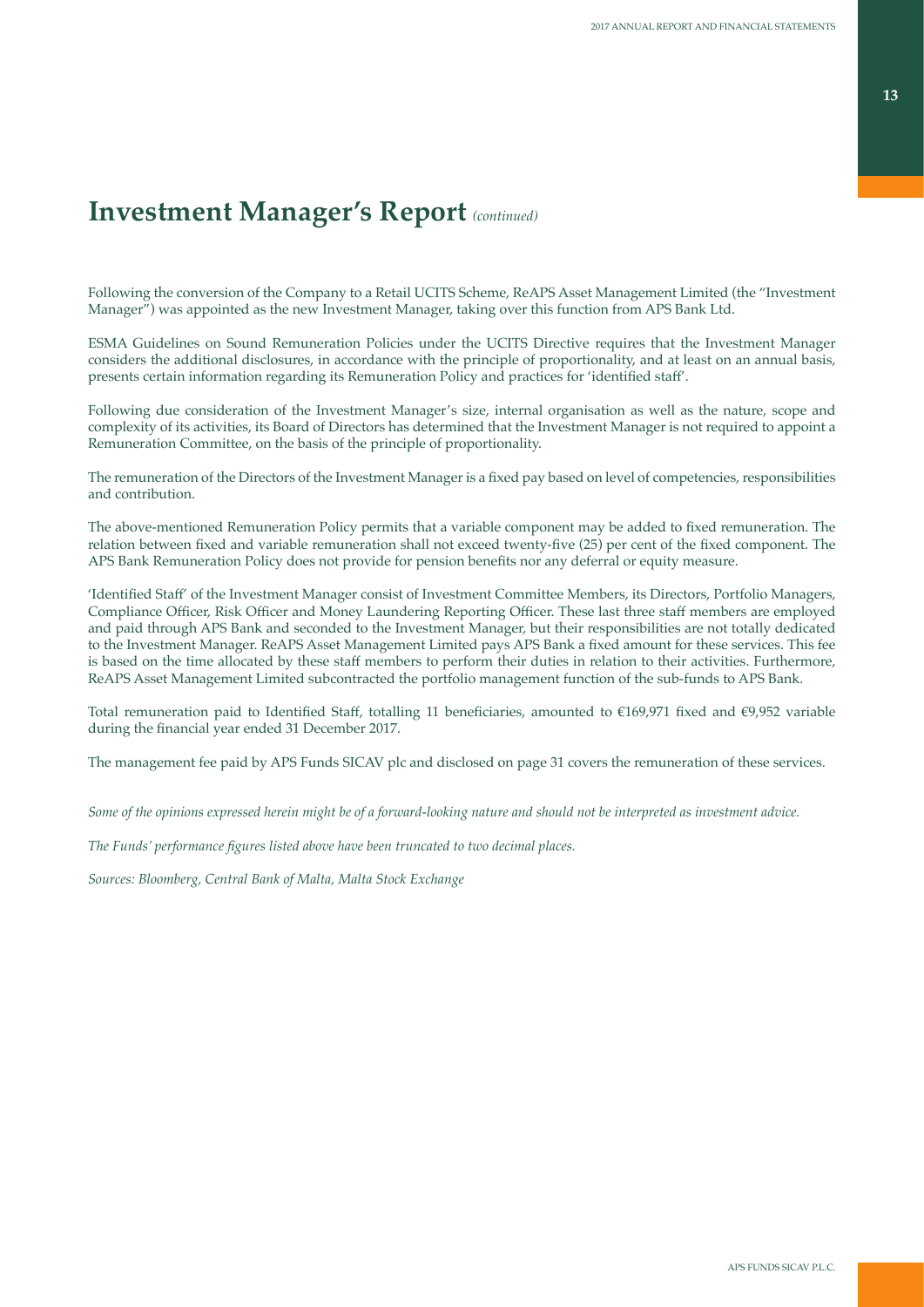# **Report of the Directors**

The Directors are hereby laying before and for approval by the Company at this Annual General Meeting, the Annual Report and Financial Statements of the Company for the year ended 31 December 2017.

#### **Principal Activities**

The Company is organised as a multi-fund investment company with variable share capital (SICAV) pursuant to the Companies Act [Cap. 386 of the Laws of Malta]. The Company was registered on the 24 January 2008 and is licensed by the Malta Financial Services Authority as a UCITS Collective Investment Scheme under the Investment Services Act [Cap. 370 of the Laws of Malta]. The Company consists of three funds, the APS Income Fund, the APS Regular Income Ethical Fund and the APS Diversified Bond Fund (launched on 23 October 2017). The Company has no employees.

#### **Review of Business**

The net assets attributable to Shareholders as at 31 December 2017 stood at €154,959,980 (2016: €110,121,314).

During January and February 2017, the Company held two Extraordinary General Meetings whereby shareholders approved the resolutions brought forward.

At the Extraordinary General Meeting held on 25 January 2017, shareholders approved ordinary resolutions authorising:

- A conversion of the Company from a Retail Non-UCITS Scheme to a Retail UCITS Scheme.
- The appointment of ReAPS Asset Management Limited as the new Investment Manager, taking over this function from APS Bank Limited, and a consequential adoption of a new UCITS-compliant Investment Management Agreement.
- Amendments to and restatement of the Custody Agreement between the Company and Bank of Valletta plc, in connection with the Company's proposed conversion into a UCITS Scheme.

The following two extraordinary resolutions were presented again and approved during the second Extraordinary General Meeting held on 22 February 2017:

- Substitution of the Memorandum & Articles of Association of the Company, in connection with its proposed conversion into a UCITS Scheme.
- Alignment of voting rights of Investor Shares.

On the same dates, the Company held Class Meetings for APS Income Fund and APS Regular Income Ethical Fund and proposed to align all voting rights for both sub-funds, by virtue of extraordinary resolutions. Both Class Meetings approved these resolutions during meetings held on 22 February 2017.

The conversion of APS Funds Sicav to a UCITS scheme was implemented on the 7 April 2017 following approval by the MFSA on the same day. Also on the same day, the Board of Directors signed the UCITS-compliant agreements with the three service providers, namely; the Investment Manager, the Custodian and the Administrator.

On the 23 October 2017, the APS Diversified Bond Fund was launched to the general public. The investment objective of the Fund is to maximise total return (income and capital), primarily through investment in international debt instruments rated Baa2 or lower by Moody's Investor Services (Moody's), or rated BBB or lower by Standard and Poor's (S&P) or Fitch Ratings, or if unrated, deemed by the Investment Manager to be of equivalent credit quality.

### **Principal risks and uncertainties**

The successful management of risk is essential to enable the Company to achieve its objectives. The ultimate responsibility for risk management rests with the company's directors, who evaluate the company's risk appetite and formulate policies for identifying and managing such risks. The principal risks and uncertainties facing the company are included below.

The company defines risk as the probability of a permanent loss of capital. The risk management effort targets the minimisation of the probability of a permanent loss of invested capital within its investment objective. At the same time it is also understood that the risk cannot be completely eliminated. Risk is considered acceptable by the Board of Directors if its sources are understood and within appetite and tolerance levels set by the Board of Directors after consulting with the Investment Manager. Risks are taken only after an understanding of the nature of the risk, and only if that risk carries an adequate compensation in the form of return.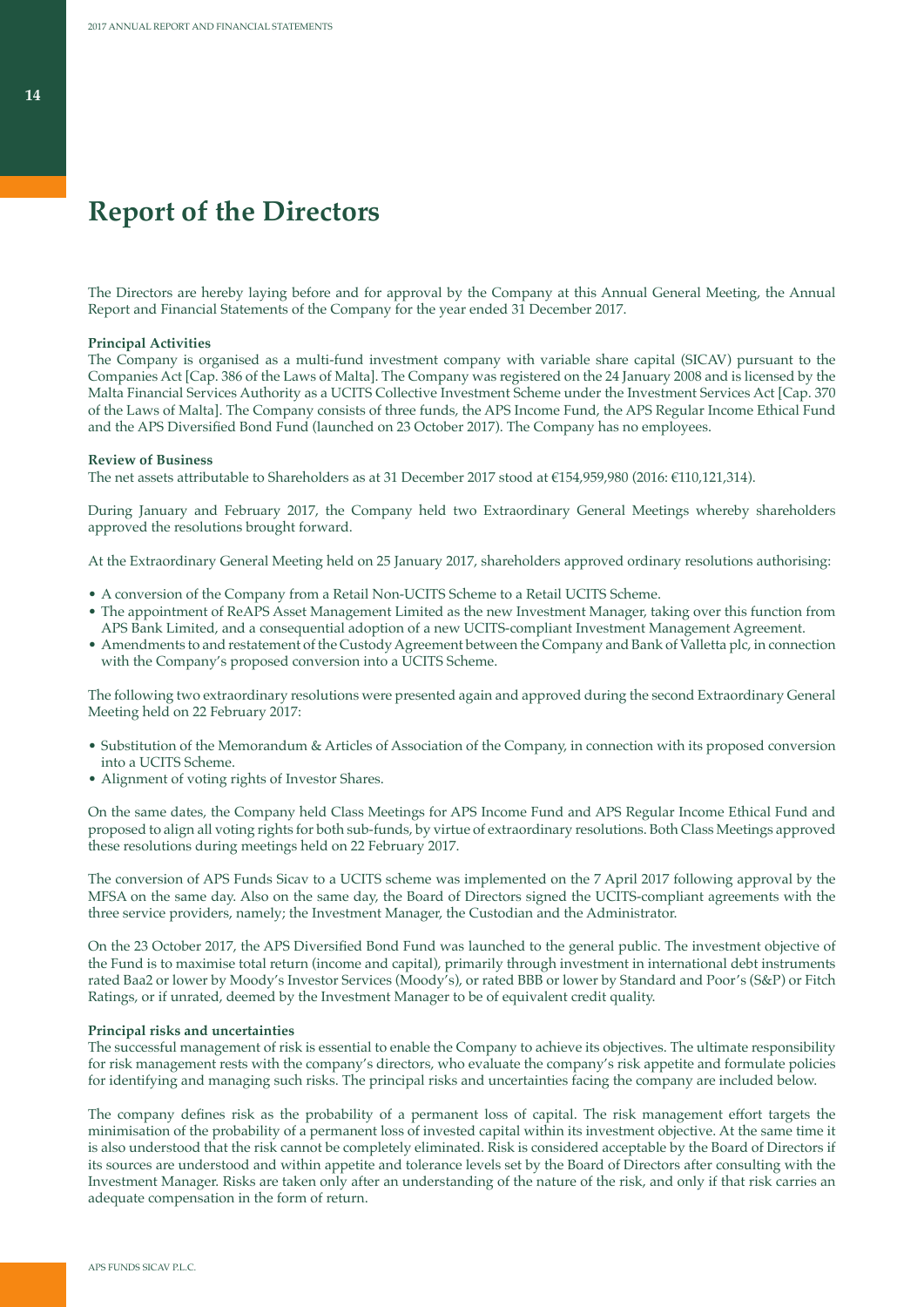# **Report of the Directors** *(continued)*

### *Market risk - Permanent Loss of Capital*

Market risk appears when the market price of an asset does not reflect its true value. It is either higher or lower. The higher the price over the real value of the asset, the higher the risk of paying more to buy an asset. If the assets are bought at a value greater than its true value this may result in a 'Permanent loss of capital' since the value of the asset will decrease in value over time. The investment process effort is focused on the identification of assets that are likely to grow in value over time, on estimates of their value and on buying these assets at prices that are significantly lower than their value (the ''Margin of safety'' principle).

### *Legal risk/Regulatory standing*

This is the risk of losses due to non-compliance with legal requirements towards the Maltese regulator and other regulators in whose jurisdiction the Company may conduct its business. The Compliance function of the Company is carried out by experienced person who is a lawyer. Professional external advice and experience is sought for other matters, where appropriate.

### *Liquidity risk*

Liquidity risk comes from potential inability to cover liabilities or redemptions. The Company invests predominantly in highly liquid assets traded on developed markets and monitors the liquidity of each Sub-Fund on a regular basis. In particular for the APS Income Fund, most investments are listed on the Malta Stock Exchange. Given that a number of local bond and equity issues are relatively small, despite the fact that such securities are listed, the market in these securities may be illiquid.

### *Leverage*

The UCITS regulations permit the Company to borrow, for the account of a Sub-Fund, up to 10% of the value of assets of that Sub-Fund provided that such borrowing is on a temporary basis. The assets of such Sub-Fund may be charged as security for any such borrowings. To date, the approved borrowing limits were much less than those permitted under UCITS.

### *Reputation*

The Company is subject to numerous laws and regulations covering a wide range of matters. Failure to comply could have financial or reputational implications and could materially affect the company's ability to operate. The Company has embedded operating policies and procedures to ensure compliance with existing legislation.

### *Currency risk*

Currency risk is the risk that the value of the financial instrument will fluctuate due to changes in foreign exchange rates. While the base currency of the Company is the euro, it invests in securities that are denominated in currencies other than the euro. Accordingly, the value of the Company's assets may be affected favourably or unfavourably by fluctuations in currency rates. Therefore, the Company will necessarily be subject to foreign exchange risks.

The Company, through internal limits set by the Investment Committee of the Investment Manager, has systems in place to control the exposure of each Sub-Fund towards foreign currencies.

### *Credit risk/Counterparty risk*

Credit risk is defined as the changes in portfolio value due to the failure of the counterparties to meet their obligations or due to changes in the market's perception of their ability to do so. All counterparties and limits for these counterparties are approved by a dedicated Investment Committee that reports to the Investment Manager.

### **Financial Risk Management**

Financial Risk is the possibility that shareholders could lose money when they invest their money in an asset. There are a number of financial risks that could potentially impact the activities of the funds and include, but not solely, the following: credit risk, liquidity risk, currency risk, equity risk, counterparty risk etc. The Company's objective in managing such risks is the creation and protection of shareholders' value. In order to manage and mitigate such risks, the Company employs a number of risk management tools in its day to day operation. Further detail can be found under note 14 on pages 49 to 56.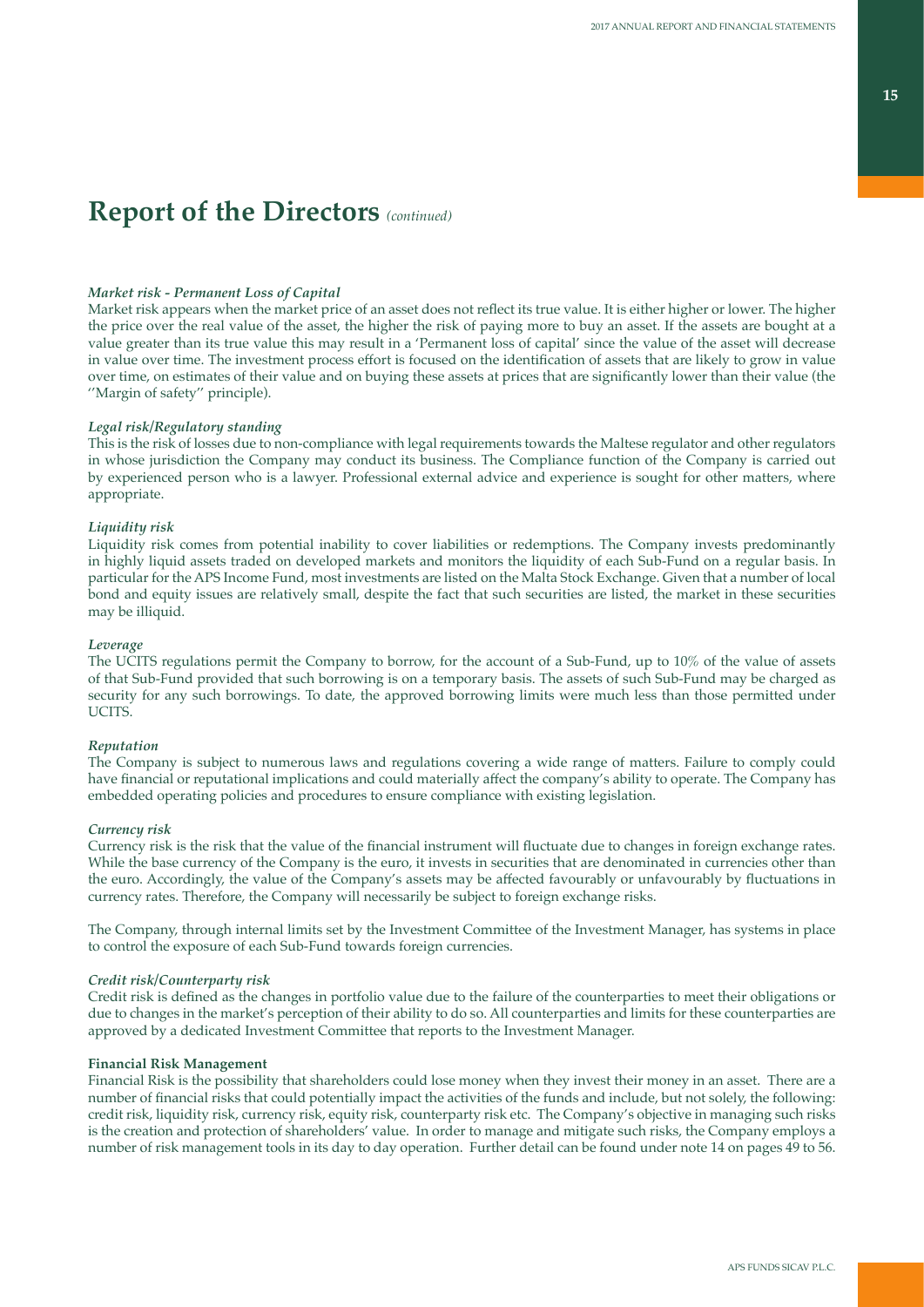# **Report of the Directors** *(continued)*

### **Results and Dividends**

The results for the year 2017 can be found on the Statements of Comprehensive Income on page 31. The dividends declared for the year ended 31 December 2017 with respect to the APS Income Fund and APS Regular Income Ethical Fund distributor class of shares can be found under note 10 on page 46.

### **Directors**

The Directors of the Company who held office during the year under review are listed on page 6. Following a communication made by Mr George Cassola of his intention to resign, the Board appointed Mr Etienne Borg Cardona as Director with effect from 1 September 2017. Subsequently, Mr Cassola resigned on 1 November 2017.

#### **Auditors**

Deloitte Audit Limited have indicated their willingness to continue in office and a resolution for their re-appointment will be proposed at the Annual General Meeting.

### **Standard licence conditions and regulatory sanctions**

During the year under review there were no breaches of standard conditions or other regulatory requirements or administrative penalty which were subject to regulatory sanctions.

On behalf of the Board

28 February 2018

**Mario Felice Etienne Borg Cardona (1996)** Joseph Portelli<br> *Chairman* Director (2007) Director *Chairman Director Director*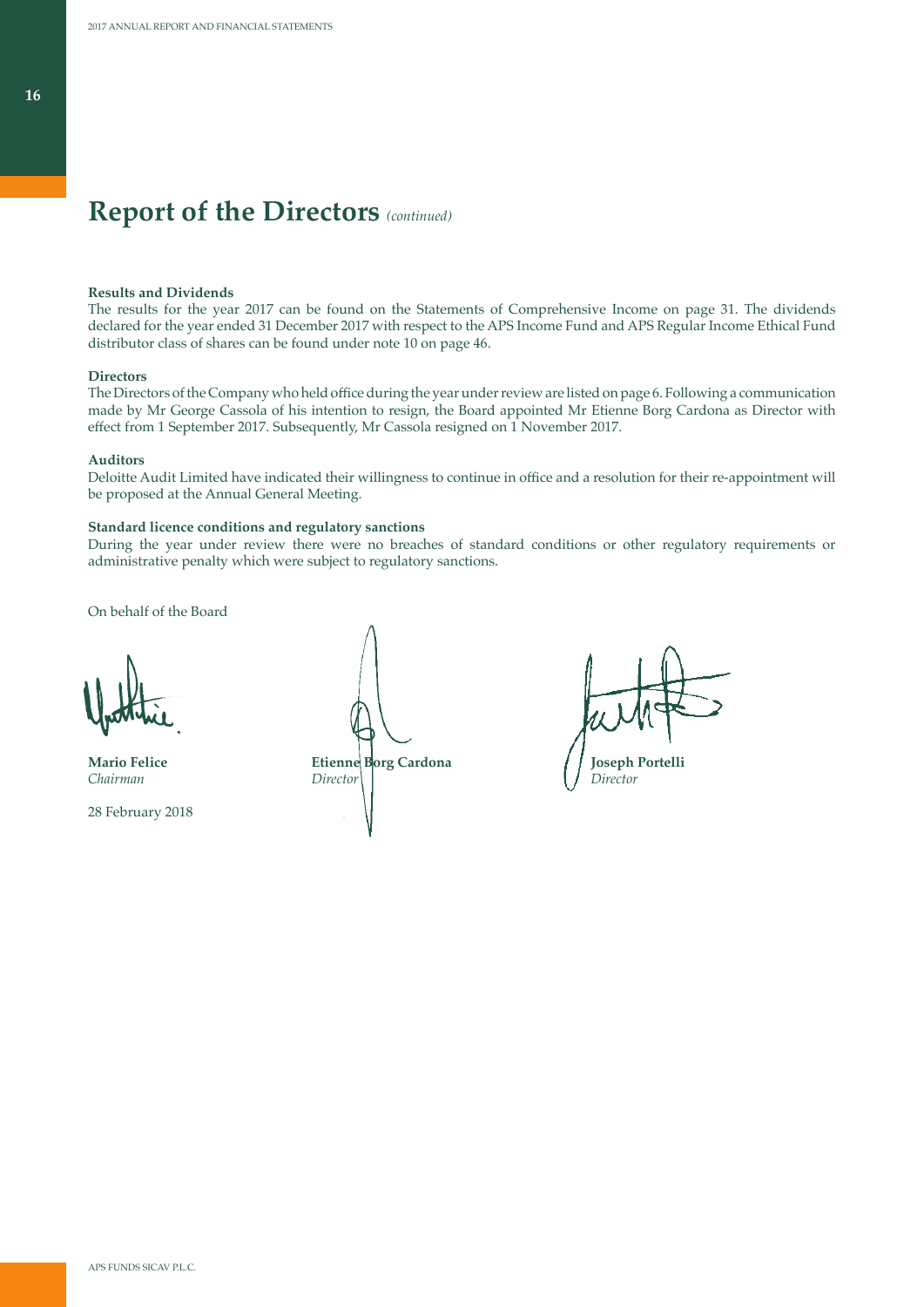# **Rapport tad-Diretturi**

Id-Diretturi qegħdin hawn iqiegħdu quddiem il-Kumpanija għall-approvazzjoni tagħha, f'din il-Laqgħa Ġenerali Annwali, ir-Rapport Annwali u r-Rapporti Finanzjarji tal-Kumpanija għas-sena li għalqet fil-31 ta' Diċembru 2017.

### **Attivitajiet Prinċipali**

Il-Kumpanija hija mwaqqfa bħala kumpanija ta' investiment b'kapital azzjonarju varjabbli (SICAV) u b'fondi multipli taħt l-Att dwar il-Kumpaniji [Kap. 386 tal-Liġijiet ta' Malta]. Il-Kumpanija ġiet irreġistrata fl-24 ta' Jannar 2008 u hija liċenzjata mill-Awtorità Maltija għas-Servizzi Finanzjarji bħala UCITS Skema ta' Investiment Kollettiv taħt l-Att dwar Servizzi ta' Investiment [Kap. 370 tal-Liġijiet ta' Malta]. Il-Kumpanija tikkonsisti minn tliet fondi, l-APS Income Fund, l-APS Regular Income Ethical Fund u l-APS Diversified Bond Fund (li tnieda fit-23 ta' Ottubru 2017). Il-Kumpanija m'għandhiex impjegati.

## **Rendikont tal-Attività tal-Kumpanija**

L-assi netti attribwibbli lill-azzjonisti fil-31 ta' Diċembru 2017 kellhom il-valur ta' €154,959,980 (2016: €110,121,314).

F'Jannar u Frar 2017, il-Kumpanija sejħet żewġ Laqgħet Ġenerali Straordinarji li fihom l-azzjonisti approvaw irriżoluzzjonijiet li tressqu.

Waqt il-Laqgħa Ġenerali Straordinarja li saret fil-25 ta' Jannar 2017, l-azzjonisti approvaw riżoluzzjonijiet ordinarji li bihom awtorizzaw:

- Li l-Kumpanija tinqaleb minn Skema Retail Non-UCITS għal Skema Retail UCITS.
- Li Reaps Asset Management Limited tinħatar bħala l-Investment Manager il-ġdid billi tieħu f'idejha din il-funzjoni mingħand APS Bank Limited, u li in segwitu jiġi adottat ftehim ġdid ta' Investment Management li jkun konformi marreġim tal-UCITS.
- Li l-ftehim ta' Kustodja bejn il-Kumpanija u l-Bank of Valletta plc jiġi emendat u fformulat mill-ġdid b'rabta mal-qlib propost tal-Kumpanija għal Skema UCITS.

Iż-żewġ riżoluzzjonijiet straordinarji li ġejjin ġew ippreżentati mill-ġdid u approvati fit-tieni Laqgħa Ġenerali Straordinarja li saret fit-22 ta' Frar 2017:

- Li l-Istatut t'Assoċjazzjoni tal-Kumpanija jiġi sostitwit b'rabta mal-qlib propost tal-Kumpanija għal Skema UCITS.
- Li d-drittijiet tal-vot marbuta mal-ishma tal-Investituri jiġu allineati flimkien.

Fl-istess dati, il-Kumpanija għamlet Laqgħat tal-Klassi għall-azzjonisti tal-APS Income Fund u dawk tal-APS Regular Income Ethical Fund u pproponiet li jsir allineament tad-drittijiet kollha tal-vot tal-ishma fiż-żewġ fondi, permezz ta' riżoluzzjoni straordinarja. Ir-riżoluzzjoni ġiet approvata miż-żewġ klassijiet ta' azzjonisti waqt il-laqgħat li saru fit-22 ta' Frar 2017.

L-APS Funds SICAV inqalbet għal skema UCITS fis-7 ta' April 2017, wara li l-MFSA tat l-approvazzjoni tagħha fl-istess jum. Fl-istess jum ukoll il-Bord tad-Diretturi ffirma ftehim konformi mar-reġim tal-UCITS separatament ma' kull wieħed mit-tliet fornituri ta' servizzi, jiġifieri l-Investment Manager, il-Kustodju, u l-Amministratur.

Fit-23 ta' Ottubru 2017 l-APS Diversified Bond Fund kien inawgurat għall-pubbliku ġenerali. L-għan tal-investiment tal-Fond huwa li jimmassimizza r-rendita totali (introjtu u kapital), primarjament billi jinvesti fi strumenti internazzjonali ta' self fil-kategorija Baa2 jew taħtha skont il-klassifikazzjoni ta' Moody's Investor Services (Moody's), jew fil-kategorija BBB jew taħtha skont il-klassifikazzjonijiet ta' Standard and Poor's (S&P) u ta' Fitch Ratings, jew, jekk mhumiex ikkategorizzati, li jitqiesu mill-Investment Manager li huma ta' kwalità ta' kreditu ekwivalenti.

## **Ir-riskji u l-inċertezzi ewlenin**

Il-kontroll effettiv tar-riskju huwa essenzjali biex il-kumpanija tilħaq l-għanijiet tagħha. Ir-responsabbiltà aħħarija għallkontroll tar-riskju taqa' fuq id-diretturi tal-kumpanija. Dawn jevalwaw id-dispożizzjoni tal-kumpanija għar-riskju u jfasslu l-politika biex jidentifikaw u jikkontrollaw ir-riskji. Ir-riskji u l-inċertezzi ewlenin li tiffaċċa l-kumpanija huma mniżżla hawn taħt.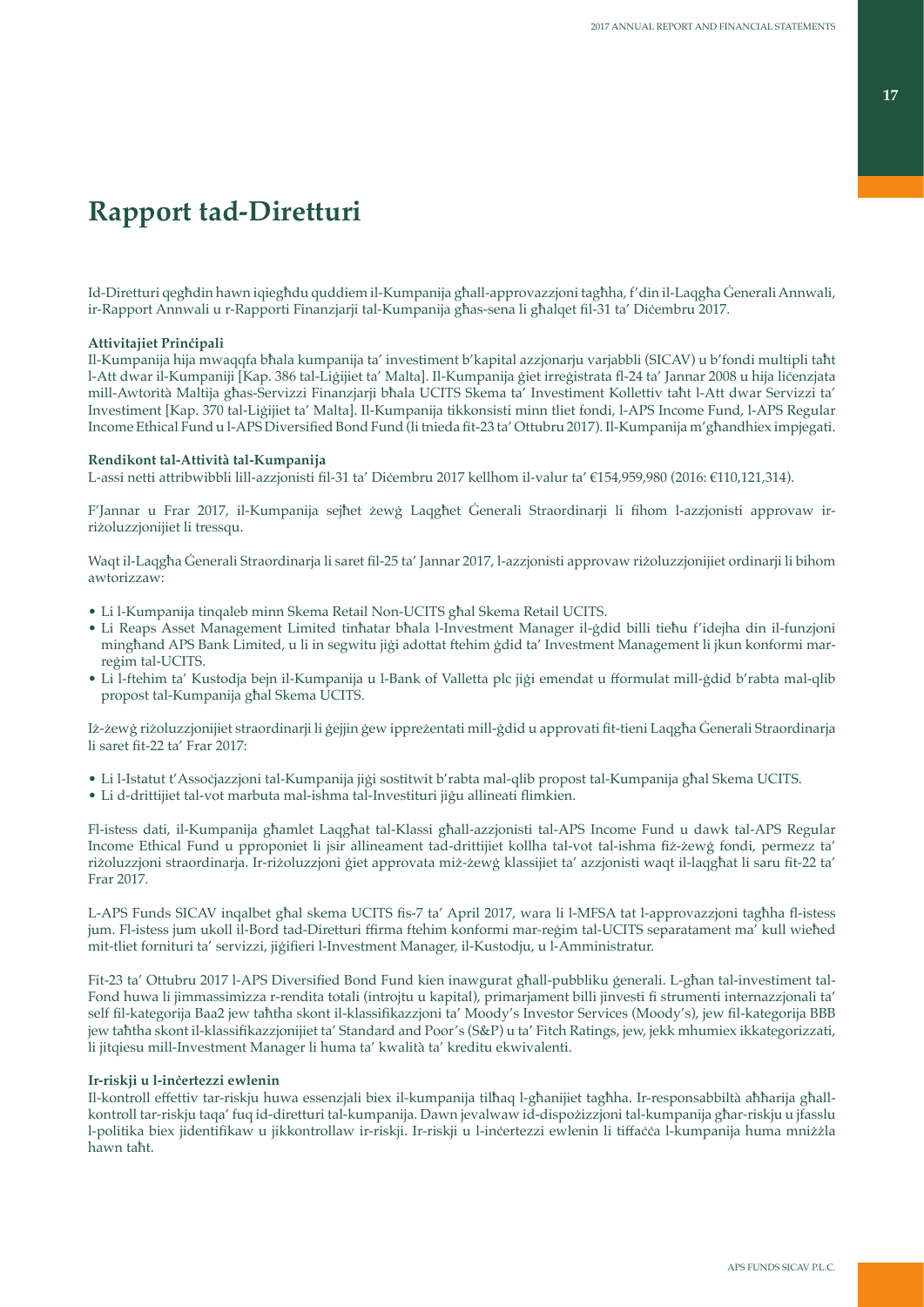# **Rapport tad-Diretturi** *(ikompli)*

Il-kumpanija tiddefinixxi r-riskju bħala l-probabbiltà ta' telf permanenti għall-kumpanija. L-isforz li jsir biex jiġi kkontrollot ir-riskju huwa mmirat biex inaqqas kemm jista' jkun il-probabbiltà ta' telf permanenti ta' kapital investit fl-ambitu talobjettiv tal-kumpanija għall-investiment. Fl-istess ħin huwa rikonoxxut li r-riskju ma jistax jinqata' għal kollox. Ir-riskju jitqies aċċettabbli għall-Bord tad-Diretturi jekk ikun magħruf minn fejn hu ġej u jkun fil-parametri tad-dispożizzjoni u t-tolleranza li l-Bord tad-Diretturi jkunu ffissaw wara li kkonsultaw mal-Investment Manager u ma' dawk appuntati fil-Kumitat tal-Investiment. Huwa importanti li s-sorsi tar-riskju jkunu magħrufa sew u li r-riskju jinġarr biss jekk ikun hemm rendita sodisfaċenti li tpatti għalih.

#### *Ir-riskju tas-suq - telf permanenti tal-kapital*

Ir-riskju tas-suq jitfaċċa meta l-prezz tas-suq ta' xi assi ma jirriflettix il-valur reali tiegħu. Jew ikun ogħla jew aktar baxx. Aktar ma l-prezz tal-assi jkun ogħla mill-valur reali tiegħu, aktar ikun ir-riskju li trid tħallas iżjed biex tixtrih. Jekk assi jinxtara bi prezz ogħla mill-valur reali tiegħu, dan jista' jġib 'telf permanenti tal-kapital' għax il-valur tal-assi biż-żmien jerga' jinżel. Ix-xogħol fil-proċess tal-investiment ikun iffokat biex jiġu identifikati assi li x'aktarx biż-żmien jikbru fil-valur, u fuq il-kalkolu ta' stimi tal-valur tagħhom u x-xiri ta' dawk l-assi bi prezzijiet li jkunu sostanzjalment aktar baxxi millvalur reali tagħhom (il-prinċipju tal-"marġni tas-sigurtà").

### *Ir-riskju legali/il-pożizzjoni regolatorja*

Dan hu r-riskju ta' telf ikkawżat minn nuqqas ta' osservanza tar-rekwiżiti legali tar-regolatur Malti jew regolaturi oħra f'ġurisdizzjonijiet fejn topera l-Kumpanija. Il-funzjoni tal-Osservanza li għandha l-Kumpanija hija fdata f'idejn persuna ta' esperjenza, li hi avukat. Għar-rigward ta' kull materja oħra, il-Kumpanija tirrikorri għall-pariri u l-esperjenza legali ta' professjonisti esterni.

### *Ir-riskju tal-likwidità*

Ir-riskju tal-likwidità jiġi mill-possibbiltà li ma jkunux jistgħu jiġu koperti jew mifdija l-obbligazzjonijiet tal-Kumpanija. Il-Kumpanija tinvesti l-aktar f'assi ta' likwidità għolja li jkunu negozjati fi swieq żviluppati u ssegwi l-istat tal-likwidità ta' kull Fond fuq bażi regolari. L-APS Income Fund in partikolari huwa elenkat fil-Borża ta' Malta. Minħabba l-fatt li għadd ta' bonds u ishma lokali jinħarġu f'ammonti relativament żgħar, għalkemm dawn ikunu kkwotati fil-Borża, xorta waħda s-suq tagħhom jista' jkun nieqes mil-likwidità.

### *Ingranaġġ*

Ir-regolamenti tal-UCITS jippermettu li l-Kumpanija tissellef, akkont ta' xi Fond, sa 10% tal-valur tal-assi ta' dak il-Fond, sakemm is-self ikun fuq bażi temporanja. L-assi ta' dak il-Fond jistgħu jintużaw biex joffru sigurtà kontra dak is-self. Sallum il-limiti approvati għas-self kienu dejjem ħafna inqas minn dawk li tippermetti l-UCITS.

#### *Reputazzjoni*

Il-Kumpanija hija soġġetta għal diversi liġijiet u regolamenti li jkopru firxa wiesgħa ta' materji. Jekk il-Kumpanija tonqos milli tkun konformi magħhom, jista' jkun hemm implikazzjonijiet għall-finanzi u r-reputazzjoni tagħha u tista' tintlaqat materjalment il-kapaċità tal-kumpanija li tkompli topera. Il-Kumpanija għandha mdaħħlin fis-sistemi tagħha politika u proċeduri li jassiguraw li tkun konformi mal-leġislazzjoni eżistenti.

### *Ir-riskju tal-valuta*

Ir-riskju tal-valuta huwa r-riskju li l-valur tal-istrument finanzjarju jvarja minħabba ċaqliq fil-kambju. Waqt li l-Kumpanija tuża l-ewro bħala l-munita bażi tagħha, hija tinvesti f'titoli li huma denominati f'muniti oħra barra l-ewro. Għaldaqstant, il-valur tal-assi tal-Kumpanija jista' jintlaqat tajjeb jew ħażin miċ-caqliq fir-rati tal-kambju. Għalhekk il-Kumpanija hija bilfors soġġetta għar-riskju tal-kambju.

Il-Kumpanija tħaddem sistemi li jadottaw limiti interni ffissati mill-Kumitat tal-Investiment biex iżżomm kontroll fuq kemm kull Fond ikun espost għall-valuta barranija.

### *Ir-riskju tal-kreditu/Ir-riskju tal-kontropartita*

Ir-riskju tal-kreditu huwa definit bħala l-bidliet fil-valur tal-portafoll li jirriżultaw min-nuqqas tal-kontropartiti li jonoraw l-obbligazzjonijiet tagħhom jew minn tibdil fil-perċezzjoni tas-suq dwar kemm ikunu kapaċi li jagħmlu dan. Il-kontropartiti kollha, u l-limiti għal dawk il-kontropartiti, huma approvati minn Kumitat dedikat tal-Investiment li jirrapporta lill-Investment Manager.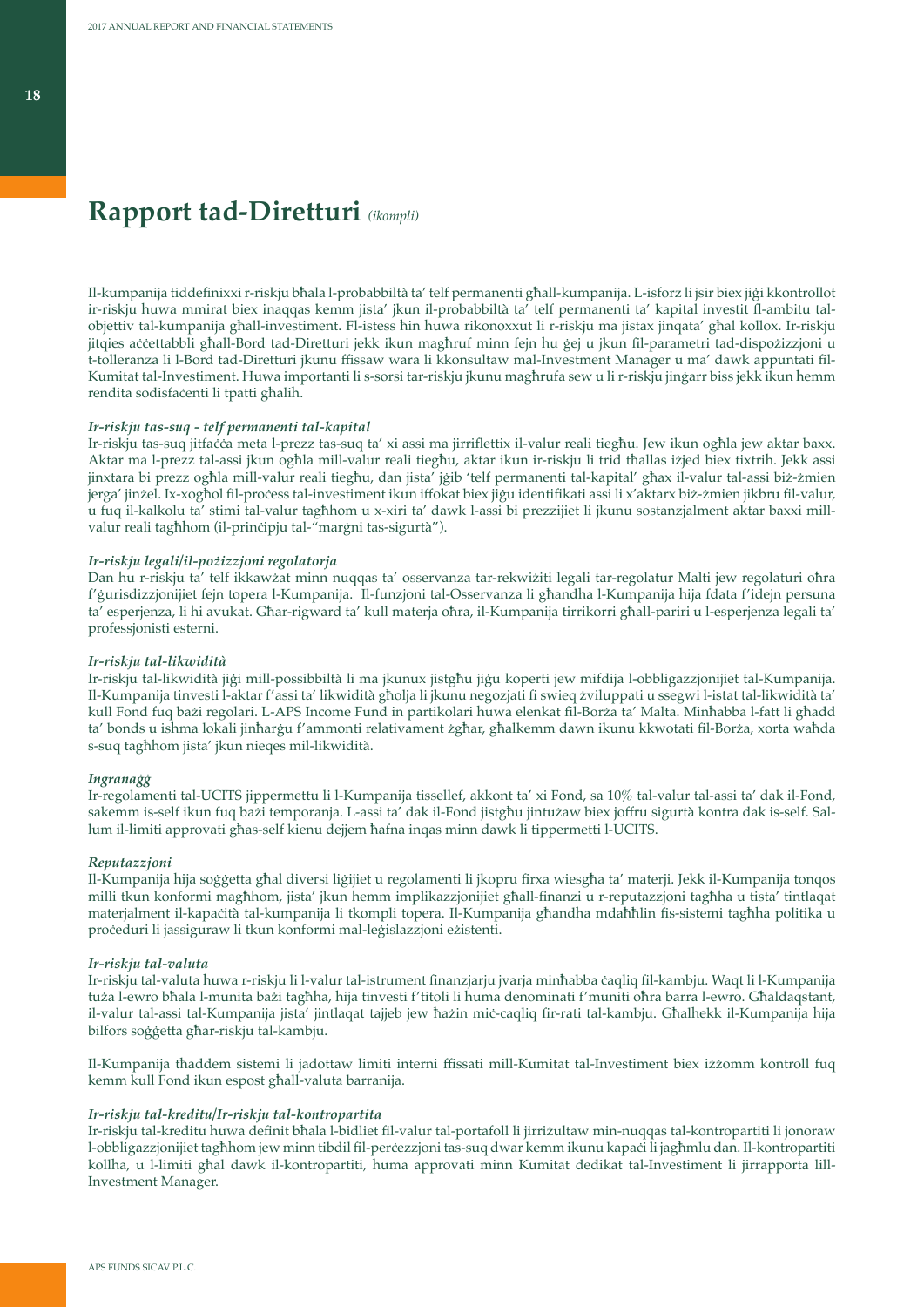# **Rapport tad-Diretturi** *(ikompli)*

## **L-Immaniġġjar tar-Riskju Finanzjarju**

Ir-riskju finanzjarju hu l-possibbiltà li azzjonist jista' jitlef flusu meta jinvestihom f'xi assi. Ir-riskji finanzjarji li jistgħu jolqtu l-attivitajiet tal-fondi huma varji. Dawn li ġejjin huma wħud minnhom, imma mhux kollha: ir-riskju tal-kreditu, ir-riskju tal-likwidità, ir-riskju tal-valuta, ir-riskju tal-ekwità, ir-riskju tal-kontropartita, eċċ. Il-mira tal-Kumpanija flimmaniġġjar ta' dawn ir-riskji hija li toħloq u tipproteġi l-valur għall-azzjonist. Bil-għan li tikkontrolla u ttaffi dawn irriskji, il-Kumpanija, fl-operat tagħha ta' kuljum, tħaddem numru ta' għodod żviluppati għall-immaniġġjar tar-riskju. Aktar dettalji jidhru fin-nota 14 fuq paġni 49 sa 56.

### **Riżultati u Dividendi**

Ir-riżultati għas-sena 2017 jinsabu fir-Rapporti tad-Dħul Komplessiv fuq paġna 31. Id-dividendi dikjarati għas-sena li għalqet fil-31 ta' Diċembru 2017 għar-rigward tal-klassijiet distributorji tal-APS Income Fund u tal-APS Regular Income Ethical Fund jinsabu taħt Nota 10 f'paġna 46.

### **Diretturi**

Id-Diretturi tal-Kumpanija li servew matul is-sena li tagħha qed jingħata rendikont huma elenkati f'paġna 6. Wara li s-Sur George Cassola ħabbar li kien bi ħsiebu jirriżenja, il-Bord appunta lis-Sur Etienne Borg Cardona bħala Direttur b'effett mill-1 ta' Settembru 2017. Sussegwentement is-Sur Cassola irriżenja mill-1 ta' Novembru 2017.

### **Awdituri**

Deloitte Audit Limited indikaw li huma lesti jibqgħu l-awdituri tal-Kumpanija. Għaldaqstant se titressaq riżoluzzjoni f'din il-Laqgħa Ġenerali Annwali biex jerġgħu jinħatru.

### **Il-kondizzjonijiet standard tal-liċenzja (SLC) u s-sanzjonijiet regolatorji**

Matul is-sena 2017 ma kien hemm ebda ksur tal-kondizzjonijiet standard jew ta' rekwiżiti oħra regolatorji jew penali amministrattiva li kienu soġġetti għal sanzjonijiet regolatorji.

F'isem il-Bord

28 ta' Frar 2018

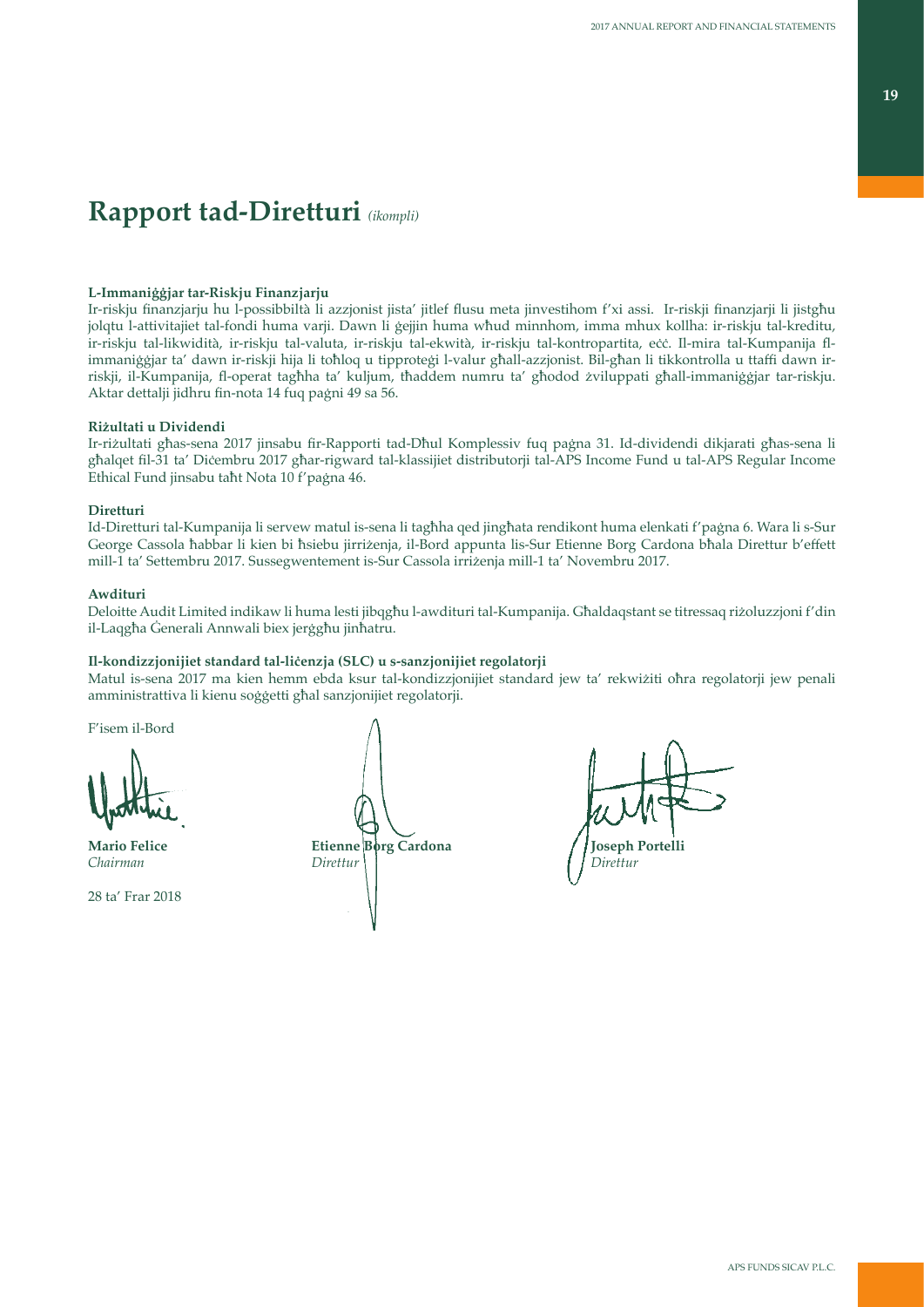# **Statement of Directors' Responsibilities**

The Directors are required by the Companies Act [Cap. 386 of the Laws of Malta] to prepare financial statements which give a true and fair view of the state of affairs of the Company as at the end of each financial period and of the profit or loss for that period.

In preparing the financial statements, the Directors are responsible for:

- (i) ensuring that the financial statements have been drawn up in accordance with International Financial Reporting Standards as adopted by the European Union;
- (ii) selecting and applying appropriate accounting policies;
- (iii) making accounting estimates that are reasonable in the circumstance; and
- (iv) ensuring that the financial statements are prepared on the going concern basis unless it is inappropriate to presume that the Company will continue in business as a going concern.

The Directors are also responsible for designing, implementing and maintaining internal control relevant to the preparation and the fair presentation of the financial statements that are free from material misstatement, whether due to fraud or error, and that comply with the Companies Act [Cap. 386 of the Laws of Malta]. The Directors are also responsible for safeguarding the assets of the Company and hence for taking reasonable steps for the prevention and detection of fraud and other irregularities.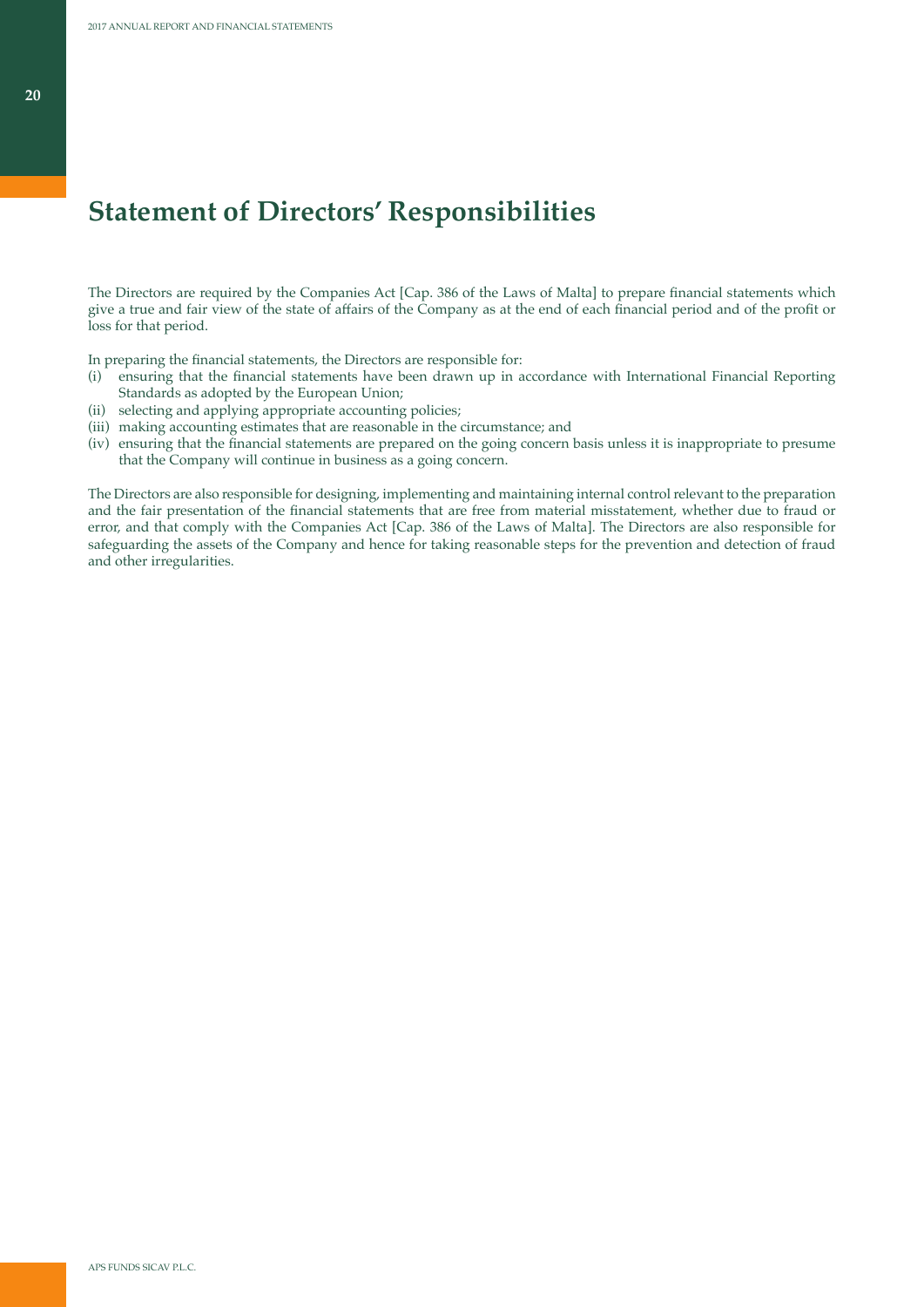# **Independent Auditor's Report**

**to the Shareholders of APS Funds SICAV p.l.c.**

### **Report on the audit of the financial statements**

### **Opinion**

We have audited the accompanying financial statements of APS Funds SICAV plc ("the Company"), constituting each of the sub-funds of the Company, set out on pages 28 to 56, which comprise each of the statements of financial position as at 31 December 2017, and the statements of profit or loss or other comprehensive income, statements of changes in net assets attributable to holders of redeemable shares and statements of cash flows for the year then ended, and notes to the financial statements, including significant accounting policies.

In our opinion, the accompanying financial statements give a true and fair view of the financial position of the Company as at 31 December 2017, and of its financial performance and its cash flows for the year then ended in accordance with International Financial Reporting Standards (IFRSs) as adopted by the EU and have been properly prepared in accordance with the requirements of the Maltese Companies Act (Cap. 386).

### **Basis for Opinion**

We conducted our audit in accordance with International Standards on Auditing (ISAs). Our responsibilities under those standards are further described in the Auditor's Responsibilities for the Audit of the Financial Statements section of our report. We are independent of the Company in accordance with the International Ethics Standards Board for Accountants' Code of Ethics for Professional Accountants (IESBA Code) together with the Accountancy Profession (Code of Ethics for Warrant Holders) Directive (Maltese Code) that are relevant to our audit of the financial statements in Malta, and we have fulfilled our other ethical responsibilities in accordance with these requirements and the IESBA Code and the Maltese Code. We believe that the audit evidence we have obtained is sufficient and appropriate to provide a basis for our opinion.

### **Key Audit Matters**

We have determined that there are no key audit matters to communicate in our report.

### **Other Matter**

The financial statements of the Company for the year ended 31 December 2016 were audited by another auditor who expressed an unmodified opinion on those statements on 10 March 2017.

### **Information Other than the Financial Statements and the Auditor's Report Thereon**

The directors are responsible for the other information. The other information comprises the Notice of the Tenth Annual General meeting on pages 2 to 3, Management and Administration on page 6, Description on page 7, Investment Manager's Report on pages 8 to 13, Report of the Directors on pages 14 to 19 Statement of Directors' Responsibilities on page 20, Report of the Custodian on page 27, Portfolio Statements on pages 57 to 61, Statement of Changes in the Composition of the Portfolio on page 62 and Information about the Scheme on pages 63 to 64 but does not include the separate and consolidated financial statements and our auditor's report thereon.

Except for our opinion on the Directors' report in accordance with the Companies Act (Cap. 386), our opinion on the financial statements does not cover the other information and we do not express any form of assurance conclusion thereon.

In connection with our audit of the financial statements, our responsibility is to read the other information and, in doing so, consider whether the other information is materially inconsistent with the financial statements or our knowledge obtained in the audit or otherwise appears to be materially misstated. If, based on the work we have performed, we conclude that there is a material misstatement of this other information, we are required to report that fact. We have nothing to report in this regard.

With respect to the Directors' report, we also considered whether the Directors' report includes the disclosure requirements of Article 177 of the Companies Act (Cap. 386), and the statement required by Listing Rule 5.62 on the Company's ability to continue as a going concern.

In accordance with the requirements of sub-article 179(3) of the Companies Act (Cap. 386) in relation to the Report of the Directors on pages 14 to 19, in our opinion, based on the work underfaken in the course of the audit:

- The information given in the Directors' Report for the financial year for which the financial statements are prepared is consistent with the financial statements; and
- The Directors' Report has been prepared in accordance with applicable legal requirements.

In the light of the knowledge and understanding of the company and its environment obtained in the course of the audit, we have not identified any material misstatements in the Directors' Report.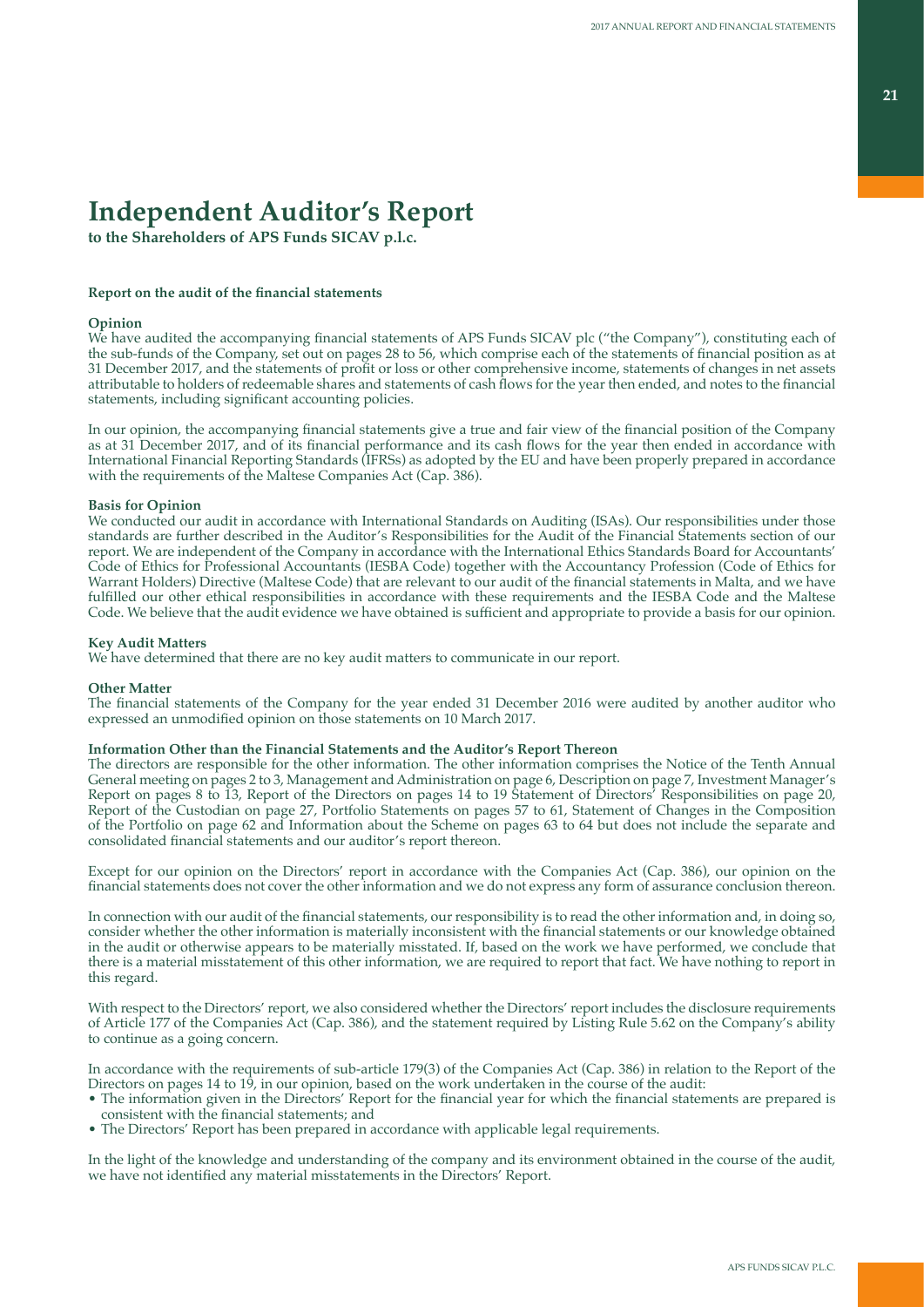# **Independent Auditor's Report** *(continued)*

**to the Shareholders of APS Funds SICAV p.l.c.**

### **Responsibility of the Directors for the Financial Statements**

As explained more fully in the Statement of Directors' responsibilities on page 20, the directors are responsible for the preparation of financial statements that give a true and fair view in accordance with IFRSs as adopted by the EU and the requirements of the Companies Act (Cap.386), and for such internal control as the directors determine is necessary to enable the preparation of financial statements that are free from material misstatement, whether due to fraud or error.

In preparing the financial statements, the directors are responsible for assessing the Company's ability to continue as a going concern, disclosing, as applicable, matters related to going concern and using the going concern basis of accounting unless the directors either intend to liquidate the Company or to cease operations, or have no realistic alternative but to do so.

### **Auditor's Responsibilities for the Audit of the Financial Statements**

Our objectives are to obtain reasonable assurance about whether the financial statements as a whole are free from material misstatement, whether due to fraud or error, and to issue an auditor's report that includes our opinion. Reasonable assurance is a high level of assurance, but is not a guarantee that an audit conducted in accordance with ISAs will always detect a material misstatement when it exists. Misstatements can arise from fraud or error and are considered material if, individually or in the aggregate, they could reasonably be expected to influence the economic decisions of users taken on the basis of these financial statements.

As part of an audit in accordance with ISAs, we exercise professional judgment and maintain professional skepticism throughout the audit. We also:

- Identify and assess the risks of material misstatement of the financial statements, whether due to fraud or error, design and perform audit procedures responsive to those risks, and obtain audit evidence that is sufficient and appropriate to provide a basis for our opinion. The risk of not detecting a material misstatement resulting from fraud is higher than for one resulting from error, as fraud may involve collusion, forgery, intentional omissions, misrepresentations, or the override of internal control.
- Obtain an understanding of internal control relevant to the audit in order to design audit procedures that are appropriate in the circumstances, but not for the purpose of expressing an opinion on the effectiveness of the Company's internal control.
- Evaluate the appropriateness of accounting policies used and the reasonableness of accounting estimates and related disclosures made by the directors.
- Conclude on the appropriateness of the directors' use of the going concern basis of accounting and, based on the audit evidence obtained, whether a material uncertainty exists related to events or conditions that may cast significant doubt on the Company's ability to continue as a going concern. If we conclude that a material uncertainty exists, we are required to draw attention in our auditor's report to the related disclosures in the financial statements or, if such disclosures are inadequate, to modify our opinion. Our conclusions are based on the audit evidence obtained up to the date of our auditor's report.

However, future events or conditions may cause the Company to cease to continue as a going concern.

• Evaluate the overall presentation, structure and content of the financial statements, including the disclosures, and whether the financial statements represent the underlying transactions and events in a manner that achieves fair presentation.

We communicate with the directors regarding, among other matters, the planned scope and timing of the audit and significant audit findings, including any significant deficiencies in internal control that we identify during our audit.

We also provide the directors with a statement that we have complied with relevant ethical requirements regarding independence, and to communicate with them all relationships and other matters that may reasonably be thought to bear on our independence, and where applicable, related safeguards.

From the matters communicated with the directors, we determine those matters that were of most significance in the audit of the financial statements of the current period and are therefore the key audit matters. We describe these matters in our auditor's report unless law or regulation precludes public disclosure about the matter or when, in extremely rare circumstances, we determine that a matter should not be communicated in our report because the adverse consequences of doing so would reasonably be expected to outweigh the public interest benefits of such communication.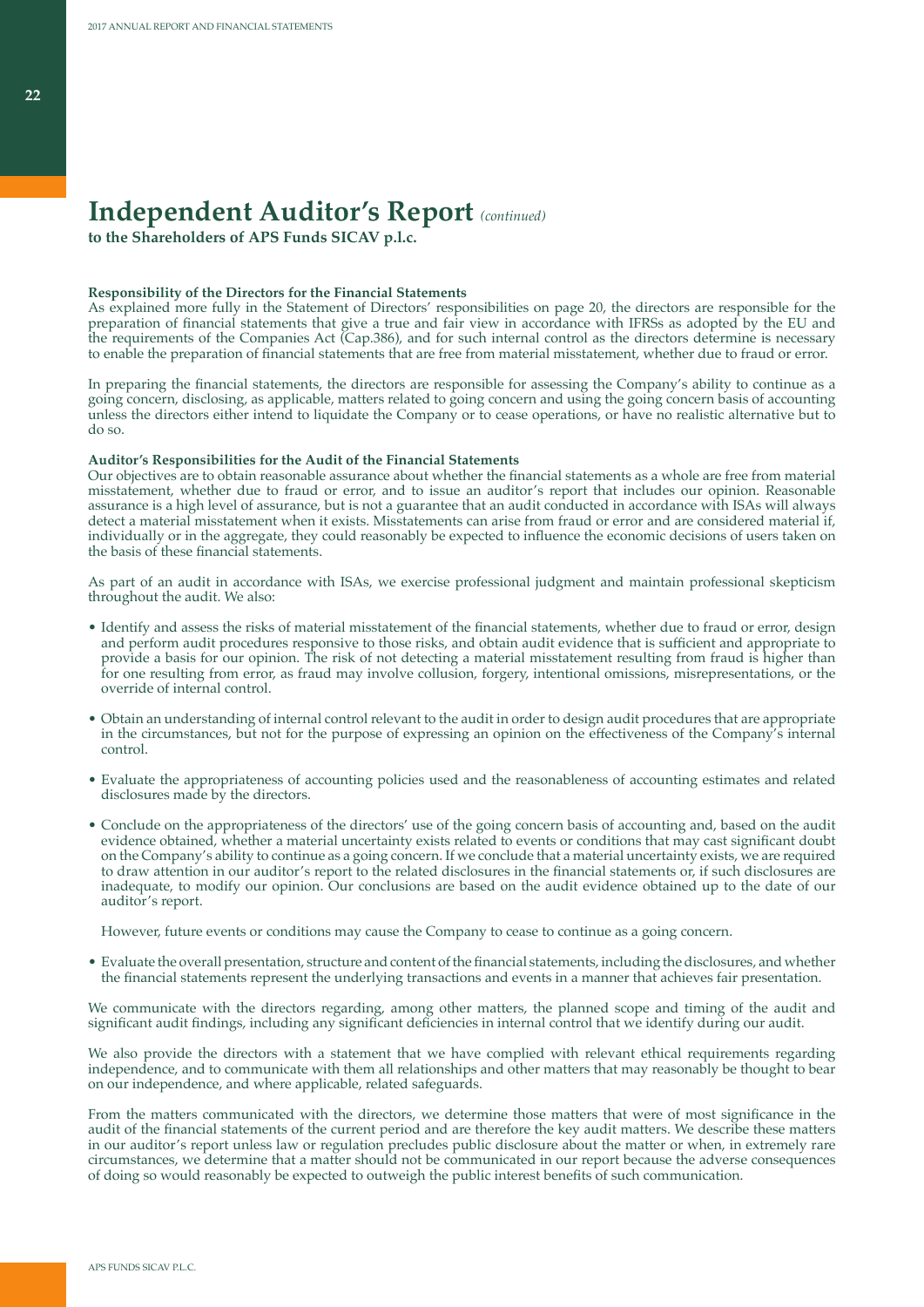# **Independent Auditor's Report** *(continued)*

**to the Shareholders of APS Funds SICAV p.l.c.**

## **Report on Other Legal and Regulatory Requirements**

*Matters on which we are required to report by exception under the Companies Act* Under the Companies Act (Cap. 386), we have responsibilities to report to you if in our opinion:

- Proper accounting records have not been kept;
- Proper returns adequate for our audit have not been received from branches not visited by us;
- The financial statements are not in agreement with the accounting records and returns; or
- We have been unable to obtain all the information and explanations which, to the best of our knowledge and belief, are necessary for the purpose of our audit.

We have nothing to report to you in respect of these responsibilities.

### **Consistency of the audit report with the additional report to the Board of Directors**

Our audit opinion is consistent with the additional report to the Board of Directors in accordance with the provisions of Article 11 of the EU Audit Regulation No. 537/2014.

### **Auditor tenure**

We were first appointed to act as statutory auditor of the Company by the members of the Company on 13 October 2017 for the financial year ended 31 December 2017. The period of total uninterrupted engagement as statutory auditor of the firm is one financial year.

Sarah Curmi as Director in the name and on behalf of **Deloitte Audit Limited** Registered auditor Mriehel, Malta.

28 February 2018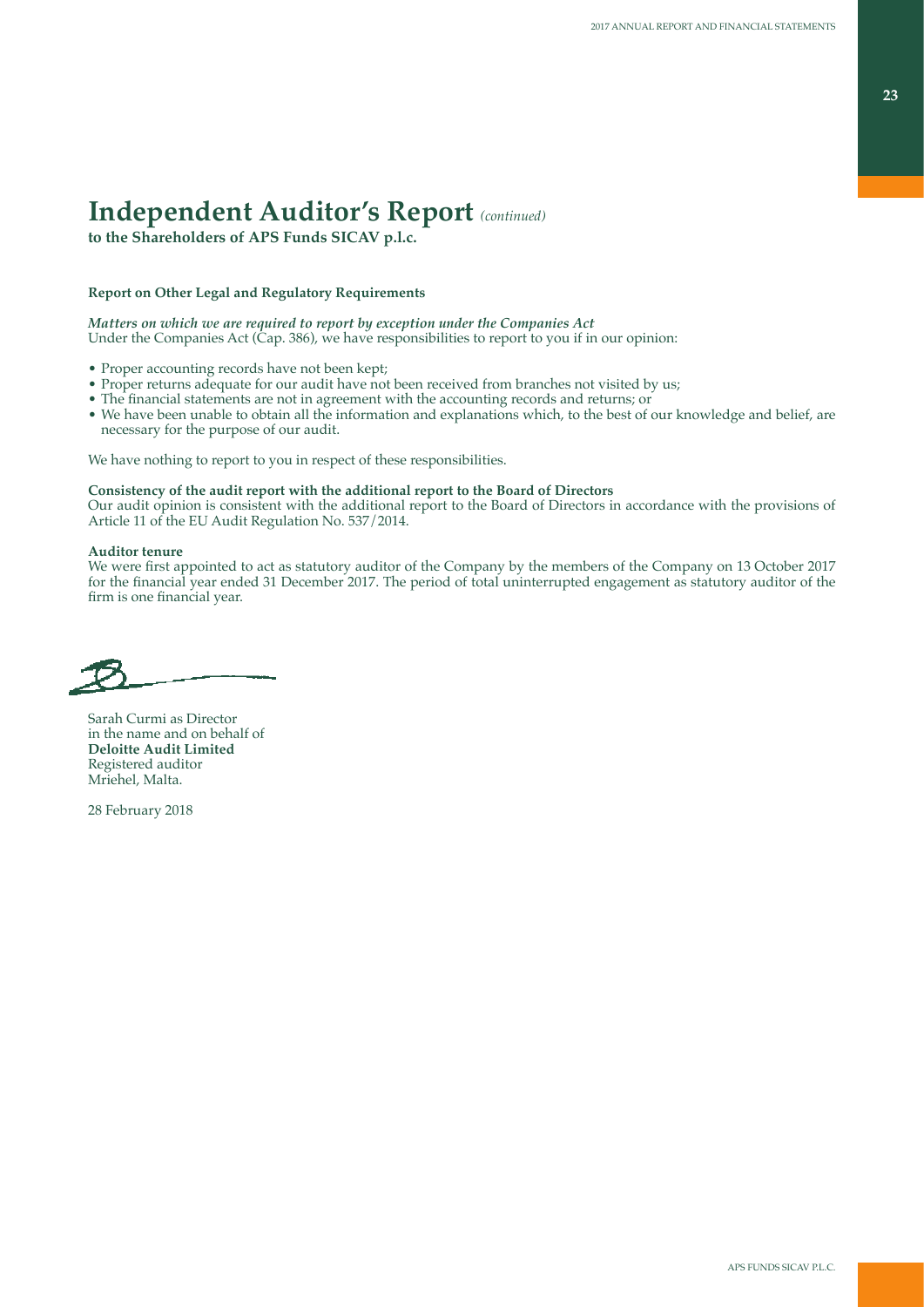# **Rapport tal-Awditur Indipendenti**

**lill-Azzjonisti tal-APS Funds SICAV p.l.c.**

#### **Rapport dwar il-Verifika tar-Rapporti Finanzjarji**

### **Opinjoni**

Ivverifikajna r-rapporti finanzjarji tal-APS Funds SICAV plc (il-"Kumpanija"), kostitwita minn kull waħda mill-fondi tal-Kumpanija, li jidhru ma' dan ir-rapport f'paġni 28 sa 56, u li jikkonsistu f'kull wieħed mir-rapporti tal-pożizzjoni finanzjarja fil-31 ta' Diċembru 2017 u r-rapporti tad-dħul jew telf jew dħul ieħor kumplessiv, ir-rapporti tat-tibdil fl-assi netti attribwibbli lill-azzjonisti tal-ishma li jinfdew, u r-rapporti tal-flussi tal-flus għas-sena li għalqet f'dik id-data, u n-noti għar-rapporti finanzjarji, inklużi n-noti tal-politika sinifikanti tal-kontabilità.

Fl-opinjoni tagħna, ir-rapporti finanzjarji li hawn ma' dan ir-rapport jagħtu stampa reali u korretta tal-pożizzjoni finanzjarja tal-Kumpanija fil-31 ta' Diċembru 2017, u tar-riżultati finanzjarji u l-flussi tal-flus tagħha għas-sena li għalqet f'dik iddata, skont l-Istandards Internazzjonali tar-Rappurtar Finanzjarju (IFRSs) kif adottati mill-Unjoni Ewropea (UE), u kienu ppreparati kif meħtieġ skont ir-rekwiżiti tal-Att dwar il-Kumpaniji (Kap. 386 tal-Liġijiet ta' Malta).

### **Bażi għall-opinjoni**

Wettaqna l-verifika tagħna skont l-Istandards Internazzjonali tal-Verifika (ISAs). Ir-responsabbiltajiet tagħna skont dawk l-istandards huma spjegati aktar fil-parti ta' dan ir-rapport intitolata Ir-responsabbiltajiet tal-Awditur għall-Verifika tar-Rapporti Finanzjarji. Aħna indipendenti mill-Kumpanija, skont ma jitlob il-Code of Ethics for Professional Accountants tal-International Ethics Standards Board for Accountants (il-Kodiċi tal-IESBA) flimkien mal-Accountancy Profession (Code of Ethics for Warrant Holders) Directive (il-Kodiċi ta' Malta) li huma rilevanti għall-verifika tagħna tar-rapporti finanzjarji f'Malta, u aħna onorajna r-responsabbiltajiet etiċi l-oħra tagħna skont dawn ir-rekwiżiti u skont il-kodiċi tal-IESBA u l-Kodiċi ta' Malta. Jidhrilna li l-evidenza li ġbarna għall-iskop tal-verifika tagħna hija adattata u biżżejjed biex tipprovdi bażi għall-opinjoni tagħna.

### **Materji Kruċjali għall-Verifika**

Ma ddeterminajna li hemm ebda materja kruċjali għall-verifika x'nikkomunikaw f'dan ir-rapport.

#### **Materja Oħra**

Ir-rapporti finanzjarji tal-Kumpanija għas-sena li għalqet fil-31 ta' Diċembru 2016 kienu vverifikati minn awditur ieħor li ta opinjoni bla modifika għal dawk ir-rapporti fl-10 ta' Marzu 2017.

### **Informazzjoni Oħra Barra r-Rapporti Finanzjarji u r-Rapport tal-Awditur Fuqhom**

Id-diretturi huma responsabbli għall-informazzjoni l-oħra. L-informazzjoni l-oħra tikkonsisti fin-*Notice of the Tenth Annual General Meeting* f'paġni 2 sa 3, *Management and Administration* f'paġna 6, *Description* f'paġna 7, *Investment Manager's Report* f'paġni 8 sa 13, *Report of the Directors* f'paġni 14 sa 19, *Statement of Directors' Responsibilities* f'paġna 20, *Report of the Custodian* f'paġna 27, *Portfolio Statements* f'paġni 57 sa 61, *Statement of Changes in the Composition of the Portfolio* f'paġna 62 u *Information about the Scheme* f'paġni 63 sa 64, imma ma tinkludix ir-rapporti finanzjarji separati u konsolidati u r-rapport tal-verifika tagħna fuqhom.

Ħlief għall-opinjoni tagħna fuq ir-Rapport tad-diretturi mogħti b'konformità mal-Att dwar il-Kumpaniji (Kap. 386), l-opinjoni tagħna fuq ir-rapporti finanzjarji ma tkoprix l-informazzjoni l-oħra, u aħna m'aħna nesprimu ebda forma ta' konklużjoni assigurattiva dwarha.

Għar-rigward tal-verifika tagħna tar-rapporti finanzjarji, ir-responsabbiltà tagħna hi li naqraw l-informazzjoni l-oħra u fil-proċess inqisu jekk dik l-informazzjoni l-oħra hijiex materjalment inkonsistenti mar-rapporti finanzjarji jew mat-tagħrif li nkunu ksibna fil-verifika jew jekk tidhirx b'xi mod ieħor li hi materjalment żbaljata. Jekk nikkonkludu, abbażi taxxogħol li nkunu għamilna, li dik l-informazzjoni oħra tinkludi xi informazzjoni materjalment żbaljata, aħna obbligati li nirrapportaw dak il-fatt. M'għandna xejn x'nirrapportaw f'dan ir-rigward.

Għar-rigward tar-Rapport tad-diretturi aħna qisna wkoll jekk ir-Rapport tad-Diretturi jkoprix l-iżvelar ta' informazzjoni kif rekwiżit mill-Artiklu 177 tal-Att dwar il-Kumpaniji (Kap. 386), kif ukoll id-dikjarazzjoni rekwiżita mir-Regola tal-Elenku 5.62 dwar il-kapaċità tal-Kumpanija li tibqa' topera bħala negozju avvjat.

B'konformità mar-rekwiżiti tas-subartiklu 179(3) tal-Att dwar il-Kumpaniji (Kap. 386) għar-rigward tar-Rapport tad-Diretturi f'paġni 14 sa 19, fl-opinjoni tagħna, abbażi tax-xogħol li għamilna fil-kors tal-verifika:

- L-informazzjoni mogħtija fir-Rapport tad-Diretturi għas-sena finanzjarja li għaliha ġew ippreparati r-rapporti finanzjarji hija konsistenti mar-rapporti finanzjarji; u
- Ir-Rapport tad-Diretturi ġie ppreparat b'konformità mar-rekwiżiti legali li japplikaw.

Fid-dawl tat-tagħrif u tal-fehma li ksibna dwar il-kumpanija u l-ambjent tagħha matul il-kors tal-verifika, ma identifikajna ebda żball materjali fir-Rapport tad-Diretturi.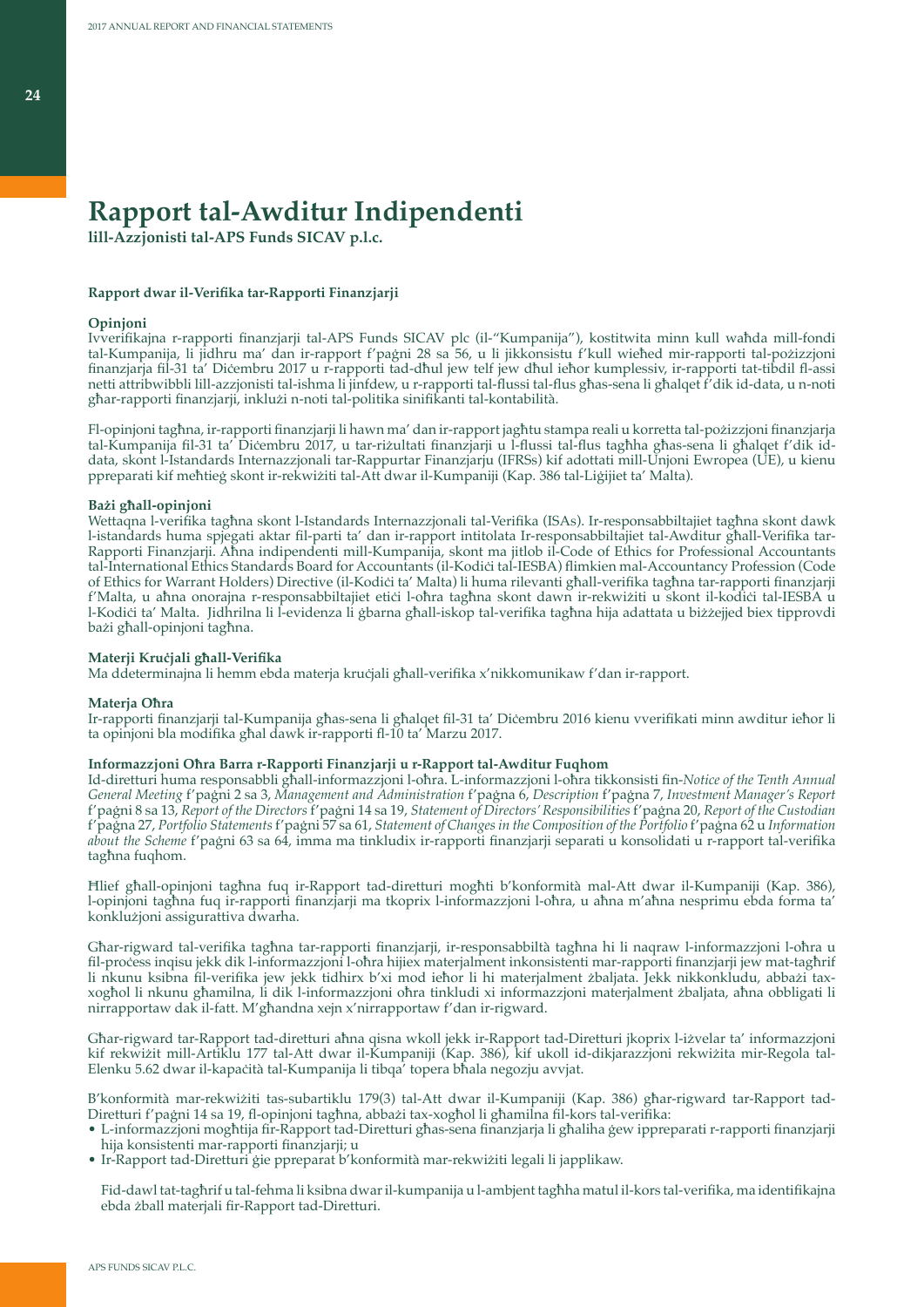# **Rapport tal-Awditur Indipendenti** *(ikompli)*

**lill-Azzjonisti tal-APS Funds SICAV p.l.c.**

## **Responsabbiltà tad-diretturi għar-rapporti finanzjarji**

Kif hemm spjegat aktar ampjament fid-Dikjarazzjoni tar-responsabbiltajiet tad-diretturi f'paġna 20, id-diretturi huma responsabbli għall-preparazzjoni ta' rapporti finanzjarji li jagħtu stampa reali u korretta skont ma jitolbu l-IFRSs kif adottati mill-UE u skont ir-rekwiżiti tal-Att dwar il-Kumpaniji (Kap. 386), u għall-kontroll intern skont ma d-diretturi jidhrilhom neċessarju biex ir-rapporti finanzjarji jkunu jistgħu jiġu ppreparati ħielsa minn kull żball materjali, sew jekk ikun kawża ta' frodi jew ta' żbalji.

Fil-preparazzjoni tar-rapporti finanzjarji, id-diretturi għandhom ir-responsabbiltà li jevalwaw jekk il-Kumpanija għandhiex il-kapaċità li tibqa' topera bħala negozju avvjat, u li tiżvela, skont il-każ, materji relatati man-negozju avvjat, u li tikkontabilizza fuq il-bażi ta' negozju avvjat sakemm id-diretturi ma jkollhomx ħsieb li jillikwidaw il-Kumpanija jew li ttemm l-operat tagħha jew ma jkollhom ebda alternattiva realistika ħlief li jagħmlu hekk.

# **Ir-responsabbiltajiet tal-Awditur għall-Verifika tar-Rapporti Finanzjarji**

Il-mira tagħna hi li jkollna assigurazzjoni raġonevoli dwar jekk ir-rapporti finanzjarji, fit-totalità tagħhom, humiex ħielsa minn kwalunkwe dikjarazzjoni li hi materjalment żbaljata, sew jekk kawża ta' frodi jew ta' żbalji, u li noħorġu rapport tal-awditur li jkun jagħti l-opinjoni tagħna. L-assigurazzjoni raġonevoli hija assigurazzjoni ta' livell għoli, imma mhijiex garanzija li verifika li tkun saret skont l-ISAs se tiskopri kull dikjarazzjoni materjalment żbaljata li jista' jkun hemm. Dikjarazzjonijiet żbaljati jistgħu jkunu kkawżati minn frodi jew minn żbalji ġenwini u jkunu meqjusa materjali jekk, kull waħda waħedha jew kollha flimkien, wieħed jista' raġonevolment jobsor li jistgħu jinfluwenzaw id-deċiżjonijiet ekonomiċi li l-utenti jieħdu abbażi ta' dawn ir-rapporti finanzjarji.

Meta nagħmlu verifika skont l-ISAs, aħna neżerċitaw ġudizzju professjonali u nżommu xettiċiżmu professjonali matul ixxogħol kollu tal-verifika. Barra minn hekk:

- Nidentifikaw u nevalwaw ir-riskji li jkun hemm xi dikjarazzjonijiet materjalment żbaljati fir-rapporti finanzjarji, sew jekk kawża ta' frodi jew ta' żbalji; infasslu u nħaddmu proċeduri ta' verifika li jwieġbu għal dawk ir-riskji; u niġbru evidenza għall-iskop tal-verifika li tkun adattata u biżżejjed biex tipprovdi bażi għall-opinjoni tagħna. Ir-riskju li dikjarazzjoni materjalment żbaljata ma tinqabadx huwa akbar meta din issir bi frodi milli bi żball, għaliex il-frodi jista' jinvolvi kollużjoni, falsifikazzjoni, omissjonijiet intenzjonati, rappreżentazzjonijiet foloz, jew it-twarrib ta' kontrolli interni.
- Nakkwistaw idea ċara tas-sistema ta' kontroll intern, sa fejn ikun rilevanti għall-verifika, biex inkunu nistgħu nfasslu proċeduri ta' verifika li huma adattati għaċ-ċirkostanzi, imma mhux għall-iskop li nesprimu xi opinjoni dwar l-effettività tal-kontroll intern tal-Kumpanija.
- Nevalwaw jekk il-politika użata fil-kontabilità hijiex adattata u jekk l-estimi tal-kontabilità u l-informazzjoni relatata żvelata mid-diretturi humiex raġonevoli.
- Naslu għal konklużjonijet dwar jekk huwiex xieraq li d-diretturi jużaw il-bażi tan-negozju avvjat fil-kontabilità u, abbażi tal-evidenza miksuba waqt il-verifika, jekk teżistix xi inċertezza materjali marbuta ma' avvenimenti u kondizzjonijiet li jistgħu joħolqu dubju serju jekk il-Kumpanija tkunx kapaċi tibqa' topera bħala negozju avvjat. Jekk nikkonkludu li teżisti xi inċertezza materjali, aħna obbligati li niġbdu l-attenzjoni fir-rapport tal-verifika tagħna għall-informazzjoni relatata żvelata fir-rapporti finanzjarji jew, jekk ma jkunx hemm biżżejjed informazzjoni żvelata, li nimmodifikaw l-opinjoni tagħna. Il-konklużjonijiet tagħna huma bbażati fuq l-evidenza miksuba waqt il-verifika sad-data tar-rapport tal-verifika. Madankollu jistgħu jkun hemm avvenimenti jew kondizzjonijiet li seħħew wara dik id-data li b'riżultat tagħhom il-Kumpanija ikollha tieqaf topera bħala negozju avvjat.
- Nevalwaw il-preżentazzjoni, l-istruttura u l-kontenut ġenerali tar-rapporti finanzjarji, inkluża l-informazzjoni żvelata, u jekk ir-rapporti finanzjarji jirrappreżentawx it-transazzjonijiet u l-avvenimenti li fuqhom huma msejsa b'tali mod li l-preżentazzjoni tagħhom hija ġusta.

Nikkomunikaw mad-Diretturi dwar materji varji, fosthom il-pjan dwar il-firxa u ż-żmien tal-verifika u dwar is-sejbiet l-aktar importanti tal-verifika, inklużi xi nuqqasijiet serji fil-kontroll intern li nkunu sibna waqt il-verifika.

Nipprovdu wkoll dikjarazzjoni lid-Diretturi li nkunu żammejna konformi mar-rekwiżiti etiċi rilevanti dwar l-indipendenza, u nikkomunikawlhom kwalunkwe relazzjoni jew materja oħra li tista' raġonevolment tidher li jista' jkollha impatt fuq l-indipendenza tagħna, flimkien mas-salvagwardji relatati li nkunu adottajna, fejn ikun il-każ.

Mill-materji li nkunu kkomunikajna mad-Diretturi, niddeterminaw dawk il-materji li l-aktar huma ta' sinjifikat fil-verifika tar-rapporti finanzjarji tal-perijodu attwali u li għaldaqstant huma l-materji kruċjali tal-verifika.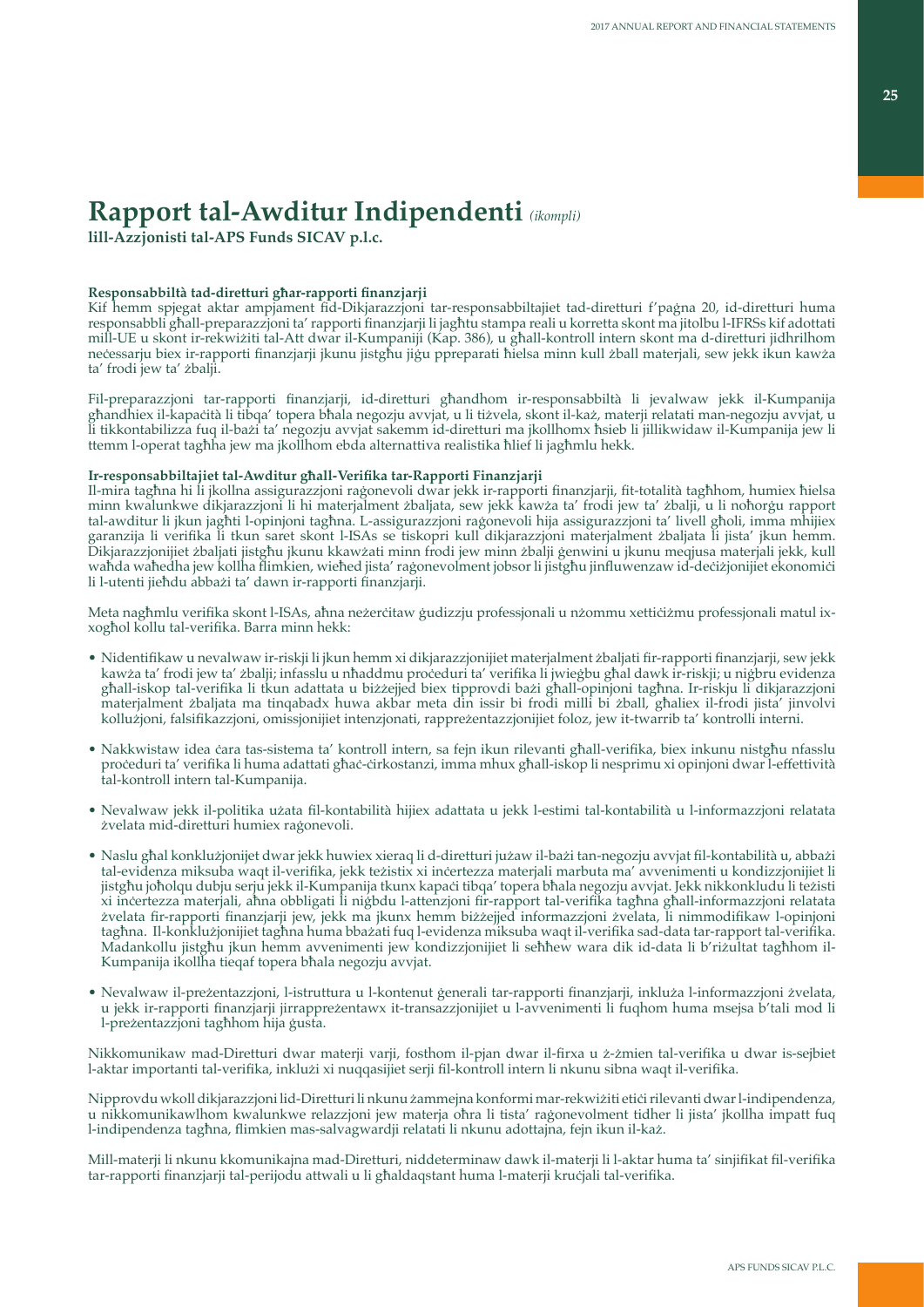# **Rapport tal-Awditur Indipendenti** *(ikompli)*

**lill-Azzjonisti tal-APS Funds SICAV p.l.c.**

Dawn il-materji niktbu dwarhom fir-rapport tal-awditur, sakemm ma jkunx hemm liġi jew regolament li jipprekludu li xi materja tiġi żvelata fil-pubbliku, jew ma niddeċidux, kif jista' jiġri f'ċirkostanzi estremament rari, li xi materja m'għandhiex tissemma fir-rapport tagħna minħabba li dan jista' jġib konsegwenzi negattivi li jkunu raġonevolment mistennija li jegħlbu l-benefiċċji għall-interess pubbliku ta' tali komunikazzjoni.

### **Rapport dwar Rekwiżiti Oħra Legali u Regolatorji**

### *Materji li aħna mistennija nirrapportaw dwarhom b'eċċezzjoni taħt l-Att dwar il-Kumpaniji*

Taħt l-Att dwar il-Kumpaniji (Kap. 386), għandna r-responsabbiltajiet li nirrapportawlkom jekk fl-opinjoni tagħna:

- il-kotba tal-kontijiet ma nżammux kif suppost;
- ma rċevejniex denunzji ta' informazzjoni, kif suppost u kemm meħtieġ għall-verifika tagħna, mill-fergħat li ma żorniex;
- ir-rapporti finanzjarji ma jaqblux mal-kotba tal-kontijiet u mad-denunzji; jew
- ma stajniex niksbu l-informazzjoni u l-ispjegazzjonijiet kollha li, skont l-aħjar tagħrif u twemmin tagħna, kellna bżonn għall-verifika tagħna.

M'għandna xejn x'nirrapportawlkom għar-rigward ta' dawn ir-responsabbiltajiet.

### **Konsistenza bejn ir-rapport tal-awditur u r-rapport addizzjonali lill-Bord tad-Diretturi**

L-opinjoni tal-verifika tagħna hija konsistenti mar-rapport addizzjonali lill-Bord tad-Diretturi skont id-dispożizzjonijiet tal-Artiklu 11 tar-Regolament tal-Verifika Nru. 537/2014 tal-UE.

### **Il-kariga tagħna bħala awditur**

Aħna ġejna appuntati għall-ewwel darba biex naġixxu bħala awditur statutorju tal-Kumpanija mill-membri tal-Kumpanija fit-13 ta' Ottubru 2017 għas-sena finanzjarja li għalqet fil-31 ta' Diċembru 2017. Il-perjodu sħiħ tal-inkarigu tagħna mingħajr interruzzjoni bħala awditur statutorju tal-kumpanija hu ta' sena finanzjarja waħda.

Sarah Curmi bħala Direttur F'isem u għan-nom ta' **Deloitte Audit Limited** Awditur reġistrat L-Imrieħel, Malta.

28 ta' Frar 2018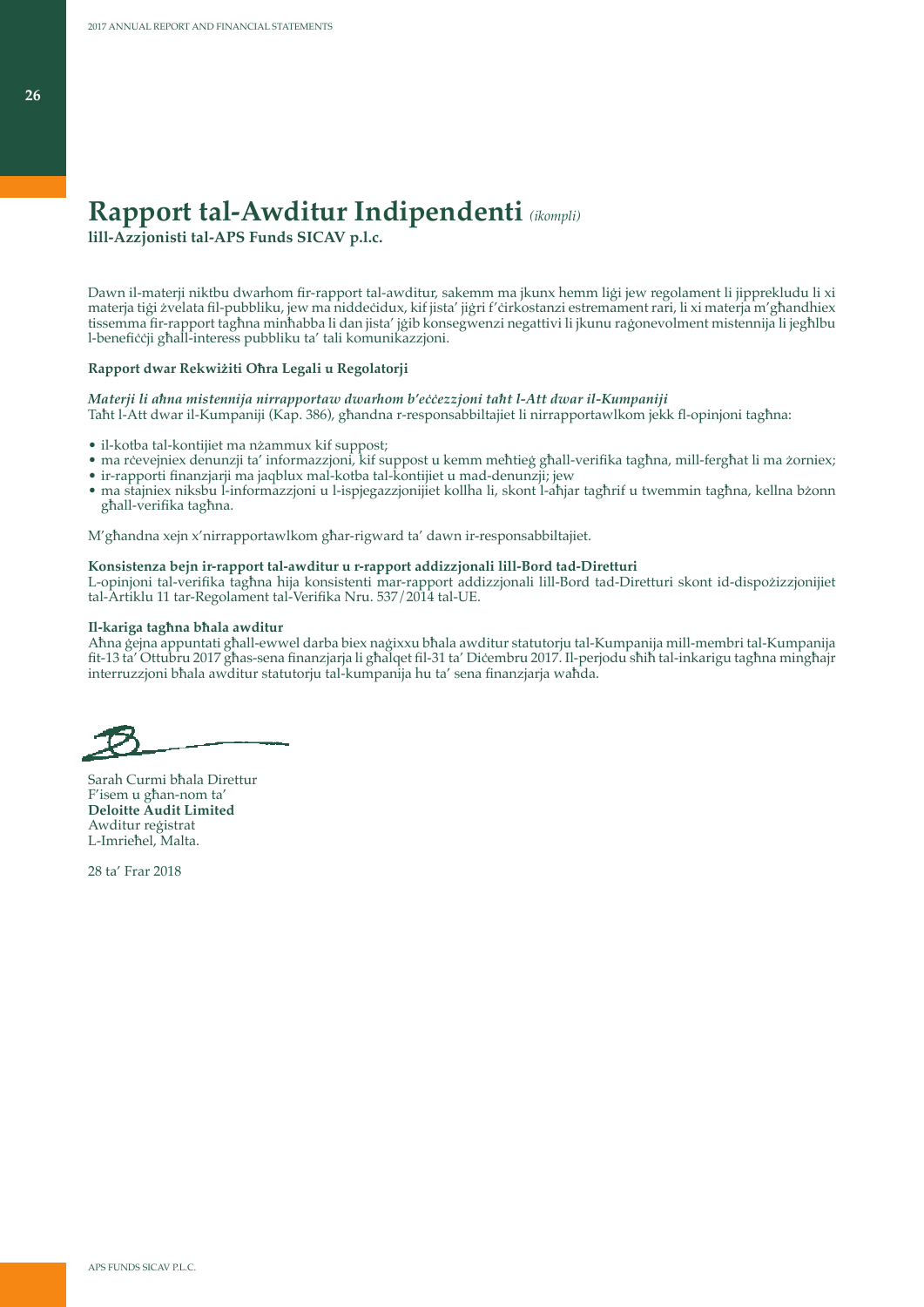# **Report of the Custodian**

28 February 2018

## **APS Funds SICAV p.l.c.**

## *Report of the Custodian to the Board of Directors*

We, Bank of Valletta plc, as Custodian to the APS Funds SICAV plc ("the Scheme") hereby confirm that having enquired into the conduct of the Manager during the year ended 31st December 2017, it is our opinion that during this period, the Scheme has been managed:

- (i) in accordance with the limitations imposed on the investment and borrowing powers of the Fund by the constitutional documents and by the Malta Financial Services Authority; and
- (ii) otherwise in accordance with the provisions of the constitutional documents and the Fund's license conditions.

**Kevin Portelli** Head Finance - Custody Services Bank of Valletta p.l.c.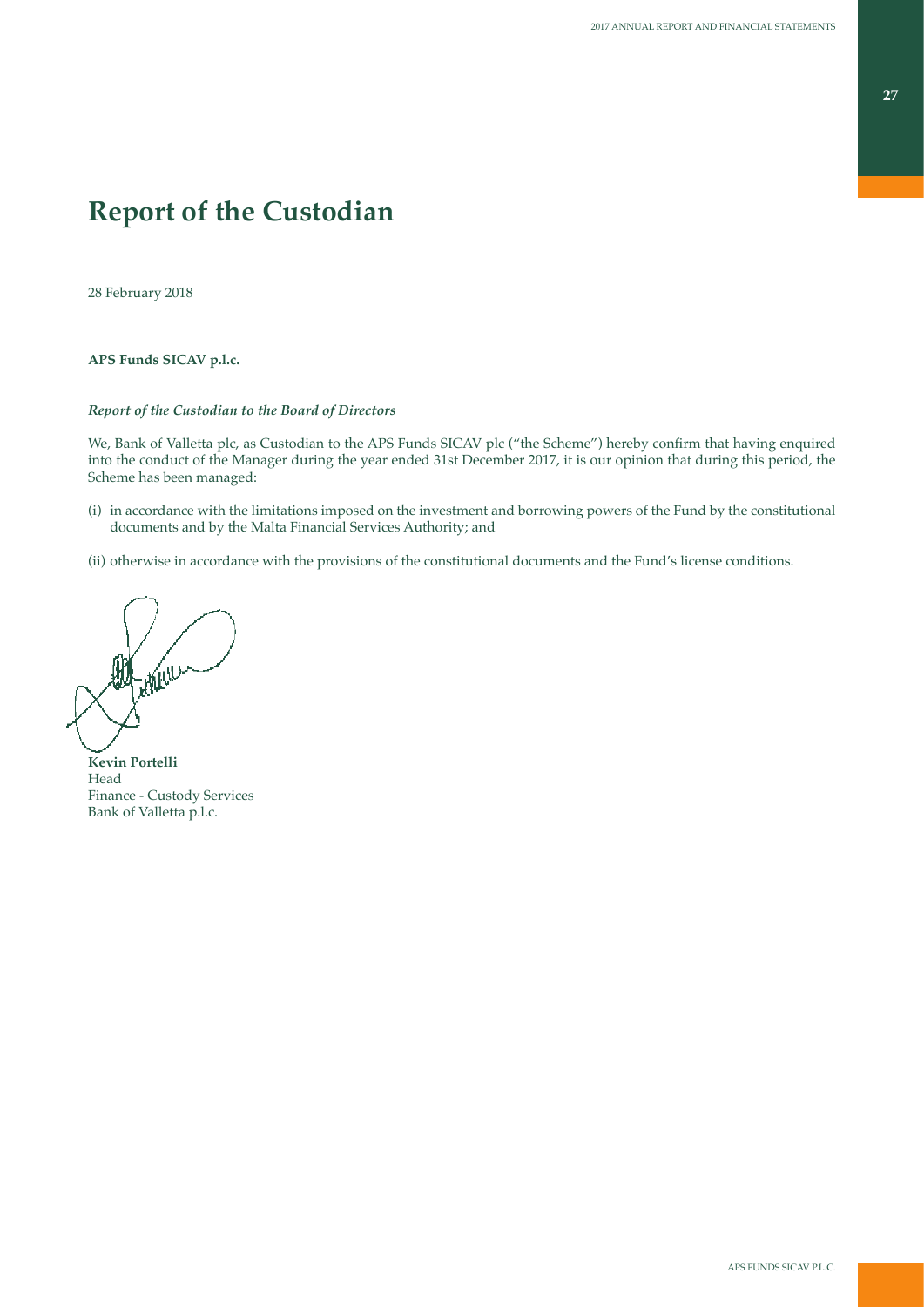# **Statements of Financial Position**

*as at 31 December 2017*

|                                                 |             | <b>APS Funds</b><br>SICAV p.l.c.<br>Combined                        | <b>APS</b><br>Income<br>Fund |                                  |            | <b>APS Regular</b><br><b>Income</b><br><b>Ethical</b><br>Fund | <b>APS</b><br><b>Diversified</b><br><b>Bond Fund</b> |           |
|-------------------------------------------------|-------------|---------------------------------------------------------------------|------------------------------|----------------------------------|------------|---------------------------------------------------------------|------------------------------------------------------|-----------|
|                                                 | 2017<br>€   | 2016<br>€                                                           | 2017<br>€                    | 2016<br>€                        | 2017<br>€  | 2016<br>€                                                     | 2017<br>€                                            | 2016<br>€ |
|                                                 |             |                                                                     |                              |                                  |            |                                                               |                                                      |           |
| <b>Assets</b><br>Financial assets at fair value |             |                                                                     |                              |                                  |            |                                                               |                                                      |           |
| through profit or loss (note 5a)                | 133,945,209 | 80,864,160                                                          |                              | 69,750,572 61,477,934 28,092,100 |            | 19,386,226                                                    | 36,102,537                                           |           |
| Other investments                               |             |                                                                     |                              |                                  |            |                                                               |                                                      |           |
| - term deposits (note 5b)                       | 14,718,567  | 24,690,516                                                          | 10,671,355                   | 19,501,157                       | 2,620,712  | 5,189,359                                                     | 1,426,500                                            |           |
| Accrued income<br>Other receivables             | 1,538,241   | 1,162,894<br>122,069                                                | 746,804                      | 880,970<br>104,304               | 360,655    | 281,924<br>17,765                                             | 430,782                                              |           |
| Cash and                                        |             |                                                                     |                              |                                  |            |                                                               |                                                      |           |
| cash equivalents (note 13)                      | 5,192,756   | 3,728,911                                                           | 401,889                      | 2,171,318                        | 1,655,095  | 1,556,393                                                     | 3,134,572                                            |           |
| <b>Total assets</b>                             |             | 155,394,773 110,568,550 81,570,620                                  |                              | 84,135,683                       | 32,728,562 | 26,431,667                                                    | 41,094,391                                           |           |
| <b>Liabilities</b>                              |             |                                                                     |                              |                                  |            |                                                               |                                                      |           |
| Accrued expenses (note 6)                       | 381,649     | 405,315                                                             | 207,059                      | 313,184                          | 121,315    | 92,131                                                        | 53,275                                               |           |
| Other creditors (note 6)                        | 53,144      | 41,921                                                              |                              |                                  | 53,144     | 41,921                                                        |                                                      |           |
| <b>Total Liabilities</b>                        | 434,793     | 447,236                                                             | 207,059                      | 313,184                          | 174,459    | 134,052                                                       | 53,275                                               |           |
|                                                 |             |                                                                     |                              |                                  |            |                                                               |                                                      |           |
|                                                 |             | 154,959,980 110,121,314 81,363,561 83,822,499                       |                              |                                  | 32,554,103 | 26,297,615                                                    | 41,041,116                                           |           |
| Represented by:<br>Net assets attributable      |             |                                                                     |                              |                                  |            |                                                               |                                                      |           |
| to shareholders                                 |             | 154,959,980 110,121,314 81,363,561 83,822,499 32,554,103 26,297,615 |                              |                                  |            |                                                               | 41,041,116                                           |           |
|                                                 |             |                                                                     |                              |                                  |            |                                                               |                                                      |           |

These financial statements on pages 28 to 56 were authorised for issue by the Board of Directors on the 28 February 2018 and were signed on its behalf by:

28 February 2018

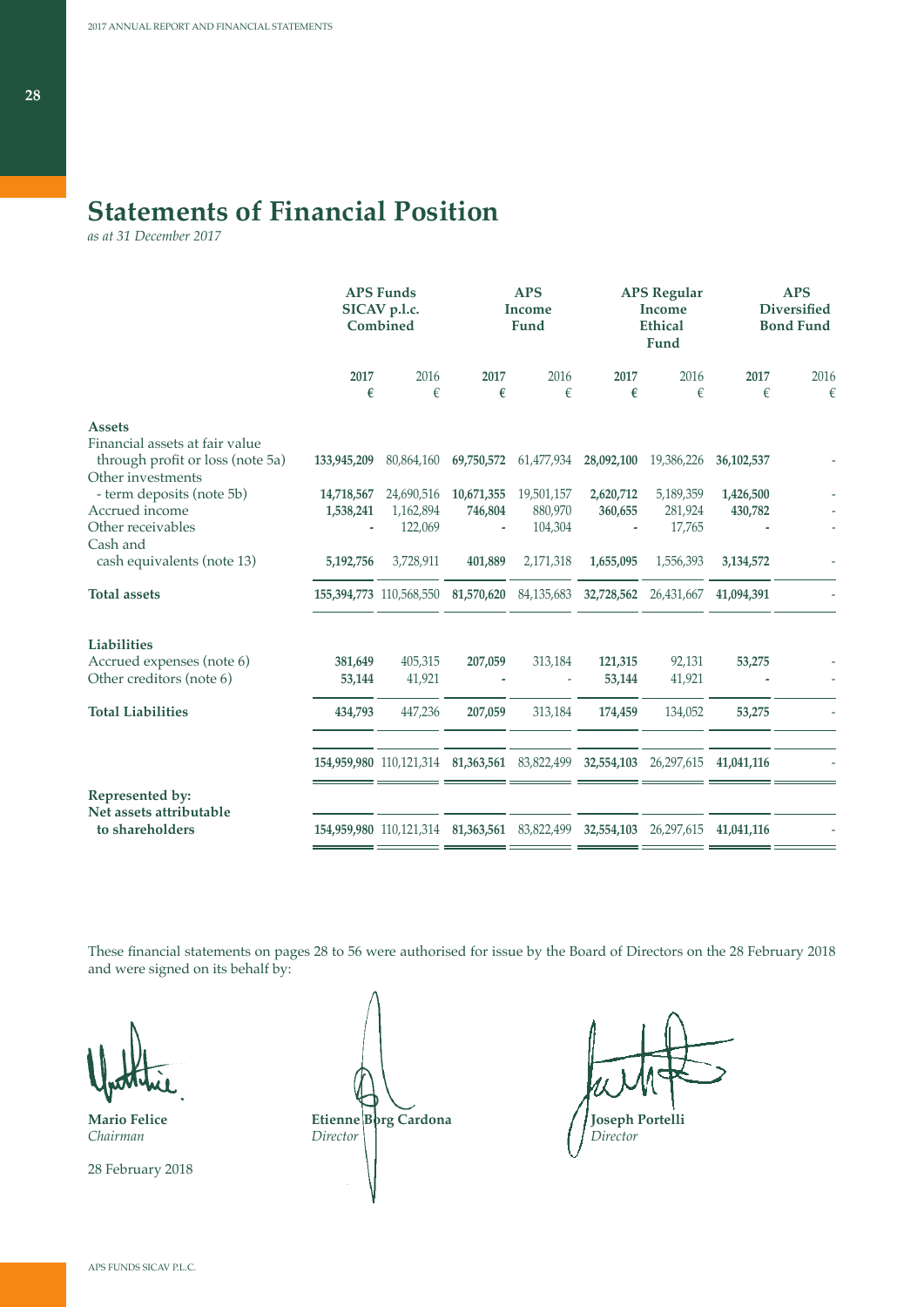# **Statements of Financial Position** *(continued)*

*as at 31 December 2017*

| <b>Salient Statistics</b>                                                        | <b>APS Funds</b><br>SICAV p.l.c.<br>Combined | <b>APS</b><br><b>Income</b><br>Fund | <b>APS Regular</b><br><b>Income</b><br><b>Ethical</b> | <b>APS</b><br><b>Diversified</b><br><b>Bond Fund</b> |
|----------------------------------------------------------------------------------|----------------------------------------------|-------------------------------------|-------------------------------------------------------|------------------------------------------------------|
|                                                                                  |                                              |                                     | Fund                                                  |                                                      |
| Shares in issue as at 31 December 2017                                           |                                              |                                     |                                                       |                                                      |
| <b>Founder Shares</b>                                                            | 1,200.000                                    |                                     |                                                       |                                                      |
| Accumulator                                                                      | 94,926.341                                   | 94,926.341                          |                                                       |                                                      |
| Distributor                                                                      | 507,725.236                                  | 507,725.236                         |                                                       |                                                      |
| Accumulator - Class A                                                            | 3,388,724.727                                |                                     | 3,388,724.727                                         |                                                      |
| Distributor - Class B                                                            | 48,803,186.835                               |                                     | 8,803,186.835                                         | 40,000,000.000                                       |
| Accumulator - Class C<br>Distributor - Class D                                   | 4,381,242.650                                |                                     | 4,112,246.814                                         | 268,995.836                                          |
|                                                                                  | 11,277,081.672                               |                                     | 10,444,268.376                                        | 832,813.296                                          |
|                                                                                  |                                              | €                                   | €                                                     | €                                                    |
| Net asset value as at 31 December 2017                                           |                                              | 81,363,561                          | 32,554,103                                            | 41,041,116                                           |
| Net asset value as at 31 December 2016                                           |                                              | 83,822,499                          | 26,297,615                                            |                                                      |
| Net asset value as at 31 December 2015                                           |                                              | 70,367,980                          | 22,689,030                                            |                                                      |
| Net asset value per Accumulator share                                            |                                              |                                     |                                                       |                                                      |
| as at 31 December 2017 (note 8)                                                  |                                              | 175.9104                            |                                                       |                                                      |
| Net asset value per Distributor share                                            |                                              |                                     |                                                       |                                                      |
| as at 31 December 2017 (note 8)                                                  |                                              | 127.3622                            |                                                       |                                                      |
| Net asset value per Accumulator Class A<br>share as at 31 December 2017 (note 8) |                                              |                                     | 1.3731                                                |                                                      |
| Net asset value per Distributor Class B                                          |                                              |                                     |                                                       |                                                      |
| share as at 31 December 2017 (note 8)                                            |                                              |                                     | 1.1573                                                | 0.9985                                               |
| Net asset value per Accumulator Class C                                          |                                              |                                     |                                                       |                                                      |
| share as at 31 December 2017 (note 8)                                            |                                              |                                     | 1.3703                                                | 0.9985                                               |
| Net asset value per Distributor Class D                                          |                                              |                                     |                                                       |                                                      |
| share as at 31 December 2017 (note 8)                                            |                                              |                                     | 1.1563                                                | 0.9985                                               |
| Net asset value per Accumulator share                                            |                                              |                                     |                                                       |                                                      |
| as at 31 December 2016 (note 8)                                                  |                                              | 172.3487                            |                                                       |                                                      |
| Net asset value per Distributor share                                            |                                              |                                     |                                                       |                                                      |
| as at 31 December 2016 (note 8)                                                  |                                              | 127.9522                            |                                                       |                                                      |
| Net asset value per Accumulator Class A                                          |                                              |                                     |                                                       |                                                      |
| share as at 31 December 2016 (note 8)<br>Net asset value per Distributor Class B |                                              |                                     | 1.3297                                                |                                                      |
| share as at 31 December 2016 (note 8)                                            |                                              |                                     | 1.1521                                                |                                                      |
| Net asset value per Accumulator Class C                                          |                                              |                                     |                                                       |                                                      |
| share as at 31 December 2016 (note 8)                                            |                                              |                                     | 1.3279                                                |                                                      |
| Net asset value per Distributor Class D                                          |                                              |                                     |                                                       |                                                      |
| share as at 31 December 2016 (note 8)                                            |                                              |                                     | 1.1517                                                |                                                      |
| Net asset value per Accumulator share                                            |                                              |                                     |                                                       |                                                      |
| as at 31 December 2015 (note 8)                                                  |                                              | 163.8076                            |                                                       |                                                      |
| Net asset value per Distributor share                                            |                                              |                                     |                                                       |                                                      |
| as at 31 December 2015 (note 8)                                                  |                                              | 125.1530                            |                                                       |                                                      |
| Net asset value per Accumulator Class A                                          |                                              |                                     |                                                       |                                                      |
| share as at 31 December 2015 (note 8)                                            |                                              |                                     | 1.2738                                                |                                                      |
| Net asset value per Distributor Class B<br>share as at 31 December 2015 (note 8) |                                              |                                     | 1.1324                                                |                                                      |
| Net asset value per Accumulator Class C                                          |                                              |                                     |                                                       |                                                      |
| share as at 31 December 2015 (note 8)                                            |                                              |                                     | 1.2729                                                |                                                      |
| Net asset value per Distributor Class D                                          |                                              |                                     |                                                       |                                                      |
| share as at 31 December 2015 (note 8)                                            |                                              |                                     | 1.1325                                                |                                                      |
|                                                                                  |                                              |                                     |                                                       |                                                      |

APS FUNDS SICAV P.L.C.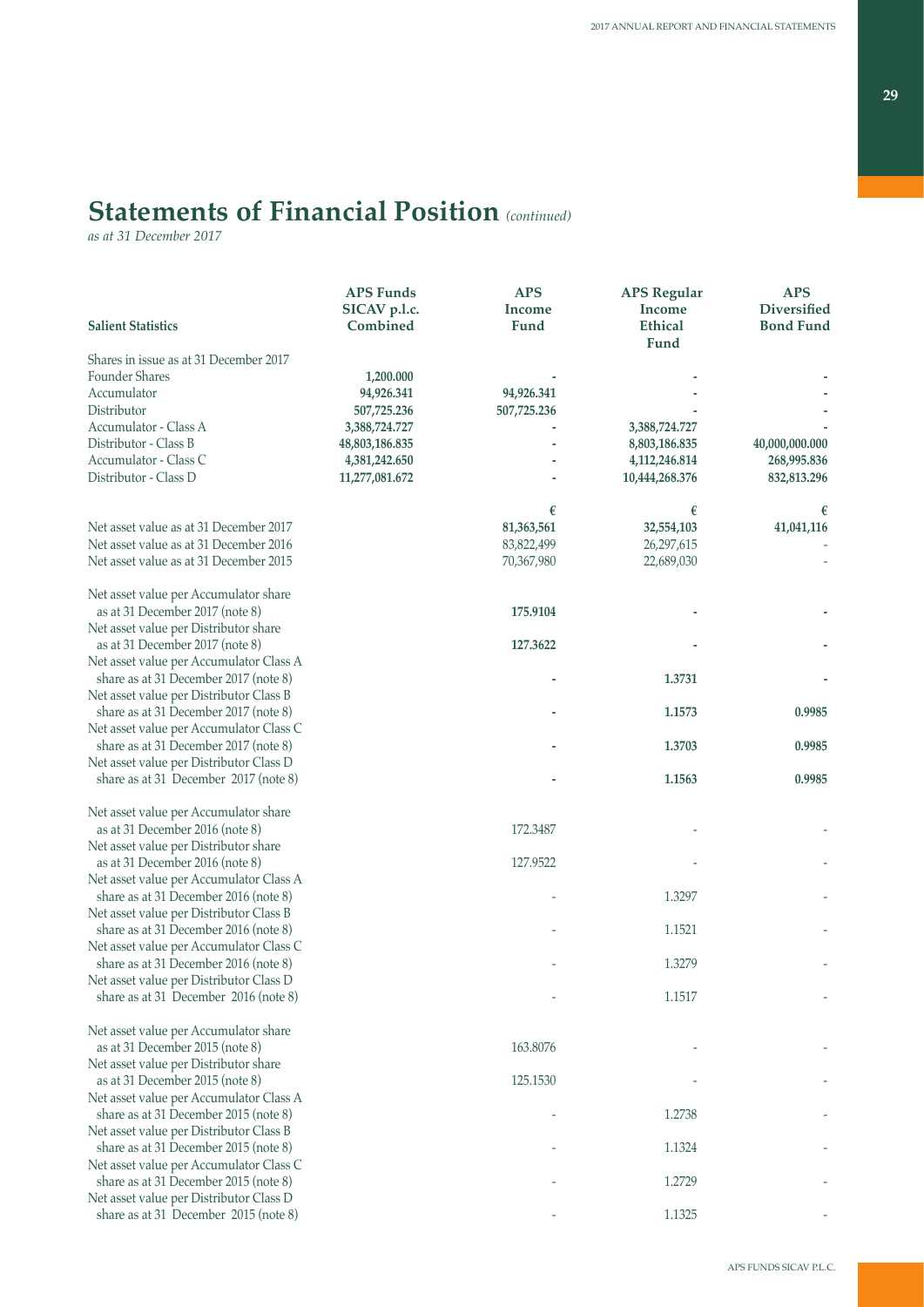# **Statements of Changes in Net Assets Attributable to Shareholders**

*for the year ended 31 December 2017*

|                                               | <b>APS Funds</b><br>SICAV p.l.c.<br>Combined |                         |             | <b>APS</b><br>Income<br>Fund |             | <b>APS Regular</b><br>Income<br><b>Ethical</b><br>Fund |              | <b>APS</b><br><b>Diversified</b><br><b>Bond Fund</b> |  |
|-----------------------------------------------|----------------------------------------------|-------------------------|-------------|------------------------------|-------------|--------------------------------------------------------|--------------|------------------------------------------------------|--|
|                                               | 2017                                         | 2016                    | 2017        | 2016                         | 2017        | 2016                                                   | 2017         | 2016                                                 |  |
|                                               | €                                            | €                       | €           | €                            | €           | €                                                      | €            | €                                                    |  |
| As at 1 January                               | 110,121,314                                  | 93,058,210              | 83,822,499  | 70,367,980                   | 26,297,615  | 22,689,030                                             |              |                                                      |  |
| Issue of shares                               | 51,701,546                                   | 17,037,100              | 3,244,897   | 13,415,767                   | 7,304,939   | 3,621,333                                              | 41, 151, 710 |                                                      |  |
| Redemption of shares                          | (7, 168, 615)                                | (2,842,245)             | (5,685,213) | (2,175,870)                  | (1,433,378) | (666,375)                                              | (50, 024)    |                                                      |  |
| Net equalisation                              | 25,729                                       | 82,272                  | (10,780)    | 67,137                       | 36,260      | 15,135                                                 | 249          | $\overline{\phantom{a}}$                             |  |
| Net increase in net assets<br>during the year | 280,006                                      | 2,785,977               | (7, 842)    | 2,147,485                    | 348,667     | 638,492                                                | (60, 819)    |                                                      |  |
| As at 31 December                             |                                              | 154,959,980 110,121,314 | 81,363,561  | 83,822,499                   | 32,554,103  | 26,297,615                                             | 41,041,116   |                                                      |  |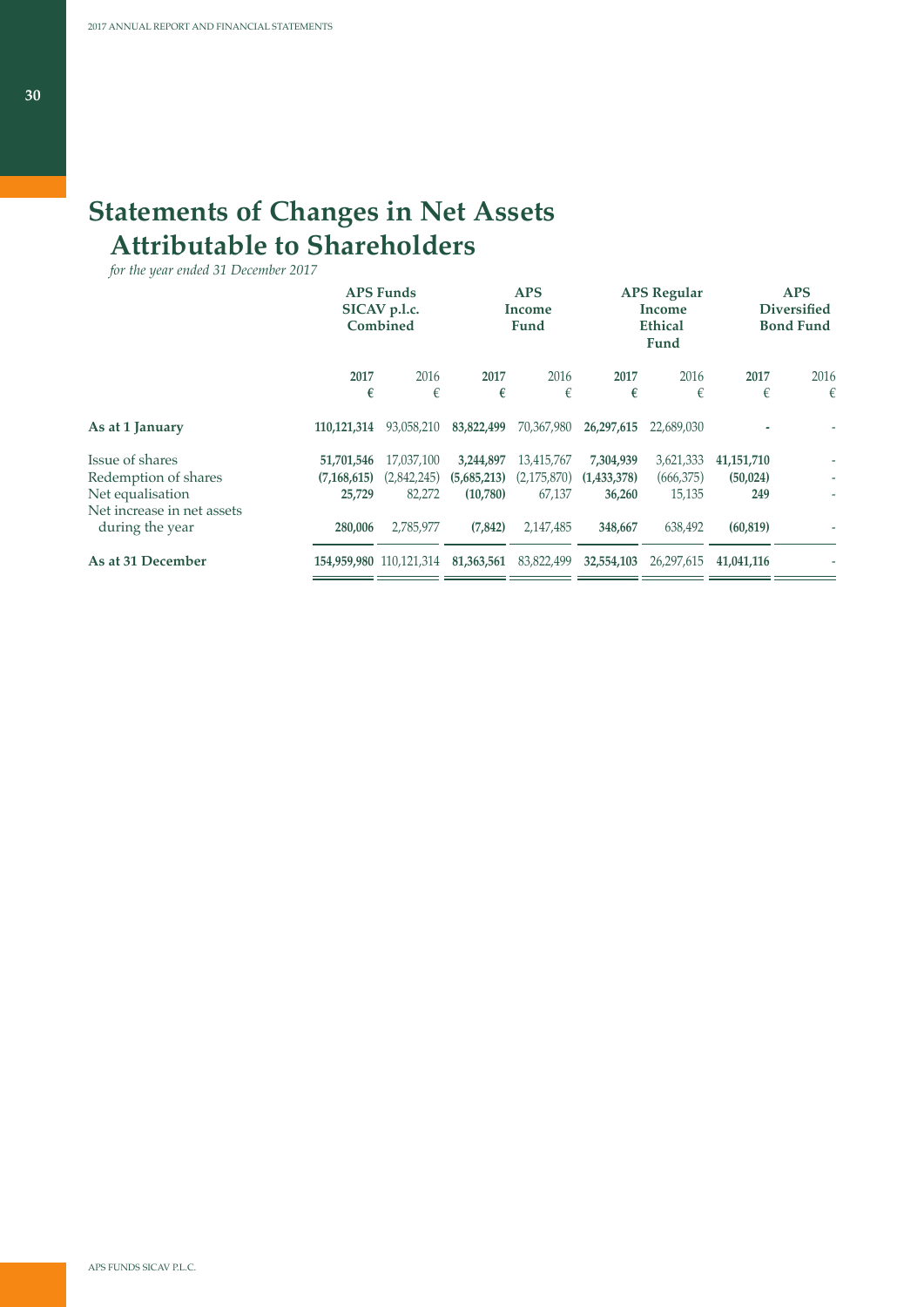# **Statements of Comprehensive Income**

*for the year ended 31 December 2017*

|                                                               |             | <b>APS Funds</b><br>SICAV p.l.c.<br>Combined |           | <b>APS</b><br>Income<br>Fund |            | <b>APS Regular</b><br><b>Income</b><br><b>Ethical</b><br>Fund | <b>APS</b><br><b>Diversified</b><br><b>Bond Fund</b> |           |
|---------------------------------------------------------------|-------------|----------------------------------------------|-----------|------------------------------|------------|---------------------------------------------------------------|------------------------------------------------------|-----------|
|                                                               | 2017<br>€   | 2016<br>€                                    | 2017<br>€ | 2016<br>€                    | 2017<br>€  | 2016<br>€                                                     | 2017<br>€                                            | 2016<br>€ |
| Income                                                        |             |                                              |           |                              |            |                                                               |                                                      |           |
| Net gain on financial assets<br>at fair value through profit  |             |                                              |           |                              |            |                                                               |                                                      |           |
| or loss (note 5a)                                             | 2,829,315   | 5,458,161                                    | 1,795,442 | 4,235,872                    | 1,049,167  | 1,222,289                                                     | (15,294)                                             |           |
| Interest income                                               | 638,873     | 402,908                                      | 568,990   | 339,891                      | 69,883     | 63,017                                                        |                                                      |           |
| Dividend income                                               | 808,556     | 751,431                                      | 521,834   | 595,472                      | 256,237    | 155,959                                                       | 30,485                                               |           |
|                                                               | 4,276,744   | 6,612,500                                    | 2,886,266 | 5,171,235                    | 1,375,287  | 1,441,265                                                     | 15,191                                               |           |
| <b>Expenses</b>                                               |             |                                              |           |                              |            |                                                               |                                                      |           |
| Management fee (note 9a)                                      | 928,467     | 820,441                                      | 611,791   | 586,139                      | 290,318    | 234,302                                                       | 26,358                                               |           |
| Administration fee (note 9b)                                  | 81,875      | 73,736                                       | 42,000    | 42,115                       | 37,389     | 31,621                                                        | 2,486                                                |           |
| Custodian fee (note 9c)                                       | 54,521      | 38,866                                       | 33,110    | 24,755                       | 19,089     | 14,111                                                        | 2,322                                                |           |
| Transaction costs                                             | 54,818      | 25,702                                       | 20,682    | 20,205                       | 12,773     | 5,497                                                         | 21,363                                               |           |
| Legal and professional fees                                   | 30,335      | 28,604                                       | 21,874    | 20,790                       | 7,338      | 7,814                                                         | 1,123                                                |           |
| Directors' remuneration                                       | 21,002      | 19,491                                       | 14,565    | 14,849                       | 5,639      | 4,642                                                         | 798                                                  |           |
| Audit fee (note 9d)<br>Publicity, printing                    | 12,000      | 9,440                                        | 4,000     | 7,185                        | 4,000      | 2,255                                                         | 4,000                                                |           |
| and publishing costs                                          | 115,414     | 62,289                                       | 66,537    | 42,561                       | 33,877     | 19,728                                                        | 15,000                                               |           |
| Compliance fees                                               | 478         | 1,972                                        |           | 1,509                        | 165        | 463                                                           | 313                                                  |           |
| General administrative costs                                  | 19,979      | 113,664                                      | 14,671    | 104,875                      | 3,061      | 8,789                                                         | 2,247                                                |           |
|                                                               | 1,318,889   | 1,194,205                                    | 829,230   | 864,983                      | 413,649    | 329,222                                                       | 76,010                                               |           |
| Net income                                                    | 2,957,855   | 5,418,295                                    | 2,057,036 | 4,306,252                    | 961,638    | 1,112,043                                                     | (60, 819)                                            |           |
| Finance costs -<br>distributions to shareholders<br>(note 10) | (2,213,031) | $(2,180,984)$ $(1,644,120)$                  |           | (1,732,392)                  | (568, 912) | (448, 592)                                                    |                                                      |           |
|                                                               |             |                                              |           |                              |            |                                                               |                                                      |           |
| Tax expense on income<br>(note 11)                            | (464, 818)  | (451, 334)                                   | (420,758) | (426, 375)                   | (44,060)   | (24,959)                                                      |                                                      |           |
| Net increase in net assets<br>during the year                 | 280,006     | 2,785,977                                    | (7, 842)  | 2,147,485                    | 348,667    | 638,492                                                       | (60, 819)                                            |           |
|                                                               |             |                                              |           |                              |            |                                                               |                                                      |           |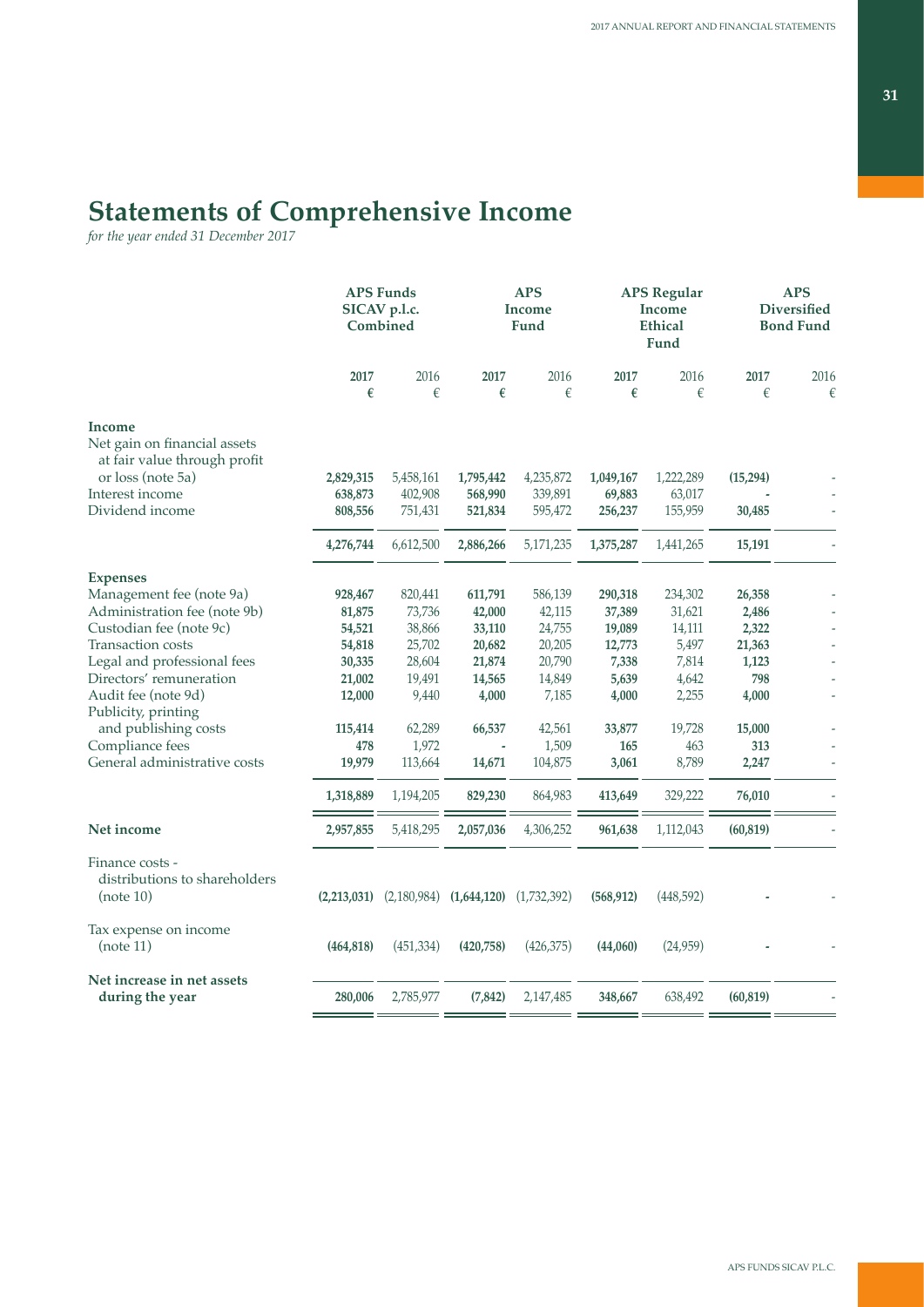# **Statements of Cash Flows**

*for the year ended 31 December 2017*

|                                            |                                                                                             | <b>APS Funds</b><br>SICAV p.l.c.<br>Combined |             | <b>APS</b><br>Income<br>Fund |                                                          | <b>APS Regular</b><br>Income<br><b>Ethical</b><br>Fund |                      | <b>APS</b><br><b>Diversified</b><br><b>Bond Fund</b> |  |
|--------------------------------------------|---------------------------------------------------------------------------------------------|----------------------------------------------|-------------|------------------------------|----------------------------------------------------------|--------------------------------------------------------|----------------------|------------------------------------------------------|--|
|                                            | 2017<br>€                                                                                   | 2016<br>€                                    | 2017<br>€   | 2016<br>€                    | 2017<br>€                                                | 2016<br>€                                              | 2017<br>€            | 2016<br>€                                            |  |
|                                            |                                                                                             |                                              |             |                              |                                                          |                                                        |                      |                                                      |  |
| Cash flows used in<br>operating activities |                                                                                             |                                              |             |                              |                                                          |                                                        |                      |                                                      |  |
| Interest received/paid                     | 2,824,883                                                                                   | 2,813,547                                    | 2,432,212   | 2,247,823                    | 691,239                                                  | 565,724                                                | (298, 568)           |                                                      |  |
| Dividend income received                   | 788,842                                                                                     | 769,951                                      | 521,834     | 626,423                      | 257,089                                                  | 143,528                                                | 9,919                |                                                      |  |
| Operating expenses paid                    | (1,234,593)                                                                                 | (1,085,592)                                  | (914, 673)  | (784, 804)                   | (318, 548)                                               | (300, 788)                                             | (1,372)              |                                                      |  |
| Tax paid                                   | (464, 818)                                                                                  | (555, 679)                                   | (420,758)   | (531, 466)                   | (44,060)                                                 | (24,213)                                               |                      |                                                      |  |
| Payments for purchase of                   |                                                                                             |                                              |             |                              |                                                          |                                                        |                      |                                                      |  |
| financial investments                      | (115,553,235) (52,909,031) (54,056,088) (36,359,747) (23,404,003) (16,549,284) (38,093,144) |                                              |             |                              |                                                          |                                                        |                      |                                                      |  |
| Proceeds from sale of                      |                                                                                             |                                              |             |                              |                                                          |                                                        |                      |                                                      |  |
| financial investments                      |                                                                                             | 72,799,058 38,410,919                        |             |                              | 54,763,260 24,809,749 17,619,996                         | 13,601,170                                             | 415,802              |                                                      |  |
| Net cash used in                           |                                                                                             |                                              |             |                              |                                                          |                                                        |                      |                                                      |  |
| operating activities                       |                                                                                             | $(40,839,863)$ $(12,555,885)$                | 2,325,787   |                              | $(9,992,022)$ $(5,198,287)$ $(2,563,863)$ $(37,967,363)$ |                                                        |                      |                                                      |  |
| <b>Cash flows from</b>                     |                                                                                             |                                              |             |                              |                                                          |                                                        |                      |                                                      |  |
| financing activities                       |                                                                                             |                                              |             |                              |                                                          |                                                        |                      |                                                      |  |
| Amounts received on                        |                                                                                             |                                              |             |                              |                                                          |                                                        |                      |                                                      |  |
| creation shares                            | 51,727,275                                                                                  | 17,119,372                                   | 3,234,117   | 13,482,904                   | 7,341,199                                                | 3,636,468                                              | 41, 151, 959         |                                                      |  |
| Amounts paid on                            |                                                                                             |                                              |             |                              |                                                          |                                                        |                      |                                                      |  |
| redemption of shares                       | (7, 168, 615)                                                                               | (2,842,245)                                  | (5,685,213) | (2,175,870)                  | (1, 433, 378)                                            | (666, 375)                                             | (50,024)             |                                                      |  |
| Distributions paid                         | (2,254,952)                                                                                 | (2,181,171)                                  | (1,644,120) | (1,732,392)                  | (610, 832)                                               | (448,779)                                              |                      |                                                      |  |
| Net cash generated from                    |                                                                                             |                                              |             |                              |                                                          |                                                        |                      |                                                      |  |
| financing activities                       | 42,303,708                                                                                  | 12,095,956                                   | 4,095,216   | 9,574,642                    | 5,296,989                                                |                                                        | 2,521,314 41,101,935 |                                                      |  |
| Movements in cash and                      |                                                                                             |                                              |             |                              |                                                          |                                                        |                      |                                                      |  |
| cash equivalents                           | 1,463,845                                                                                   | (459, 929)                                   | (1,769,429) | (417,380)                    | 98,702                                                   | (42,549)                                               | 3,134,572            |                                                      |  |
| Cash and cash equivalents                  |                                                                                             |                                              |             |                              |                                                          |                                                        |                      |                                                      |  |
| at beginning of year                       | 3,728,911                                                                                   | 4,188,840                                    | 2,171,318   | 2,588,698                    | 1,556,393                                                | 1,598,942                                              |                      |                                                      |  |
| Cash and cash equivalents                  |                                                                                             |                                              |             |                              |                                                          |                                                        |                      |                                                      |  |
| at end of year (note 13)                   | 5,192,756                                                                                   | 3,728,911                                    | 401,889     | 2,171,318                    | 1,655,095                                                | 1,556,393                                              | 3,134,572            |                                                      |  |
|                                            |                                                                                             |                                              |             |                              |                                                          |                                                        |                      |                                                      |  |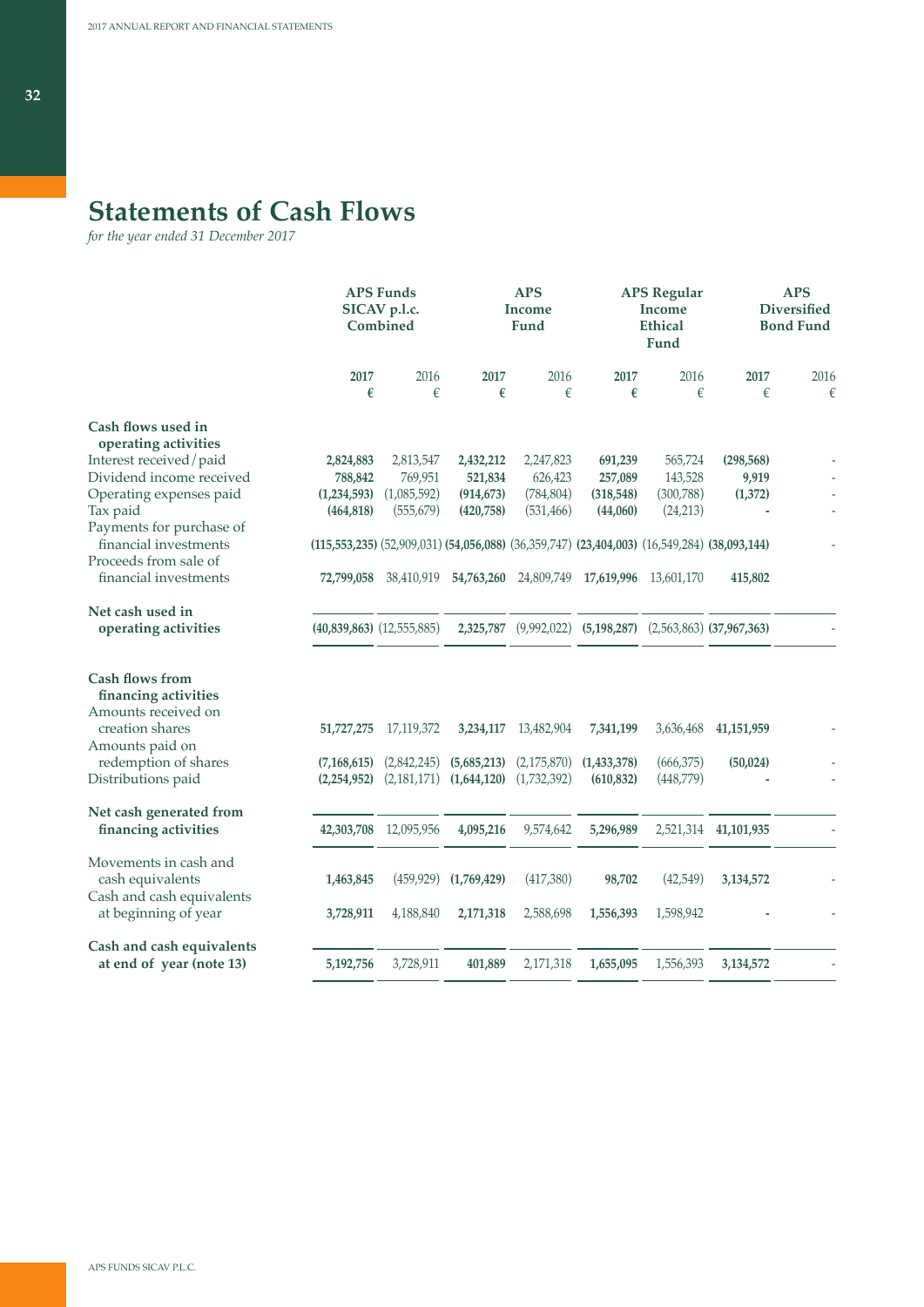# **Notes to the Financial Statements**

# **1. CORPORATE INFORMATION**

APS Funds SICAV p.l.c. ("the Company") is an open-ended investment company and was incorporated as a public company with limited liability in Malta on 24 January 2008 with registration number SV78. The registered address of the Company is APS Centre, Tower Street, Birkirkara, BKR4012, Malta. The Company consists of three Funds, the APS Income Fund, the APS Regular Income Ethical Fund and the APS Diversified Bond Fund ("the Sub-Funds") licensed by the Malta Financial Services Authority as a Collective Investment Scheme under the Investment Services Act [Cap. 370 of the Laws of Malta]. The APS Income Fund was launched on 22 April 2008, the APS Regular Income Ethical Fund was launched on 24 May 2012 and the APS Diversified Bond Fund was launched on 23 October 2017. Only the shares of the APS Income Fund are listed on the Official List of the Malta Stock Exchange.

## **2. BASIS OF PREPARATION**

These financial statements have been prepared in accordance with International Financial Reporting Standards ("IFRSs") as adopted for use in the European Union, and comply with the Companies Act, [Cap. 386 of the Laws of Malta]. They have also been prepared in accordance with the requirements of the Malta Financial Services Authority's Investment Services Rules for Retail Collective Investment Schemes. These financial statements have been prepared under the historical cost convention, except for financial assets held at fair value through profit or loss, which are stated at their fair values.

In line with International Financial Reporting Standards, the Company presents its statement of financial position in liquidity order rather than split between current and non-current, since this presentation is reliable and more relevant to this Company.

Financial assets at fair value through profit or loss are intended to be held for an indefinite period of time and may be sold in response to needs for liquidity or in accordance to the Investment Manager's recommendations. All other assets and liabilities are expected to be realised within one year, except as specifically disclosed.

The Company maintains a separate account for each sub-Fund, to which proceeds are credited, and against which expenses are charged. Upon redemption, shareholders are entitled only to their proportion of the net assets held in the account relating to the Fund in which their participating shares are designated. Separate Statements of Financial Position, Statements of Changes in Net Assets attributable to Shareholders of Redeemable Shares, Statements of Comprehensive Income and Statements of Cash Flows have accordingly been prepared for each Sub-Fund. All references to net assets throughout this document refer to net assets attributable to holders of redeemable shares.

# **3. SUMMARY OF SIGNIFICANT ACCOUNTING POLICIES**

### **Interest income**

Interest income for all interest bearing financial instruments not classified as at fair value through profit or loss is recognised in the statement of comprehensive income using the effective interest method.

## **Dividend income**

Dividend income is recognised, when the Company's right to receive the payment is established. Dividend revenue is presented gross of any non-recoverable withholding taxes, which are disclosed separately in the statement of comprehensive income.

### **Net gain or loss on financial assets at fair value through profit or loss**

This item includes changes in the fair value of financial assets designated upon initial recognition as at fair value through profit or loss and interest income thereon.

Unrealised gains and losses comprise changes in the fair value of financial instruments for the period.

Realised gains and losses on disposal of financial instruments classified as at fair value through profit or loss are calculated using the AVCO method. They represent the difference between an instrument's initial carrying amount and disposal amount.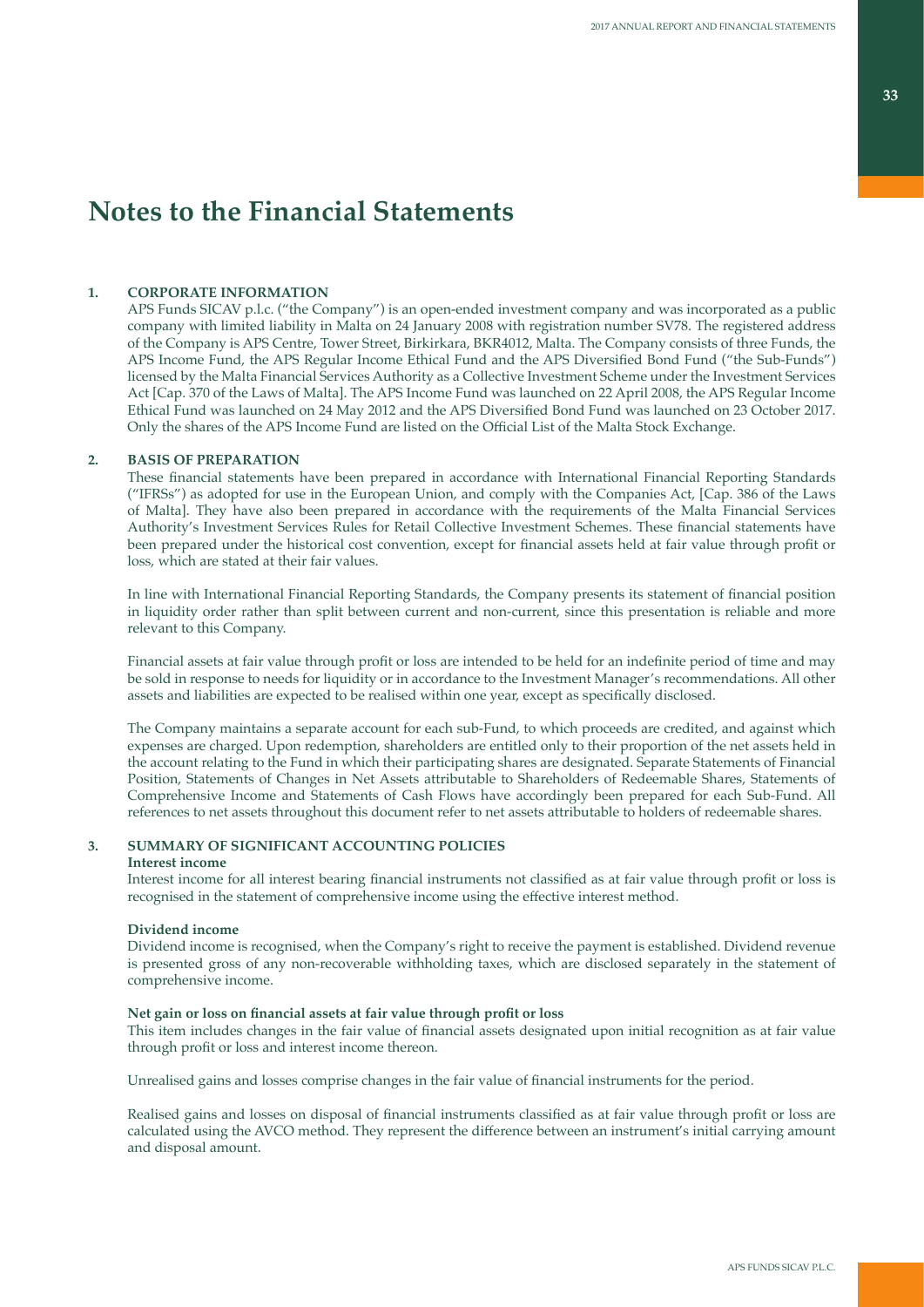#### **Expenses**

Expenses are recognised on an accrual basis.

#### **Foreign exchange translation**

The Company's and the Sub-Funds' functional currency is the Euro, which is the currency of the primary economic environment in which they operate. Transactions carried out during the year, including purchases and sales of financial assets, in currencies other than the functional currency, are translated at the rate of exchange ruling at the transaction dates.

Monetary assets and liabilities denominated in foreign currencies are retranslated at the functional currency rate of exchange ruling at the reporting date.

Foreign currency transaction gains and losses on financial assets classified as at fair value through profit or loss are included in the statement of comprehensive income as part of the "net gains or losses on financial assets at fair value through profit or loss".

### **Distribution policy**

In the absence of unforeseen circumstances, subject to the availability of distributable profits and in the absence of exceptional market conditions, the Directors expect to distribute to shareholders, on a bi-annual basis and after the deduction of expenses, part or all of the net income available for distribution by the APS Income Fund, the APS Regular Income Ethical Fund and the APS Diversified Bond Fund Distributable Classes. Any undistributed income will be reflected in the net asset value per share of the Sub-Funds. Distributions are classified as finance costs in the Statement of Comprehensive Income and are recognised in the accounting year in which they are paid.

### **Equalisation**

In the case of distributor shares, the Company operates an equalisation account to ensure that the amount distributed in respect of each share will be the same for all shares notwithstanding different dates of issue of those shares. Accordingly, a sum equal to that part of the issue/redemption price of a share, which reflects income (if any) accrued up to the date of issue/redemption, will be deemed to be an equalisation payment/charge and credited (in the case of share issues)/debited (in the case of share redemptions) by the Directors to the equalisation account. Part of the first distribution to holders of shares in respect of which equalisation payments are made, will be paid out of the equalisation account.

### **Financial Assets**

#### *Classification*

The Company classifies its financial assets in accordance with IAS 39 Financial Instruments: Recognition and Measurement. The classification depends on the purpose for which the investments were acquired. The Directors determine the appropriate classification of investments at the time of purchase and re-evaluate such designation at the reporting date.

- Financial assets at fair value through profit or loss are those that are designated by the Directors at fair value through profit or loss upon initial recognition. These include equity securities and debt instruments that are not held for trading, which are designated upon initial recognition on the basis that they are part of a group of financial assets which are managed and have their performance evaluated on a fair value basis, in accordance with risk management and investment strategies of the Fund, as set out in the Fund's documented investment strategy.
- Loans and receivables are non-derivative financial assets with fixed and determinable payments that are not quoted in an active market. Loans and receivables consist of term-deposits held with credit institutions, accrued income and other short-term receivables.

### *Initial measurement*

Purchases and sales of financial assets are recognised on trade date, the date on which the Company commits to purchase or sell the asset. Financial assets at fair value through profit or loss are initially recognised at the statement of financial position at fair value. All transaction costs for such instruments are recognised directly in profit or loss.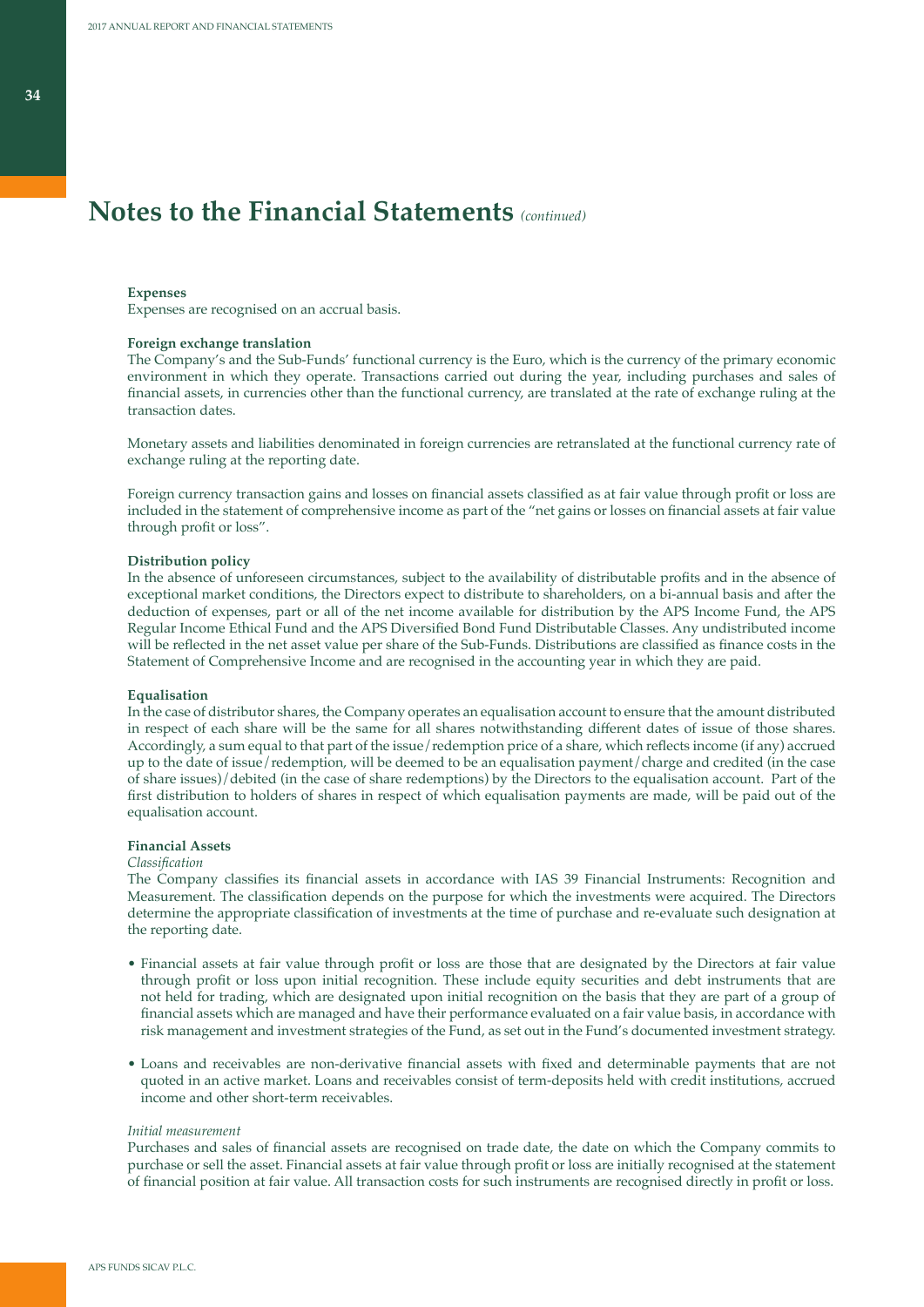Loans and receivables are measured initially at their fair value plus any directly attributable incremental costs of acquisition or issue.

### *Subsequent measurement*

After initial measurement, Company measures financial instruments which are classified as at fair value through profit or loss, at fair value. Subsequent changes in the fair value of those financial instruments and interest revenue are recorded in the ''Net gain or loss on financial assets at fair value through profit or loss''. Dividend income of such instruments is recorded separately in ''Dividend Income''.

Loans and receivables are carried at amortised cost using the effective interest method less any allowance for impairment. Gains or losses are recognised in profit or loss, when loans and receivables are derecognised or impaired.

### *Derecognition*

Financial assets are derecognised when the rights to receive cash flows from the assets have expired or the Company has transferred its rights to receive cash flows from the asset; and either:

- the Company has transferred substantially all the risks and rewards of the asset; or
- the Company has transferred the control over the asset.

#### *Fair Value Measurement*

The Company measures its financial instruments, such as equities and interest bearing investments, at fair value at each reporting date.

The fair value is the price that would be received to sell an asset, or paid to transfer a liability in an orderly transaction between market participants at the measurement date. The fair value of financial instruments traded at in active markets at the reporting date is based on their quoted price.

All financial assets and liabilities for which fair value is measured and disclosed in financial statements are categorised within the fair value hierarchy, described as follows, based on lowest level input that is significant to the fair value measurement as a whole:

- Level 1 Quoted (Unadjusted) market prices in active market for identical assets and liabilities;
- Level 2 Valuation techniques for which the lowest level input that is significant to the fair value measurement is directly or indirectly observable;
- Level 3 Valuation techniques for which the lowest level input that is significant to the fair value measurement is unobservable.

### *Impairment*

The Fund assesses at each reporting date whether a financial asset or group of financial assets classified as loans and receivables is impaired. A financial asset or a group of financial assets is deemed to be impaired if, and only if, there is an objective evidence of impairment as a result of one or more events that have occurred after the initial recognition of the asset (an incurred 'loss event') and that loss event has an impact on the estimated future cash flows of the financial asset or the group of financial assets that can be reliably estimated.

Evidence of impairment may include indications that the debtor, or a group of debtors, is experiencing significant financial difficulty, default or delinquency in interest or principal payments, the probability that they will enter bankruptcy or other financial reorganisation and, where observable data indicate that there is a measurable decrease in the estimated future cash flows, such as changes in arrears or economic conditions that correlate with defaults. If there is objective evidence that an impairment loss has been incurred, the amount of the loss is measured as the difference between the asset' carrying amount and the present value of estimated future cash flows (excluding future expected credit losses that have not yet been incurred) discounted using the asset's original effective interest rate. The carrying amount of the asset is reduced through the use of an allowance account and the amount of the loss is recognised in profit or loss.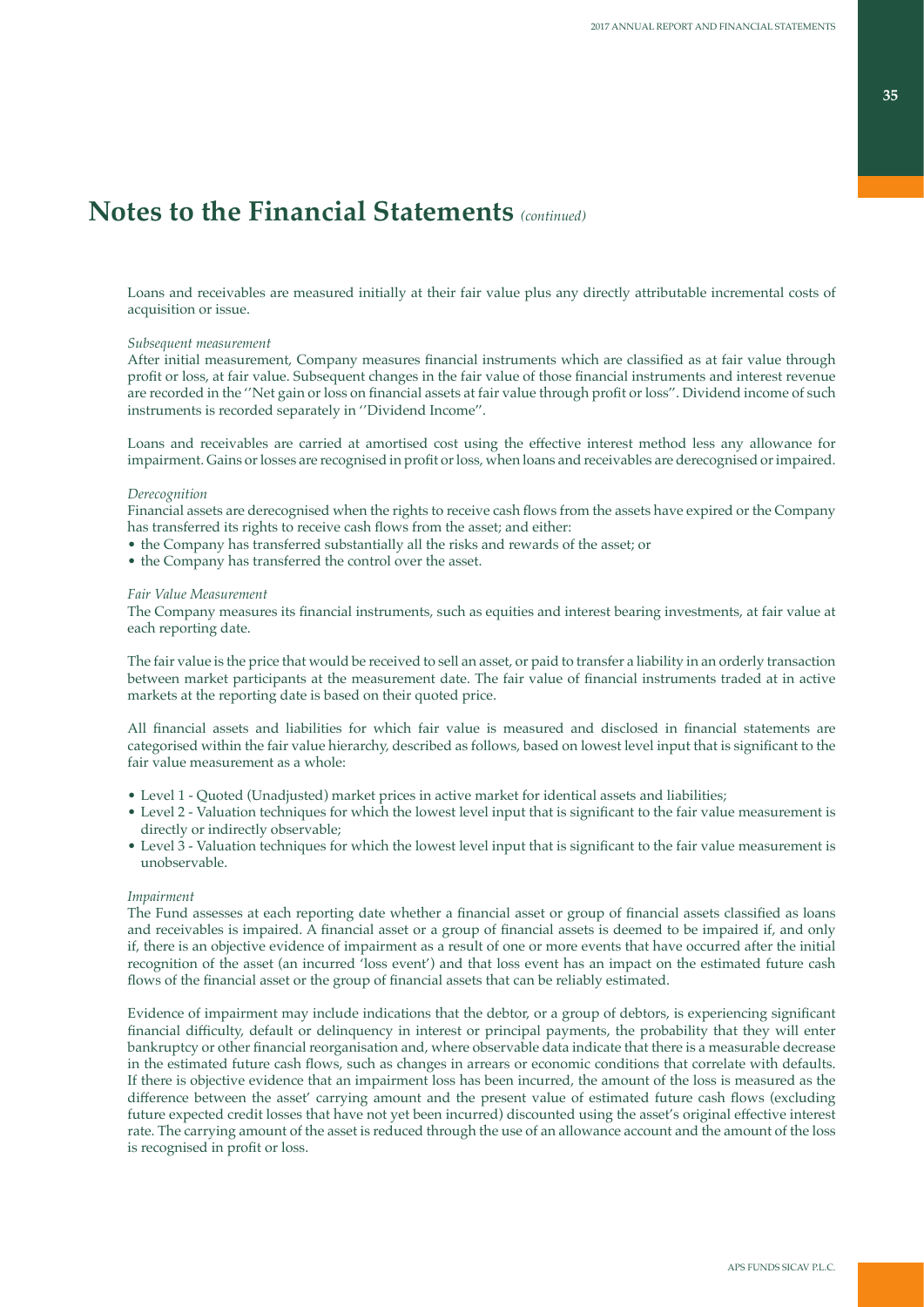### **Share capital**

The share capital of the Sub-Funds is redeemable at the shareholders' option and is classified as a financial liability. The shares can be put back to the Sub-Funds at any dealing day for cash equal to a proportionate share of the Sub-Funds' net asset value.

The share capital is carried at the redemption amount that is payable at the balance sheet date if the shareholder exercised its right to put the share back to the Fund. Such net asset value per share would be payable in the case where the balance sheet date is a dealing day.

#### **Cash and cash equivalents**

Cash and cash equivalents in the statement of financial position comprise only deposits held at call with banks, that are readily convertible to the known amounts of cash and which are subject to insignificant risk of changes in value.

For the purpose of the Statement of Cash Flow, cash and cash equivalents are presented net of outstanding bank overdraft, when applicable.

### **Significant accounting judgements, estimates and assumptions**

The preparation of these financial statements requires management to make judgements, estimates and assumptions that affect the reported amounts recognised in the financial statements. However, uncertainty about these assumptions and estimates could result in outcomes that could require a material adjustment to the carrying amount of the asset or liability affected in future periods. Judgements, estimates and assumptions are continually evaluated and based on experience and other factors including expectations of future events that are believed to be reasonable under the circumstances.

In the process of applying the Fund's accounting policies, management has made the following judgements, which have the most significant effect on the amounts recognised in the financial statements:

### **Going Concern**

The Fund's management has made an assessment of the Fund's ability to continue as a going concern and is satisfied that the Fund has the resources to continue in business for the foreseeable future. Furthermore, management is not aware of any material uncertainties that may cast significant doubt upon the Fund's ability to continue as a going concern. Therefore, the financial statements continue to be prepared on the going concern basis.

### **Functional currency**

The primary objective of the Fund is to generate returns in euro, its capital-raising currency. The liquidity of the Fund is managed on a day-to-day basis in euro in order to handle the issue, acquisition and resale of the Fund's redeemable shares. The Fund's performance is evaluated in euro. Therefore, the management considers the euro as the currency that most faithfully represents the economic effects of the underlying transactions, events and conditions.

In the opinion of the Directors, the accounting estimates and judgements made in the course of preparing these financial statements are not difficult, subjective or complex to a degree which would warrant their description as critical in terms of the requirements of International Accounting Standard ("IAS") 1 (revised).

### **4. INITIAL APPLICATION OF AN INTERNATIONAL FINANCIAL REPORTING STANDARDS AND INTERNATIONAL FINANCIAL REPORTING STANDARDS IN ISSUE BUT NOT YET EFFECTIVE**

*Standards, interpretations and amendments to published standards which are effective in the current year*

In the current year, the company has applied the following:

Amendments to IAS 7, Disclosure Initiative - The Company has applied these amendments for the first time in the current year. The amendments require an entity to provide disclosures that enable users of financial statements to evaluate changes in liabilities arising from financing activities, including both cash and non-cash changes.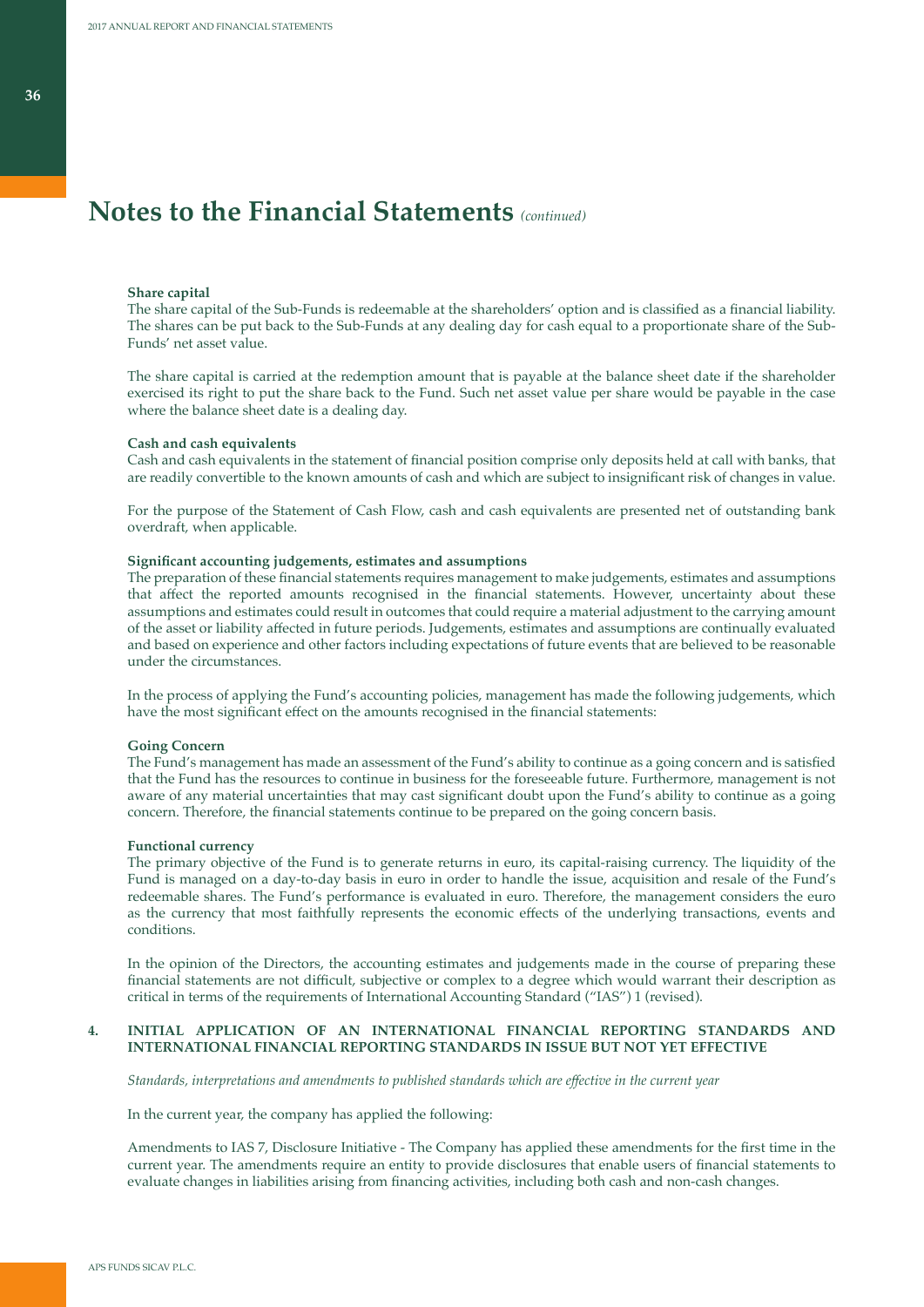The Company's liabilities arising from financing activities consist of those included in the section entitled 'Cash flows from financing activities' in the Statement of Cash Flows. As disclosed in note 7, the relevant monetary movements are shown in the Statement of Changes in Net Assets and the Statement of Cash Flows. The application of these amendments has had no further impact on the Company's financial statements.

### *Standards, interpretations and amendments to published standards which are not yet effective*

Up to the date of the approval of these financial statements, certain new standards, amendments and interpretations to existing standards have been published which are either not yet endorsed by the EU or which are not yet applicable to the Company. The new and amended standards follow:

### **IFRS 9 - Financial Instruments**

The final version of IFRS 9 brings together the classification and measurement, impairment and hedge accounting phases of the IASB's project to replace IAS 39 Financial Instruments: Recognition and Measurement. The Standard supersedes all previous versions of IFRS 9. IFRS 9 introduces a logical approach for the classification of financial assets, which is driven by cash flow characteristics and the business model in which an asset is held. This single, principle-based approach replaces existing rule based requirements that are generally considered to be overly complex and difficult to apply.

The new model also results in a single, forward-looking 'expected loss' impairment model that will require more timely recognition of expected credit losses. IFRS 9 introduces a substantially-reformed model for hedge accounting, with enhanced disclosures about risk management activity. IFRS 9 also removes the volatility in profit or loss that was caused by changes in the credit risk of liabilities elected to be measured at fair value. IFRS 9 is effective for annual periods beginning on or after 1 January 2018. This Standard has been endorsed by the European Union.

The financial assets which are currently designated at fair value through profit or loss and the term deposits will be classified in terms of IFRS 9 depending on their contractual cash flow characteristics and the Company's business model for such financial assets. The Company's cash and cash equivalents will continue to be measured at amortised cost using the effective interest method on the same basis as is currently adopted under IAS 39. Financial assets that are measured at amortised cost and financial assets with cash flows that are considered to be solely payments of principal and interest and that are measured at fair value through other comprehensive income will be subject to the impairment provisions of IFRS 9.

In relation to other IFRS that are not included above and that are in issue at the date of authorisation of these financial statements but not yet effective, the Board of Directors anticipate that their adoption will have no material impact on the financial statements of the Company and the sub-funds in the period of initial application.

## **5 (a). FINANCIAL ASSETS AT FAIR VALUE THROUGH PROFIT OR LOSS**

## **APS Income Fund**

|                                       | Fair         | $%$ of        | $%$ of        | Fair       | $\%$ of | $%$ of |
|---------------------------------------|--------------|---------------|---------------|------------|---------|--------|
|                                       | value        | net           | total         | value      | net     | total  |
|                                       | 31.12.17     | <b>Assets</b> | <b>Assets</b> | 31.12.16   | Assets  | Assets |
|                                       | €            |               |               | €          |         |        |
| Quoted Local Equities                 | 19,332,529   | 23.76         | 23.70         | 18,502,271 | 22.07   | 22.00  |
| Quoted Local Corporate Bonds          | 27, 133, 352 | 33.35         | 33.26         | 19,179,410 | 22.88   | 22.80  |
| <b>Ouoted Malta Government Stocks</b> | 11,621,960   | 14.28         | 14.25         | 16,754,927 | 19.99   | 19.91  |
| Quoted Foreign Bonds                  | 11,662,731   | 14.33         | 14.30         | 7,041,326  | 8.40    | 8.37   |
|                                       | 69,750,572   | 85.72         | 85.51         | 61,477,934 | 73.34   | 73.08  |
|                                       |              |               |               |            |         |        |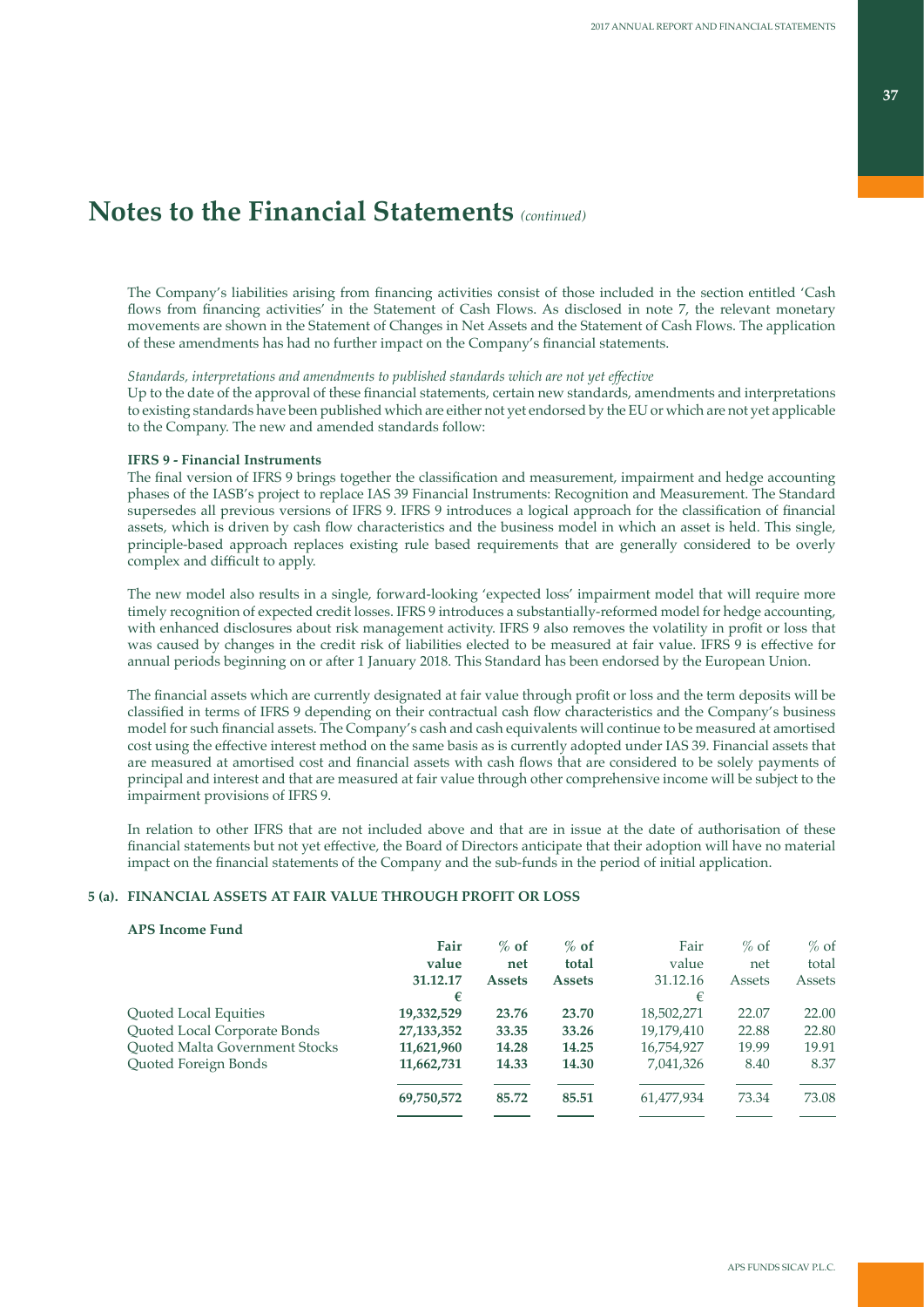# **APS Regular Income Ethical Fund**

|                                             | Fair       | $%$ of        | $%$ of        | Fair       | $%$ of | $%$ of |
|---------------------------------------------|------------|---------------|---------------|------------|--------|--------|
|                                             | Value      | <b>Net</b>    | total         | Value      | net    | total  |
|                                             | 31.12.17   | <b>Assets</b> | <b>Assets</b> | 31.12.16   | assets | Assets |
|                                             | €          |               |               | €          |        |        |
| Quoted Foreign Equities                     | 8,448,076  | 25.95         | 25.81         | 5,737,410  | 21.82  | 21.71  |
| Quoted Malta Government Stocks              | 373,680    | 1.15          | 1.14          | 381,810    | 1.45   | 1.44   |
| Quoted Foreign Bonds                        | 18,517,997 | 56.88         | 56.58         | 12,559,275 | 47.76  | 47.52  |
| Quoted Collective Investment Scheme         | 752,347    | 2.31          | 2.30          | 707,731    | 2.69   | 2.68   |
|                                             | 28,092,100 | 86.29         | 85.83         | 19,386,226 | 73.72  | 73.35  |
| <b>APS Diversified Bond Fund</b>            |            |               |               |            |        |        |
|                                             | Fair       | $%$ of        | $%$ of        | Fair       | $%$ of | $%$ of |
|                                             | value      | net           | total         | value      | net    | total  |
|                                             | 31.12.17   | <b>Assets</b> | <b>Assets</b> | 31.12.16   | Assets | Assets |
|                                             | €          |               |               | €          |        |        |
| <b>Ouoted Collective Investment Schemes</b> | 14,430,287 | 35.16         | 35.11         |            |        |        |
| Quoted Foreign Government Bonds             | 9,666,064  | 23.55         | 23.52         |            |        |        |
| Quoted Foreign Bonds                        | 12,006,186 | 29.25         | 29.22         |            |        |        |
|                                             | 36,102,537 | 87.96         | 87.85         |            |        |        |
|                                             |            |               |               |            |        |        |

The reconciliation of fair value measurements of financial assets is disclosed below:

# **APS Income Fund**

|                                        | Fair       | Fair       |
|----------------------------------------|------------|------------|
|                                        | value      | value      |
|                                        | 31.12.17   | 31.12.16   |
|                                        | €          | €          |
| Opening balance                        | 61,477,954 | 60,058,200 |
| Net acquisitions/disposals             | 8,899,835  | 1,158,367  |
| Movement recognised in profit or loss  | (627, 217) | 261,390    |
| Closing balance                        | 69,750,572 | 61,477,957 |
| <b>APS Regular Income Ethical Fund</b> | Fair       |            |
|                                        |            | Fair       |
|                                        | value      | value      |
|                                        | 31.12.17   | 31.12.16   |
|                                        | €          | €          |
| Opening balance                        | 19,386,226 | 17,524,798 |
| Net acquisitions/disposals             | 8,521,975  | 1,297,264  |
| Movement recognised in profit or loss  | 183,899    | 564,164    |
| Closing balance                        | 28,092,100 | 19,386,226 |
|                                        |            |            |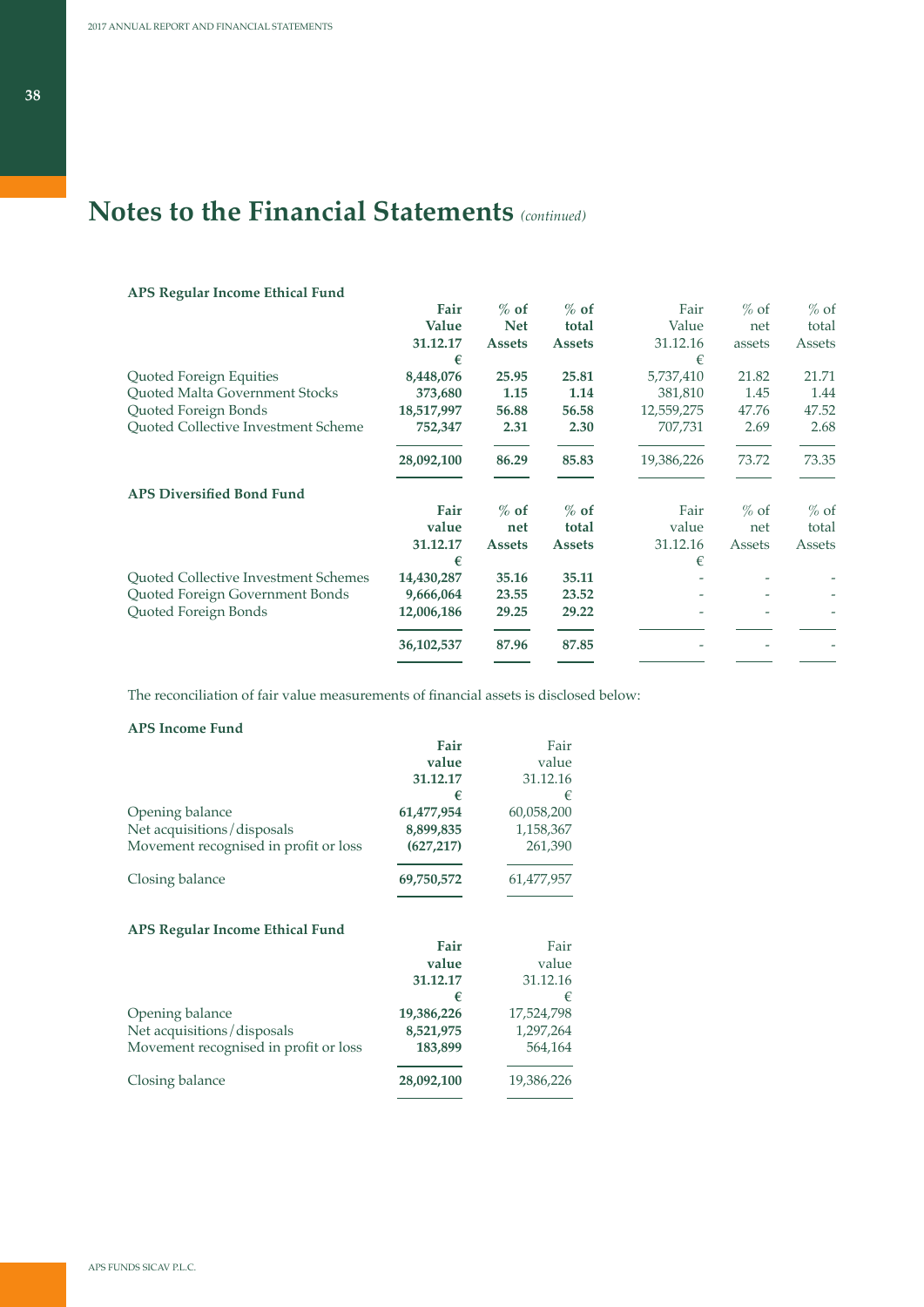### **APS Diversified Bond Fund**

|                                       | Fair       | Fair     |
|---------------------------------------|------------|----------|
|                                       | value      | value    |
|                                       | 31.12.17   | 31.12.16 |
|                                       | €          | €        |
| Opening balance                       |            |          |
| Net acquisitions/disposals            | 36,131,342 |          |
| Movement recognised in profit or loss | (28, 805)  |          |
|                                       |            |          |
| Closing balance                       | 36,102,537 |          |
|                                       |            |          |

### **Fair Value hierarchy**

IFRS 13 requires disclosures relating to fair value measurements using the three-level fair value hierarchy. The level within the fair value measurement is categorised in its entirety and is determined on the basis of the lowest level input that is significant to the fair value measurement.

When fair values of publicly traded financial assets are based on quoted market prices the instruments are included within Level 1 of the hierarchy. As at 31 December 2017 and 2016 all financial assets of the Company, which are classified as at fair value through profit or loss, are classified as Level 1, except as disclosed below.

During the year under review, the investment in 6PM Holdings p.l.c. with a carrying amount of €652,845 at 31 December 2017 was transferred from Level 1 to Level 2 since an unadjusted quoted price in active markets for that asset was no longer available. The investment is measured at year end by reference to the latest available price on the Malta Stock Exchange; based on stress tests made by management, it was determined that significant adjustments based on observable inputs are not required in this respect.

For assets that are recognised in the financial statements at fair value on a recurring basis, the Company and the sub-funds determine when transfers are deemed to have occurred between levels in the hierarchy at the end of each reporting period.

### **Valuation techniques**

The net gain in fair value of financial assets at fair value through profit or loss is made up of:

|                               | <b>APS</b><br><b>Income Fund</b> |           |           | <b>APS</b><br><b>Regular Income</b><br><b>Ethical Fund</b> | <b>APS</b><br><b>Diversified</b><br><b>Bond Fund</b> |          |
|-------------------------------|----------------------------------|-----------|-----------|------------------------------------------------------------|------------------------------------------------------|----------|
|                               | 31.12.17                         | 31.12.16  | 31.12.17  | 31.12.16                                                   | 31.12.17                                             | 31.12.16 |
|                               | €                                | €         | €         | €                                                          | €                                                    | €        |
| Realised gain/ (loss)         | 3,031,170                        | 1,853,702 | 276,123   | (27, 681)                                                  |                                                      |          |
| Unrealised gain/ (loss)       | (2,784,312)                      | 377,606   | 167,838   | 580,937                                                    | (7, 442)                                             | ٠        |
| Interest income               | 1,624,752                        | 2,000,147 | 683,174   | 566,761                                                    | 111,648                                              |          |
| Foreign exchange gain/ (loss) | (76, 168)                        | 4,417     | (77,968)  | 102,272                                                    | (119,500)                                            | ۰        |
|                               | 1,795,442                        | 4,235,872 | 1,049,167 | 1,222,289                                                  | (15,294)                                             |          |
|                               |                                  |           |           |                                                            |                                                      |          |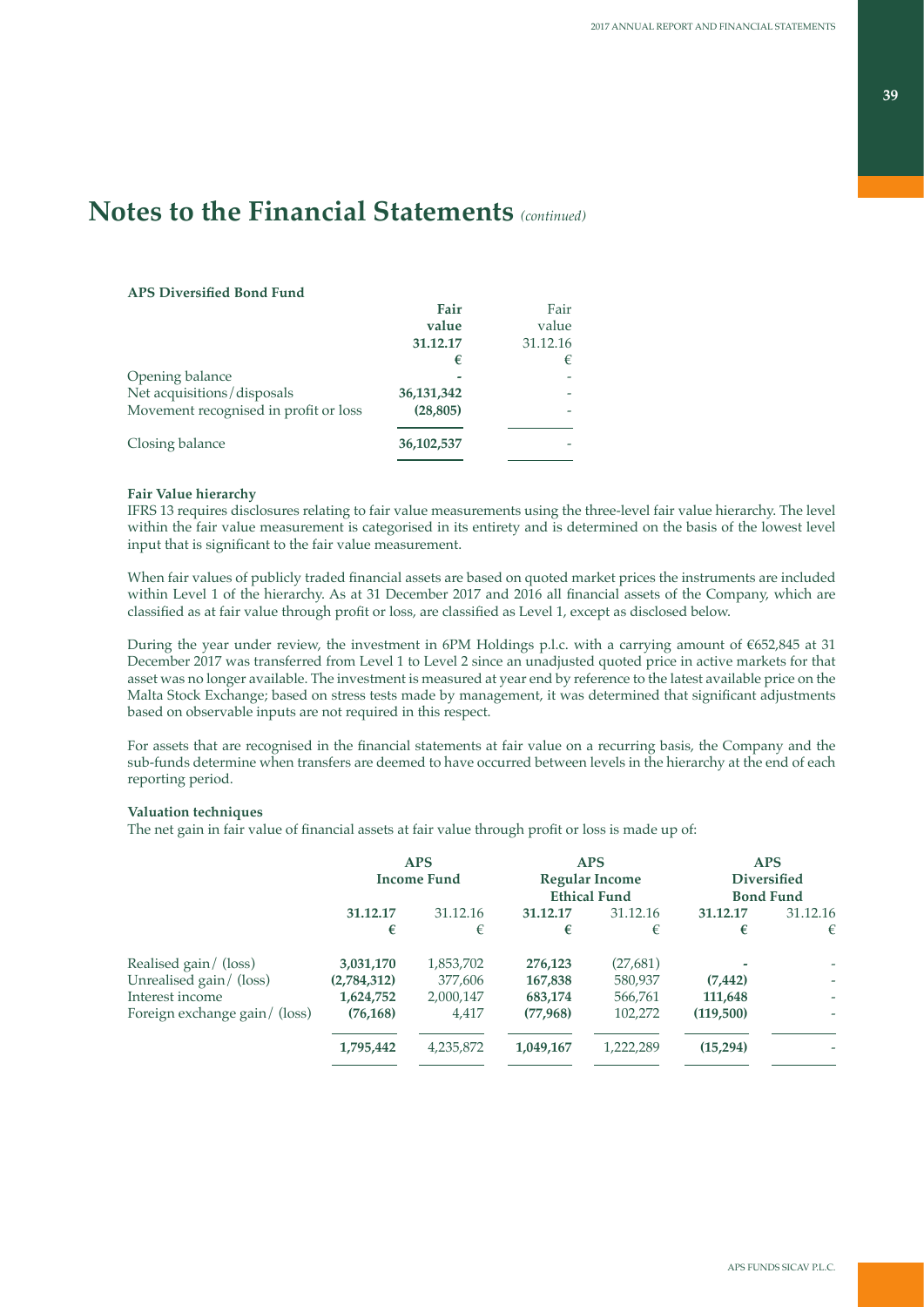The following industry concentrations in connection with financial assets at fair value through profit or loss are considered significant:

### **APS Income Fund**

|                                     | 2017       | 2016       |
|-------------------------------------|------------|------------|
|                                     | $%$ of     | $%$ of     |
|                                     | net assets | net assets |
| Oil and Gas Services                | 2.80       | 2.95       |
| Lodging                             | 2.85       | 2.66       |
| Beverages                           | 3.57       | 0.45       |
| Insurance                           | 4.55       | 0.37       |
| <b>Engineering and Construction</b> | 4.88       | 4.13       |
| <b>Investment Companies</b>         | 6.51       | 4.14       |
| <b>Financial Services</b>           | 7.51       | 2.82       |
| <b>Real Estate</b>                  | 8.79       | 8.51       |
| <b>Banks</b>                        | 15.10      | 14.39      |
| Sovereign                           | 18.88      | 22.61      |
| Other                               | 11.14      | 11.03      |
|                                     | 86.58      | 74.06      |
| APS Regular Income Ethical Fund     |            |            |
|                                     | 2017       | 2016       |
|                                     | $%$ of     | $%$ of     |
|                                     | net assets | net assets |
| <b>Equity Fund</b>                  | 2.31       | 2.69       |
| Pharmaceuticals                     | 2.63       | 2.47       |
| Telecommunications                  | 4.23       | 4.72       |
| <b>Commercial Services</b>          | 4.27       | 3.52       |
| Electric                            | 4.61       | 2.54       |
| Sovereign                           | 5.74       | 4.46       |
| Multi-National                      | 6.17       | 5.41       |
| Auto Manufacturers                  | 6.39       | 4.53       |
| Insurance                           | 15.69      | 6.36       |
| <b>Banks</b>                        | 15.94      | 23.56      |
| Other                               | 18.34      | 13.45      |
|                                     | 86.32      | 73.71      |
| <b>APS Diversified Bond Fund</b>    |            |            |
|                                     | 2017       | 2016       |
|                                     | $%$ of     | $%$ of     |
|                                     | net assets | net assets |
| Leisure Time                        | 1.32       |            |
| Computers                           | 1.75       |            |
| Telecommunications                  | 2.08       |            |
| Electric                            | 2.22       |            |
| <b>Banks</b>                        | 2.36       |            |
| Insurance                           | 2.81       |            |
| Oil and Gas                         | 3.21       |            |
| Multi-National                      | 5.95       |            |
| Sovereign                           | 23.55      |            |
| Debt Fund                           | 35.16      |            |
| Other                               | 7.58       |            |
|                                     | 87.99      |            |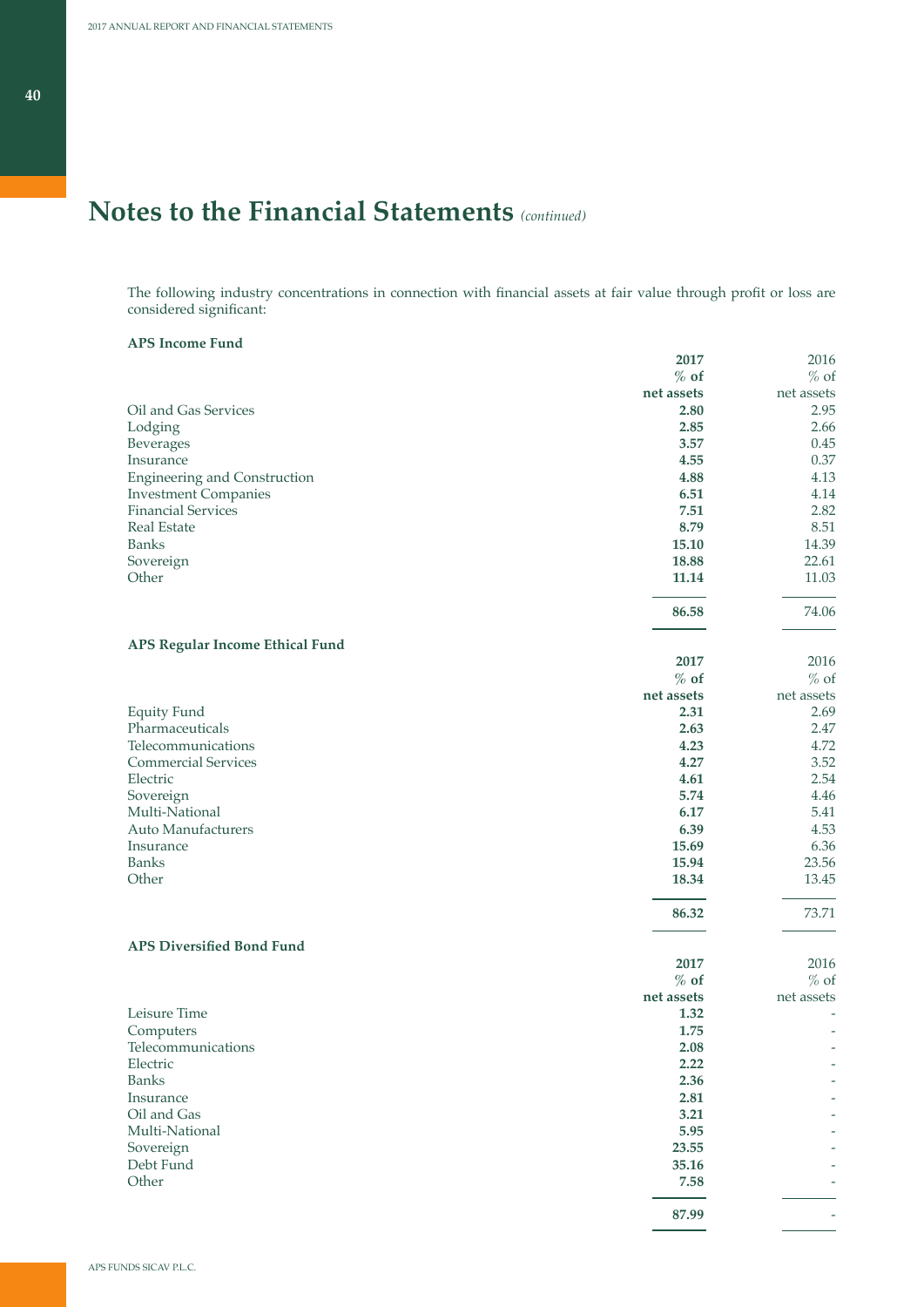# **5 (b). OTHER INVESTMENTS - TERM DEPOSITS**

## **APS Income Fund**

|                                            | Carrying        | $%$ of        | $%$ of        | Carrying   | $%$ of | $%$ of |
|--------------------------------------------|-----------------|---------------|---------------|------------|--------|--------|
|                                            | amount          | net           | total         | amount     | net    | total  |
|                                            | 31.12.17        | <b>Assets</b> | <b>Assets</b> | 31.12.16   | Assets | Assets |
|                                            | €               |               |               | €          |        |        |
| Term Deposits maturing within 1 year       | 10,671,355      | 13.12         | 13.08         | 17,495,303 | 20.87  | 20.79  |
| Term Deposits maturing in more than 1 year |                 |               |               | 2,005,854  | 2.40   | 2.38   |
|                                            | 10,671,355      | 13.12         | 13.08         | 19,501,157 | 23.27  | 23.17  |
| APS Regular Income Ethical Fund            |                 |               |               |            |        |        |
|                                            | <b>Carrying</b> | $%$ of        | $%$ of        | Carrying   | $%$ of | $%$ of |
|                                            | amount          | net           | total         | amount     | net    | total  |
|                                            | 31.12.17        | <b>Assets</b> | <b>Assets</b> | 31.12.16   | Assets | Assets |
|                                            | €               |               |               | €          |        |        |
| Term Deposits maturing within 1 year       | 2,620,712       | 8.05          | 8.01          | 5,189,359  | 19.73  | 19.63  |
|                                            | 2,620,712       | 8.05          | 8.01          | 5,189,359  | 19.73  | 19.63  |
| <b>APS Diversified Bond Fund</b>           |                 |               |               |            |        |        |
|                                            | <b>Carrying</b> | $%$ of        | $%$ of        | Carrying   | $%$ of | $%$ of |
|                                            | amount          | net           | total         | amount     | net    | total  |
|                                            | 31.12.17        | <b>Assets</b> | <b>Assets</b> | 31.12.16   | Assets | Assets |
|                                            | €               |               |               | €          |        |        |
| Term Deposits maturing within 1 year       | 1,426,500       | 3.48          | 3.47          |            |        |        |
|                                            | 1,426,500       | 3.48          | 3.47          |            |        |        |
|                                            |                 |               |               |            |        |        |

At 31 December 2017 and 2016, the carrying amount of these financial assets approximated their fair values due to their short term maturities or the fact that they carried an interest rate which at the year end is representative of an arm's length rate. These financial assets are classified as Level 2 within the fair value hierarchy. Their fair value has been determined using discounted cash flows using relevant interest rates applicable at year end.

The reconciliation of carrying amount of Term Deposits is disclosed below:

### **APS Income Fund**

| Carrying    | Carrying   |
|-------------|------------|
| amount      | amount     |
| 31.12.17    | 31.12.16   |
| €           | €          |
| 19,501,157  | 7,099,144  |
| (6,652,005) | 12,305,966 |
| (2,177,797) | 96,047     |
| 10,671,355  | 19,501,157 |
|             |            |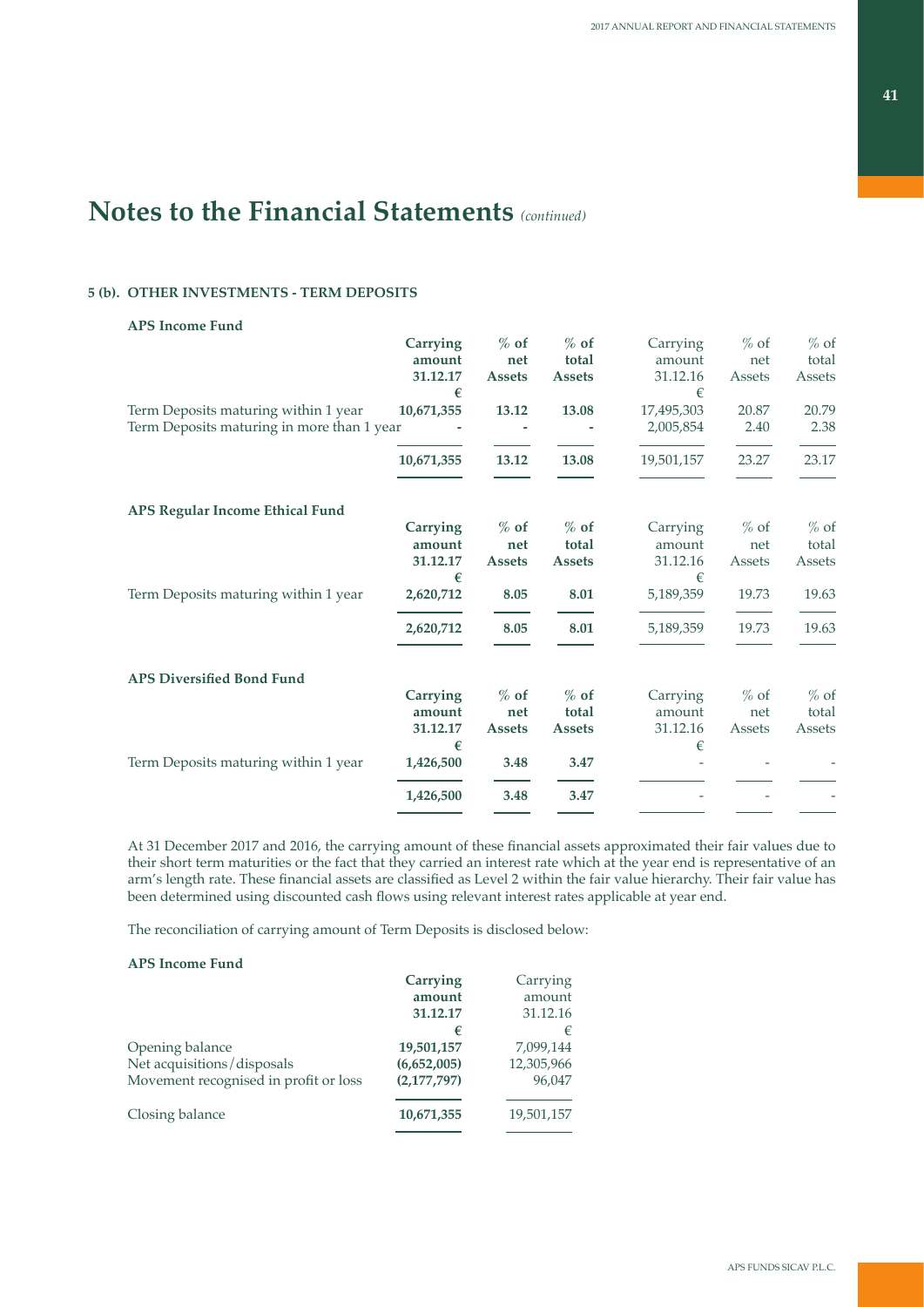**APS Regular Income Ethical Fund**

# **Notes to the Financial Statements** *(continued)*

| агэ кединаг пісоше бинсаг гипи        |             |           |
|---------------------------------------|-------------|-----------|
|                                       | Carrying    | Carrying  |
|                                       | amount      | amount    |
|                                       | 31.12.17    | 31.12.16  |
|                                       | €           | €         |
| Opening balance                       | 5,189,359   | 3,452,338 |
| Net acquisitions/disposals            | (2,539,813) | 1,725,745 |
| Movement recognised in profit or loss | (28, 834)   | 11,276    |
| Closing balance                       | 2,620,712   | 5,189,359 |
| <b>APS Diversified Bond Fund</b>      |             |           |
|                                       | Carrying    | Carrying  |
|                                       | amount      | amount    |
|                                       | 31.12.17    | 31.12.16  |
|                                       | €           | €         |
| Opening balance                       |             |           |
| Net acquisitions/disposals            | 1,426,500   |           |
| Movement recognised in profit or loss |             |           |
| Closing balance                       | 1,426,500   |           |
|                                       |             |           |

### **6. ACCRUED EXPENSES AND OTHER CREDITORS**

|                                  |          | <b>APS</b><br><b>Income Fund</b> |          | <b>APS</b><br><b>Regular Income</b><br><b>Ethical Fund</b> |          | <b>APS</b><br><b>Diversified</b><br><b>Bond Fund</b> |
|----------------------------------|----------|----------------------------------|----------|------------------------------------------------------------|----------|------------------------------------------------------|
|                                  | 31.12.17 | 31.12.16                         | 31.12.17 | 31.12.16                                                   | 31.12.17 | 31.12.16                                             |
|                                  | €        | €                                | €        | €                                                          | €        | €                                                    |
| Management fees payable          | 152,971  | 154,746                          | 80,923   | 64,186                                                     | 26,358   |                                                      |
| Administration fees payable      | 7,019    | 10,587                           | 6,351    | 8,638                                                      | 2,486    |                                                      |
| Custody fees payable             | 19,902   | 6,189                            | 12,329   | 2,602                                                      | 2,322    |                                                      |
| Other unpaid expenses            | 27,167   | 141,662                          | 21,712   | 16,705                                                     | 22,109   |                                                      |
| <b>Accrued expenses</b>          | 207,059  | 313,184                          | 121,315  | 92,131                                                     | 53,275   |                                                      |
| Withholding tax on distributions |          |                                  | 53,144   | 41,921                                                     |          |                                                      |
| Other creditors                  |          |                                  | 53,144   | 41,921                                                     |          |                                                      |
|                                  |          |                                  |          |                                                            |          |                                                      |

### **7. SHARE CAPITAL**

The Sub-Funds capital is represented by the redeemable shares of the unit holders with no par value and with each carrying one vote.

The authorised share capital of the Company is 500,001,200 shares. Each participating share which the Company issues is allocated to a class representing a particular Fund, with the exception of the initial issued share capital, (Founder shares) of €1,200 divided into 1,200 ordinary shares with no nominal value. These shares constitute a separate class of ordinary shares, being the founder shares, but do not constitute a distinct fund of the Company. All shares in issue of the APS Income Fund, APS Regular Income Ethical Fund and APS Diversified Bond Fund are fully paid.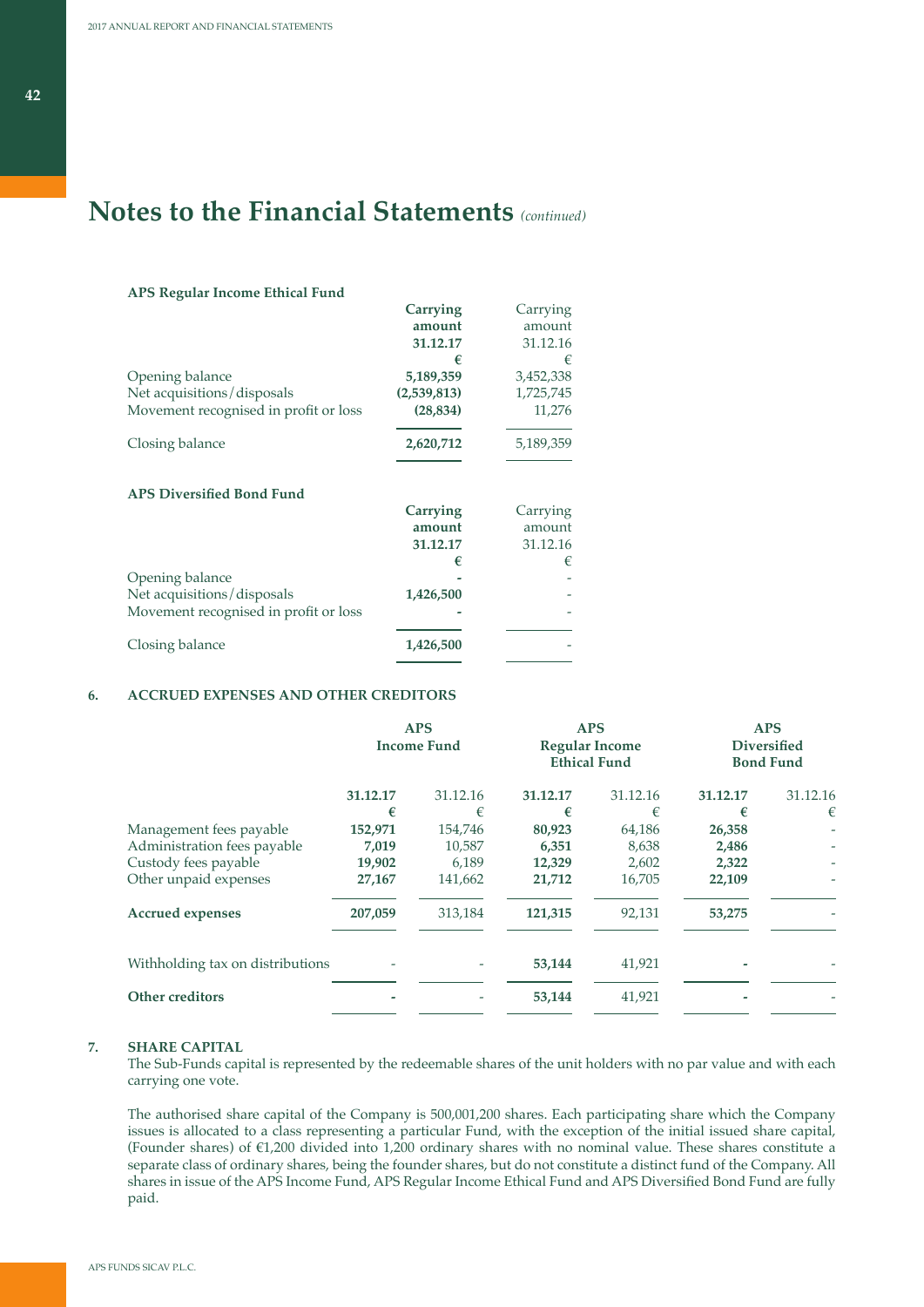## **43**

# **Notes to the Financial Statements** *(continued)*

Distributor shareholders are entitled to distributions in accordance with the distribution policy. The determination of the net asset value per accumulator and distributor share is explained in note 8. Other differences in the fee structure related to the respective share classes is explained in note 9.

All shares may be issued and redeemed at prices based on the value of the Sub-Funds' net assets in accordance with its Articles of Association.

| <b>APS Income Fund</b>                       | 2017<br><b>Shares</b> | 2016<br>Shares |
|----------------------------------------------|-----------------------|----------------|
| Shares in issue at the beginning of the year |                       |                |
| <b>Accumulator shares</b>                    | 98,533.722            | 78,461.079     |
| <b>Distributor shares</b>                    | 522,384.961           | 459,560.808    |
| Creation of Accumulator shares               | 7,151.785             | 24,379.191     |
| Creation of Distributor shares               | 16,112.544            | 74,393.331     |
| Redemption of Accumulator shares             | (10,759.166)          | (4,306.548)    |
| Redemption of Distributor shares             | (30,772.269)          | (11, 569.178)  |
| Shares in issue at the end of the year       |                       |                |
| <b>Accumulator shares</b>                    | 94,926.341            | 98,533.722     |
| <b>Distributor shares</b>                    | 507,725.236           | 522,384.961    |
| <b>APS Regular Income Ethical Fund</b>       |                       |                |
|                                              | 2017                  | 2016           |
|                                              | <b>Shares</b>         | <b>Shares</b>  |
| Shares in issue at the beginning of the year |                       |                |
| <b>Class A Accumulator</b>                   | 3,029,467.145         | 2,453,919.279  |
| <b>Class B Distributor</b>                   | 7,576,230.378         | 6,820,388.315  |
| <b>Class C Accumulator</b>                   | 2,906,943.584         | 2,343,475.839  |
| <b>Class D Distributor</b>                   | 8,404,395.878         | 7,819,579.953  |
| Creation of Class A Accumulator shares       | 934,805.448           | 575,547.866    |
| Creation of Class B Distributor shares       | 1,331,353.460         | 755,842.063    |
| Creation of Class C Accumulator shares       | 1,346,677.632         | 735,099.877    |
| Creation of Class D Distributor shares       | 2,344,799.519         | 992,099.866    |
| Redemption of Class A Accumulator shares     | (575, 547.866)        |                |
| Redemption of Class B Distributor shares     | (104, 397, 003)       |                |
| Redemption of Class C Accumulator shares     | (141,374.402)         | (171, 632.132) |
| Redemption of Class D Distributor shares     | (304, 927.021)        | (407, 283.941) |
| Shares in issue at the end of the year       |                       |                |
| <b>Class A Accumulator</b>                   | 3,388,724.727         | 3,029,467.145  |
| <b>Class B Distributor</b>                   | 8,803,186.835         | 7,576,230.378  |
| <b>Class C Accumulator</b>                   | 4, 112, 246.814       | 2,906,943.584  |
| <b>Class D Distributor</b>                   | 10,444,268.376        | 8,404,395.878  |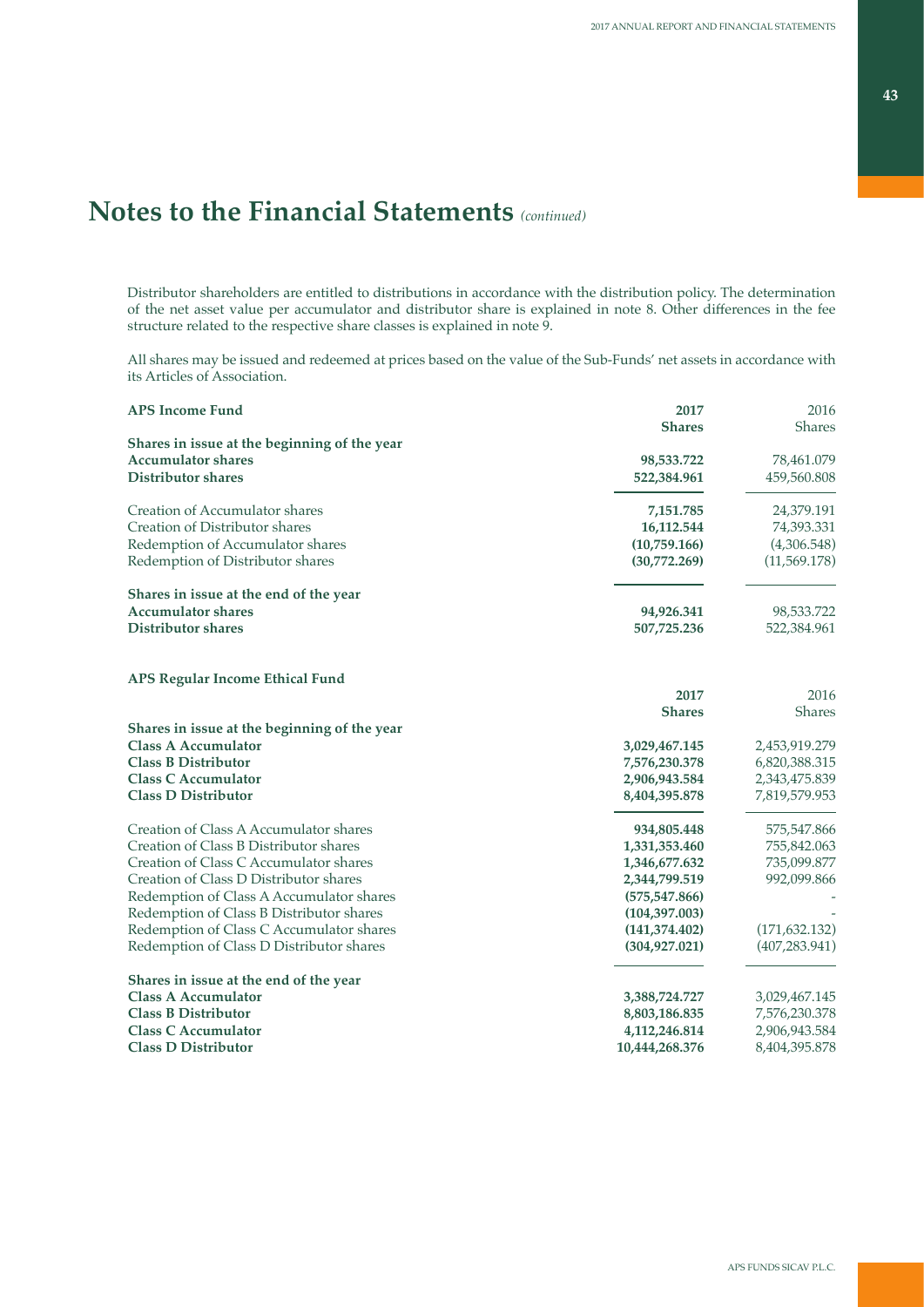| <b>APS Diversified Bond Fund</b>             |               |               |
|----------------------------------------------|---------------|---------------|
|                                              | 2017          | 2016          |
|                                              | <b>Shares</b> | <b>Shares</b> |
| Shares in issue at the beginning of the year |               |               |
| <b>Class B Distributor</b>                   |               |               |
| <b>Class C Accumulator</b>                   |               |               |
| <b>Class D Distributor</b>                   |               |               |
| Creation of Class B Distributor shares       | 40,000,000    |               |
| Creation of Class C Accumulator shares       | 318,975.843   |               |
| Creation of Class D Distributor shares       | 832,813.296   |               |
| Redemption of Class C Accumulator shares     | (49,980.007)  |               |
| Shares in issue at the end of the year       |               |               |
| <b>Class B Distributor</b>                   | 40,000,000    |               |
| <b>Class C Accumulator</b>                   | 268,995.836   |               |
| <b>Class D Distributor</b>                   | 832,813.296   |               |

For any restrictions of the Sub-Funds or specific capital requirements on the subscriptions and redemptions of shares, kindly refer to the Company's Offering Memorandum and the Sub-Funds' Offering Supplements.

The relevant monetary movements are shown in the Statement of Changes in Net Assets attributable to Shareholders and in the Statement of Cash Flows.

## **8. NET ASSET VALUE PER SHARE**

The net asset value per share of the APS Income Fund, the APS Regular Income Ethical Fund and the APS Diversified Bond Fund is determined by dividing net assets attributable to a class by the number of shares in issue for the same class irrespective of the class being either an accumulation class or a distributor class.

The NAV per Redeemable Share Class is based on the net assets attributable to holders of each Class and on the number of shares in issue for each Class at the balance sheet date.

### **9. FEES**

### *a) Management fee*

The Manager receives a management fee of 0.75% per annum of the net asset value of the APS Income Fund.

In the case of APS Regular Income Ethical Fund, the Manager receives a management fee of 0.93% per annum of the net asset value for Class A and Class B shares, and 1% per annum of the net asset value for Class C and Class D shares.

In the case of APS Diversified Bond Fund the Manager receives a management fee of 0.5% per annum of the net asset value of the Fund.

 On the 7th April 2017 ReAPS Asset Management Limited, an APS Bank fully-owned subsidiary was licensed by the MFSA as the fund manager of APS Funds SICAV plc. On the same day APS Funds SICAV plc entered into an Investment Management Agreement with ReAPS Asset Management Limited. In turn ReAPS Asset Management Limited appointed APS Bank Limited as the sub-investment manager of the said SICAV, by virtue of an Agreement signed on the same said date.

### *b) Administration fee*

 The Company appointed BOV Fund Services Limited (formerly Valletta Fund Services Limited) as Administrator to the Company to provide administration services, under an agreement concluded on 1 February 2008 and revised on 28 May 2012. Upon the conversion to UCITS, an agreement was signed on 7 April 2017 and revised on 23 October 2017.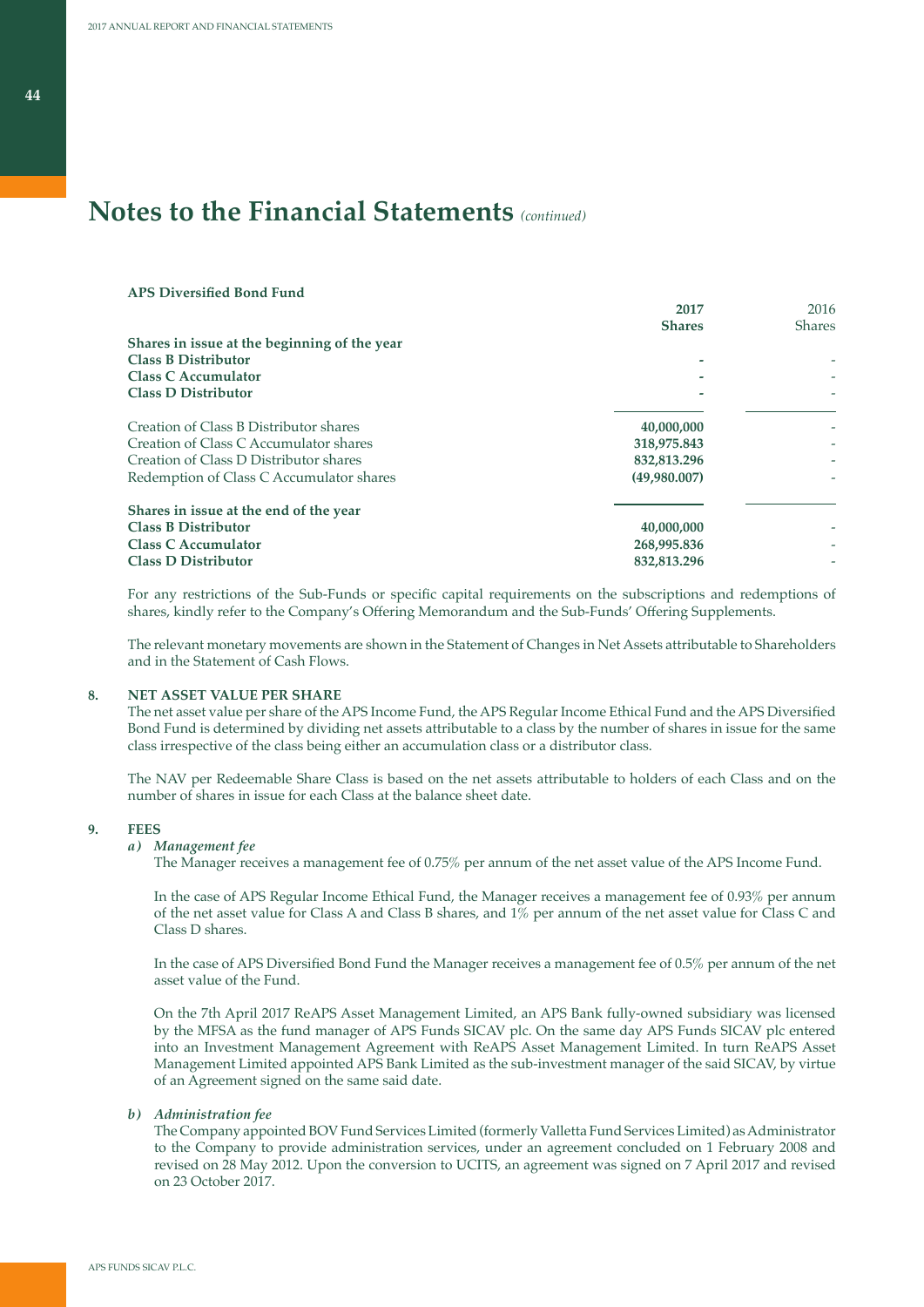The Administrator, BOV Fund Services Limited, receives for its services, a fee calculated as 0.13% per annum of the net asset value of the APS Income Fund. This fee is subject to a minimum fee of €25,000 (2016: €25,000) per annum and a maximum fee of €42,000 (2016: €42,000) per annum.

 In respect of the APS Regular Income Ethical Fund, the Administrator receives for its services a fee calculated as 0.13% per annum of the net asset value. This fee is subject to a minimum fee of €21,000 (2016: €21,000) per annum and a maximum fee of €38,000 (2016: €38,000) per annum.

In respect of the APS Diversified Bond Fund, the Administrator shall receive a fixed fee of €16,500 per annum for the first two years from the date of the launch of the sub-fund. Thereafter, the Administrator shall receive for its services a fee calculated as 0.14% per annum of the net asset value. This fee is subject to a minimum fee of €21,000 per annum and a maximum fee of €38,000 per annum.

### *c) Custodian fee*

The Company appointed Bank of Valletta p.l.c. as Custodian, to provide custody services. The first agreement was signed on 1 February 2008 and it was later revised on 28 May 2012. Upon the conversion to UCITS, an agreement was concluded on 7 April 2017 and it was revised on 23 October 2017.

In the case of the APS Income Fund, the Custodian receives a custody fee of 0.045% for the first €50 million of NAV, 0.04% for a NAV between €50 million and €100 million and 0.035% for a NAV between €100 million and €200 million, subject to a minimum of €20,000 per annum (2016: 0.03% per annum of the NAV with a minimum annual fee of  $£11,000$ ).

In the case of the APS Regular Income Ethical Fund, the Custodian receives a custody fee of 0.045% for the first €50 million of NAV, 0.04% for a NAV between €50 million and €100 million and 0.035% for a NAV between €100 million and €200 million, subject to a minimum of €20,000 per annum (2016: 0.03% per annum of the NAV with a minimum annual fee of  $€10,000$ ).

In the case of the APS Diversified Bond Fund the Custodian receives a custody fee of 0.045% per annum for the first €50 million of NAV, 0.04% to be applied between €50 million - €100 million of NAV and 0.035% between €100 million - €200 million of NAV, subject to a minimum fee of €20,000 per annum, discounted to €18,000 for the first year.

### *d) Auditor's remuneration*

Fees charged by the auditor for services rendered during the financial year ended 31 December, relate to:

|                                                 | 2017            | 2016<br>€    |
|-------------------------------------------------|-----------------|--------------|
| Annual statutory fee<br>Tax compliance services | 12,000<br>1,250 | 9,440<br>673 |
|                                                 | 13,250          | 10,113       |

# **10. DIVIDEND DISTRIBUTION**

Distributions reflected in the Statement of Comprehensive Income for the year ended 31 December 2017:

| Ex-dividend<br>date | Rate<br>per share | Distribution<br>paid |
|---------------------|-------------------|----------------------|
| 29 December 2016    | €1.6498           | €861,862             |
| 28 June 2017        | €1.5063           | €782,258             |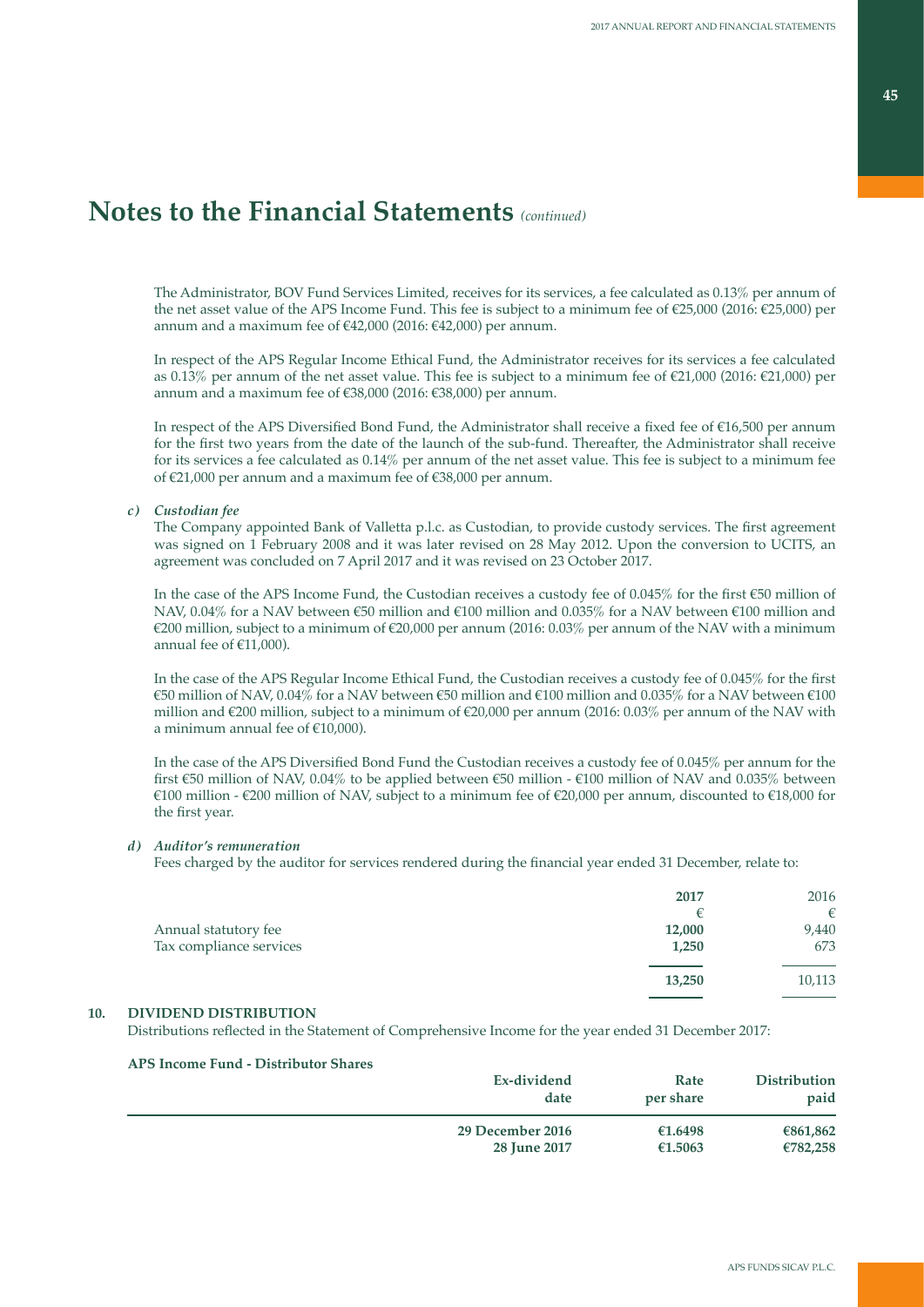#### **APS Regular Income Ethical Fund Distributor Shares**

|                | Ex-dividend<br>date  | Rate<br>per share | <b>Distribution</b><br>paid |
|----------------|----------------------|-------------------|-----------------------------|
| <b>B</b> Class | 28 March 2017        | €0.01527          | €124,834                    |
| <b>D</b> Class | <b>28 March 2017</b> | €0.01517          | €135,630                    |
| <b>B</b> Class | 28 September 2017    | €0.01675          | €138,012                    |
| <b>D</b> Class | 28 September 2017    | €0.01664          | €170,436                    |

Distributions reflected in the Statement of Comprehensive Income for the year ended 31 December 2016:

### **APS Income Fund - Distributor Shares**

| Ex-dividend      | Rate      | Distribution |
|------------------|-----------|--------------|
| date             | per share | paid         |
| 31 December 2015 | €1.8382   | €844,765     |
| 28 June 2016     | €1.7616   | €887,627     |

### **APS Regular Income Ethical Fund Distributor Shares**

|                | Ex-dividend<br>date | Rate<br>per share | Distribution<br>paid |
|----------------|---------------------|-------------------|----------------------|
| <b>B</b> Class | 31 March 2016       | €0.01366          | €103,460             |
| D Class        | 31 March 2016       | €0.01355          | €109,560             |
| <b>B</b> Class | 25 September 2016   | €0.01493          | €113,096             |
| D Class        | 25 September 2016   | €0.01483          | €122,476             |

A final dividend of €1.54954 per share which amounted to a distribution of €786,741 was declared by the Directors on 31 December 2017 with respect to the distributor shares of the APS Income Fund (31 December 2016 €1.64986 per share which amounted to a distribution of €861,862). This distribution will be reflected in the Statement of Comprehensive Income for the year ending 31 December 2018.

### **11. TAX EXPENSE**

The tax regime for collective investment schemes is based on the classification of funds into prescribed or nonprescribed funds in terms of the conditions set out in the Collective Investment Schemes (Investment Income) Regulations, 2001 as amended. In general, a prescribed fund is defined as a resident fund, which has declared that the value of its assets situated in Malta amount to at least 85% of the value of the total assets of the fund.

The APS Income Fund which is classified as a prescribed fund for income tax purposes, and would be subject to Maltese tax on its investment income as defined in the Income Tax Act, at a rate of 10% or 15% depending on the nature of the income. No tax on capital gains should be incurred by resident investors upon the disposal of units in such a fund.

The APS Regular Income Ethical Fund and the APS Diversified Bond Fund are classified as non-prescribed funds for Maltese income tax purposes and should not be subject to tax on their income or gains, but Maltese resident investors therein may be subject to a 15% withholding tax on capital gains realised on redemptions of units. However, the Maltese resident investor may request the Company not to effect the deduction of the said 15% withholding tax in which case the investor would be required to declare the gains in his income tax return and will be subject to tax at the normal rates of tax. Gains or profits derived on the transfer or redemption of units in any fund by investors who are not resident in Malta should not be chargeable to Maltese income tax, subject to the satisfaction of certain conditions.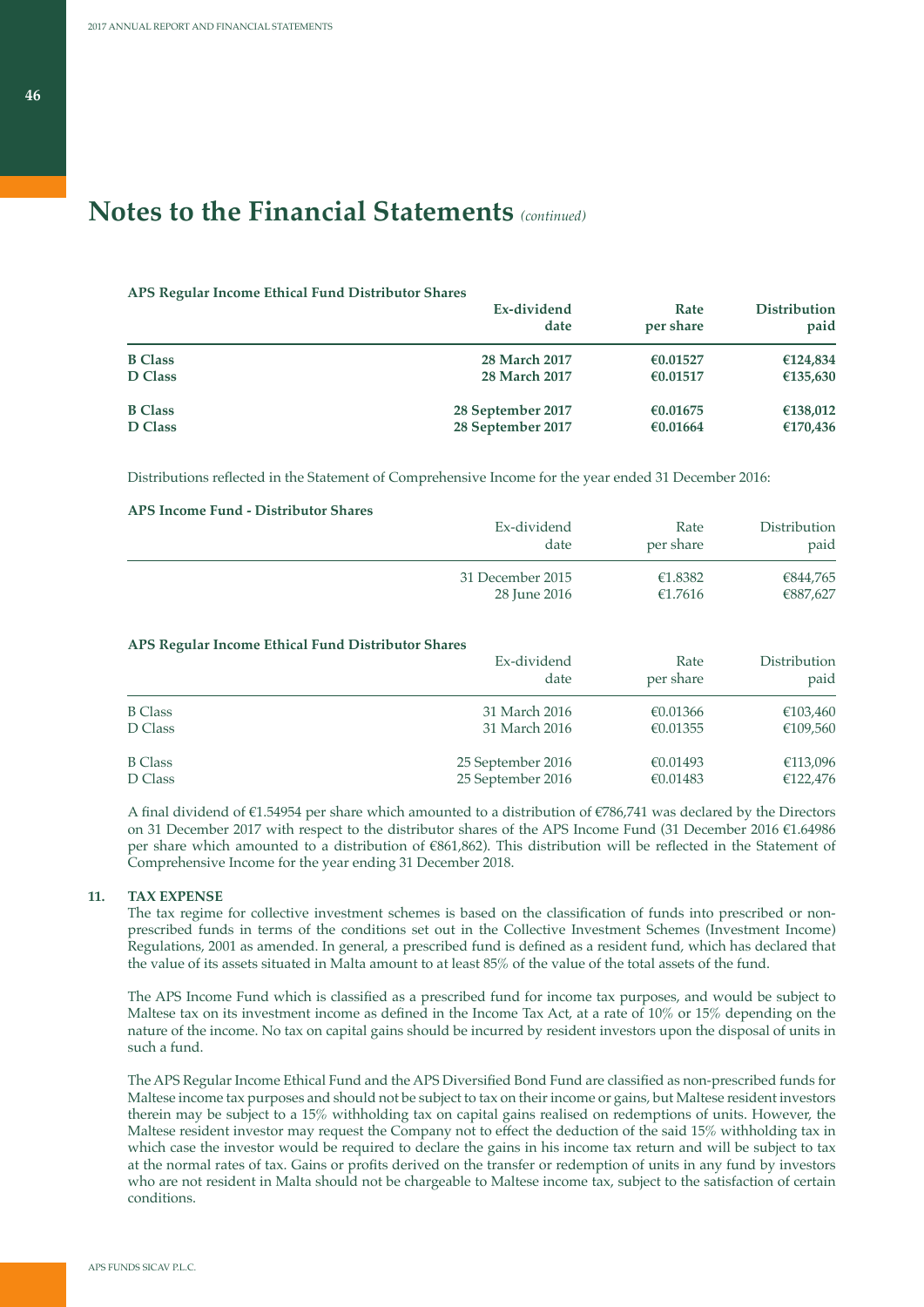In respect of distributions by the Company to the shareholders, dividends paid from Malta source taxed profits, Malta source profits which are exempt from tax up to the level of the ultimate shareholder, or profits received by the Company from the foreign income account of another Maltese company should not be subject to a withholding tax or to a further tax in the hands of the shareholders.

Distributions from the Company's Untaxed Account to a Maltese resident person (other than a person) or to a nonresident person who is owned and controlled by, directly or indirectly, or who acts on behalf of a person who is ordinarily resident and domiciled in Malta should, inter alia, be subject to a withholding tax of 15%. This withholding tax should be deducted by the Company and the dividend would be passed on to the Shareholders net of the tax. The Maltese resident individual investor may opt to declare such dividends paid from the Untaxed Account of the Company in his/her income tax return and in that case the 15% withholding tax would be available as a credit (or a refund, as the case may be) against the individual's tax liability.

Distributions from the Company's equalisation reserve are treated as dividends for income tax purposes and are likely to be subject to a withholding tax of 15% when paid to a Maltese resident person (other than a company).

In case of the Company's foreign investments, any capital gains, dividends, interest and other gains or profits may be subject to tax imposed by the country of origin concerned and such taxes may not be recoverable by the Company or by its shareholders.

### **12. RELATED PARTIES**

*(i) Shareholding*

 APS Bank Limited, whose ultimate parent is Arom Holdings Limited with registered address at Archbishop's Curia, St. Calcedonius Square, Floriana, Malta, has the following interest in APS Funds SICAV p.l.c. and its subfunds.

Shares held by APS Bank Malta Limited in the APS Funds SICAV p.l.c. were as follows:

|                  |                    |               | <b>APS</b>               |               |               | <b>APS</b>               |
|------------------|--------------------|---------------|--------------------------|---------------|---------------|--------------------------|
|                  |                    |               | Regular                  |               |               | Regular                  |
|                  | <b>APS</b>         |               | Income                   | <b>APS</b>    |               | Income                   |
|                  | <b>Funds</b>       | <b>APS</b>    | <b>Ethical</b>           | Funds         | <b>APS</b>    | Ethical                  |
|                  | <b>SICAV</b>       | Income        | Fund                     | <b>SICAV</b>  | Income        | Fund                     |
|                  | p.l.c.             | Fund          | <b>Distributor</b>       | p.l.c.        | Fund          | Distributor              |
|                  | Founder            | Distributor   | <b>Shares</b>            | Founder       | Distributor   | <b>Shares</b>            |
|                  | <b>Shares</b>      | <b>Shares</b> | (Class B)                | <b>Shares</b> | <b>Shares</b> | (Class B)                |
|                  | 31.12.2017         | 31.12.2017    | 31.12.2017               | 31.12.2016    | 31.12.2016    | 31.12.2016               |
| Number of Shares | 1,199.000          |               | 98,853.140 5,000,000.000 | 1,199.000     |               | 98,853.140 5,000,000.000 |
| Dividend Income  | Nil                | €311,990      | €160,100                 | Nil           | €355,852      | €142,950                 |
|                  |                    |               |                          |               |               |                          |
|                  | <b>APS</b>         | <b>APS</b>    |                          |               |               |                          |
|                  | <b>Diversified</b> | Diversified   |                          |               |               |                          |
|                  | <b>Bond</b>        | Bond          |                          |               |               |                          |
|                  | Fund               | Fund          |                          |               |               |                          |
|                  | <b>Distributor</b> | Distributor   |                          |               |               |                          |
|                  | <b>Shares</b>      | <b>Shares</b> |                          |               |               |                          |
|                  | (Class B)          | (Class B)     |                          |               |               |                          |
|                  | 31.12.2017         | 31.12.2016    |                          |               |               |                          |
| Number of Shares | 40,000,000.000     |               |                          |               |               |                          |
| Dividend Income  | Nil                | ٠             |                          |               |               |                          |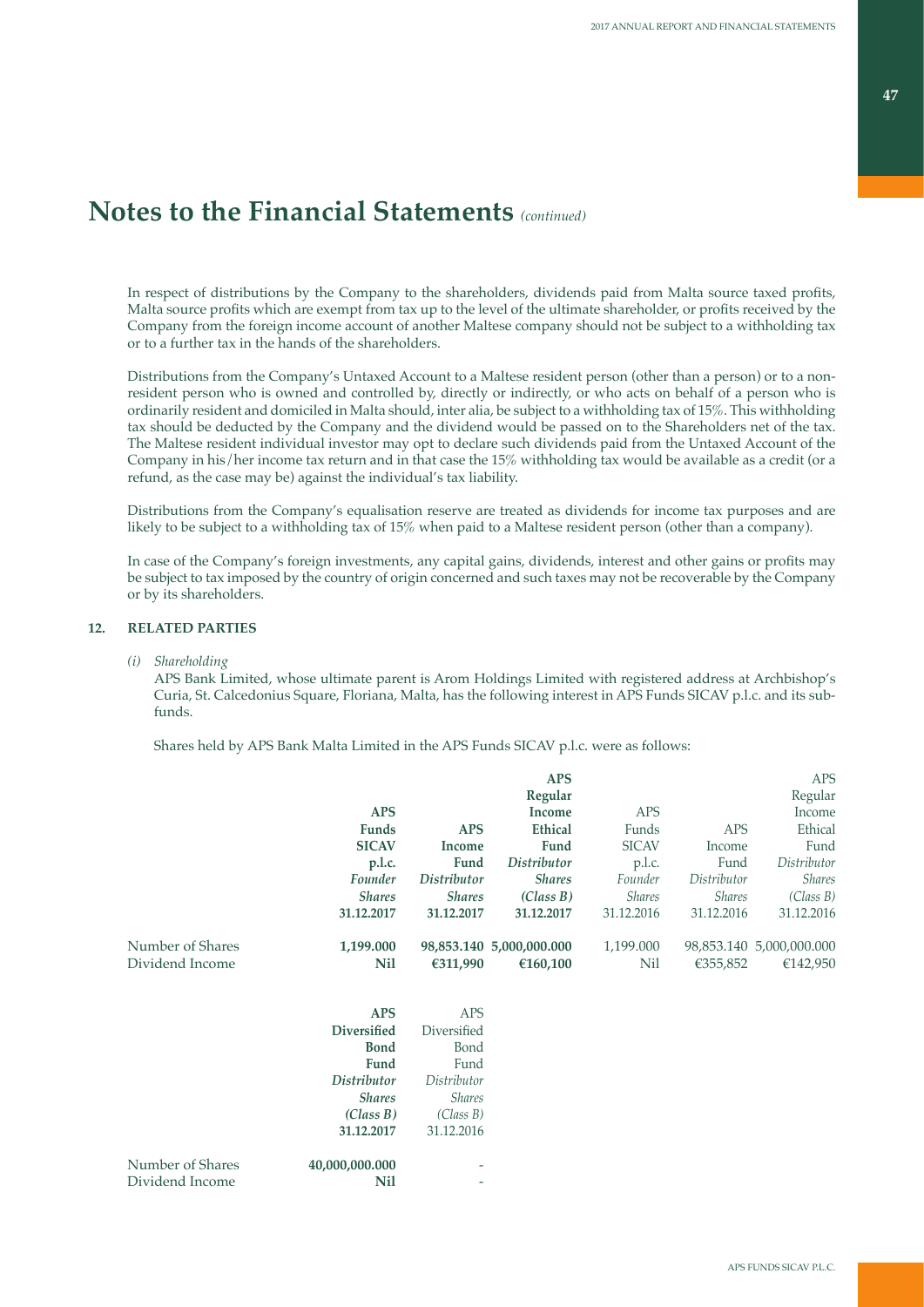The APS Income Fund and the APS Regular Income Ethical Fund are associates of APS Bank Limited, since the latter holds a 15.48% and 17.78% equity interest in the Funds respectively. (2016: 15.19% and 21.96% respectively). Judgment was applied in this respect.

The APS Diversified Bond Fund is a subsidiary of APS Bank Limited since the latter holds a 97.32% equity interest in the Fund (2016: Nil).

The Directors consider the ultimate controlling party to be The Archdiocese of Malta. Copies of the consolidated financial statements of APS Bank Limited may be obtained from the Registry of Companies.

As at 31 December 2017, the APS Funds Sicav ("The Company") held bank balances at APS Bank Limited amounting to €4,356 (2016: €3,728,911) and term deposits of €11,192,712 (2016: €21,695,525).

As at 31 December 2017, the APS Income Fund held bank balances at APS Bank Limited amounting to €121 (2016: €2,156,121) and term deposits of €8,845,500 (2016: €17,206,166).

As at 31 December 2017, the APS Regular Income Ethical Fund held bank balances at APS Bank Limited amounting to €3,600 (2016: €1,556,393) and term deposits of €1,920,712 (2016: €4,489,359).

As at 31 December 2017, the APS Diversified Bond Fund held term deposits at APS Bank Limited of €426,500 (2016: Nil).

The interest received on such bank and term deposits are equivalent to those that prevail in arm's length transactions.

*(ii) Management agreement*

 During 2017 ReAPS Asset Management Limited, a subsidiary of APS Bank Limited, was appointed as the Investment Manager of APS Income Fund, APS Regular Income Ethical Fund and APS Diversified Bond Fund. Previously management services were provided by APS Bank Limited. Management fees due to ReAPS Asset Management Limited for the period are disclosed in the Statement of Comprehensive Income (note 9) and the outstanding management fee is detailed in note 6.

*(iii) Key management personnel*

 The Directors are entitled to remuneration for their services at rates determined by the annual general meeting of the shareholders. For the years ended 31 December 2017 and 31 December 2016, the Company remunerated its Directors the amount of €21,002 and €19,491 respectively for each reporting year as disclosed separately in the Statement of Comprehensive Income. There were no other payments to key management personnel.

As at 31 December 2017 and 31 December 2016, the Directors held units in the Sub-Funds, as detailed below.

|      |                                        | <b>Type of</b><br>shares   | <b>Number</b><br>Ωf | Income<br>from   |
|------|----------------------------------------|----------------------------|---------------------|------------------|
|      | Sub-Fund                               | held                       | shares              | <b>Dividends</b> |
| 2017 | <b>APS Income Fund</b>                 | Accumulator                | 60                  | Nil              |
| 2016 | APS Income Fund                        | Accumulator                | 220                 | Nil              |
| 2017 | <b>APS Regular Income Ethical Fund</b> | <b>Class C Accumulator</b> | ٠                   | Nil              |
| 2016 | APS Regular Income Ethical Fund        | Class C Accumulator        | 8.000               | Nil              |

All related party transactions, including the management services provided by ReAPS Asset Management Limited to APS Funds SICAV p.l.c. were made at arm's length on normal commercial terms and conditions.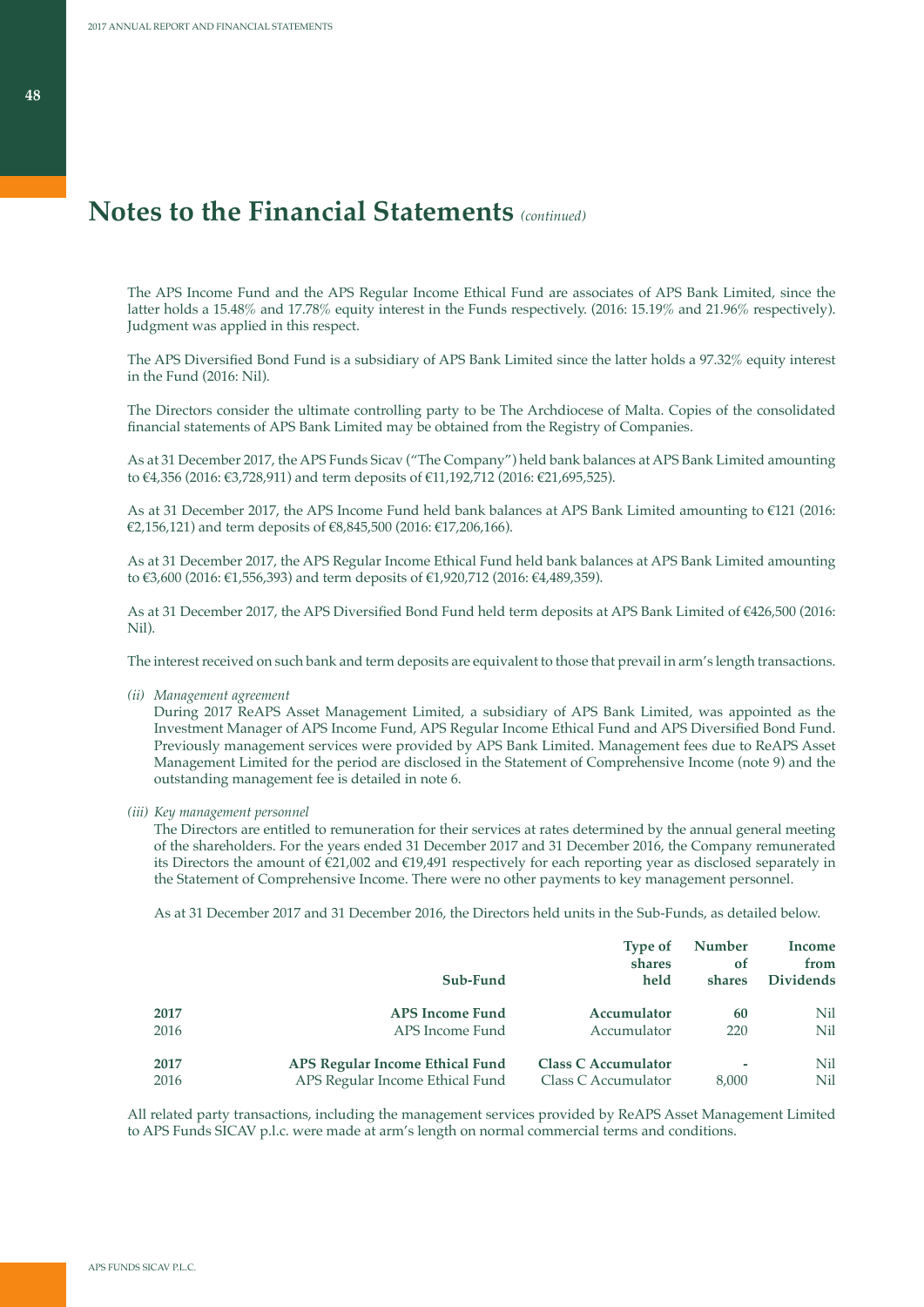## **13. CASH AND CASH EQUIVALENTS**

For purpose of the Statement of Cash Flows, the year-end cash and cash equivalents comprise bank balances held at call as follows:

|                                 |           | $%$ of |           | $%$ of |
|---------------------------------|-----------|--------|-----------|--------|
|                                 |           | net    |           | net    |
|                                 | 2017      | assets | 2016      | assets |
|                                 | €         |        |           |        |
| APS Funds SICAV p.l.c.          | 5,192,756 | 3.35   | 3,728,911 | 3.39   |
| APS Income Fund                 | 401,889   | 0.49   | 2,171,318 | 2.59   |
| APS Regular Income Ethical Fund | 1,655,095 | 5.08   | 1,556,393 | 5.92   |
| APS Diversified Bond Fund       | 3,134,572 | 7.64   |           | ۰      |
|                                 |           |        |           |        |

The APS Income Fund has an overdraft facility with APS Bank Limited of €2,500,000 (2016: €2,500,000). As at 31 December 2017, the overdraft amount was of €35. (2016: €15,197). This facility is secured by the pledge with the total value of €2,500,000 (2016: €2,500,000).

The APS Regular Income Ethical Fund has an overdraft facility with APS Bank Limited of €1,000,000 (2016: €1,000,000). As at 31 December 2017 and 2016, the facility was not overdrawn. This facility is secured by a pledge with a total value of €1,000,000 (2016: €1,000,000).

The APS Diversified Bond Fund requested APS Bank Limited for an overdraft facility of a maximum of €1,000,000. As at 31 December 2017 the facility was not overdrawn. This facility will be secured by a pledge with a total value of €1,000,000.

## **14. FINANCIAL RISK MANAGEMENT OBJECTIVES AND POLICIES**

The Sub-Funds' activities expose it to a variety of financial risks: market risk (including price risk, fair value interest rate risk, cash flow interest rate risk and currency risk), credit risk and liquidity risk.

The Company's objective in managing risk is the creation and protection of shareholders' value. Risk is measured through a process of ongoing identification, measurement and monitoring. The company does not make use of any derivative instruments. The risk management policies employed by the Company are disclosed below.

### **Risk Management Structure**

The Company's Investment manager is responsible for identifying and controlling risks. The Board of Directors supervises the investment manager and is ultimately responsible for the overall risk management of the Company.

## **Market Price Risk**

Market Risk is the risk that the fair value of future cash flows of financial instruments will fluctuate due to changes in market variables such as interest rates, foreign exchange rates and equity prices.

The Sub-Funds' securities are susceptible to market price risk arising from uncertainties about future values of the investment securities. The Sub-Funds trade in financial instruments, taking positions in traded instruments. All securities present a risk of loss of capital. The Investment Manager moderates this risk through a careful selection of securities and other financial instruments within specified limits. The maximum risk resulting from financial instruments is determined by the fair value of the financial instruments. The overall market positions of each Sub-Fund are monitored on a regular basis by the Investment Manager.

The Sub-Funds' equity and debt securities are susceptible to market price risk arising from uncertainties about future prices of securities. The Sub-Funds' exposure to the different types of investments is summarised in note 5.

The APS Income Fund seeks to achieve long-term capital growth by investing principally in the equity and debt securities markets in Malta on a diversified basis. The equity securities are selected from the Malta Stock Exchange Share Index (the "MSE Index") traded on the Malta Stock Exchange. If the MSE Index at 31st December 2017 had increased by 15% (2016: 15%) with all other variables held constant, this would have increased net assets attributable to holders of redeemable shares by approximately €2,899,879 (2016: €2,775,341). Conversely, if the MSE Index had decreased by 15% (2016: 15%), this would have had an equal but opposite effect.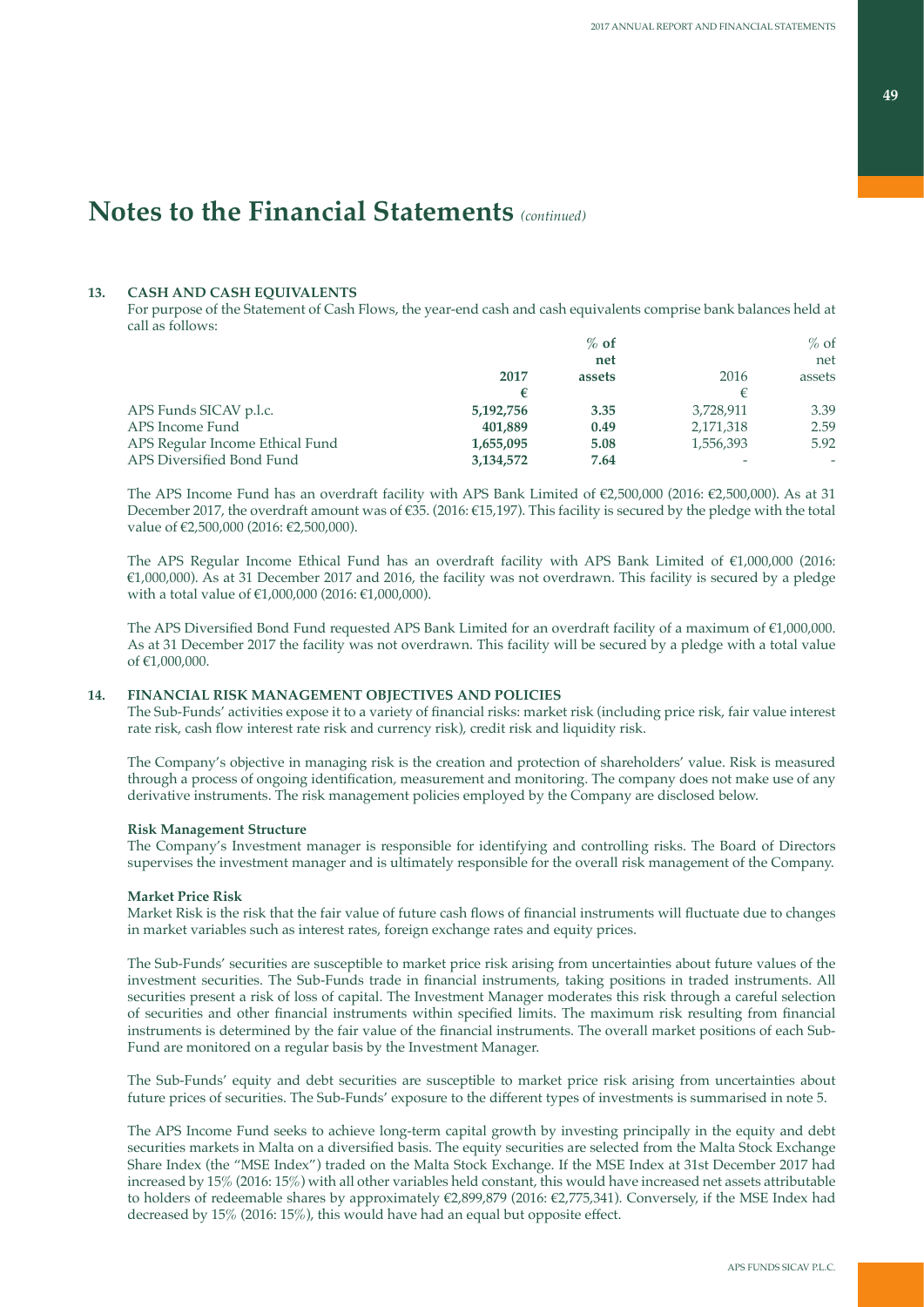For the purpose of this calculation, the Company assumed that the 15% (2016: 15%) change in the MSE Index is made up of an identical and equal change to all the securities listed on the MSE and therefore the 15% (2016: 15%) is not a composite of different percentage changes of the underlying listed securities. The Company has deemed a 15% (2016: 15%) change in the MSE Index to be a reasonable change.

The Investment Objective of the APS Regular Income Ethical Fund is to endeavour to maximise the total return to investors, minimising the volatility of the portfolio whilst having regard to attaining a desirable level of liquidity through investment, principally, in deposits, other collective investment schemes and debt and equity securities.

The equity securities are selected from recognised stock exchanges across the world. If equities at 31st December 2017 had increased by 15% (2016: 15%) with all other variables held constant, this would have increased net assets attributable to holders of redeemable shares by approximately €1,380,064 (2016: €966,771). Conversely, if equities had decreased by 15% (2016: 15%), this would have had an equal but opposite effect.

The Investment Objective of the APS Diversified Bond Fund is to maximise total return, primarily through investment in international debt instruments rated Baa2 or lower by Moody's, or rated BBB or lower by Standard and Poor's or Fitch Ratings, or if unrated deemed by the Investment Manager to be of equivalent credit quality. As at 31 December 2017, the Sub-Fund invested also in Exchange Traded Funds. If the prices of Exchange Traded Funds as at 31 December 2017 had increased by 15% with all other variables held constant, this would have increased net assets attributable to holders of redeemable shares by approximately €2,164,543. Conversely, if Exchange Traded Funds had decreased by 15%, this would have had an equal but opposite effect.

Debt securities are affected by interest rate movements, which are covered below.

#### **Interest Rate Risk**

The Sub-Funds are exposed to interest rate risk through directly holding interest-bearing financial assets. Assets earning interest at variable rates expose the Sub-Funds to cash flow interest rate risk, whereas assets earning interest at fixed rates expose the Sub-Funds to fair value interest rate risk to the extent that these are measured at fair value.

The Sub-Funds' exposure to interest rate risk is summarised in the table below:

|                                 |       | <b>Financial</b><br>assets held<br>at fixed rates<br>(as a $\%$ of NAV) |       | Financial<br>assets held<br>at variable rates<br>(as a $\%$ of NAV) |
|---------------------------------|-------|-------------------------------------------------------------------------|-------|---------------------------------------------------------------------|
|                                 | 2017  | 2016                                                                    | 2017  | 2016                                                                |
| APS Income Fund                 | 72.66 | 50.75                                                                   | 2.91  | 0.52                                                                |
| APS Regular Income Ethical Fund | 55.52 | 34.50                                                                   | 15.65 | 14.71                                                               |
| APS Diversified Bond Fund       | 52.01 | ۰                                                                       | 11.91 | ۰                                                                   |

In the case of the APS Income Fund, at 31st December 2017, should interest rates have lowered/increased by 50 (2016: 50) basis points with all other variables remaining constant, the increase/decrease in net assets attributable to holders of redeemable shares (gross of expenses) would amount to approximately €1,847,298 (2016: €1,554,266), arising from the change in market values of these interest bearing assets.

In the case of the APS Regular Income Ethical Fund and APS Diversified Bond Fund, the direct exposure in interest rate risk is managed through investment in debt securities with different maturity dates over the time bands as illustrated in the tables below. In addition, investment limits in interest-bearing securities are prescribed in the prospectus.

The Investment Manager monitors such exposure against these limits on a regular basis. At 31st December 2017, should interest rates have lowered/increased by 50 (2016: 50) basis points with all other variables remaining constant, the increase/decrease in net assets attributable to holders of redeemable shares (gross of expenses) would amount to approximately €495,229 (2016: €204,129) in the case of the APS Regular Income Ethical Fund and €520,494 (2016: Nil) in the case of the APS Diversified Bond Fund, arising from the change in market values of these interest bearing assets.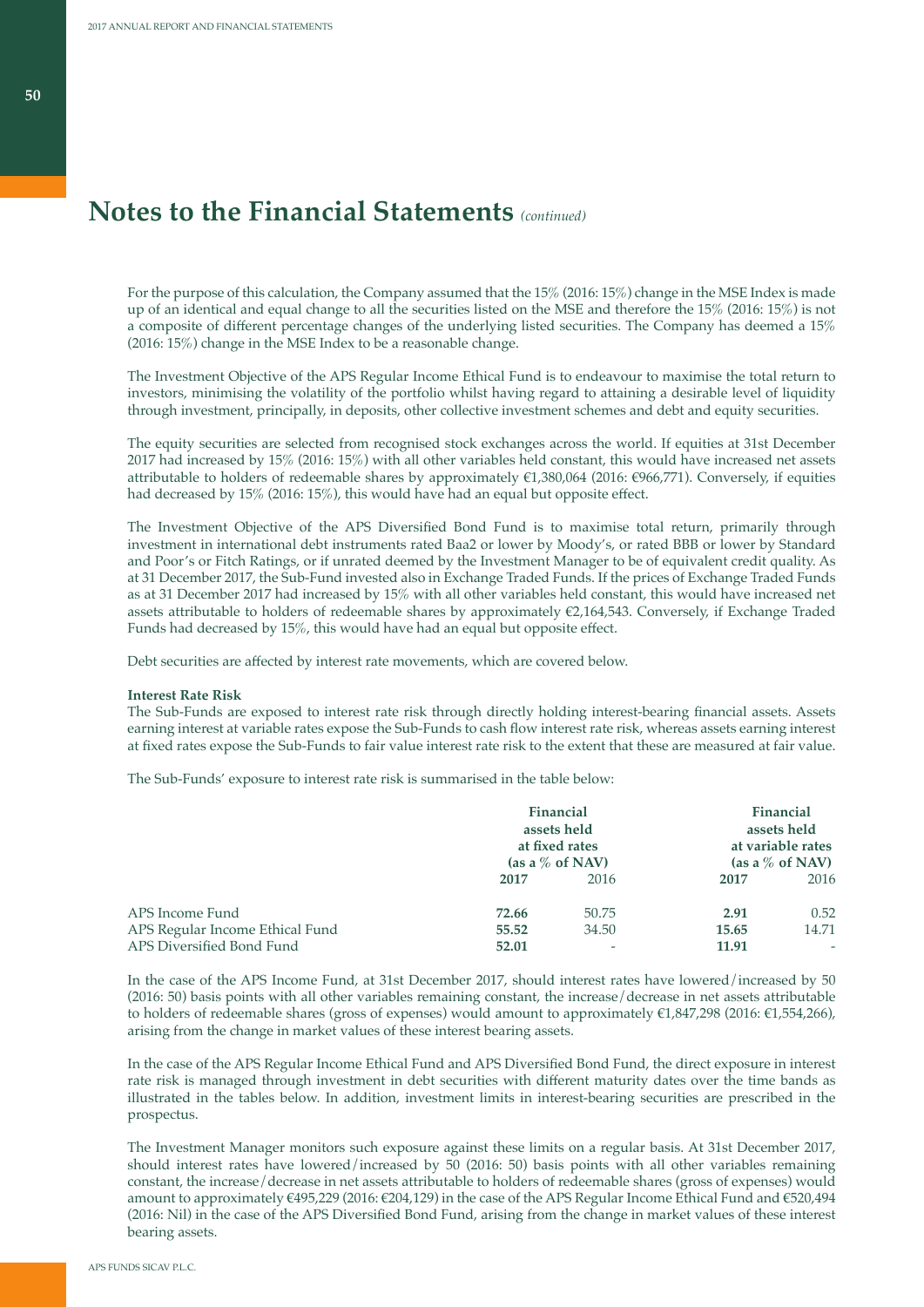Such movements in the NAV of the Funds would be dependent on the duration of the Funds. Duration, in turn, is dependent on the maturity date, coupon and 'yield to maturity' of every underlying bond held. Duration measures a bond's sensitivity to a change in interest rates. Usually, the higher the duration, the more is the volatility in the prices.

Any excess cash and cash equivalents held at call as disclosed in note 13 are exposed to variable interest rates.

## **Maturity analysis of debt securities**

The table below shows an analysis of assets according to when they are expected to be recovered:

| <b>APS Income Fund</b> | Quoted Local | Quoted       | Quoted       |
|------------------------|--------------|--------------|--------------|
|                        | Corporate    | Malta        | Foreign      |
|                        | <b>Bonds</b> | Government   | <b>Bonds</b> |
|                        |              | <b>Bonds</b> |              |
|                        | 31.12.17     | 31.12.17     | 31.12.17     |
|                        | €            | €            | €            |
| Up to 1 year           | 1,362,108    |              | 210,479      |
| 1 to 5 years           | 6,428,280    |              | 2,219,820    |
| 5 to 15 years          | 19,342,964   | 11,621,960   | 5,202,538    |
| Over 15 years          |              |              | 4,029,894    |
|                        | 27, 133, 352 | 11,621,960   | 11,662,731   |
|                        | 31.12.16     | 31.12.16     | 31.12.16     |
|                        | €            | €            | €            |
| Up to 1 year           | 510,336      |              |              |
| 1 to 5 years           | 6,574,575    |              | 3,868,023    |
| 5 to 15 years          | 12,094,499   | 16,754,927   | 3,173,303    |
| Over 15 years          |              |              |              |
|                        | 19,179,410   | 16,754,927   | 7,041,326    |
|                        |              |              |              |

### **APS Regular Income Ethical Fund**

|               | <b>Ouoted Malta</b> | Ouoted Malta | Ouoted       | Quoted     |
|---------------|---------------------|--------------|--------------|------------|
|               | Government          | Government   | Foreign      | Foreign    |
|               | <b>Bonds</b>        | <b>Bonds</b> | <b>Bonds</b> | Bonds      |
|               | 31.12.17            | 31.12.16     | 31.12.17     | 31.12.16   |
|               | €                   | €            | €            | $\epsilon$ |
| Up to 1 year  | -                   | ٠            | 127,635      | 1,087,658  |
| 1 to 5 years  |                     | ۰            | 3,234,733    | 5,719,189  |
| 5 to 15 years | 373,680             | 381,810      | 9,745,391    | 4,573,960  |
| Over 15 years |                     | ۰            | 5,410,237    | 1,178,468  |
|               | 373,680             | 381,810      | 18,517,997   | 12,559,275 |
|               |                     |              |              |            |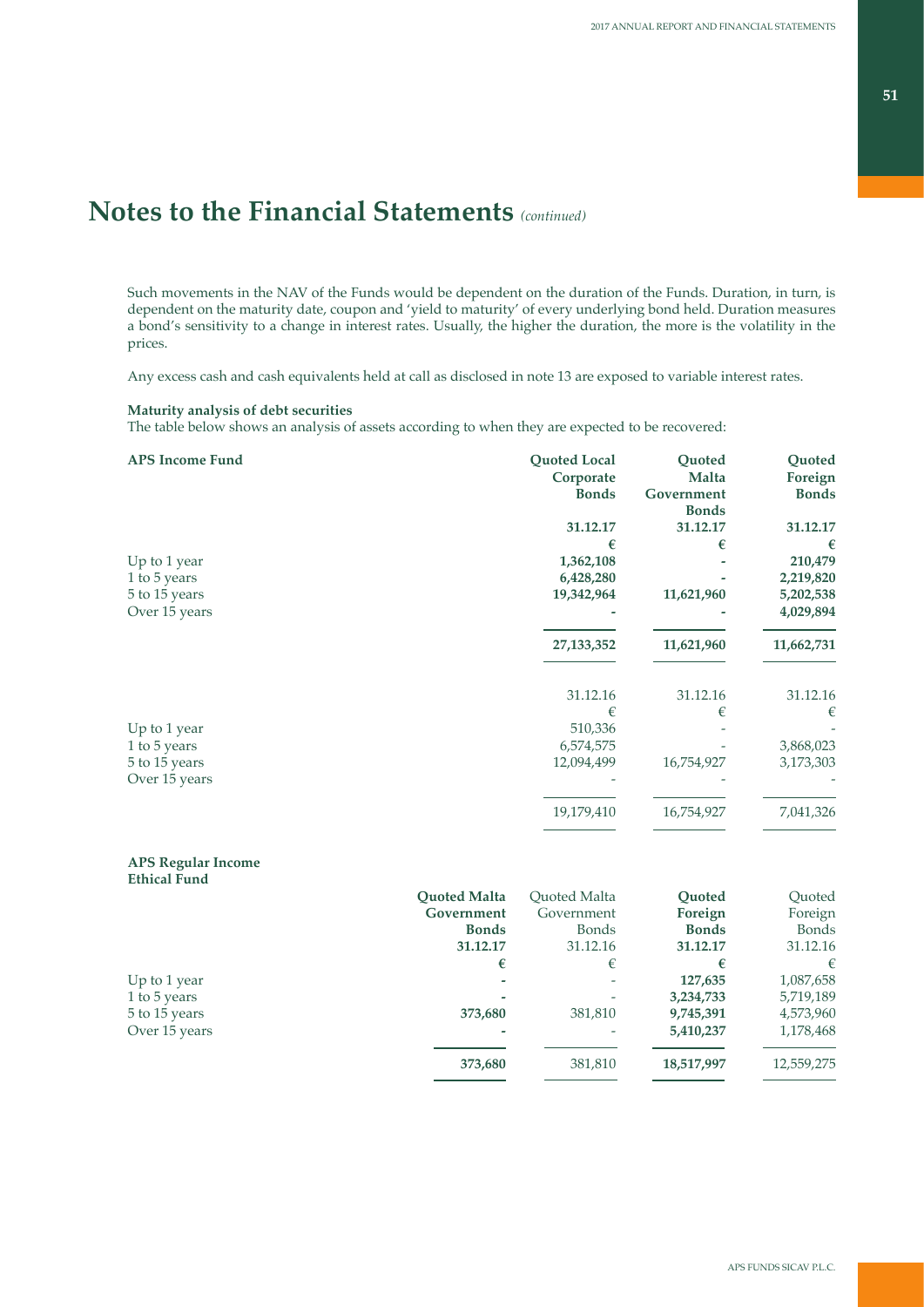### **APS Diversified Bond Fund**

|               | <b>Quoted</b> | Quoted       |
|---------------|---------------|--------------|
|               | Foreign       | Foreign      |
|               | <b>Bonds</b>  | <b>Bonds</b> |
|               | 31.12.17      | 31.12.16     |
|               | €             | €            |
| Up to 1 year  | 1,473,898     |              |
| 1 to 5 years  | 3,786,602     |              |
| 5 to 15 years | 13,500,050    |              |
| Over 15 years | 2,911,700     |              |
|               | 21,672,250    |              |
|               |               |              |

### **Currency Risk**

Currency risk is the risk that the value of the financial instrument will fluctuate due to changes in foreign exchange rates. The Company invests in securities that are denominated in currencies other than the euro. Accordingly the value of the Company's assets may be affected favourably or unfavourably by fluctuations in currency rates. Therefore, the Company will necessarily be subject to foreign exchange risks.

The Directors are under no obligation (although they may do so at their discretion) to hedge currency risks. There is no current intention to hedge currency risk although the directors of the Company will continue to monitor the foreign currency risk.

Although the majority of APS Income Fund's transactions, assets and liabilities are denominated in euro, as at 31 December 2017, the Fund had 5.73% (2016: 7.00%) of its underlying assets denominated in foreign currencies.

The APS Regular Income Ethical Fund is exposed to considerable foreign currency risk. As at 31 December 2017, the Fund had 18.43% (2016: 38.77%) of its underlying assets denominated in foreign currencies.

The APS Diversified Bond Fund is exposed to considerable foreign currency risk. As at 31 December 2017, the Fund had 29.40% (2016: Nil) of its underlying assets denominated in foreign currencies.

The following table indicates the currencies to which the Fund had significant exposure at 31 December on its monetary financial assets and liabilities. The analysis below calculates the effect of reasonably positive movement of the currency rate against the euro on the net assets attributable to shareholders with all other variables held constant:

### **APS Regular Income Fund**

|                      |               | 2017                 | 2016            |
|----------------------|---------------|----------------------|-----------------|
|                      |               | <b>Effect on the</b> | Effect on the   |
|                      |               | net assets           | net assets      |
|                      | Change in     | attributable         | attributable    |
|                      | currency rate | to shareholders      | to shareholders |
| Currency             | $\%$          | €                    | €               |
| Australian Dollar    | $+10$         | 15                   | 16              |
| Canadian Dollar      | $+10$         | 8                    | 9               |
| <b>British Pound</b> | $+10$         | 66,165               | 96,575          |
| US Dollars           | $+10$         | 400,464              | 490.729         |
|                      |               |                      |                 |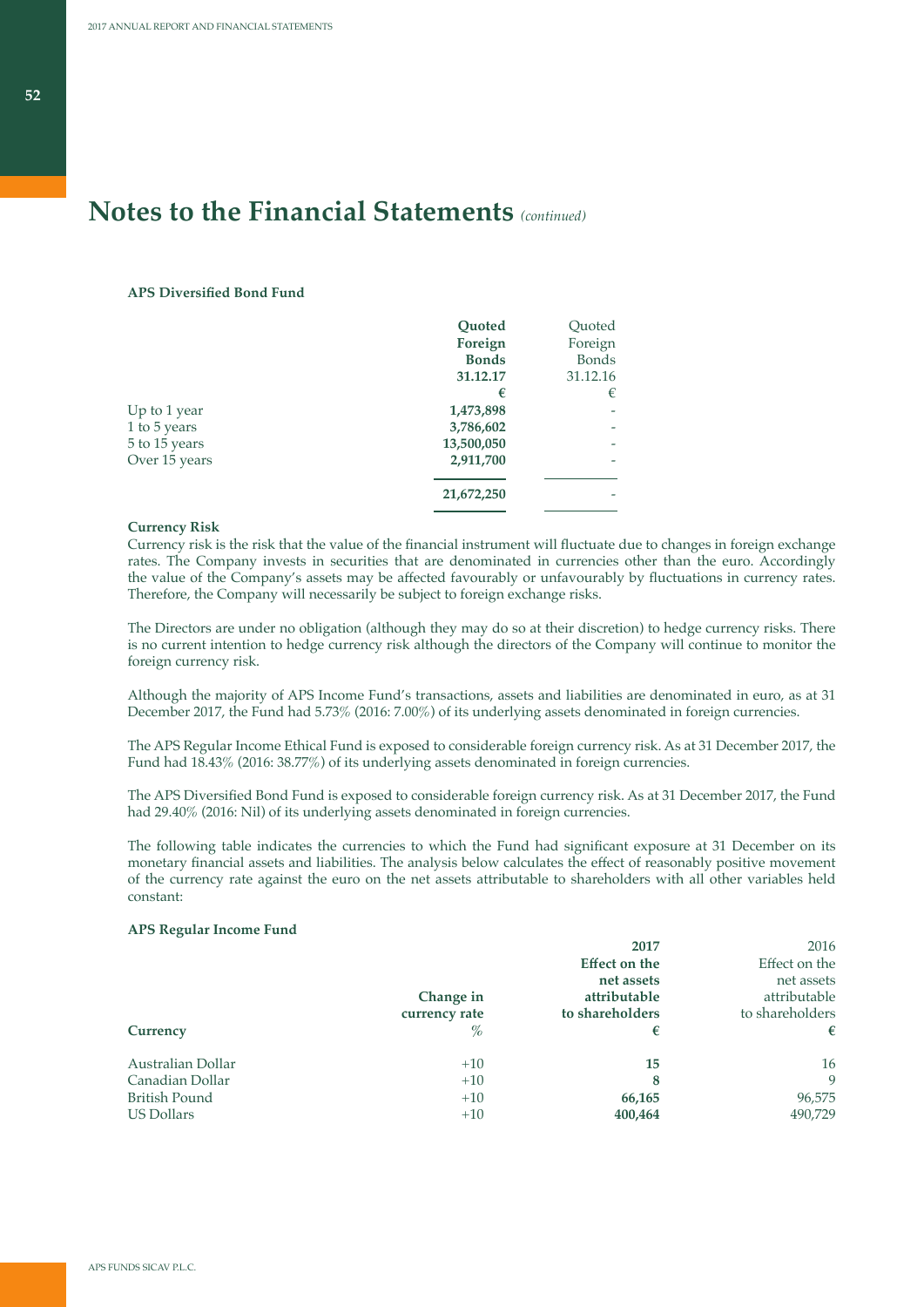### **APS Regular Income Ethical Fund**

|                       |               | 2017                 | 2016            |
|-----------------------|---------------|----------------------|-----------------|
|                       |               | <b>Effect on the</b> | Effect on the   |
|                       |               | net assets           | net assets      |
|                       | Change in     | attributable         | attributable    |
|                       | currency rate | to shareholders      | to shareholders |
| Currency              | %             | €                    | €               |
| <b>Brazilian Real</b> | $+10$         | 40,065               | 87,444          |
| <b>British Pound</b>  | $+10$         | 94,157               | 62,559          |
| Polish Zloty          | $+10$         | 10,296               | 9,476           |
| <b>US Dollars</b>     | $+10$         | 159,825              | 721,678         |
| Turkish Lira          | $+10$         | 6,242                | 7,738           |
| <b>Mexican Pesos</b>  | $+10$         | 75,560               | 31,147          |
| Swiss Franc           | $+10$         | 79,524               | 54,491          |
| Argentine Peso        | $+10$         |                      | 45,101          |
| Australian Dollar     | $+10$         | 71,489               |                 |
| India Rupee           | $+10$         | 31,485               |                 |
| Indonesian Rupiah     | $+10$         | 31,305               |                 |
|                       |               |                      |                 |

### **APS Diversified Bond Fund**

|                       |               | 2017                 | 2016                     |
|-----------------------|---------------|----------------------|--------------------------|
|                       |               | <b>Effect on the</b> | Effect on the            |
|                       |               | net assets           | net assets               |
|                       | Change in     | attributable         | attributable             |
|                       | currency rate | to shareholders      | to shareholders          |
| Currency              | %             | €                    | €                        |
| Australian Dollar     | $+10$         | 150,265              |                          |
| <b>British Pound</b>  | $+10$         | 83,670               | $\overline{\phantom{a}}$ |
| <b>US Dollars</b>     | $+10$         | 728,586              | $\overline{\phantom{a}}$ |
| <b>Brazilian Real</b> | $+10$         | 44,875               |                          |
| <b>Mexican Pesos</b>  | $+10$         | 25,740               | $\overline{\phantom{a}}$ |
| India Rupee           | $+10$         | 76,369               | $\overline{\phantom{a}}$ |
| Indonesian Rupiah     | $+10$         | 20,348               |                          |
| Turkish Lira          | $+10$         | 51,169               |                          |
| South African Rand    | $+10$         | 25,605               |                          |
|                       |               |                      |                          |

An equivalent decrease in each of the aforementioned currencies against the euro would have resulted in the equivalent but opposite effect.

The following table indicates the currencies to which the Company has significant exposure as at 31 December 2017 and 31 December 2016 on its monetary financial assets.

## **APS Income Fund**

|                      | As at       | $%$ of | As at       | $%$ of |
|----------------------|-------------|--------|-------------|--------|
|                      | 31 December | net    | 31 December | net    |
|                      | 2017        | assets | 2016        | assets |
|                      | €           |        | €           |        |
| Australian Dollar    | 149         | 0.00   | 157         | 0.00   |
| Canadian Dollar      | 81          | 0.00   | 87          | 0.00   |
| <b>British Pound</b> | 661,651     | 0.81   | 965,749     | 1.15   |
| US Dollar            | 4,004,644   | 4.92   | 4,907,290   | 5.85   |
|                      | 4,666,525   | 5.73   | 5,873,283   | 7.00   |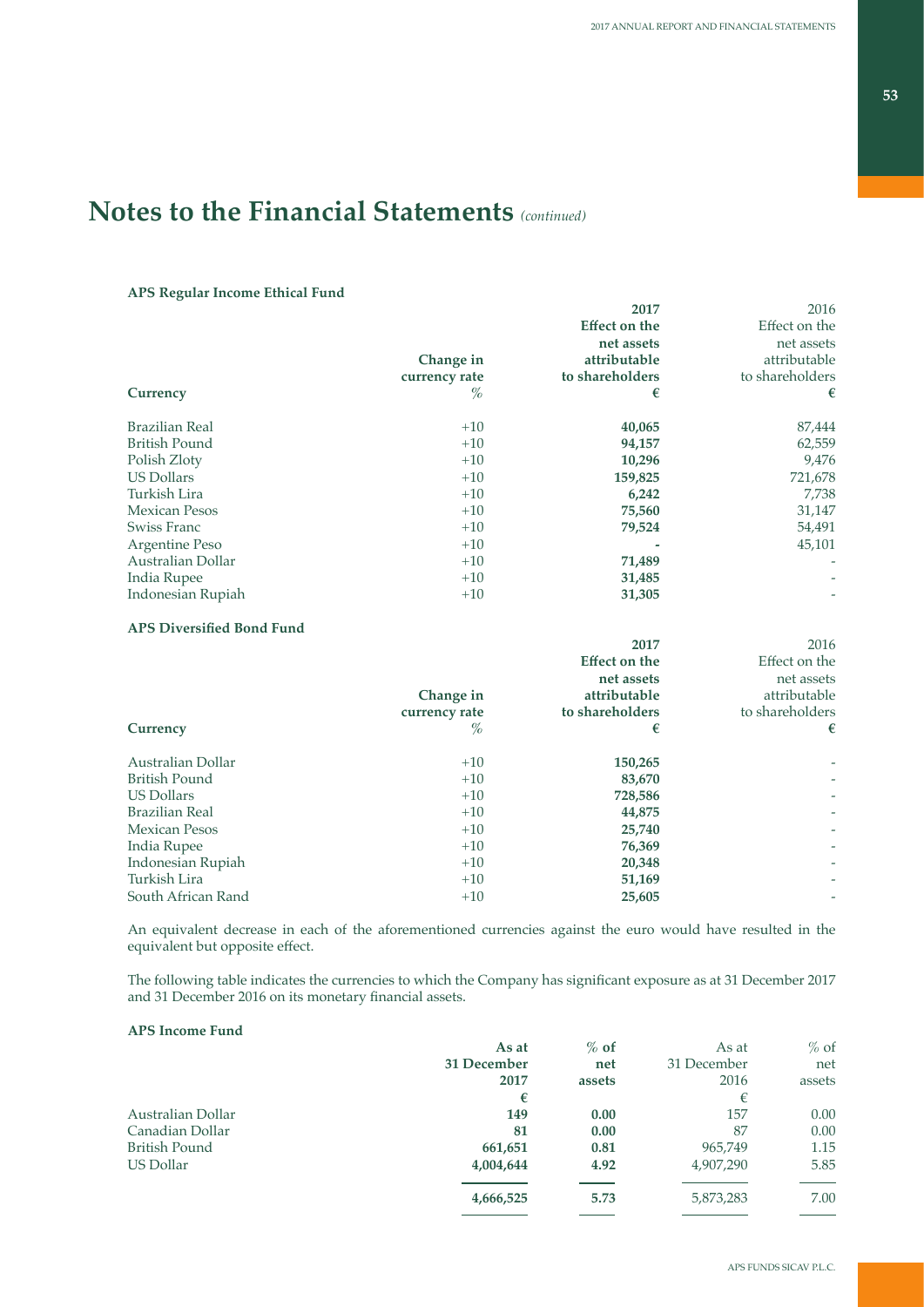### **APS Regular Income Ethical Fund**

|             |        |             | $%$ of |
|-------------|--------|-------------|--------|
| 31 December | net    | 31 December | net    |
| 2017        | assets | 2016        | assets |
| €           |        | €           |        |
| 400,649     | 1.23   | 874,440     | 3.33   |
| 941,570     | 2.89   | 625,585     | 2.38   |
| 102,956     | 0.32   | 94,756      | 0.36   |
| 1,598,246   | 4.91   | 7,216,777   | 27.44  |
| 62,416      | 0.19   | 77,380      | 0.29   |
| 755,601     | 2.32   | 311,467     | 1.18   |
| 795,242     | 2.44   | 544,908     | 2.07   |
|             |        | 451,014     | 1.72   |
| 714,892     | 2.20   |             |        |
| 314,854     | 0.97   |             |        |
| 313,050     | 0.96   |             |        |
| 5,999,476   | 18.43  | 10,196,327  | 38.77  |
|             |        |             |        |
| As at       | $%$ of | As at       | $%$ of |
| 31 December | net    | 31 December | net    |
| 2017        | assets | 2016        | assets |
| €           |        | €           |        |
| 1,502,654   | 3.66   |             |        |
| 836,700     | 2.04   |             |        |
| 7,285,858   | 17.75  |             |        |
| 448,753     | 1.09   |             |        |
| 257,403     | 0.63   |             |        |
| 763,690     | 1.86   |             |        |
| 203,482     | 0.50   |             |        |
| 511,687     | 1.25   |             |        |
| 256,055     | 0.62   |             |        |
|             |        |             |        |
|             | As at  | $%$ of      | As at  |

### **Credit Risk**

Credit risk is the risk that an issuer or counterparty will be unable or unwilling to meet a commitment that it has entered into with the Company. Financial assets, which potentially subject the Sub-Fund to credit risk, consist principally of debt securities, term deposits and cash. Loans and receivables comprise accrued income as disclosed in the Statement of Financial Position.

The following table provides information regarding the Sub-Funds' aggregated credit risk exposure with external credit ratings. The credit rating analysis below takes into account the rating of the respective financial assets which are categorised by Standard & Poor ("S&P") rating or equivalent.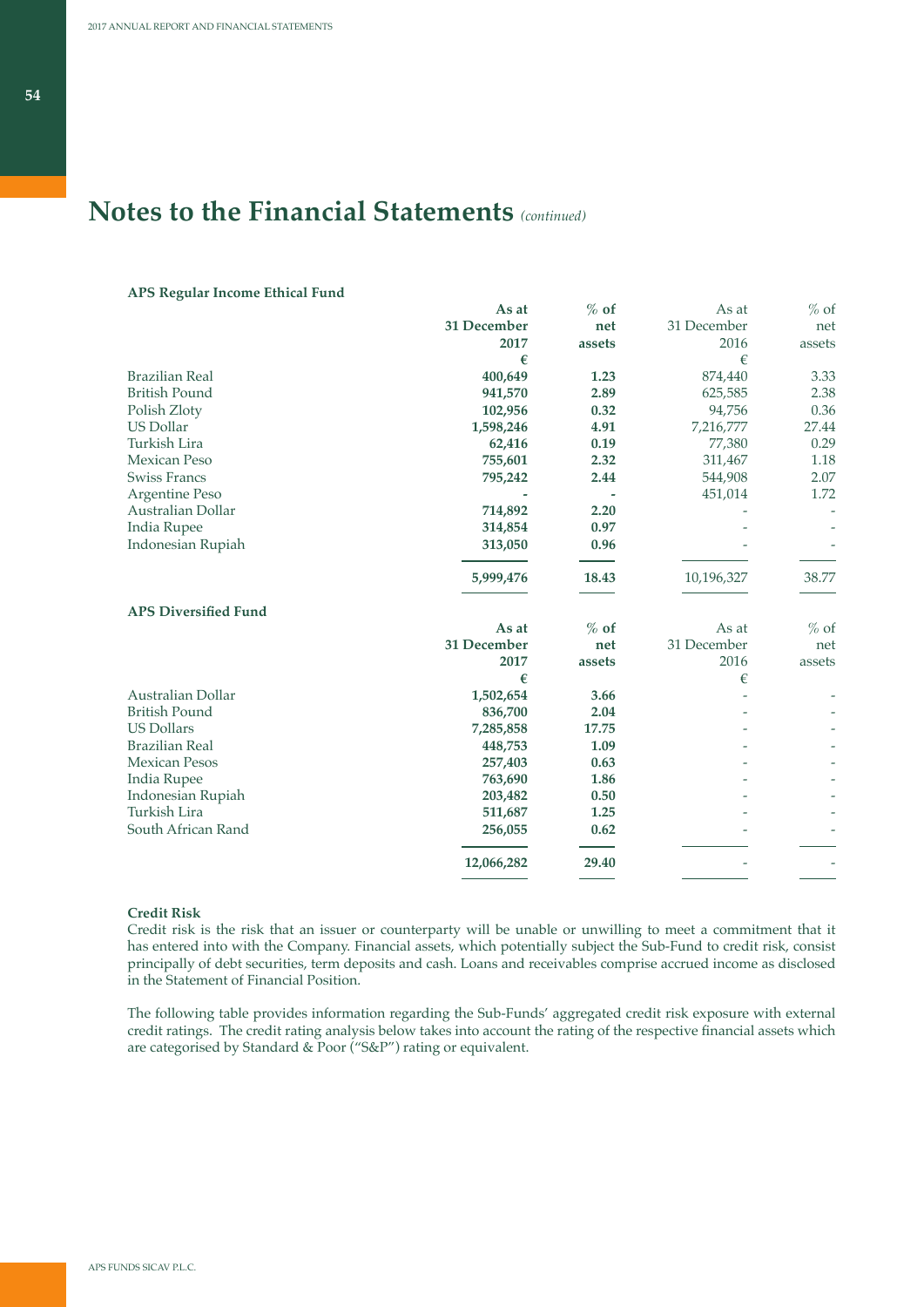### **APS Income Fund**

|                                                                    | <b>AAA</b> | AA | A                 | <b>BBB</b> | <b>BB</b> | <b>Not</b><br><b>Rated</b> | Fair<br>Value<br>31.12.2017<br>€ |
|--------------------------------------------------------------------|------------|----|-------------------|------------|-----------|----------------------------|----------------------------------|
| Debt securities classified as fair value<br>through profit or loss | ۰          |    | $-17.53\%$ 11.78% |            | 5.28%     | 26.73%                     | 50,418,043                       |
|                                                                    | <b>AAA</b> | AA | A                 | <b>BBB</b> | <b>BB</b> | <b>Not</b><br>Rated        | Fair<br>Value<br>31.12.2016<br>€ |
| Debt securities classified as fair value<br>through profit or loss | $0.11\%$   |    | 1.07% 20.47%      | 2.56%      | 3.46%     | 18.35%                     | 42,975,663                       |

## **APS Regular Income Ethical Fund**

| Debt securities classified as fair value | AAA        | AA       | $\mathbf{A}$ | <b>BBB</b>          | B         | B     | <b>Not</b><br>Rated | Fair<br>Value<br>31.12.2017<br>€ |
|------------------------------------------|------------|----------|--------------|---------------------|-----------|-------|---------------------|----------------------------------|
| through profit or loss                   | $5.77\%$   | 1.15%    |              | 7.16% 28.70% 12.90% |           | 2.35% | ۰                   | 18,891,677                       |
|                                          |            |          |              |                     |           |       |                     | Fair                             |
|                                          |            |          |              |                     |           |       | <b>Not</b>          | Value                            |
|                                          | <b>AAA</b> | AA       | A            | <b>BBB</b>          | <b>BB</b> | B     | Rated               | 31.12.2016                       |
| Debt securities classified as fair value |            |          |              |                     |           |       |                     | €                                |
| through profit or loss                   | $3.69\%$   | $0.72\%$ |              | 9.40% 19.72%        | 9.58%     | 4.37% | 1.72%               | 12,941,085                       |
| <b>APS Diversified Bond Fund</b>         |            |          |              |                     |           |       |                     |                                  |
|                                          |            |          |              |                     |           |       |                     | Fair                             |
|                                          | <b>AAA</b> | AA       | $\mathbf{A}$ | <b>BBB</b>          | <b>BB</b> | B     | <b>Not</b><br>Rated | Value<br>31.12.2017              |
|                                          |            |          |              |                     |           |       |                     | €                                |
| Debt securities classified as fair value |            |          |              |                     |           |       |                     |                                  |
| through profit or loss                   | 5.95%      | $\sim$   |              | 1.89% 22.14% 15.50% |           | 7.32% | ۰                   | 21,672,250                       |

As at 31 December 2016 the APS Income Fund held Malta Government Stocks for the total value of €11,621,960 (2016: €16,754,927) with an A- (2016: A-) credit rating by S&P. This Sub-Fund also held Bank of Valletta Plc Bonds maturing between 2018 and 2030 for the value of €5,385,125 (2016: €4,742,293), which had a BBB credit rating by Fitch (2016: BBB).

As at 31 December 2017 the APS Regular Income Ethical Fund held Malta Government Stocks for the total value of €373,680 (2016: €381,810) with an A (2016: A) credit rating by S&P.

The carrying amounts disclosed above represent the exposure to credit risk with respect to debt securities. The percentages above are calculated as a percentage of the net assets.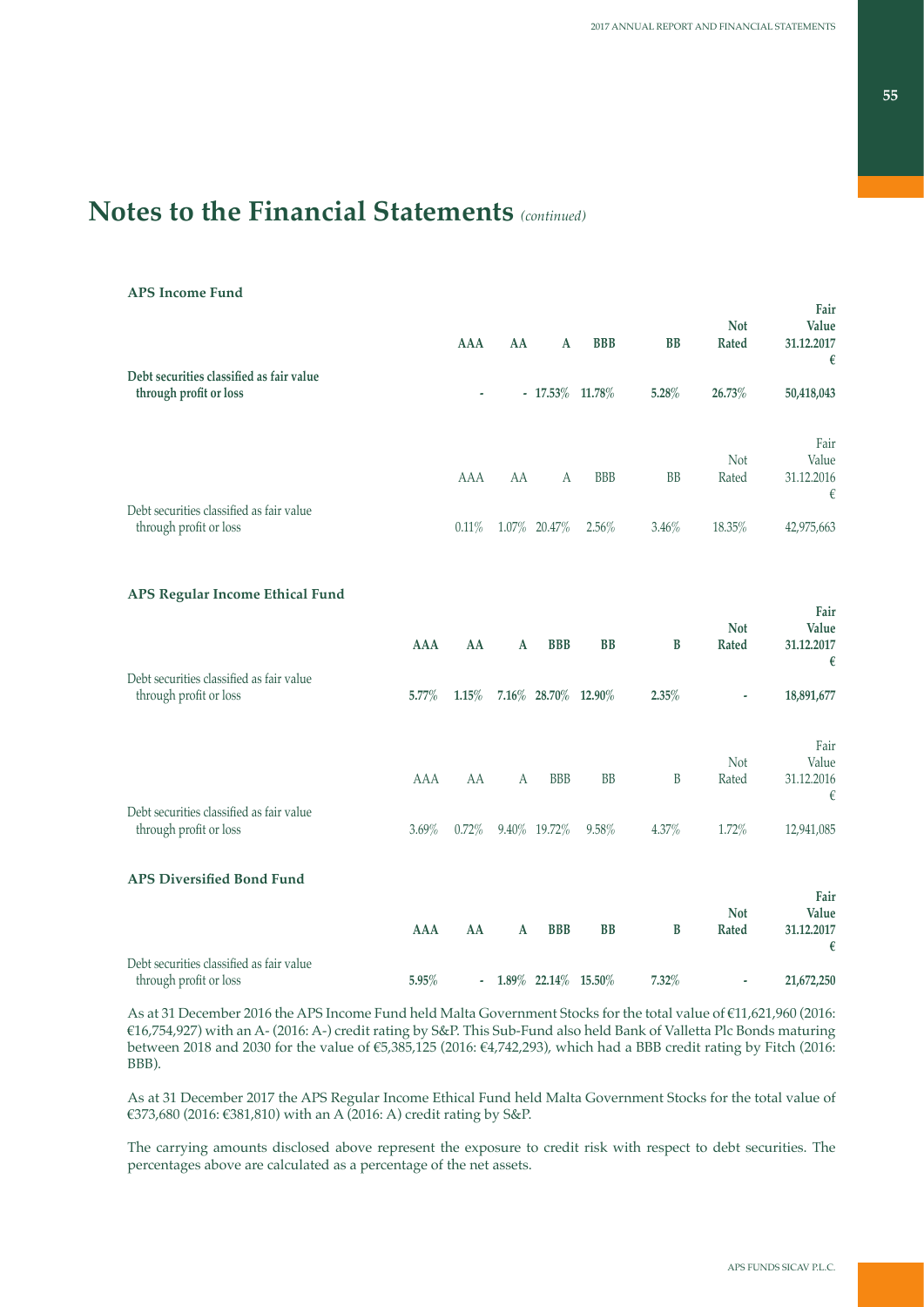All transactions in listed debt securities are settled for upon delivery through clearing houses. The risk of default is considered minimal, as delivery of securities sold is only made once the clearing house has received payment. Payment is made on a purchase once the securities have been received by the clearing house. The trade will fail if either party fails to meet its obligation.

The Company has policies that limit the amount of credit exposure to any single issuer. Accordingly, the Investment Manager monitors the Sub-Funds' credit position on a regular basis.

None of the Sub-Funds' financial assets were considered to be past due or impaired in both 2017 and 2016. Bank balances (note 13) are held and transacted with APS Bank Limited and term deposits (note 5b) are held with reputable banks, including APS Bank Limited, FIMBank p.l.c. and Izola Bank p.l.c. The carrying amounts of each financial asset represents the maximum exposure to credit risk.

FIMbank p.l.c. is rated BB by Fitch rating agency while APS Bank Limited and Izola Bank p.l.c. are not rated.

#### **Liquidity Risk**

Liquidity risk is defined as the risk that the Company will encounter difficulty in meeting obligations associated with financial liabilities that are settled by delivering of cash or another financial assets.

The Sub-Funds are exposed to daily cash redemptions on their redeemable shares on a regular basis. Shares are redeemable at the holder's option based on the Sub-Funds NAV per share at the time of redemption, calculated in accordance with the Sub-Funds Offering memorandum. Sub-Funds manage its obligations to repurchase shares when required to do so and its overall liquidity risk by requiring a notice period before redemption.

The Company invests only in marketable securities, which under normal market conditions are readily convertible to cash. In addition, the Company's policy is to maintain sufficient cash and cash equivalents to meet normal operating requirements and expected redemption requests.

It is the Company's policy that the Investment manager monitors Sub-Funds' liquidity position on a daily basis for APS Income Fund and on a weekly basis for APS Regular Income Ethical Fund and for the APS Diversified Bond Fund. The Investment Manager may limit the total number of Shares to be redeemed on any Dealing Day and may also temporarily suspend determination of the Fund's Net Asset Value together with the sale and repurchase of Shares.

Investor Shares can be redeemed at the prevailing Redemption Price, by submission to the Company at the office of the Administrator of the relevant and properly completed Redemption Notice before the Redemption Notice Deadline.

In terms of the Memorandum and Articles, redemption requests and/or exchange requests are, once made, irrevocable. A Redemption Notice if accepted by the Company will be effective as at the applicable Redemption Day. Investor Shares shall be cancelled on the relevant Redemption Day and redemption requests will generally be settled within fourteen (14) Business Days from the relevant Redemption Day.

#### **Capital risk management**

The capital of the Funds is represented by the net assets attributable to holders of redeemable shares as disclosed in the Statement of Financial Position. The amount of net assets attributable to holders of redeemable shares can change significantly on a daily basis in the case of the APS Income Fund and on a weekly basis in the case of the APS Regular Income Ethical Fund and APS Diversified Bond Fund, as the Funds are subject to subscriptions and redemptions at the discretion of the shareholders. The Funds' objective when managing capital is to safeguard the Funds' ability to continue as a going concern in order to provide returns for shareholders and benefits for other stakeholders and to maintain a strong capital base to support the development of the investment activities of the Funds.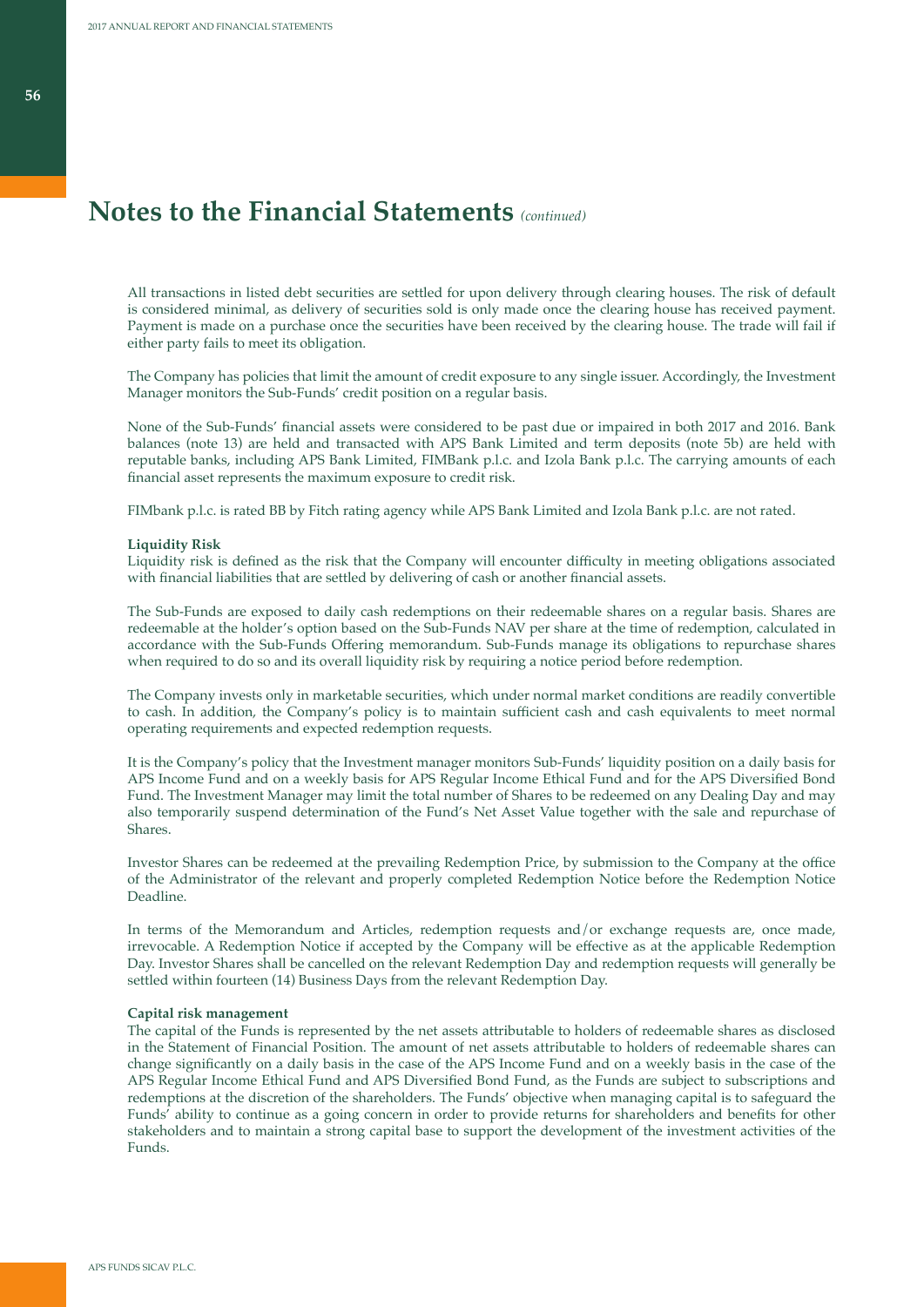# **Portfolio Statements**

| <b>APS INCOME FUND</b>                                             | <b>Market</b> | $%$ of |
|--------------------------------------------------------------------|---------------|--------|
|                                                                    | value         | net    |
|                                                                    | 31.12.2017    | assets |
|                                                                    | €             |        |
| Quoted Local Equities                                              |               |        |
| Bank of Valletta p.l.c.                                            | 1,585,993     | 1.95   |
| GO p.l.c.                                                          | 319,410       | 0.39   |
| HSBC Bank Malta p.l.c.                                             | 1,513,963     | 1.86   |
| Malita Investments p.l.c.                                          | 1,230,000     | 1.51   |
| Mapfre Middlesea p.l.c.                                            | 245,752       | 0.30   |
| Medserv p.l.c.                                                     | 1,353,425     | 1.66   |
| Malta International Airport p.l.c.                                 | 3,931,329     | 4.83   |
| PG p.l.c.                                                          | 1,184,820     | 1.46   |
| Plaza Centres p.l.c.                                               | 1,539,194     | 1.89   |
| RS2 Software p.l.c.                                                | 1,821,526     | 2.24   |
| Simonds Farsons Cisk p.l.c.                                        | 2,598,795     | 3.19   |
| Tigne' Mall p.l.c.                                                 | 2,008,322     | 2.47   |
|                                                                    |               |        |
| Quoted Local Corporate Bonds                                       |               |        |
| 4.80% Bank of Valletta p.l.c. 2018                                 | 889,305       | 1.09   |
| 5.90% HSBC Bank Malta p.l.c. 2018                                  | 472,803       | 0.58   |
| 4.25% Bank of Valletta p.l.c. 2019                                 | 717,328       | 0.88   |
| 5.35% Bank of Valletta p.l.c. 2019                                 | 378,304       | 0.46   |
| 4.80% Bank of Valletta p.l.c. 2020                                 | 822,635       | 1.01   |
| 5.50% Pendergardens Developments p.l.c. 2020                       | 640,605       | 0.79   |
| 5.50% Mediterranean Investment Holding p.l.c. 2020                 | 630,971       | 0.78   |
| 6.00% Mediterranean Investment Holding p.l.c. 2021                 | 375,339       | 0.46   |
| 4.90% Gasan Finance Company 2021                                   | 995,270       | 1.22   |
| 5.80% International Hotel Investments 2021                         | 185,745       | 0.23   |
| 5.00% Mediterranean Investment Holding p.l.c. Unsecured Bonds 2022 | 320,592       | 0.39   |
| 6.00% Pendergardens Developments p.l.c. 2022                       | 1,018,130     | 1.25   |
| 6.00% Medserv p.l.c. 2023                                          | 343,363       | 0.42   |
| 5.30% United Finance 2023                                          | 91,295        | 0.11   |
| 5.80% International Hotel Investments 2023                         | 341,798       | 0.42   |
| $6.00\%$ AX Investments p.l.c. 2024                                | 1,007,763     | 1.24   |
| 6.00% International Hotel Investments 2024                         | 977,473       | 1.20   |
| 5.00% Tumas Investments p.l.c. 2024                                | 234,982       | 0.29   |
| 5.00% Hal Mann Vella Group 2024                                    | 943,714       | 1.16   |
| 5.75% International Hotel Investments 2025                         | 108,038       | 0.13   |
| 4.50% Izola Bank p.l.c. 2025                                       | 1,238,967     | 1.52   |
| 5.10% 6PM Holdings p.l.c. 2025                                     | 652,845       | 0.80   |
| 4.50% Hili Properties p.l.c. 2025                                  | 30,305        | 0.04   |
| 4.00% International Hotel Investments 2026                         | 262,446       | 0.32   |
| 4.50% Medserv p.l.c. 2026                                          | 558,184       | 0.69   |
| 4.25% Corinthia Finance p.l.c. 2026                                | 87,880        | 0.11   |
| 4.00% Midi Malta p.l.c. 2026                                       | 1,195,006     | 1.47   |
| 4.00% International Hotel Investments 2026                         | 420,137       | 0.52   |
| 3.90% Plaza Centres p.l.c. 2026                                    | 101,150       | 0.12   |
| 5.00% Dizz Finance p.l.c. 2026                                     | 215,180       | 0.26   |
| 3.75% Premier Capital p.l.c 2026                                   | 2,036,250     | 2.50   |
| 4.00% Eden Finance 2027                                            |               | 2.42   |
| 5.00% MeDirect Bank Malta 2027                                     | 1,968,616     | 0.63   |
| 4.35% SD Finance 2027                                              | 515,000       |        |
|                                                                    | 2,090,000     | 2.57   |
| 3.50% Simonds Farsons Cisk 2027                                    | 611,156       | 0.75   |
| 4.00% Stivala Group Finance p.l.c. 2027                            | 510,000       | 0.63   |
| 3.75% Tumas Investments p.l.c. 2027                                | 567,226       | 0.70   |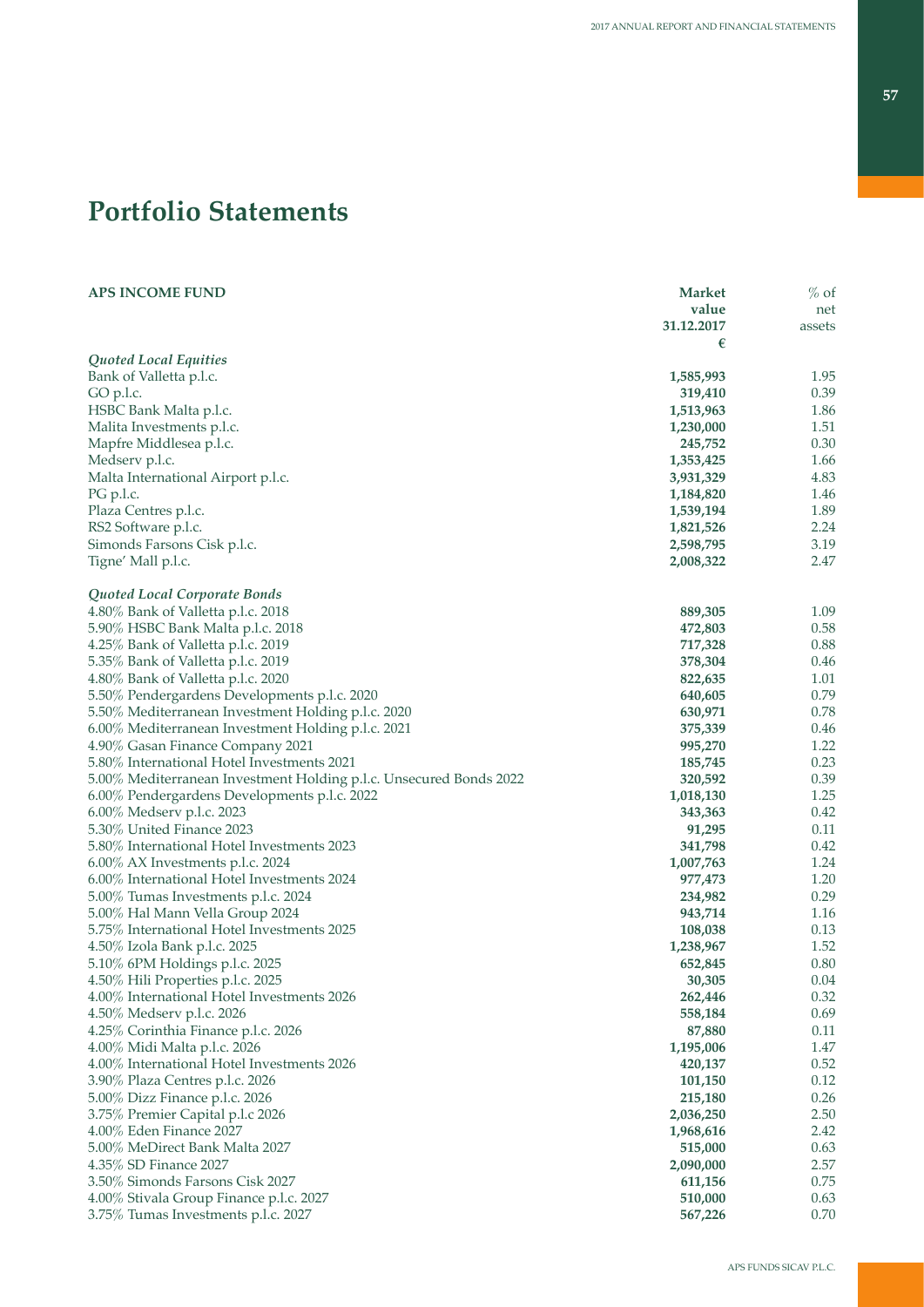| 3.50% Bank of Valletta p.l.c. 2030 (Series 1) | 2,467,554     | 3.03   |
|-----------------------------------------------|---------------|--------|
| 3.50% Bank of Valletta p.l.c. 2030 (Series 2) | 110,000       | 0.14   |
|                                               |               |        |
| Quoted MGS Bonds (5 to 15 years)              |               |        |
| 3.30% Malta Government Bond 2024 (I)          | 1,316,161     | 1.62   |
| 1.50% Malta Government Bond 2027(1)           | 4,106,400     | 5.05   |
| 4.80% Malta Government Bond 2028 (I)          | 3,044,646     | 3.74   |
| 4.50% Malta Government Bond 2028 (II)         | 2,002,714     | 2.46   |
| 5.10% Malta Government Bond 2029 (I)          | 1,042,639     | 1.28   |
| 2.30% Malta Government Bond 2029 (II)         | 109,400       | 0.13   |
| Quoted Foreign Government Bonds               |               |        |
| 4.875% Russian Federation 2023                | 543,057       | 0.67   |
| 2.875% Obrigacoes do Tesouro 2026             | 1,099,000     | 1.35   |
| 4.75% Russian Federation 2026                 | 529,629       | 0.65   |
| 3.00% Croatia 2027                            | 856,632       | 1.05   |
| 3.375% United Mexican States 2031             | 565,600       | 0.70   |
|                                               |               |        |
| Quoted Foreign Bonds                          |               |        |
| 5.25% Yapi ve Kredi Bankasi AS 2018           | 210,479       | 0.26   |
| 4.50% Banque Centrale de Tunisie SA 2020      | 521,050       | 0.64   |
| 2.75% Xerox Corporation 2020                  | 206,460       | 0.25   |
| 6.25% Bank Of India London 2021               | 179,832       | 0.22   |
| 10.00% Barclays Bank Plc 2021                 | 283,170       | 0.35   |
| 4.875% Bulgarian Energy Holding 2021          | 273,673       | 0.34   |
| 5.50% Perusahaan Listrik Negara 2021          | 225,534       | 0.28   |
| 4.75% Empresa Nacional del Petroleo 2021      | 220,054       | 0.27   |
| 4.75% A2D Funding Plc 2022                    | 310,048       | 0.38   |
| 6.00% Cemex Finance LLC 2024                  | 175,377       | 0.22   |
| 3.50% Hanesbrands Finance Luxembourg 2024     | 863,824       | 1.06   |
| 3.625% Royal Bank of Scotland Group Plc 2024  | 258,225       | 0.32   |
| 4.25% Ziggo Secured Finance BV 2027           | 311,193       | 0.38   |
| 6.25% Munchener Reinsurance Co. 2042          | 1,235,023     | 1.52   |
| 3.375% Aviva p.l.c. 2045                      | 1,086,043     | 1.33   |
| 3.099% Allianz SE 2047                        | 1,097,000     | 1.35   |
| 4.50% Repsol International Finance BV 2075    | 611,828       | 0.75   |
|                                               |               |        |
| <b>Term Deposits</b><br>APS Bank Limited      | 8,845,501     | 10.87  |
|                                               | 1,825,854     | 2.24   |
| Izola Bank p.l.c.                             |               |        |
|                                               |               |        |
| APS REGULAR INCOME ETHICAL FUND               | <b>Market</b> | $%$ of |
|                                               | value         | net    |
|                                               | 31.12.2017    |        |
|                                               | €             | Assets |
| Quoted Foreign Equities                       |               |        |
| Adidas AG                                     | 442,948       | 1.36   |
| <b>Allianz SE</b>                             | 291,080       | 0.89   |
| Anheuser-Busch InBev SA/NV                    | 372,520       | 1.14   |
| Ashtead Group p.l.c.                          | 330,986       | 1.02   |
| AT&T Inc                                      | 32,377        | 0.10   |
| Atlantia SpA                                  | 526,400       | 1.62   |
| AXA SA                                        | 408,128       | 1.25   |
|                                               |               |        |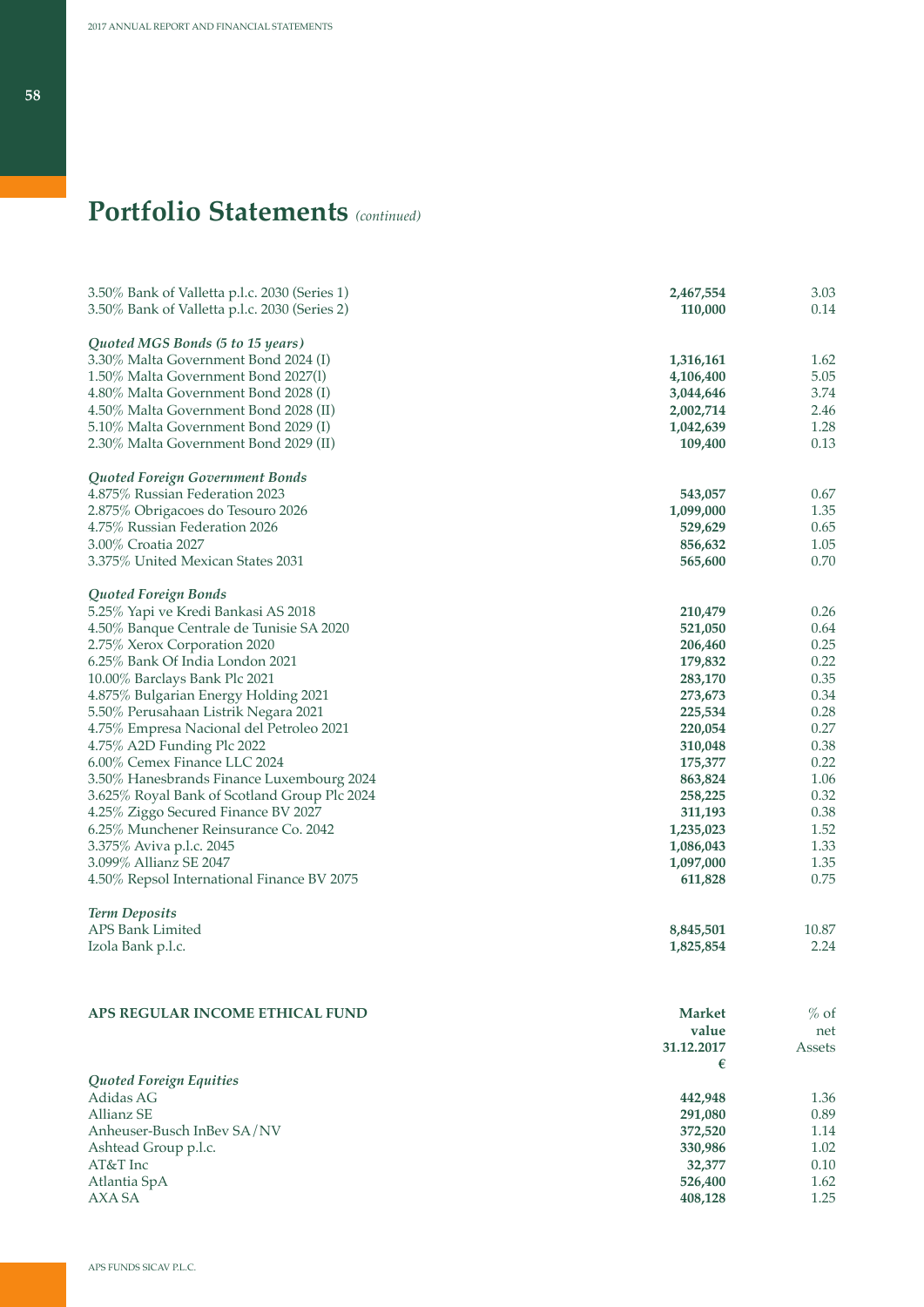| Bayerische Motoren Werke AG                               | 477,565 | 1.47 |
|-----------------------------------------------------------|---------|------|
| <b>BNP Paribas SA</b>                                     | 460,650 | 1.42 |
| Bolsas y Mercados Espanoles SH                            | 185,850 | 0.57 |
| Capgemini SE                                              | 494,450 | 1.52 |
| Electricite de France SA                                  | 416,800 | 1.28 |
| Endesa SA                                                 | 178,550 | 0.55 |
| Experian p.l.c.                                           | 110,577 | 0.34 |
| Industria de Diseno Textil SA                             | 290,450 | 0.89 |
| Intel Corp                                                | 180,667 | 0.55 |
| JPMorgan Chase & Co                                       | 578,853 | 1.78 |
| <b>KBC Group NV</b>                                       | 355,550 | 1.09 |
| Novartis AG                                               | 105,626 | 0.32 |
| Orange SA                                                 | 135,631 | 0.42 |
| Procter & Gamble Co/The                                   | 160,678 | 0.49 |
| Roche Holding AG                                          | 463,437 | 1.42 |
| Sanofi                                                    | 287,400 | 0.88 |
| <b>SAPSE</b>                                              | 467,250 | 1.44 |
| <b>SGS SA</b>                                             | 217,148 | 0.67 |
|                                                           |         | 1.46 |
| Vodafone Group p.l.c.                                     | 476,507 |      |
| Quoted Collective Investment Scheme                       |         |      |
| Etica Azionario I                                         | 752,347 | 2.31 |
|                                                           |         |      |
| Quoted MGS Bonds (5 to 15 years)                          |         |      |
| 4.500% Malta Government Bond 2028 (II)                    | 264,280 | 0.81 |
| 2.300% Malta Government Bond 2029 (II)                    | 109,400 | 0.34 |
|                                                           |         |      |
| Quoted Foreign Government Bonds                           |         |      |
| 3.50% Hellenic Republic 2023                              | 334,599 | 1.03 |
| 4.00% Poland Government Bond 2023                         | 102,956 | 0.32 |
| 5.65% Obrigacoes do Tesouro 2024                          | 254,300 | 0.78 |
| 4.25% Republic of Cyprus 2025                             | 417,340 | 1.28 |
| 2.875% Obrigacoes do Tesouro 2026                         | 384,650 | 1.18 |
| Quoted Foreign Bonds                                      |         |      |
| 10.00% European Investment Bank 2018                      | 127,635 | 0.39 |
| 7.20% European Investment Bank 2019                       | 313,050 | 0.96 |
| 8.50% European Investment Bank 2019                       | 62,416  | 0.19 |
| 7.80% International Finance Corporation 2019              | 314,854 | 0.97 |
| 11.50% Morgan Stanley 2020                                | 273,014 | 0.84 |
| 4.00% European Investment Bank 2020                       |         | 1.81 |
|                                                           | 590,308 |      |
| 7.75% Commerzbank AG 2021                                 | 364,892 | 1.12 |
| 5.00% BBVA Banco Continental 2022                         | 268,937 | 0.83 |
| 7.125% Erste Group Bank AG 2022                           | 389,857 | 1.20 |
| 4.75% Fiat Chrysler Finance Europe 2022                   | 225,440 | 0.69 |
| 6.25% Thomas Cook Group p.l.c 2022                        | 431,964 | 1.33 |
| 1.875% Barclays p.l.c. 2023                               | 315,749 | 0.97 |
| 2.00% Royal Bank of Scotland Group plc 2023               | 210,110 | 0.65 |
| 3.311% Casino Guichard Perrachon SA 2023                  | 563,945 | 1.73 |
| 2.375% Peugeot SA 2023                                    | 422,686 | 1.30 |
| 0.50% European Bank for Reconstruction & Development 2023 | 433,334 | 1.33 |
| 3.625% Royal Bank of Scotland Group plc 2024              | 303,099 | 0.93 |
| 1.125% EDP Finance BV 2024                                | 309,870 | 0.95 |
| 3.750% Fiat Chrysler Automobile 2024                      | 403,198 | 1.24 |
| 2.375% Cellnex Telecom SA 2024                            | 437,344 | 1.34 |
|                                                           |         |      |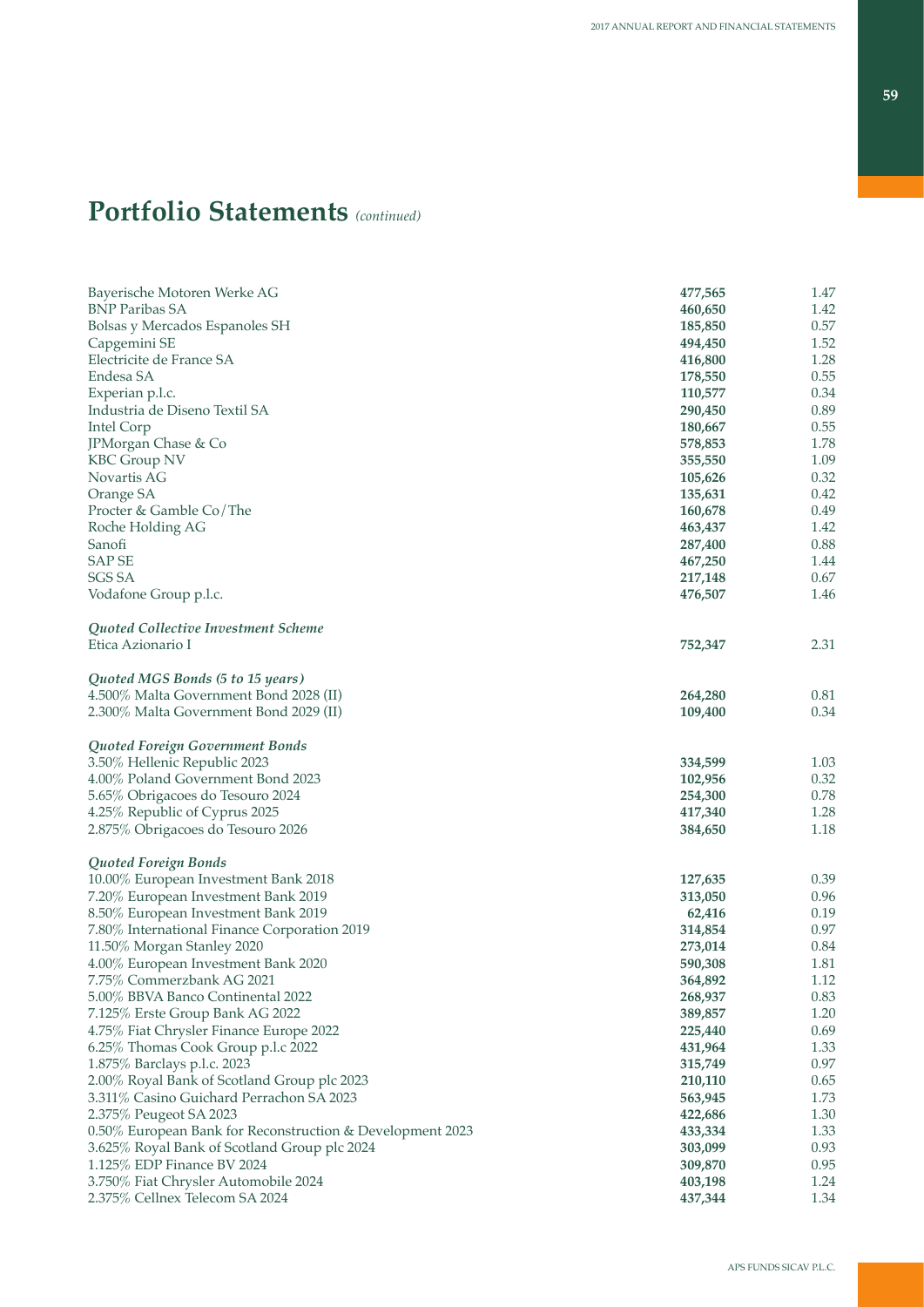|                                                               |                    | 1.19          |
|---------------------------------------------------------------|--------------------|---------------|
| 3.625% PVH Corporation 2024                                   | 385,844            |               |
| 7.50% Inter-American Development Bank 2024                    | 359,776            | 1.11          |
| 2.625% Rexel SA 2024                                          | 165,293            | 0.51          |
| 1.25% Goldman Sachs Group Inc. 2025                           | 600,744            | 1.85          |
| 1.826% Autonomous Community of Madrid 2025                    | 631,923            | 1.94          |
| 1.625% RCI Banque SA 2025                                     | 518,730            | 1.59          |
| 2.25% Sky p.l.c. 2025                                         | 653,470            | 2.01          |
| 1.625% Atlantia S.p.A 2025                                    | 204,902            | 0.63          |
| 1.375% Morgan Stanley 2026                                    | 400,052            | 1.23          |
| 4.40% AusNet Services Holdings 2027                           | 271,152            | 0.83          |
| 3.50% Banco Bilboa Vizcaya Argentaria SA 2027                 | 450,084            | 1.38          |
| 2.25% BNP Paribas SA 2027                                     | 210,242            | 0.65          |
| 6.25% Munchener Reinsurance Co. 2042                          | 988,018            | 3.04          |
| 4.25% Aquarius & Investments p.l.c. 2043                      | 291,957            | 0.90          |
| 5.125% AXA SA 2043                                            | 841,952            | 2.59          |
| 4.625% NN Group NV 2044                                       | 580,700            | 1.78          |
| 3.375% Aviva p.l.c 2045                                       | 814,532            | 2.50          |
| 3.099% Allianz SE 2047                                        | 548,500            | 1.68          |
| 4.375% Mapfre SA 2047                                         | 342,336            | 1.05          |
| 4.50% Lanxess AG 2076                                         | 344,816            | 1.06          |
| 3.00% Telia CO AB 2078                                        | 327,348            | 1.01          |
| 6.25% Ostred A/S 3013                                         | 330,078            | 1.01          |
|                                                               |                    |               |
| <b>Term Deposits</b>                                          |                    |               |
| APS Bank Limited                                              | 1,920,712          | 5.90          |
| Izola Bank p.l.c.                                             | 700,000            | 2.15          |
|                                                               |                    |               |
|                                                               |                    |               |
|                                                               |                    |               |
| APS DIVERSIFIED BOND FUND                                     | <b>Market</b>      |               |
|                                                               | value              | $%$ of<br>net |
|                                                               |                    |               |
|                                                               | 31.12.2017         | Assets        |
|                                                               | €                  |               |
| Quoted Foreign Collective Investment Schemes                  |                    |               |
| iShares EUR High Yield Corp Bond UCITS ETF                    | 2,017,804          | 4.92          |
| iShares USD Short Duration High Yield Corp Bond UCITS ETF     | 775,000            | 1.89          |
| iShares USD High Yield Corp Bond UCITS ETF                    | 795,832            | 1.94          |
| iShares JP Morgan USD EM Bond EUR Hedged UCITS ETF            | 4,103,600          | 10.00         |
| iShares JP Morgan USD EM Corp Bond UCITS ETF                  | 594,230            | 1.45          |
| iShares JP Morgan EM Local Govt Bond UCITS ETF                | 4,116,620          | 10.03         |
| SPDR Bloomberg Barclays Emerging Markets Local Bond UCITS ETF | 2,027,201          | 4.94          |
|                                                               |                    |               |
| Quoted Foreign Government Bonds                               |                    |               |
| 5.75% Arab Republic of Egypt 2020                             | 391,395            | 0.95          |
| 3.875% Republic of Montenegro 2020                            | 415,740            | 1.01          |
| 2.375% Saudi International Bond 2021                          | 385,675            | 0.94          |
| 3.875% Republic of Argentina 2022                             | 421,024            | 1.03          |
| 6.125% Kingdom of Bahrain 2023                                | 259,194            | 0.63          |
| 3.50% Hellenic Republic 2023                                  | 429,485            | 1.05          |
| 5.375% Hungary 2023                                           | 379,702            | 0.93          |
| 5.625% Macedonia 2023                                         | 501,507            | 1.22          |
| 3.875% Republic of Kazakhstan 2024                            | 391,132            | 0.95          |
| 3.50% Kingdom of Morocco 2024                                 | 481,665            | 1.17          |
| 4.20 % Republic of Philippines 2024                           | 540,622            | 1.32          |
| 3.00% Croatia 2025<br>3.375% Republic of Indonesia 2025       | 480,244<br>413,133 | 1.17<br>1.01  |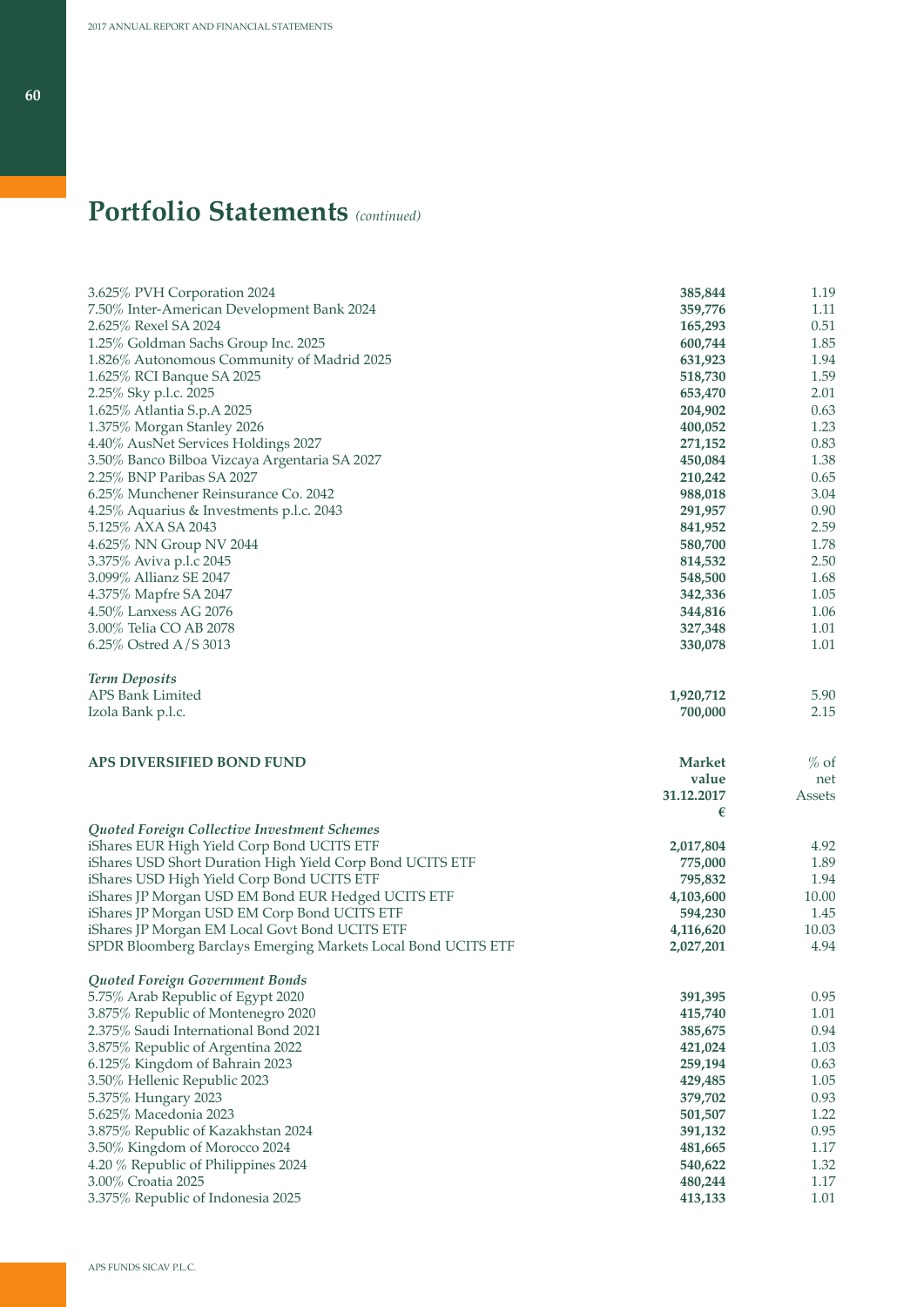| 2.875% Obrigacoes do Tesouro 2025<br>622,687<br>1.52<br>3.875% Republic of Colombia 2026<br>482,940<br>1.18<br>0.95<br>3.179% Malaysia Sukuk Global 2026<br>390,284<br>0.93<br>4.75% Oman Government International Bond 2026<br>381,363<br>2.75% Republic of Peru 2026<br>608,018<br>1.48<br>1.29<br>4.75% Russian Federation 2026<br>529,629<br>1.52<br>2.625% Bulgaria 2027<br>624,152<br>1.31<br>4.375% Oriental Republic of Uruguay 2027<br>536,474<br>Quoted Foreign Bonds<br>5.25% European Investment Bank 2018<br>511,687<br>1.25<br>0.62<br>9.00% European Investment Bank 2018<br>256,055<br>4.00% International Bank for Reconstruction & Development 2018<br>257,403<br>0.63<br>1.09<br>10.50% International Finance Corporation 2018<br>448,753<br>0.50<br>7.20% European Investment Bank 2019<br>203,482<br>1.86<br>7.80% International Finance Corporation 2019<br>763,690<br>2.65% EMC Corp 2020<br>329,723<br>0.80<br>4.75% FMG Resources 2022<br>0.82<br>335,919<br>1.32<br>6.25% Thomas Cook Group p.l.c 2022<br>539,955<br>5.25% Fiat Chrysler Automobile 2023<br>1.00<br>410,250<br>4.25% Petrobras Global Finance 2023<br>437,200<br>1.07<br>3.50% Verizon Communications Inc 2023<br>480,906<br>1.17<br>6.00% Cemex Finance LLC 2024<br>0.92<br>377,061<br>4.125% Adler Pelzer Holding GmbH<br>1.01<br>415,372<br>10.50% Western Digital Corporation 2024<br>0.94<br>386,949<br>4.75% Softbank Group Corporation 2024<br>0.91<br>371,927<br>5.05% Embraer Netherlands Finance BV 2025<br>401,854<br>0.98<br>5.50% Petroleos Mexicanos 2025<br>1.15<br>473,582<br>3.625% Netflix Inc. 2027<br>393,260<br>0.96<br>1.19<br>5.00% Societe Generale SA 2027<br>486,461<br>0.80<br>5.50% Ziggo Secured Finance BV 2027<br>330,186<br>1.18<br>5.00% BNP Paribas 2028<br>482,812<br>4.625% NN Group NV 2044<br>580,700<br>1.41<br>4.375% Mapfre SA 2047<br>570,560<br>1.39<br>0.99<br>4.50% Repsol International 2075<br>406,031<br>3.50% RWE AG 2075<br>1.02<br>420,480<br>1.08<br>4.50% Lanxess AG 2076<br>444,924<br>1.19<br>6.25% Orsted A/S 3013<br>489,005<br><b>Term Deposits</b><br>APS Bank Limited<br>426,500<br>1.04<br>2.44<br>Izola Bank p.l.c.<br>1,000,000 |  |  |
|------------------------------------------------------------------------------------------------------------------------------------------------------------------------------------------------------------------------------------------------------------------------------------------------------------------------------------------------------------------------------------------------------------------------------------------------------------------------------------------------------------------------------------------------------------------------------------------------------------------------------------------------------------------------------------------------------------------------------------------------------------------------------------------------------------------------------------------------------------------------------------------------------------------------------------------------------------------------------------------------------------------------------------------------------------------------------------------------------------------------------------------------------------------------------------------------------------------------------------------------------------------------------------------------------------------------------------------------------------------------------------------------------------------------------------------------------------------------------------------------------------------------------------------------------------------------------------------------------------------------------------------------------------------------------------------------------------------------------------------------------------------------------------------------------------------------------------------------------------------------------------------------------------------------------------------------------------------------------------------------------------------------------------------------------------------------------------------------------------------------------------------------------------------------------------------|--|--|
|                                                                                                                                                                                                                                                                                                                                                                                                                                                                                                                                                                                                                                                                                                                                                                                                                                                                                                                                                                                                                                                                                                                                                                                                                                                                                                                                                                                                                                                                                                                                                                                                                                                                                                                                                                                                                                                                                                                                                                                                                                                                                                                                                                                          |  |  |
|                                                                                                                                                                                                                                                                                                                                                                                                                                                                                                                                                                                                                                                                                                                                                                                                                                                                                                                                                                                                                                                                                                                                                                                                                                                                                                                                                                                                                                                                                                                                                                                                                                                                                                                                                                                                                                                                                                                                                                                                                                                                                                                                                                                          |  |  |
|                                                                                                                                                                                                                                                                                                                                                                                                                                                                                                                                                                                                                                                                                                                                                                                                                                                                                                                                                                                                                                                                                                                                                                                                                                                                                                                                                                                                                                                                                                                                                                                                                                                                                                                                                                                                                                                                                                                                                                                                                                                                                                                                                                                          |  |  |
|                                                                                                                                                                                                                                                                                                                                                                                                                                                                                                                                                                                                                                                                                                                                                                                                                                                                                                                                                                                                                                                                                                                                                                                                                                                                                                                                                                                                                                                                                                                                                                                                                                                                                                                                                                                                                                                                                                                                                                                                                                                                                                                                                                                          |  |  |
|                                                                                                                                                                                                                                                                                                                                                                                                                                                                                                                                                                                                                                                                                                                                                                                                                                                                                                                                                                                                                                                                                                                                                                                                                                                                                                                                                                                                                                                                                                                                                                                                                                                                                                                                                                                                                                                                                                                                                                                                                                                                                                                                                                                          |  |  |
|                                                                                                                                                                                                                                                                                                                                                                                                                                                                                                                                                                                                                                                                                                                                                                                                                                                                                                                                                                                                                                                                                                                                                                                                                                                                                                                                                                                                                                                                                                                                                                                                                                                                                                                                                                                                                                                                                                                                                                                                                                                                                                                                                                                          |  |  |
|                                                                                                                                                                                                                                                                                                                                                                                                                                                                                                                                                                                                                                                                                                                                                                                                                                                                                                                                                                                                                                                                                                                                                                                                                                                                                                                                                                                                                                                                                                                                                                                                                                                                                                                                                                                                                                                                                                                                                                                                                                                                                                                                                                                          |  |  |
|                                                                                                                                                                                                                                                                                                                                                                                                                                                                                                                                                                                                                                                                                                                                                                                                                                                                                                                                                                                                                                                                                                                                                                                                                                                                                                                                                                                                                                                                                                                                                                                                                                                                                                                                                                                                                                                                                                                                                                                                                                                                                                                                                                                          |  |  |
|                                                                                                                                                                                                                                                                                                                                                                                                                                                                                                                                                                                                                                                                                                                                                                                                                                                                                                                                                                                                                                                                                                                                                                                                                                                                                                                                                                                                                                                                                                                                                                                                                                                                                                                                                                                                                                                                                                                                                                                                                                                                                                                                                                                          |  |  |
|                                                                                                                                                                                                                                                                                                                                                                                                                                                                                                                                                                                                                                                                                                                                                                                                                                                                                                                                                                                                                                                                                                                                                                                                                                                                                                                                                                                                                                                                                                                                                                                                                                                                                                                                                                                                                                                                                                                                                                                                                                                                                                                                                                                          |  |  |
|                                                                                                                                                                                                                                                                                                                                                                                                                                                                                                                                                                                                                                                                                                                                                                                                                                                                                                                                                                                                                                                                                                                                                                                                                                                                                                                                                                                                                                                                                                                                                                                                                                                                                                                                                                                                                                                                                                                                                                                                                                                                                                                                                                                          |  |  |
|                                                                                                                                                                                                                                                                                                                                                                                                                                                                                                                                                                                                                                                                                                                                                                                                                                                                                                                                                                                                                                                                                                                                                                                                                                                                                                                                                                                                                                                                                                                                                                                                                                                                                                                                                                                                                                                                                                                                                                                                                                                                                                                                                                                          |  |  |
|                                                                                                                                                                                                                                                                                                                                                                                                                                                                                                                                                                                                                                                                                                                                                                                                                                                                                                                                                                                                                                                                                                                                                                                                                                                                                                                                                                                                                                                                                                                                                                                                                                                                                                                                                                                                                                                                                                                                                                                                                                                                                                                                                                                          |  |  |
|                                                                                                                                                                                                                                                                                                                                                                                                                                                                                                                                                                                                                                                                                                                                                                                                                                                                                                                                                                                                                                                                                                                                                                                                                                                                                                                                                                                                                                                                                                                                                                                                                                                                                                                                                                                                                                                                                                                                                                                                                                                                                                                                                                                          |  |  |
|                                                                                                                                                                                                                                                                                                                                                                                                                                                                                                                                                                                                                                                                                                                                                                                                                                                                                                                                                                                                                                                                                                                                                                                                                                                                                                                                                                                                                                                                                                                                                                                                                                                                                                                                                                                                                                                                                                                                                                                                                                                                                                                                                                                          |  |  |
|                                                                                                                                                                                                                                                                                                                                                                                                                                                                                                                                                                                                                                                                                                                                                                                                                                                                                                                                                                                                                                                                                                                                                                                                                                                                                                                                                                                                                                                                                                                                                                                                                                                                                                                                                                                                                                                                                                                                                                                                                                                                                                                                                                                          |  |  |
|                                                                                                                                                                                                                                                                                                                                                                                                                                                                                                                                                                                                                                                                                                                                                                                                                                                                                                                                                                                                                                                                                                                                                                                                                                                                                                                                                                                                                                                                                                                                                                                                                                                                                                                                                                                                                                                                                                                                                                                                                                                                                                                                                                                          |  |  |
|                                                                                                                                                                                                                                                                                                                                                                                                                                                                                                                                                                                                                                                                                                                                                                                                                                                                                                                                                                                                                                                                                                                                                                                                                                                                                                                                                                                                                                                                                                                                                                                                                                                                                                                                                                                                                                                                                                                                                                                                                                                                                                                                                                                          |  |  |
|                                                                                                                                                                                                                                                                                                                                                                                                                                                                                                                                                                                                                                                                                                                                                                                                                                                                                                                                                                                                                                                                                                                                                                                                                                                                                                                                                                                                                                                                                                                                                                                                                                                                                                                                                                                                                                                                                                                                                                                                                                                                                                                                                                                          |  |  |
|                                                                                                                                                                                                                                                                                                                                                                                                                                                                                                                                                                                                                                                                                                                                                                                                                                                                                                                                                                                                                                                                                                                                                                                                                                                                                                                                                                                                                                                                                                                                                                                                                                                                                                                                                                                                                                                                                                                                                                                                                                                                                                                                                                                          |  |  |
|                                                                                                                                                                                                                                                                                                                                                                                                                                                                                                                                                                                                                                                                                                                                                                                                                                                                                                                                                                                                                                                                                                                                                                                                                                                                                                                                                                                                                                                                                                                                                                                                                                                                                                                                                                                                                                                                                                                                                                                                                                                                                                                                                                                          |  |  |
|                                                                                                                                                                                                                                                                                                                                                                                                                                                                                                                                                                                                                                                                                                                                                                                                                                                                                                                                                                                                                                                                                                                                                                                                                                                                                                                                                                                                                                                                                                                                                                                                                                                                                                                                                                                                                                                                                                                                                                                                                                                                                                                                                                                          |  |  |
|                                                                                                                                                                                                                                                                                                                                                                                                                                                                                                                                                                                                                                                                                                                                                                                                                                                                                                                                                                                                                                                                                                                                                                                                                                                                                                                                                                                                                                                                                                                                                                                                                                                                                                                                                                                                                                                                                                                                                                                                                                                                                                                                                                                          |  |  |
|                                                                                                                                                                                                                                                                                                                                                                                                                                                                                                                                                                                                                                                                                                                                                                                                                                                                                                                                                                                                                                                                                                                                                                                                                                                                                                                                                                                                                                                                                                                                                                                                                                                                                                                                                                                                                                                                                                                                                                                                                                                                                                                                                                                          |  |  |
|                                                                                                                                                                                                                                                                                                                                                                                                                                                                                                                                                                                                                                                                                                                                                                                                                                                                                                                                                                                                                                                                                                                                                                                                                                                                                                                                                                                                                                                                                                                                                                                                                                                                                                                                                                                                                                                                                                                                                                                                                                                                                                                                                                                          |  |  |
|                                                                                                                                                                                                                                                                                                                                                                                                                                                                                                                                                                                                                                                                                                                                                                                                                                                                                                                                                                                                                                                                                                                                                                                                                                                                                                                                                                                                                                                                                                                                                                                                                                                                                                                                                                                                                                                                                                                                                                                                                                                                                                                                                                                          |  |  |
|                                                                                                                                                                                                                                                                                                                                                                                                                                                                                                                                                                                                                                                                                                                                                                                                                                                                                                                                                                                                                                                                                                                                                                                                                                                                                                                                                                                                                                                                                                                                                                                                                                                                                                                                                                                                                                                                                                                                                                                                                                                                                                                                                                                          |  |  |
|                                                                                                                                                                                                                                                                                                                                                                                                                                                                                                                                                                                                                                                                                                                                                                                                                                                                                                                                                                                                                                                                                                                                                                                                                                                                                                                                                                                                                                                                                                                                                                                                                                                                                                                                                                                                                                                                                                                                                                                                                                                                                                                                                                                          |  |  |
|                                                                                                                                                                                                                                                                                                                                                                                                                                                                                                                                                                                                                                                                                                                                                                                                                                                                                                                                                                                                                                                                                                                                                                                                                                                                                                                                                                                                                                                                                                                                                                                                                                                                                                                                                                                                                                                                                                                                                                                                                                                                                                                                                                                          |  |  |
|                                                                                                                                                                                                                                                                                                                                                                                                                                                                                                                                                                                                                                                                                                                                                                                                                                                                                                                                                                                                                                                                                                                                                                                                                                                                                                                                                                                                                                                                                                                                                                                                                                                                                                                                                                                                                                                                                                                                                                                                                                                                                                                                                                                          |  |  |
|                                                                                                                                                                                                                                                                                                                                                                                                                                                                                                                                                                                                                                                                                                                                                                                                                                                                                                                                                                                                                                                                                                                                                                                                                                                                                                                                                                                                                                                                                                                                                                                                                                                                                                                                                                                                                                                                                                                                                                                                                                                                                                                                                                                          |  |  |
|                                                                                                                                                                                                                                                                                                                                                                                                                                                                                                                                                                                                                                                                                                                                                                                                                                                                                                                                                                                                                                                                                                                                                                                                                                                                                                                                                                                                                                                                                                                                                                                                                                                                                                                                                                                                                                                                                                                                                                                                                                                                                                                                                                                          |  |  |
|                                                                                                                                                                                                                                                                                                                                                                                                                                                                                                                                                                                                                                                                                                                                                                                                                                                                                                                                                                                                                                                                                                                                                                                                                                                                                                                                                                                                                                                                                                                                                                                                                                                                                                                                                                                                                                                                                                                                                                                                                                                                                                                                                                                          |  |  |
|                                                                                                                                                                                                                                                                                                                                                                                                                                                                                                                                                                                                                                                                                                                                                                                                                                                                                                                                                                                                                                                                                                                                                                                                                                                                                                                                                                                                                                                                                                                                                                                                                                                                                                                                                                                                                                                                                                                                                                                                                                                                                                                                                                                          |  |  |
|                                                                                                                                                                                                                                                                                                                                                                                                                                                                                                                                                                                                                                                                                                                                                                                                                                                                                                                                                                                                                                                                                                                                                                                                                                                                                                                                                                                                                                                                                                                                                                                                                                                                                                                                                                                                                                                                                                                                                                                                                                                                                                                                                                                          |  |  |
|                                                                                                                                                                                                                                                                                                                                                                                                                                                                                                                                                                                                                                                                                                                                                                                                                                                                                                                                                                                                                                                                                                                                                                                                                                                                                                                                                                                                                                                                                                                                                                                                                                                                                                                                                                                                                                                                                                                                                                                                                                                                                                                                                                                          |  |  |
|                                                                                                                                                                                                                                                                                                                                                                                                                                                                                                                                                                                                                                                                                                                                                                                                                                                                                                                                                                                                                                                                                                                                                                                                                                                                                                                                                                                                                                                                                                                                                                                                                                                                                                                                                                                                                                                                                                                                                                                                                                                                                                                                                                                          |  |  |
|                                                                                                                                                                                                                                                                                                                                                                                                                                                                                                                                                                                                                                                                                                                                                                                                                                                                                                                                                                                                                                                                                                                                                                                                                                                                                                                                                                                                                                                                                                                                                                                                                                                                                                                                                                                                                                                                                                                                                                                                                                                                                                                                                                                          |  |  |
|                                                                                                                                                                                                                                                                                                                                                                                                                                                                                                                                                                                                                                                                                                                                                                                                                                                                                                                                                                                                                                                                                                                                                                                                                                                                                                                                                                                                                                                                                                                                                                                                                                                                                                                                                                                                                                                                                                                                                                                                                                                                                                                                                                                          |  |  |
|                                                                                                                                                                                                                                                                                                                                                                                                                                                                                                                                                                                                                                                                                                                                                                                                                                                                                                                                                                                                                                                                                                                                                                                                                                                                                                                                                                                                                                                                                                                                                                                                                                                                                                                                                                                                                                                                                                                                                                                                                                                                                                                                                                                          |  |  |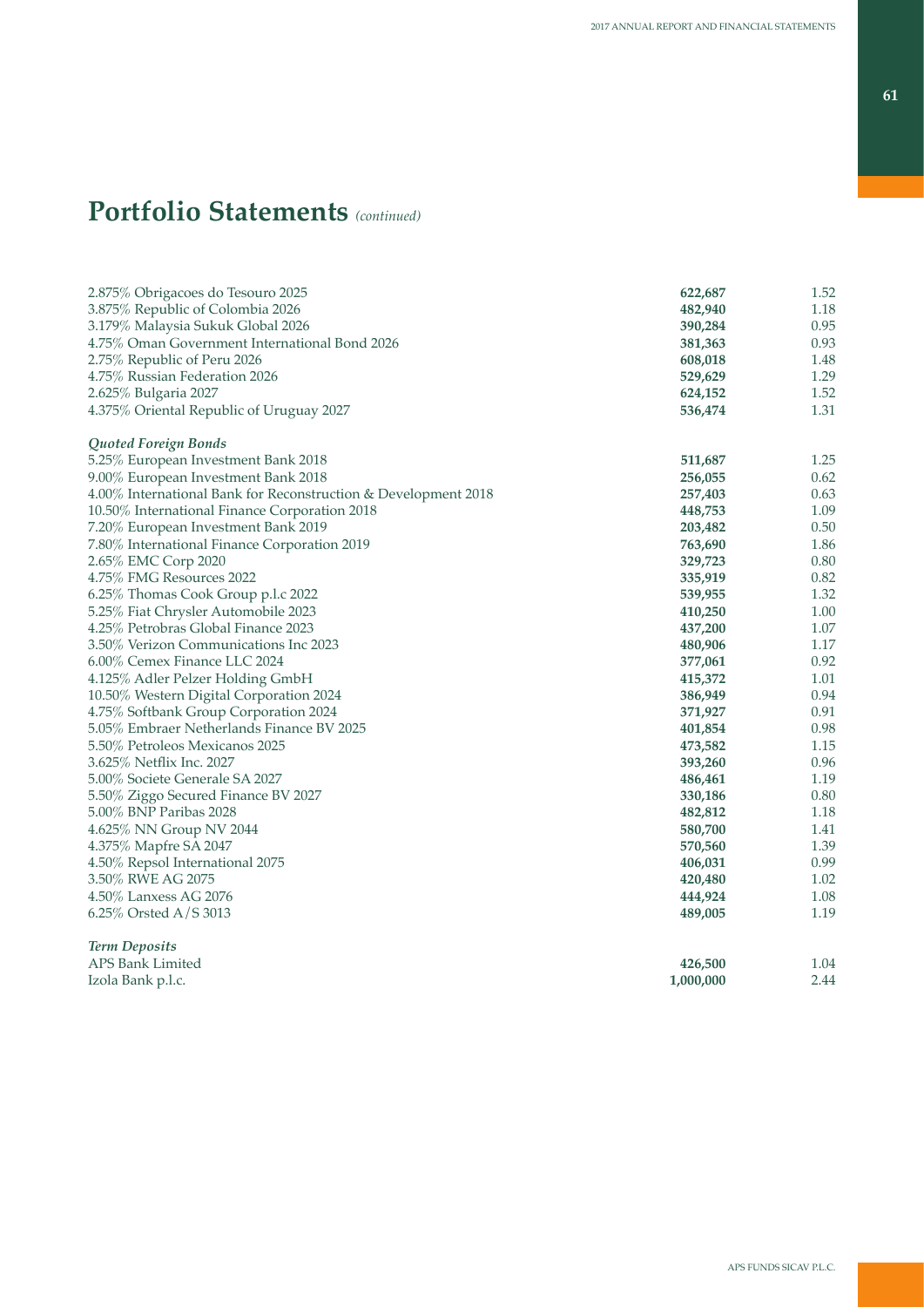The composition of the portfolios as at 31 December 2017, detailed in the Portfolio Statements on pages 57 to 61, in comparison with the Portfolio Statements as at 31 December 2016 stood as follows:

| <b>APS INCOME FUND</b>          | $%$ of<br>net assets<br>31.12.2017 | $%$ of<br>net assets<br>31.12.2016 |
|---------------------------------|------------------------------------|------------------------------------|
| Quoted Local Equities           | 23.75                              | 22.07                              |
| Quoted Local Corporate Bonds    | 33.35                              | 22.88                              |
| Quoted Malta Government Bonds   | 14.28                              | 19.99                              |
| Quoted Foreign Government Bonds | 4.41                               | 2.38                               |
| Quoted Foreign Bonds            | 9.92                               | 6.02                               |
| <b>Term Deposits</b>            | 13.11                              | 23.27                              |

| APS REGULAR INCOME ETHICAL FUND              | $%$ of<br>net assets<br>31.12.2017 | $%$ of<br>net assets<br>31.12.2016 |
|----------------------------------------------|------------------------------------|------------------------------------|
| Quoted Foreign Equities                      | 25.95                              | 21.82                              |
| Quoted Foreign Bonds                         | 52.29                              | 44.75                              |
| <b>Ouoted Malta Government Bonds</b>         | 1.15                               | 1.45                               |
| Quoted Foreign Government Bonds              | 4.59                               | 3.01                               |
| Quoted Foreign Collective Investment Schemes | 2.31                               | 2.69                               |
| <b>Term Deposits</b>                         | 8.05                               | 19.73                              |

| APS DIVERSIFIED BOND FUND                    | $%$ of<br>net assets<br>31.12.2017 | $%$ of<br>net assets<br>31.12.2016 |
|----------------------------------------------|------------------------------------|------------------------------------|
| Quoted Foreign Collective Investment Schemes | 35.16                              |                                    |
| Quoted Foreign Government Bonds              | 23.55                              |                                    |
| Quoted Foreign Bonds                         | 29.25                              |                                    |
| <b>Term Deposits</b>                         | 3.48                               |                                    |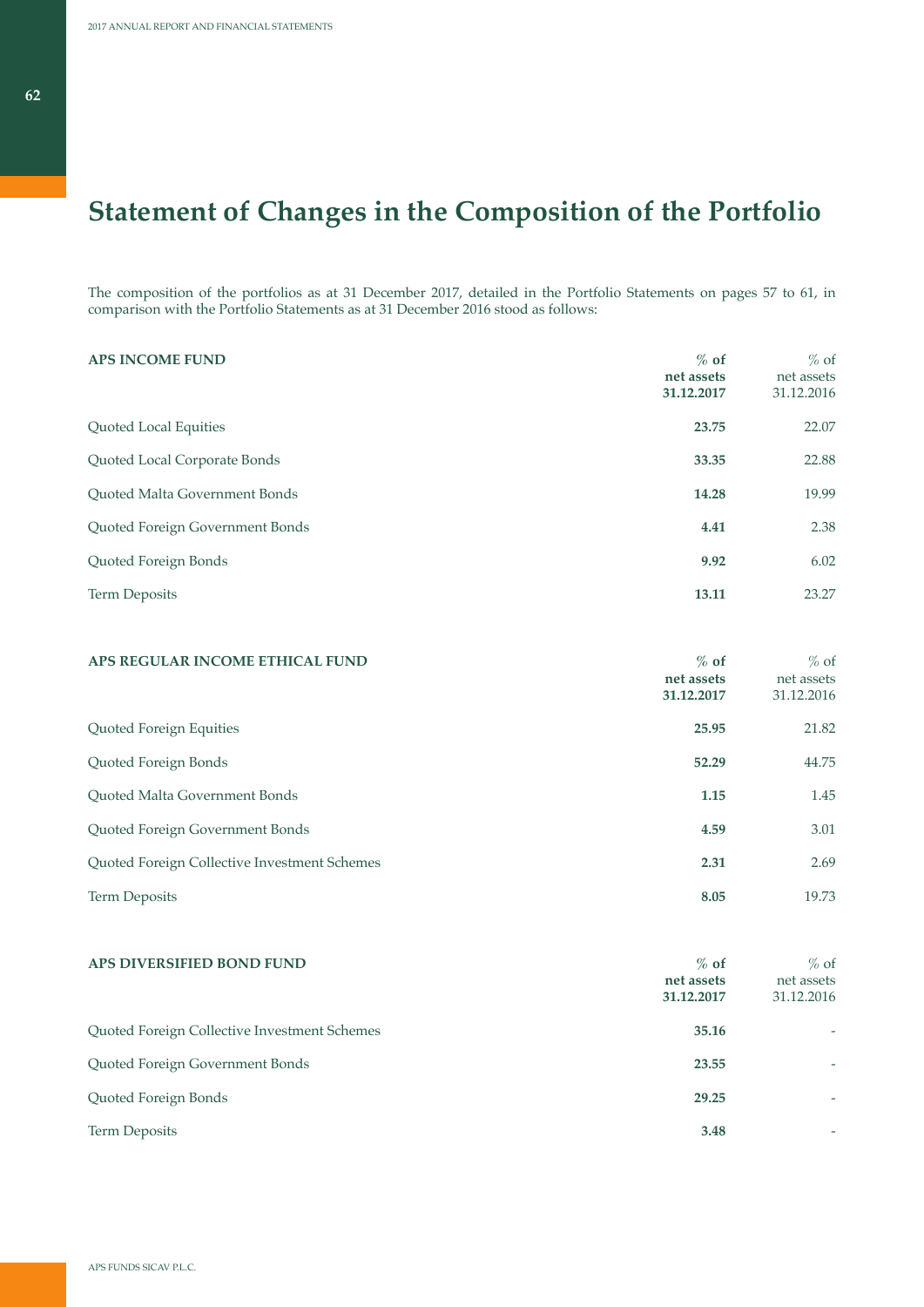# **Information about the Scheme**

## **1. AUTHORISATION**

The Company is authorised by the Malta Financial Services Authority as a Collective Investment Scheme pursuant to Section 6 of the Investment Services Act, [Cap. 370 of the Laws of Malta].

## **2. INCOME**

In the case of the distributor class of shares, the Company operates an equalisation account to ensure that the amount distributed in respect of each share will be the same for all shares notwithstanding different dates of issue of those shares. In the case of the accumulator class of shares, all income is accumulated within the price of the shares, and therefore, no equalisation is required.

### **3. UP-FRONT CHARGE AND OTHER FEES**

### **APS Income Fund**

*Initial Fee*

An initial charge of up to 1.50% on the amount invested.

### **APS Regular Income Ethical Fund**

### *Initial Fee*

An initial charge of up to 3.5% of the amount invested in Class A - Accumulator/Class B - Distributor shares. An initial charge of up to 5% of the amount invested in Class C - Accumulator/Class D - Distributor shares.

### **APS Diversified Bond Fund**

### *Initial Fee*

An initial charge of up to 2% of the amount invested in Class A - Accumulator/Class B - Distributor shares. An initial charge of up to 3.5% of the amount invested in Class C - Accumulator/Class D - Distributor shares.

Details on the Management, Custody and Administration fees can be found under note 9 on pages 44 to 45.

## **4. RISK WARNINGS**

### *Market Fluctuations*

Investment in the Funds should be regarded as a long-term investment. The Funds' investments are subject to normal market fluctuations and the risks inherent in all investments and there are no assurances that capital appreciation will occur.

The price of shares and the income derived from them (if any) can, from time to time, go down as well as up and investors may not realise the amount of their initial investment.

Past performance is no guarantee of future performance.

The value of the Funds, including the currency in which they are determined, may fall as well as rise.

### *Erosion of Capital*

When redeeming a holding in the Funds, or part thereof, an investor should be aware that these redemptions will be made from the sale of shares in the Funds and may result in an erosion of capital.

In addition, deduction of the initial charge (where applicable) means that if an investor withdraws from the investment in the short-term he may not get back the amount he invested. Hence, investment in the Funds should be regarded as a long-term investment.